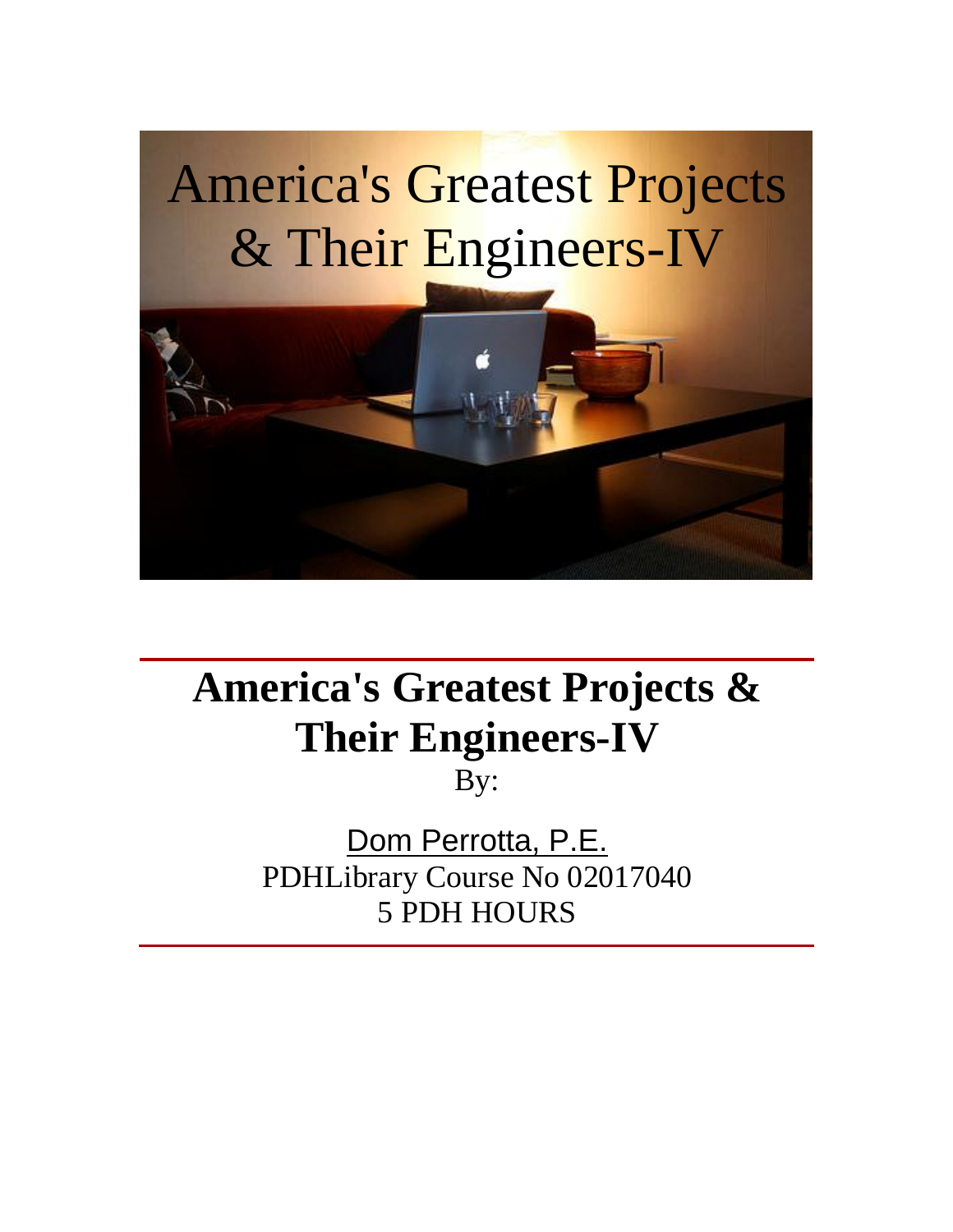# **America's Greatest Projects - IV in Space America's Greatest Projects - IV**<br>Engineers in Space<br>
Course chronicles the events and achievements of American engineers and scientists who

**America's Greatest Projects - IV<br>Engineers in Space**<br>course chronicles the events and achievements of American engineers and scientists who<br>the responsibility for placing the first American into outer space. It summarizes Engineers in Space<br>
e chronicles the events and achievements of American engineers and scientists who<br>
responsibility for placing the first American into outer space. It summarizes the<br>
and planning by NASA (National Aeron **Engineers in Space**<br>se chronicles the events and achievements of American engineers and scientists who<br>responsibility for placing the first American into outer space. It summarizes the<br>and planning by NASA (National Aeron structure to allow our early astronauts of American engineers and scientists who<br>responsibility for placing the first American into outer space. It summarizes the<br>and planning by NASA (National Aeronautics and Space Admini This course chronicles the events and achievements of American engineers and scientists who urse chronicles the events and achievements of American engineers and scientists who<br>e responsibility for placing the first American into outer space. It summarizes the<br>ts and planning by NASA (National Aeronautics and Spa had the responsibility for placing the first American into outer space. It summarizes the the responsibility for placing the first American into outer space. It summarizes the<br>epts and planning by NASA (National Aeronautics and Space Administration) and other<br>ved agencies, and describes the design efforts neces the many engineeries, and describes the design efforts necessary to provide the equipment and the involved agencies, and describes the design efforts necessary to provide the equipment and the technical structure to allow involved agencies, and describes the design efforts necessary to provide the equipment and the responsibility for placing the first American into outer space. It summarizs and planning by NASA (National Aeronautics and Space Administration) and agencies, and describes the design efforts necessary to provide the equi **State American State American engineers**<br> **State American into outer space**<br> **Contents**<br> **of Contents**<br> **Contents**<br> **Contents**<br> **Contents**<br> **Contents**<br> **Contents** technical structure to allow our early astronauts to orbit above the earth's surface. This is the al structure to allow our early astronauts to orbit above the earth's<br>
in a series of Twentieth Century projects that overcame major tech<br>
re on the forefront of engineering innovation. The course details<br>
iny engineers, m the many engineers, manufacturers, and contractors, and their remarkable foresight. Future courses are planned for the **America's Greatest Projects and Their Engineers** series. **Institutionary Manufacturery**<br> **The** Cold War<br>
The Cold War

## **Table of Contents**<br>
Fities Leading to the Space Race<br>
The Cold War<br>
Rocket Pioneers - Goddard. Oberth. von Braun **Activities Leading to the Space Race<br>1. The Cold War<br>2. Rocket Pioneers - Goddard, Oberth, von Braun<br>3. Sputnik 1<br>America's Engineering Response ities Leading to<br>The Cold War<br>Rocket Pioneers - (<br>Sputnik 1** А.

- 
- 
- 

## **Rocket Pioneers - Goddard, Ober<br>Sputnik 1<br><b>rica's Engineering Respon**s<br>America Closes the Gap **3.** Sputnik 1<br>**America's Engineering Render**<br>**1. America Closes the Gap<br>2. Civilian Agencies Are Crea<br>Project Mercurv Sputnik 1<br>rica's Engineering Response<br>America Closes the Gap<br>Civilian Agencies Are Created** В.

- 
- **America Closes the Gap<br>Civilian Agencies Are Created<br>Planning and Design for Space Travel**

## **F.**

- **2. Civilian Agencies Are Created<br>
<b>Project Mercury**<br> **1. Planning and Design for Space Travel<br>
<b>2. Astronaut Selections Ect Mercury<br>Planning and Design for Space Travel<br>Astronaut Selections<br>Mercurv-Redstone Program Planning and Design for Space Travel<br>Astronaut Selections<br>Mercury-Redstone Program<br>Mercury-Atlas Program** 1. Planni<br>2. Astror<br>3. Mercu<br>4. Mercu<br>**Summarv**
- 
- **Mercury-Redstone Program**
- 
- F.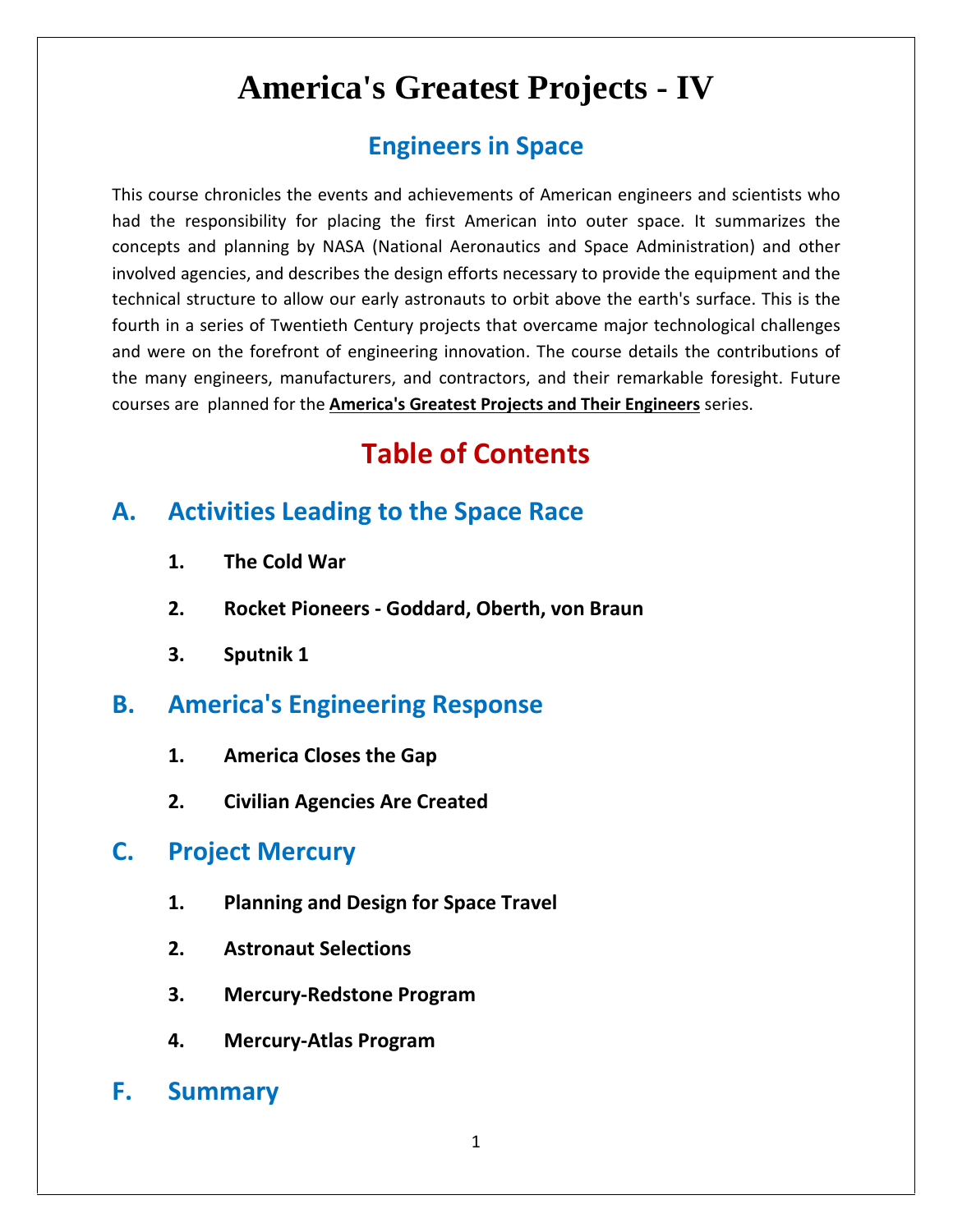# **Activities Leading to the Space Race Activities Lead<br>The Cold War Ctivities Leading to the Space Race<br>
Example Cold War II, during which the United States and Russia had become**<br>the end of World War II, during which the United States and Russia had become A. Acti

#### 1. The Cold War

**activities Leading to the Space Race**<br>allies against German aggression, the two nations entered into an often bitter<br>allies against German aggression, the two nations entered into an often bitter **old War**<br>**old War**<br>end of World War II, during which the United States and Russia had become<br>against German aggression, the two nations entered into an often bitter<br>that became known even to this day as the **Cold War**. Le The Cold War<br>ng the end of World War II, during which the United States and Russia had become<br>in allies against German aggression, the two nations entered into an often bitter<br>intation that became known even to this day as The Cold War<br>
g the end of World War II, during which the United States and Russia had become<br>
allies against German aggression, the two nations entered into an often bitter<br>
tation that became known even to this day as th Following the end of World War II, during which the United States and Russia had become the end of World War II, during which the United States and Russia had become<br>Illies against German aggression, the two nations entered into an often bitter<br>tion that became known even to this day as the **Cold War**. Led by unlikely allies against German aggression, the two nations entered into an often bitter of the first atomic bomb, including having a spy network at the Los Alamos. New Mexico and the spaint of the two nations entered into an often bitter intation that became known even to this day as the **Cold War**. Led by br confrontation that became known even to this day as the Cold War. Led by brutal dictator Josef Their espional variables were so effective that the subsequently annexed must be that became known even to this day as the **Cold War**. Led by brutal dictator Josef had unilaterally annexed most of the Eastern European nati Stalin, Russia had unilaterally annexed most of the Eastern European nations, including the Russia had unilaterally annexed most of the Eastern European nations, including the<br>half of Germany, which completely surrounded Berlin. Furthermore, the Russians had<br>ed to infiltrate key segments of the Manhattan Project, eastern half of Germany, which completely surrounded Berlin. Furthermore, the Russians had Beam, Russia Had at<br>eastern half of Germ<br>managed to infiltrate<br>States of the first ato<br>laboratories. Their e<br>Union of Soviet Soci<br>arsenal by 1949. I to infiltrate key segments of the Manhattan Project, the development by the United<br>the first atomic bomb, including having a spy network at the Los Alamos, New Mexico<br>ries. Their espionage efforts were so effective that States of the first atomic bomb, including having a spy network at the Los Alamos, New Mexico States of the first atomic bomb, including having a spy network at the Los Alamos, New Mexico<br>laboratories. Their espionage efforts were so effective that they, subsequently becoming the<br>Union of Soviet Socialist Republics eir espionage efforts were so effective that they, subsequently becoming the<br>
Exocialist Republics (USSR), had tested and begun accumulating their nuclear<br>
.<br>
mericans had developed a deep distrust of the Russians and the Union c arsenal by 1949.

Expored Socialist Republics (USSR), had tested and begun accumulating their nuclear<br>hy 1949.<br>most Americans had developed a deep distrust of the Russians and the spread of their<br>ist propaganda, President Harry Truman and C 1949.<br>ost Americans had developed a deep distrust of the Russians and the spread of their<br>: propaganda, President Harry Truman and Congress had adopted a philosophy of<br>ent" toward the USSR. When North Korea, inspired and m Because most Americans had developed a deep distrust of the Russians and the spread of their exteed of their<br>mist propaganda, President Harry Truman and Congress had adopted a philosophy of<br>nment" toward the USSR. When North Korea, inspired and motivated by the USSR,<br>the democracy of South Korea in 1950, most Amer communist propaganda, President Harry Truman and Congress had adopted a philosophy of station international active peak a deep district of the hassians and the spieda of their<br>nunist propaganda, President Harry Truman and Congress had adopted a philosophy of<br>ainment" toward the USSR. When North Korea, inspi "containment" toward the USSR. When North Korea, inspired and motivated by the USSR, Intrainse propaganda, Trestaent Harry Trainan and congress had didepted a philosophy of<br>Intrainment" toward the USSR. When North Korea, inspired and motivated by the USSR,<br>vaded the democracy of South Korea in 1950, most A invaded the democracy of South Korea in 1950, most Americans believed that the U.S. should<br>intervene. During the Korean conflict, which involved the United States defending South Korea<br>against communist North Korea as well intervene. During the Korean conflict, which involved the United States defending South Korea against communist North Korea as well as the Chinese Red Army between 1950 and 1953, the mmunist North Korea as well as the Chinese Red Army between 1950 and 1953, the<br>ed out of the war. However, they used that period to solidify their hold on the nations<br>Europe and to enhance their nuclear capabilities. In Ju USSR stayed out of the war. However, they used that period to solidify their hold on the nations tayed out of the war. However, they used that period to solidify their hold on the nations<br>tern Europe and to enhance their nuclear capabilities. In July of 1953 a somewhat uneasy<br>was reached between North and South Korea of Eastern Europe and to enhance their nuclear capabilities. In July of 1953 a somewhat uneasy stern Europe and to enhance their nuclear capabilities. In July of 1953 a somewhat uneasy<br>
I was reached between North and South Korea to end the Korean conflict, with the line of<br>
arcation being the imaginary 38th Paralle truce was reached between North and South Korea to end the Korean conflict, with the line of demarcation being the imaginary 38th Parallel.

death and the nearly simultaneous end of fighting in Korea in 1953, the U.S. Congress became<br>more concerned than ever about the further spread of Communism around the world as well as is reached between North and South Korea to end the Korean conflict, with the line of<br>tion being the imaginary 38th Parallel.<br>2. Dwight David Eisenhower had been a staunch opponent of the USSR under Josef<br>19 ar since Ike h on being the imaginary 38th Parallel.<br>
Dwight David Eisenhower had been a staunch opponent of the USSR under Josef<br>
1 since Ike had been the leader of the American Expeditionary Forces during World<br>
enhower had witnessed f President Dwight David Eisenhower had been a staunch opponent of the USSR under Josef ent Dwight David Eisenhower had been a staunch opponent of the USSR under Josef<br>ever since Ike had been the leader of the American Expeditionary Forces during World<br>. Eisenhower had witnessed first-hand the atrocities that Stalin ever since Ike had been the leader of the American Expeditionary Forces during World ever since Ike had been the leader of the American Expeditionary Forces during World<br>I. Eisenhower had witnessed first-hand the atrocities that Stalin had perpetrated on the<br>an population, the people of the Baltic nations War II. Eisenhower had witnessed first-hand the atrocities that Stalin had perpetrated on the The United States. The United States. The Numerican Expeditional y Forces damig ventations.<br>
In population, the people of the Baltic nations that his troops had overrun, and the<br>
ds of thousands of his own citizens and pol German population, the people of the Baltic nations that his troops had overrun, and the Solution, the people of the Baltic nations that his troops had overrun, and the of thousands of his own citizens and political opponents in Russia. Despite Stalin's l the nearly simultaneous end of fighting in Korea in 195 genhalt period. The peepte of the Batte Hattons that the troops had occirran, and the hundreds of thousands of his own citizens and political opponents in Russia. Despite Stalin's death and the nearly simultaneous end of f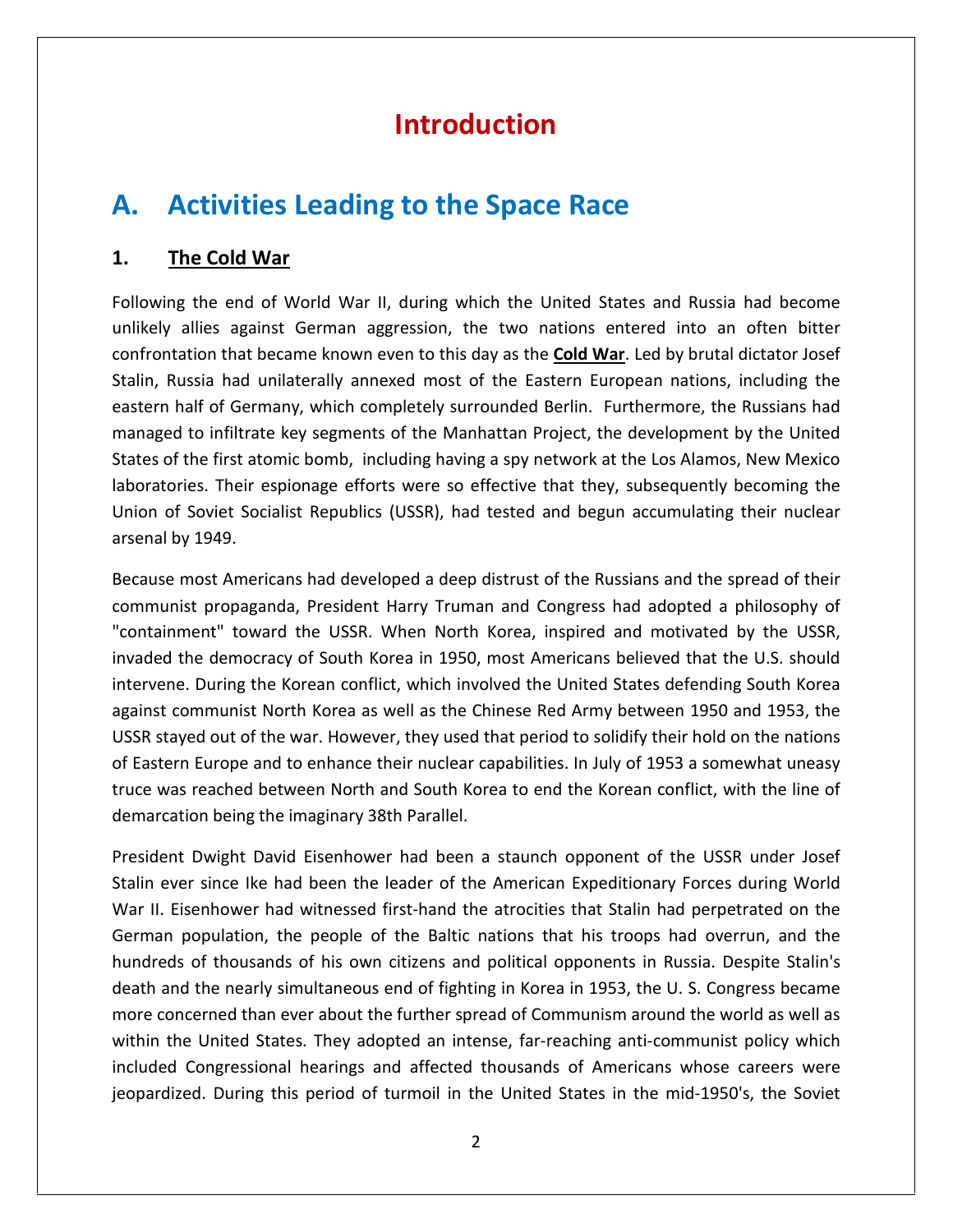led by their new premier Nikita Kruschev, continued to expand their communist <u>and the mononineed with the measure with the world.</u> The world. Meanwhile and the world. The world. The world is a section of  $\frac{1}{2}$  are world. The world is a section of  $\frac{1}{2}$  are world. The world is a section of the French, recognizing that the nuclear "Arms Race" between the United States<br>the French, recognizing that the nuclear "Arms Race" between the United States the USSR might be spinning out of control, had proposed an International Geophysical<br>the USSR might be spinning out of control, had proposed an International Geophysical leaders, le

s, led by their new premier Nikita Kruschev, continued to expand their communist<br>a around the world.<br>while the French, recognizing that the nuclear "Arms Race" between the United States<br>ne USSR might be spinning out of con leaders, led by their new premier Nikita Kruschev, continued to expand their communist<br>agenda around the world.<br>Meanwhile the French, recognizing that the nuclear "Arms Race" between the United States<br>and the USSR might be a around the world.<br>
while the French, recognizing that the nuclear "Arms Race" between the United States<br>
e USSR might be spinning out of control, had proposed an International Geophysical<br>
The IGY would be an effort by e Meanwhile the French, recognizing that the nuclear "Arms Race" between the United States Meanwhile the French, recognizing that the nuclear "Arms Race" between the United States<br>and the USSR might be spinning out of control, had proposed an International Geophysical<br>Year. The IGY would be an effort by engineer one nation (Mainland China) refused to participate, their reasoning being that the island<br>one nation (Mainland China) refused to participate, their reasoning out of the latest technological achievements in the fields of sp and the USSR might be spinning out of control, had proposed an International Geophysical Year. The IGY would be an effort by engineers and scientists from around the world to and the USSK might be spinning out of Comparent Cheapter Cheapter The IGY would be an effort by en collaborate on some of the latest technoradar, and computerization. The IGY was to through 1958. Sixty-eight nations were i ne itsy would be an errol<br>rate on some of the lates<br>and computerization. The IC<br>1958. Sixty-eight nations v<br>ne nation (Mainland China)<br>of Taiwan had also been invi<br>**Rocket Pioneers** radar, and computerization. The IGY was to be held beginning on 01 July 1957, and was to last Fr. and computerization. The IGY v<br>ugh 1958. Sixty-eight nations were<br>one nation (Mainland China) reft<br>in of Taiwan had also been invited<br>**Rocket Pioneers**<br>**Robert H. Goddard** nation of Taiwan had also been invited. of Taiwan had also been invited.<br> **Rocket Pioneers**<br> **bbert H. Goddard**<br>
H. Goddard was born in Worcester, Massachusetts in 1882, the only surviving child of a

#### $2.$

and

**Rocket Pioneers**<br> **obert H. Goddard**<br>
H. Goddard was born in Worcester, Massachusetts in 1882, the only surviving child of a<br>
with over two hundred vears of New England heritage. He grew up in an era of exciting **Robert H. Goddard**<br> **Robert H. Goddard**<br>
Int H. Goddard was born in Worcester, Massachusetts in 1882, the only surviving child of a<br>
y with over two hundred years of New England heritage. He grew up in an era of exciting<br> **Dr. Robert H. Goddard**<br>Robert H. Goddard was born in Worcester, Massachusetts in 1882, the only surviving child of a<br>family with over two hundred years of New England heritage. He grew up in an era of exciting<br>new technol **Robert H. Goddard**<br>
Showert H. Goddard was born in Worcester, Massachusetts in 1882, the only surviving child of a<br>
shily with over two hundred years of New England heritage. He grew up in an era of exciting<br>
the technolo Robert H. Goddard was born in Worcester, Massachusetts in 1882, the only surviving child of a Robert H. Goddard was born in Worcester, Massachusetts in 1882<br>family with over two hundred years of New England heritage. He<br>new technology such as the implementation of electric generation<br>of telephone coverage throughou h over two hundred years of New England heritage. He grew up in an era of exciting<br>nology such as the implementation of electric generation in the cities, the beginnings<br>ne coverage throughout the Northeast, and the invent new te chnology such as the implementation of electric generation in the cities, the beginnings<br>hone coverage throughout the Northeast, and the invention of the "horseless carriage".<br>wed an early interest in astronomy, and even b of telepho ie coverage throughout the Northeast, and the invention of the "horseless carriage".<br>
an early interest in astronomy, and even began to pursue his dream of space flight<br>
Wright Brothers flew their first plane at Kitty Hawk He showed an early interest in astronomy, and even began to pursue his dream of space flight

He showed an early interest in astronomy, and even began to pursue his dream of space flight<br>before the Wright Brothers flew their first plane at Kitty Hawk.<br>Although he suffered in his early life from pleurisy and other c re the Wright Brothers flew their first plane at Kitty Hawk.<br>Dugh he suffered in his early life from pleurisy and other childhood diseases, Goddard's<br>th improved sufficiently in his latter teen years, and he was able to gr careergh he suffered in his early life from pleurisy and other childhood diseases, Goddard's<br>improved sufficiently in his latter teen years, and he was able to graduate from<br>ster Polytechnic Institute with a B.S. degree in physi The same surface in this carry the from preams) and other embanood abseases, obtatants health improved sufficiently in his latter teen years, and he was able to graduate from Worcester Polytechnic Institute with a B.S. deg Worcester Polytechnic Institute with a B.S. degree in physics. He eventually enrolled at Clark er Polytechnic Institute with a B.S. degree in physics. He eventually enrolled at Clark<br>ty, also in Worcester, where he focused his studies on aerodynamics and mechanics,<br>ived his Ph.D. in physics in 1911. As an instructor University, also in Worcester, where he focused his studies on aerodynamics and mechanics, in a similar manner: the rocket motor consisted of an igniter near the top of the rocket motor consisted of an igniter near the top of the previous several centuries had been solid-fuel and gunpowder as the primary fuel wh and received his Ph.D. in physics in 1911. As an instructor at WPI, Goddard began his lifelong and received his Ph.D. in physics in 1911. As an instructor at WPI, Goddard began his lifelong<br>career of developing new and more efficient rocket designs, believing that one day man would<br>travel into outer space. All rocke eveloping new and more efficient rocket designs, believing that one day man would<br>outer space. All rockets for the previous several centuries had been solid-fuel<br>ing gunpowder as the primary fuel whereby even the most mode career of developing new and more efficient rocket designs, believing that one day man would travel into outer space. All rockets for the previous several centuries had been solid-fuel travel into outer space. All rockets for the previous<br>rockets, using gunpowder as the primary fuel whereby<br>performed in a similar manner: the rocket motor co<br>rocket, a dry propellant charge, and a sealable nozzle<br>contained sing gunpowder as the primary fuel whereby even the most modern solid-fuel rockets<br>d in a similar manner: the rocket motor consisted of an igniter near the top of the<br>dry propellant charge, and a sealable nozzle at the bot performed in a similar manner: the rocket motor consisted of an igniter near the top of the performed in a similar manner: the rocket motor consisted of an igniter near the top of the<br>rocket, a dry propellant charge, and a sealable nozzle at the bottom. The charge was, of course,<br>contained within a heavy duty cas conta controlled through the fixed or adjustable nozzle.

rockets. He countered this centuries-old design by proposing the concept of liquid-fuel rockets, dry propellant charge, and a sealable nozzle at the bottom. The charge was, of course,<br>the within a heavy duty casing, and the thrust from the rocket's gas discharge was<br>d through the fixed or adjustable nozzle.<br>realized t ned within a heavy duty casing, and the thrust from the rocket's gas discharge was<br>olled through the fixed or adjustable nozzle.<br>ard realized that there were significant limitations and inefficiencies with solid-fuel<br>s. He led through the fixed or adjustable nozzle.<br>
d realized that there were significant limitations and inefficiencies with solid-fuel<br>
. He countered this centuries-old design by proposing the concept of liquid-fuel rockets,<br> Goddard realized that there were significant limitations and inefficiencies with solid-fuel whereby the fuel would be liquid hydrogen and the oxidizer would be liquid oxygen. After three<br>years at WPI Goddard filed his first patent in 1914, citing the liquid-fuel rocket for its much<br>higher efficiency and its much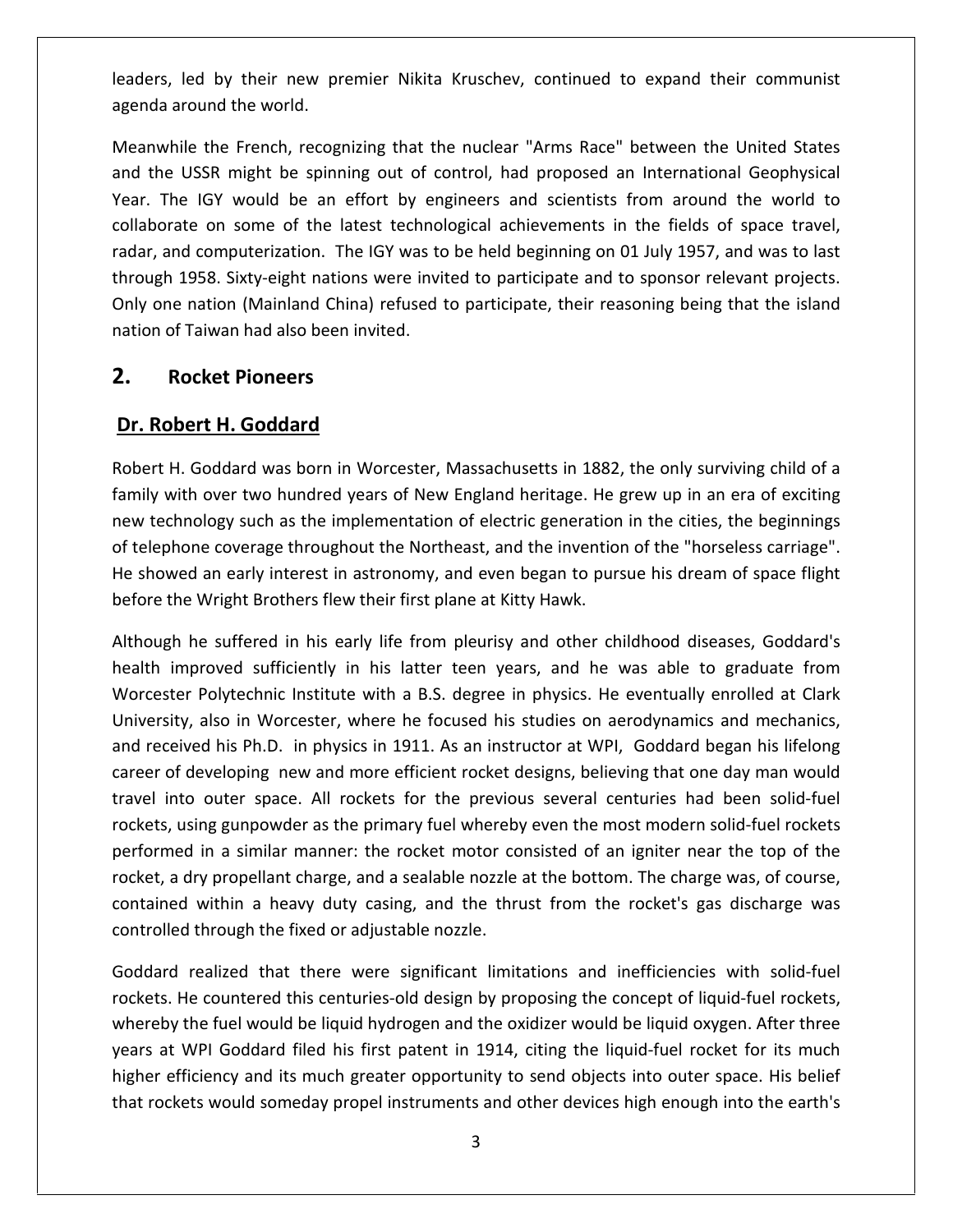to escape its gravitational field was met with skepticism by most of the world's and physicists. His gravitational field was met with skepticism by most of the world's<br>The to escape its gravitational field was met with skepticism by most of the world's<br>The opinion, later disproved by Goddard, that Figure to escape its gravitational field was met with skepticism by most of the world's<br>The and physicists. His detractors were of the opinion, later disproved by Goddard, that<br>Could neither be adequately controlled nor wo atmosphere to escape its gravitational field was met with skepticism by most of the world's atmosphere to escape its gravitational field was met with skepticism by most of the world's<br>engineers and physicists. HIs detractors were of the opinion, later disproved by Goddard, that<br>rockets could neither be adequately re to escape its gravitational field was met with skepticism by most of the world's<br>and physicists. HIs detractors were of the opinion, later disproved by Goddard, that<br>ould neither be adequately controlled nor would they engineers and physicists. HIs detractors were of the opinion, later disproved by Goddard, that ers and physicists. HIs detractors were of the opinion, later disproved by Goddard, that<br>is could neither be adequately controlled nor would they provide thrust when they<br>d the earth's atmosphere.<br>ther supposition that the rockets could neither be adequately controlled nor would they provide thrust when they escaped the earth's atmosphere.

kets could neither be adequately controlled nor would they provide thrust when they<br>aped the earth's atmosphere.<br>further supposition that these objects would then be able to orbit the earth subjected Dr.<br>Iddard to signific ied the earth's atmosphere.<br>
urther supposition that these objects would then be able to orbit the earth subjected Dr.<br>
lard to significant ridicule. Nevertheless, Goddard continued to pursue his passion for<br>
it developmen His further supposition that these objects would then be able to orbit the earth subjected Dr. Inther supposition that these objects would then be able to orbit the earth subjected Dr.<br>
And to significant ridicule. Nevertheless, Goddard continued to pursue his passion for<br>
t development over the next two decades, me Goddard to significant ridicule. Nevertheless, Goddard continued to pursue his passion for rence supposition that these objects would then be dote to orbit the earth subjected b.<br>
and to significant ridicule. Nevertheless, Goddard continued to pursue his passion for<br>
t development over the next two decades, meet rocket development over the next two decades, meeting with both failure and success. In 1935 na to sigmineant mateat. Nevertheless, coddard committed to parsue ins passion for<br>t development over the next two decades, meeting with both failure and success. In 1935<br>sam produced the first rocket to travel faster than his team produced the first rocket to travel faster than the speed of sound, and two years later most of his time working with the U. S. Army, while developing rocket-based military<br>and the U. S. Army, while developing rocking the Way Dr. Goddard provided written reports of his numerous liquid-fuel rocket<br>and tests, b they sent a rocket into the atmosphere that reached an altitude of more than nine thousand Instrumentant and test into the atmosphere that reached an altitude of<br>feet. Along the way Dr. Goddard provided written reports of his n<br>trials and tests, but died an unfortunate and early death in 1945 a<br>than ninety paten rocket into the atn<br>the way Dr. Godda<br>ests, but died an ur<br>patents during his<br>of his time workin<br>ch as the bazooka a<br>**Oberth** than ninety patents during his career. In his later years prior to his death Dr. Goddard had an ninety patents during his career. In his later years prior to his death Dr. Goddard had<br>ent most of his time working with the U.S. Army, while developing rocket-based military<br>eapons such as the bazooka and other armorspent most of his time working with the U.S. Army, while developing rocket-based military<br>weapons such as the bazooka and other armor-piercing devices.<br>**Hermann Oberth**<br>A contemporary of Dr. Goddard but thousands of miles weapons such as the bazooka and other armor-piercing devices.

#### Hermann Oberth

pons such as the bazooka and other armor-piercing devices.<br> **Interporation Oberth**<br>
Supermann Oberth was born in<br>
4 in the part of Austria- Hungary which is today Romania. At the age of eighteen he began<br>
Study of medicine mann Oberth<br>ntemporary of Dr. Goddard but thousands of miles away, Hermann Oberth was born in<br>in the part of Austria- Hungary which is today Romania. At the age of eighteen he began<br>tudy of medicine, but a few years later **nann Oberth**<br>Intemporary of Dr. Goddard but thousands of miles away, Hermann Oberth was born in<br>in the part of Austria-Hungary which is today Romania. At the age of eighteen he began<br>tudy of medicine, but a few years late A contemporary of Dr. Goddard but thousands of miles away, Hermann Oberth was born in contemporary of Dr. Goddard but thousands of miles away, Hermann Oberth was born in<br>
14 in the part of Austria- Hungary which is today Romania. At the age of eighteen he began<br>
14 in the part of Austria- Hungary which is t 1894 in the part of Austria- Hungary which is today Romania. At the age of eighteen he began fliptical, or *Br.* Secadard Bat the disamised in miles andy, itermally exert that seem in<br>The part of Austria-Hungary which is today Romania. At the age of eighteen he began<br>Idy of medicine, but a few years later he was d The study of medicine, but a few years later he was drafted into the Imperial German Army, and<br>the study of medicine, but a few years later he was drafted into the Imperial German Army, and<br>was assigned to the infantry div was assigned to the infantry division on the Eastern Front against Russia. By the end of World are steaty or mealting, set a few years letter he was araffed mits the imperial dermant Amay, and<br>was assigned to the infantry division on the Eastern Front against Russia. By the end of Worl<br>War I he had abandoned his stu Ibandoned his study of medicine and focused his studies on physics. Oberth was<br>ate of space flight, and had written a lengthy book on liquid-fueled rockets and<br>However, Oberth's work had met the same ridicule as Goddard's an e Irly advocate of space flight, and had written a lengthy book on liquid-fueled rockets and<br>
I flight. However, Oberth's work had met the same ridicule as Goddard's writings. His<br>
Irtation on the subject to receive his doct space flight. However, Oberth's work had met the same ridicule as Goddard's writings. His ace flight. However, Oberth's work had met the same ridicule as Goddard's writings. His<br>sertation on the subject to receive his doctorate at the University of Berlin was completely<br>ected as being delusional and too "Utopia dissertation on the subject to receive his doctorate at the University of Berlin was completely

dissertation on the subject to receive his doctorate at the University of Berlin was completely<br>rejected as being delusional and too "Utopian" and, thus, he never received his doctorate.<br>Nevertheless, Oberth continued to e ed as being delusional and too "Utopian" and, thus, he never received his doctorate.<br>
theless, Oberth continued to espouse space travel and was recognized for his expertise<br>
quid-fueled rockets, becoming a founding member Nevertheless, Oberth continued to espouse space travel and was recognized for his expertise ss, Oberth continued to espouse space travel and was recognized for his expertise<br>fueled rockets, becoming a founding member of the amateur rocket society known<br>reflight Society in the late 1920's. One of the young members with liquid-fueled rockets, becoming a founding member of the amateur rocket society known a fueled rockets, becoming a founding member of the amateur rocket society known<br>aceflight Society in the late 1920's. One of the young members of the society that he<br>with his design of liquid-fueled rockets and his numero as the Spaceflight Society in the late 1920's. One of the young members of the society that he which in the spaceflight<br>as the Spaceflight<br>stage rockets was<br>worldwide depres<br>became a high sc<br>several vears. with his design of liquid-fueled rockets and his numerous sketches and designs of two-<br>pckets was Wernher von Braun, who was then just eighteen years old. Because of the<br>ide depression during this period, Oberth placed his stage rockets was Wernher von Braun, who was then just eighteen years old. Because of the rockets was Wernher von Braun, who was then just eighteen years old. Because of the<br>lwide depression during this period, Oberth placed his further rocket activities on hold and<br>me a high school physics and mathematics teac worldwide depression during this period, Oberth placed his further rocket activities on hold and ide depression during this period, Oberth placed his further rocket activities on hold and<br>
i a high school physics and mathematics teacher to support his family over the next<br>
years.<br>
his teaching career Oberth never lost became a l several years.

١i igh school physics and mathematics teacher to support his family over the next<br>s.<br>eaching career Oberth never lost his desire or his dream to eventually see a man<br>emoon, and occasionally was hired by movie producers as a c ears.<br>Similary care to Oberth never lost his desire or his dream to eventually see a man<br>he moon, and occasionally was hired by movie producers as a consultant to form<br>ncepts of space age rocket ships that eventually becam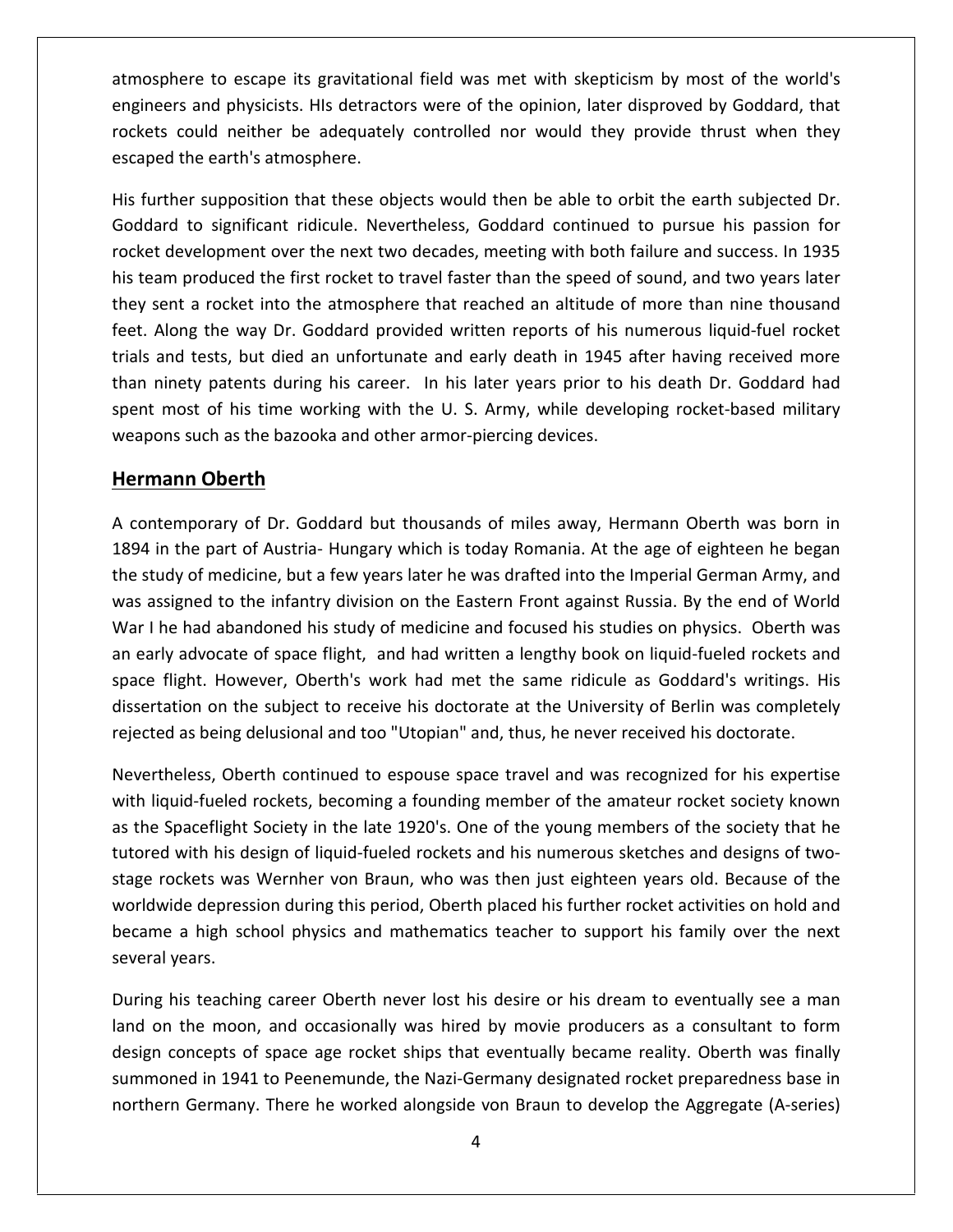program. Following the implementation of the V-2 rocket program in late 1943, Oberth assigned to the solid-fuel rocket division of the V-2 rocket program in late 1943, Oberth<br>The solid-fuel rocket division to design anti-aircraft rockets for the German<br>Assigned to the solid-fuel rocket division to design a Frank at an and the solid-fuel and the V-2 sector program in late 1943, Oberth<br>At at assigned to the solid-fuel rocket division to design anti-aircraft rockets for the German<br>At war's end he and his family were given asylu rocket program. Following the implementation of the V-2 rocket programs assigned to the solid-fuel rocket division to design anti-aircraft resultary. At war's end he and his family were given asylum in a small which became by program. Following the implementation of the V-2 rocket program in late 1943, Oberth<br>igned to the solid-fuel rocket division to design anti-aircraft rockets for the German<br>. At war's end he and his family were given asy roc et program. Following the implementation of the V-2 rocket program in late 1943, Oberth<br>assigned to the solid-fuel rocket division to design anti-aircraft rockets for the German<br>tary. At war's end he and his family were gi was assigned to the solid-fuel rocket division to design anti-aircraft rockets for the German is assigned to the solid-fuel rocket division to design anti-aircraft rockets for the German<br>litary. At war's end he and his family were given asylum in a small town near Nuremberg,<br>iich became part of the safe zone of pos military. At war's end he and his family were given asylum in a small town near Nuremberg,

military. At war's end he and his family were given asylum in a small town near Nuremberg,<br>which became part of the safe zone of post-war occupied Germany.<br>Oberth was permitted by the U. S. government to travel between the came part of the safe zone of post-war occupied Germany.<br>Vas permitted by the U. S. government to travel between the safe zone in Germany and<br>for the next fifteen years. He was assigned to von Braun at the Redstone Army Ar Oberth was permitted by the U.S. government to travel between the safe zone in Germany and erth was permitted by the U. S. government to travel between the safe zone in Germany and<br>USA for the next fifteen years. He was assigned to von Braun at the Redstone Army Arsenal<br>luntsville, Alabama in the early 1950's wh the USA for the next fifteen years. He was assigned to von Braun at the Redstone Army Arsenal ISA for the next fifteen years. He was assigned to von Braun at the Redstone Army Arsenal<br>untsville, Alabama in the early 1950's where he assisted in the development of rockets and<br>e technology. He returned to Germany afte in Huntsville, Alabama in the early 1950's where h<br>space technology. He returned to Germany after<br>working as a technical consultant to the Convair<br>his later years he espoused alternative energy sou<br>and the existence of lif untsville, Alabama in the early 1950<br>
ie technology. He returned to Gerr<br>
king as a technical consultant to th<br>
ater years he espoused alternative<br>
the existence of life in other solar<br>
leath in December, 1989 at the age<br> his later years he espoused alternative energy sources such as wind turbines, believed in UFO's later years he espoused alternative energy sources such as wind turbines, believed in UFO's<br>the existence of life in other solar systems, and published books on these subjects prior to<br>death in December, 1989 at the age of and the existence of life in other solar systems, and published books on these subjects prior to istence of life in other solar systems, and published books on these subjects prior to<br>1 December, 1989 at the age of 95.<br>**her Von Braun**<br>er Von Braun was born in Germany in 1912, the second of three sons of a German<br>and a his death in December, 1989 at the age of 95.

#### Dr. Wernher Von Braun

of December, 1989 at the age of 95.<br> **her Von Braun**<br>
In Germany in 1912, the second of three sons of a German<br>
and an aristocratic mother. Growing up in Post World War I Germany, he was the<br>
of a child prodigy, being able **The Wernher Von Braun**<br> **Example:** Wernher Von Braun was born in Germany in 1912, the second of three sons of a German<br>
bleman and an aristocratic mother. Growing up in Post World War I Germany, he was the<br>
uivalent of a **rnher Von Braun**<br>hher Von Braun was born in Germany in 1912, the second of three sons of a German<br>in and an aristocratic mother. Growing up in Post World War I Germany, he was the<br>nt of a child prodigy, being able to play  $\overline{a}$  in  $\overline{b}$ mher Von Brau<br>an and an aris<br>ent of a child p<br>ger he develc<br>he focused his<br>struggled. nobleman and an aristocratic mother. Growing up in Post World War I Germany, he was the bleman and an aristocratic mother. Growing up in Post World War I Germany, he was the<br>uivalent of a child prodigy, being able to play both the viola and classical piano. However, as<br>teenager he developed a love for astrono equivalent of a child prodigy, being able to play both the viola and classical piano. However, as ilent of a child prodigy, being able to play both the viola and classical piano. However, as<br>nager he developed a love for astronomy and all but abandoned his musical career.<br>d, he focused his studies on physics and mathem a teenager he developed a love for astronomy and all but abandoned his musical career. ger he developed a love for astronomy and all but abandoned his musical career.<br>he focused his studies on physics and mathematics, two areas of study in which he had<br>struggled.<br>he was invited to join the Spaceflight Societ Instead, he f initially struggled.

cused his studies on physics and mathematics, two areas of study in which he had<br>led.<br>as invited to join the Spaceflight Society, an amateur rocket club just a few miles<br>ome in Berlin. The club had been in operation for a e was invited to join the Spaceflight Society, an amateur rocket club just a few miles<br>is home in Berlin. The club had been in operation for a few years, and had developed<br>fferent styles and types of rockets which the memb In 1930 he was invited to join the Spaceflight Society, an amateur rocket club just a few miles the was invited to join the Spaceflight Society, an amateur rocket club just a few miles<br>is home in Berlin. The club had been in operation for a few years, and had developed<br>fferent styles and types of rockets which the me south of his home in Berlin. The club had been in operation for a few years, and had developed of greater than 200 feet. Although they had knowledge of Oberth's research and some<br>of greater than 200 feet. Although they had knowledge of  $\frac{1}{100}$  feet. The members, including von Braun, were greatly influenced by th several different styles and types of rockets which the members had fired off into the Flerent styles and types of rockets which the members had fired off into the<br>e. The members, including von Braun, were greatly influenced by the physicist<br>Oberth. In von Braun's second year as a member of the club, club me atmosphere. The members, including von Braun, were greatly influenced by the physicist Hermann Oberth. In von Braun's second year as a member of the club, club members had berth. In von Braun's second year as a member of the club, club members had<br>
i fire off more than eighty rockets of varying types, but none of them reached<br>
greater than 200 feet. Although they had knowledge of Oberth's re managed to fire off more than eighty rockets of varying types, but none of them reached I to fire off more than eighty rockets of varying types, but none of them reached<br>of greater than 200 feet. Although they had knowledge of Oberth's research and some<br>y with the experimental work that was being done in the altitudes of greater than 200 feet. Although they had knowledge of Oberth's research and some familiarity with the experimental work that was being done in the U.S. by Dr. Goddard, the club was never able to achieve the high standards that Goddard had achieved in the U.S.

were not considered to be military-grade weapons and, therefore, were not subject to the es of greater than 200 feet. Although they had knowledge of Oberth's research and some<br>rity with the experimental work that was being done in the U.S. by Dr. Goddard, the club<br>ver able to achieve the high standards that Go th the experimental work that was being done in the U.S. by Dr. Goddard, the club<br>e to achieve the high standards that Goddard had achieved in the U.S.<br>ne club was visited in the spring of 1932 by then-Captain Walter Dornb ever able to achieve the high standards that Goddard had achieved in the U.S.<br>dless, the club was visited in the spring of 1932 by then-Captain Walter Dornberger, a<br>ry representative of the Weimar Republic. As part of Germ  $\overline{a}$ ess, the club was visited in the spring of 1932 by then-Captain Walter Dornberger, a<br>representative of the Weimar Republic. As part of Germany's surrender following<br>War I, the Germans had been restricted by the Treaty of V o<br>... maress, the class was visited in the spring of 1332 by them captain watter. Bornberger, a<br>lary representative of the Weimar Republic. As part of Germany's surrender following<br>ld War I, the Germans had been restricted by th military representative of the Weimar Republic. As part of Germany's surrender following<br>World War I, the Germans had been restricted by the Treaty of Versailles in their ability to States and was instrumental in the U.S. space of Sermany 3 saliencer following<br>States in their ability to<br>cture military-grade weapons. Drawing the somewhat abstract conclusion that rockets<br>ot considered to be military-gra anufacture military-grade weapons. Drawing the somewhat abstract conclusion that rockets<br>were not considered to be military-grade weapons and, therefore, were not subject to the<br>Treaty, the Weimar Republic established an a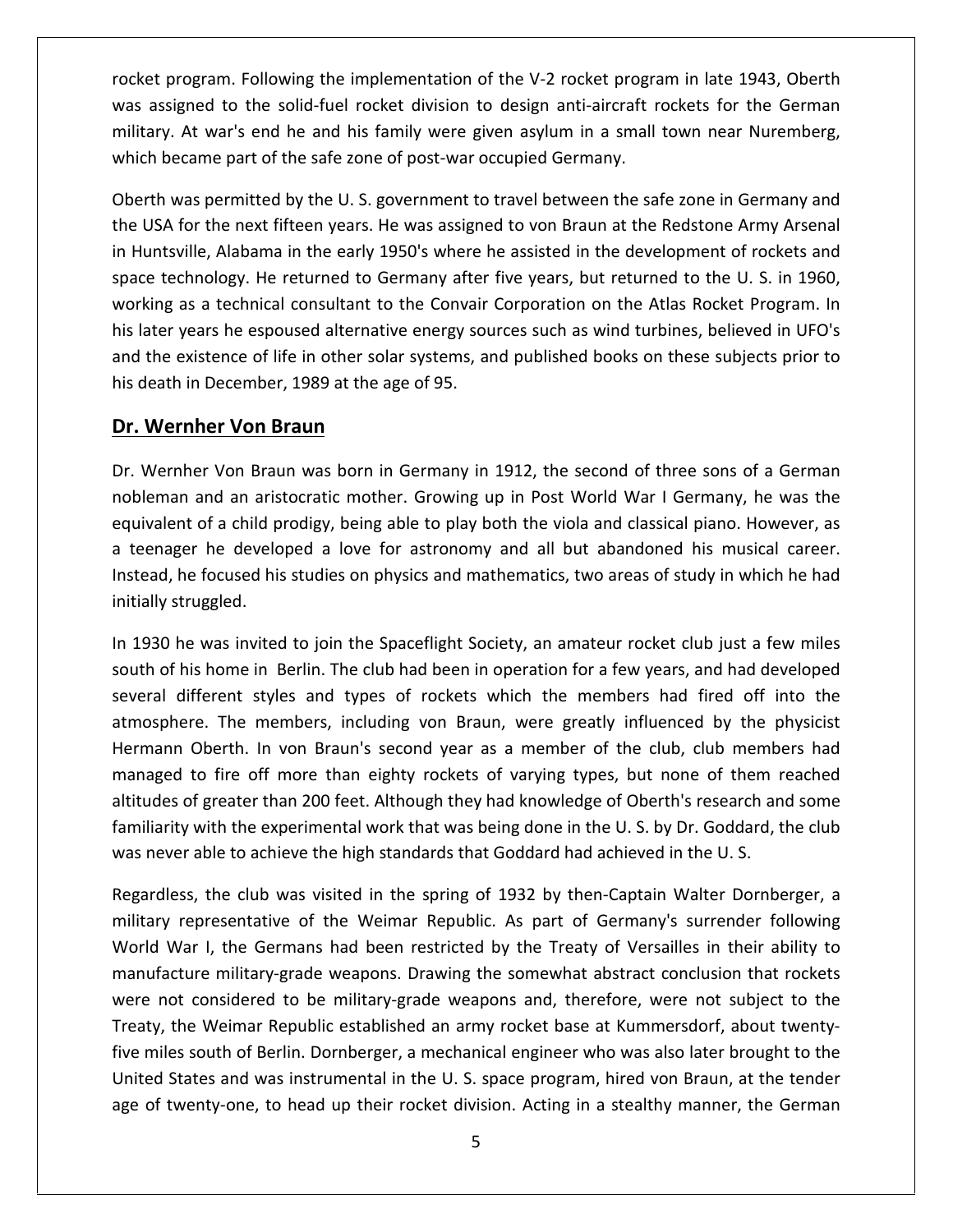weapons base at Kummersdorf encouraged von Braun to bring in engineers and Few of whom believed at the time that they were designing and experimenting for<br>few of whom believed at the time that they were designing and experimenting for apons base at Kummersdorf encouraged von Braun to bring in engineers and<br>The section of whom believed at the time that they were designing and experimenting for<br>Von Braun, who had a mechanical engineering degree from a tec army weapons base at Kummersdorf encouraged von Braun to bring in engineers and<br>technicians, few of whom believed at the time that they were designing and experimenting for<br>warfare. Von Braun, who had a mechanical engineer army weapons base at Kummersdorf encouraged<br>technicians, few of whom believed at the time that th<br>warfare. Von Braun, who had a mechanical enginee<br>Berlin, was encouraged by Dornberger to seek his door<br>which von Braun compl y weapons base at Kummersdorf encouraged von Braun to bring in engineers and<br>nicians, few of whom believed at the time that they were designing and experimenting for<br>iare. Von Braun, who had a mechanical engineering degree technicians, few of whom believed at the time that they were designing and experimenting for hnicians, few of whom believed at the time that they were designing and experimenting for<br>fare. Von Braun, who had a mechanical engineering degree from a technical school in<br>lin, was encouraged by Dornberger to seek his do warfare. Von Braun, who had a mechanical engineering degree from a technical school in Braun, who had a mechanical engineering degree from a technical school in<br>ncouraged by Dornberger to seek his doctorate degree at the University of Berlin,<br>sun completed in the spring of 1934.<br>changed dramatically over the Berlin, v which von Braun completed in the spring of 1934.

as encouraged by Dornberger to seek his doctorate degree at the University of Berlin,<br>n Braun completed in the spring of 1934.<br>tion changed dramatically over the next several months following Dornberger's arrival<br>nersdorf. I Braun completed in the spring of 1934.<br>
ion changed dramatically over the next several months following Dornberger's arrival<br>
ersdorf. First the Chancellor of Germany failed to establish a coalition in the<br>
int of the We The situation changed dramatically over the next several months following Dornberger's arrival ituation changed dramatically over the next several months following Dornberger's arrival<br>ummersdorf. First the Chancellor of Germany failed to establish a coalition in the<br>rnment of the Weimar Republic, and decided to res at Kummersdorf. First the Chancellor of Germany failed to establish a coalition in the in a somewhat secretive and decided to resign in early 1933. Then the Nationalist<br>arty of Germany, with barely more than thirty percent of the votes of the Weimar<br>reized control of the entire German Government in April of government of the Weimar Republic, and decided to resign in early 1933. Then the Nationalist nmersaen. Thist the Chancellor of Sermany Tanea to Establish a countern in the<br>nment of the Weimar Republic, and decided to resign in early 1933. Then the Nationalist<br>ist Party of Germany, with barely more than thirty perc Socialist Party of Germany, with barely more than thirty percent of the votes of the Weimar Find the Velmar Hopdship, and decided to resign in early 1999. Then the nationalist<br>alist Party of Germany, with barely more than thirty percent of the votes of the Weimar<br>ablic, seized control of the entire German Governm Republic, seized control of the entire German Government in April of 1933, and Adolph Hitler the performant of the entire German Government in April of 1933, and Adolph Hitler<br>by elevated as its leader and dictator. Whereas von Braun and his team had been<br>in a somewhat secretive and clandestine manner prior to the was quickly elevated as its leader and dictator. Whereas von Braun and his team had been ickly elevated as its leader and dictator. Whereas von Braun and his team had been<br>ng in a somewhat secretive and clandestine manner prior to the Nazi takeover, they<br>ow being urged to produce rockets and rocket designs whi operating in a somewhat secretive and clandestine manner prior to the Nazi takeover, they able to recover as the leader and dietate.<br>
Superating in a somewhat secretive and clandes<br>
were now being urged to produce rockets and r<br>
von Braun's desires to put men in space. In the s<br>
relocated to Peenemunde, a small eing urged to produce rockets and rocket designs which didn't necessarily fit with<br>desires to put men in space. In the summer of 1937 the entire rocket division was<br>peenemunde, a small coastal town on the Baltic Sea in the von Braun' von Braun's desires to put men in space. In the summer of 1937 the entire rocket division was<br>relocated to Peenemunde, a small coastal town on the Baltic Sea in the extreme northeast<br>corner of Germany. There they developed to Peenemunde, a small coastal town on the Baltic Sea in the extreme northeast<br>Germany. There they developed larger and longer-range ballistic rockets, which they<br>to recover by firing into the Baltic.<br>er and von Braun were corner of Germany. There they developed larger and longer-range ballistic rockets, which they were able to recover by firing into the Baltic.

of Germany. There they developed larger and longer-range ballistic rockets, which they<br>ble to recover by firing into the Baltic.<br>erger and von Braun were approached by Himmler and other SS officials to work on the<br>tion of Dornberger and von Braun were approached by Himmler and other SS officials to work on the production of liquid-fueled rockets that could conceivably carry military-grade weapons. Dornberger and von Braun were approached by Himmler and other SS officials to work on the<br>production of liquid-fueled rockets that could conceivably carry military-grade weapons.<br>Realizing that his rocket work could have d production of liquid-fueled rockets that could conceivably carry military-grade weapons.<br>Realizing that his rocket work could have devastating consequences for the Nazi enemies, von<br>Braun adopted a personally disappointing g that his rocket work could have devastating consequences for the Nazi enemies, von<br>dopted a personally disappointing and somewhat reluctant philosophy that, although<br>never been his goal, he must do whatever he could to h Braun adopted a personally disappointing and somewhat reluctant philosophy that, although this had never been his goal, he must do whatever he could to help his nation win their war.

adopted a personally disappointing and somewhat reluctant philosophy that, although<br>d never been his goal, he must do whatever he could to help his nation win their war.<br>ftwaffe had become one of the most sophisticated, te In the United Kingdom as well as London and several other key English cities. From<br>Interaction and become one of the most sophisticated, technologically advanced, and battle-<br>enced air forces in the world under the command The Luftwaffe had become one of the most sophisticated, technologically advanced, and battle-Luftwaffe had become one of the most sophisticated, technologically advanced, and battle-<br>prienced air forces in the world under the command of Hermann Goering starting in 1935.<br>Ind in German authority only to Hitler durin experienced air forces in the world under the command of Hermann Goering starting in 1935. **Conduct and Second one of the most sepmisteded, testmologically devanted, and settle**<br>
In German authority only to Hitler during World War II, Goering led the Luftwaffe to<br>
Britain, bout the War broke out. His main target Second in German authority only to Hitler during World War II, Goering led the Luftwaffe to is German authority only to Hitler during World War II, Goering led the Luftwaffe to<br>Iy successes when the war broke out. His main targets in 1940 were the Royal Air<br>F) of the United Kingdom as well as London and several o many early successes when the war broke out. His main targets in 1940 were the Royal Air re entrain durinenty only to three daming words ward in, obtaining the Latewards to<br>rive successes when the war broke out. His main targets in 1940 were the Royal Air<br>AF) of the United Kingdom as well as London and several Force (RAF) of the United Kingdom as well as London and several other key English cities. From The death toll and destruction was minimized was because the British had set up a<br>that the death toll and destruction was minimized was because the Mexican was the<br>f **Britain**, pounded the United Kingdom with an almost da the summer of 1940 through the spring of 1941 the Luftwaffe, in what became known as the of **Britain,** pounded the spring of 1941 the Luftwaffe, in what became known as the **of Britain,** pounded the United Kingdom with an almost daily bombardment. Despite g severe damage to the RAF's infrastructure and devasta **Battle of Britain,** pounded the<br>inflicting severe damage to the<br>German air force failed to batte<br>reasons that the death toll and eseries of radar towers along in<br>Luftwaffe's pending strikes. ting severe damage to the RAF's infrastructure and devastating many British cities, the<br>nan air force failed to batter the beleaguered British into submission. One of the primary<br>ons that the death toll and destruction was German air force failed to batter the beleaguered British into submission. One of the primary r force failed to batter the beleaguered British into submission. One of the primary<br>at the death toll and destruction was minimized was because the British had set up a<br>radar towers along the English channel, which gave t reasons that the death toll and destruction was minimized was because the British had set up a hat the death toll and destruction was minimized was because the British had set up a<br>
and towers along the English channel, which gave them early warning of the<br>
designing strikes.<br>
In was ordered by Goering to markedly i

series of radar towers along the English channel, which gave them early warning of the<br>Luftwaffe's pending strikes.<br>Von Braun was ordered by Goering to markedly improve their aircraft by designing engines with<br>advanced tur Von Braun was ordered by Goering to markedly improve their aircraft by designing engines with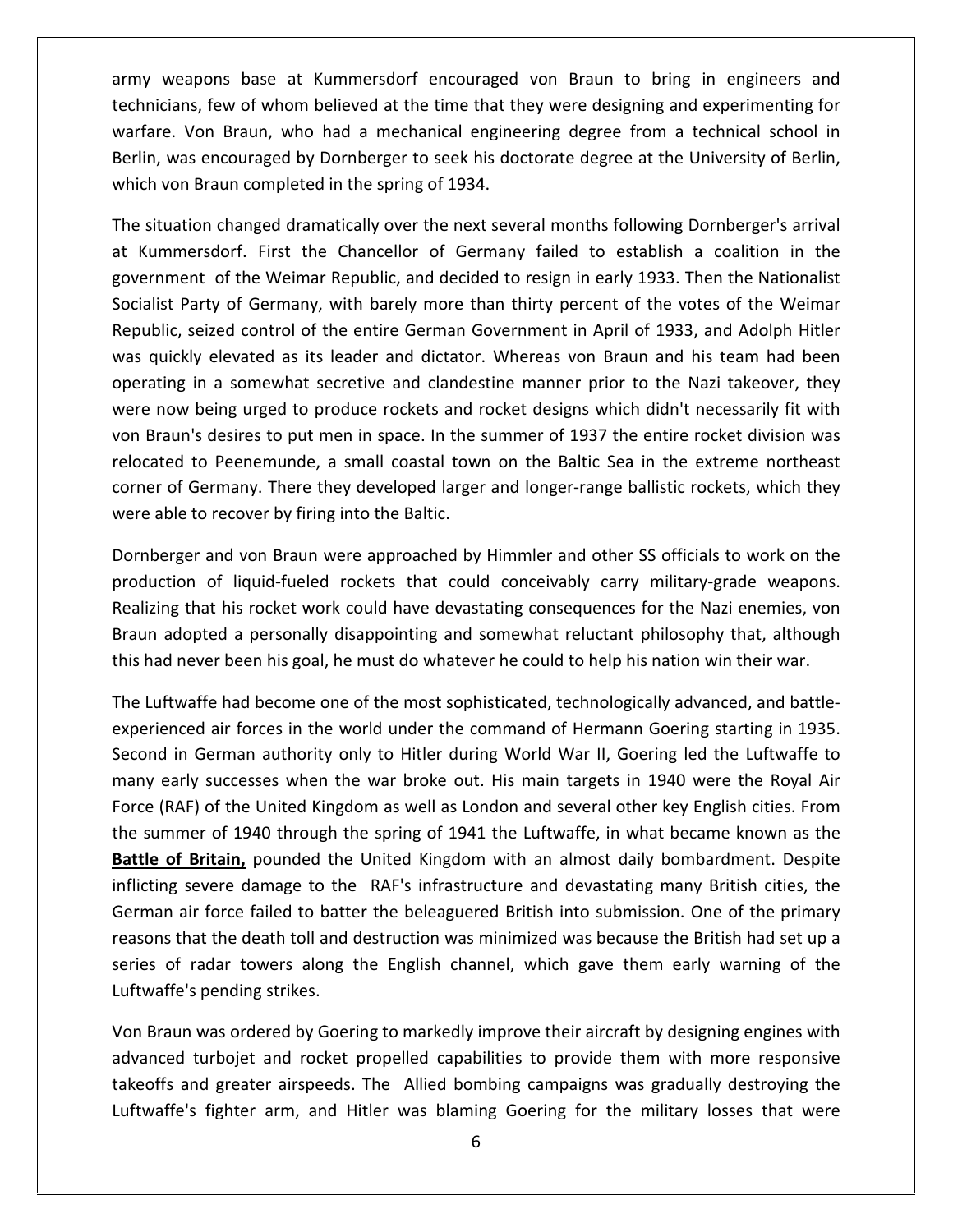Then In December of <sup>1942</sup> Hitler signed an order urging the German rocket agency in to develop a weapons-grade liquid fueled rocket and the December of 1942 Hitler signed an order urging the German rocket agency in<br>to develop a weapons-grade liquid fueled rocket that could carry a payload of more than 1000 km (625 miles), far enough to reach London, England. Almost<br>The to develop a weapons-grade liquid fueled rocket that could carry a payload of<br>The than 1000 km (625 miles), far enough to reach London, England In December of 1942 Hitler signed an order urging the German rocket agency in<br>So develop a weapons-grade liquid fueled rocket that could carry a payload of<br>The than 1000 km (625 miles), far enough to reach London, England. ing. Then In December of 1942 Hitler signed an order urging the German rocket agency in<br>munde to develop a weapons-grade liquid fueled rocket that could carry a payload of<br>ives more than 1000 km (625 miles), far enough to occurring. Then In December of 1942 Hitler signed an order urging the German rocket agency in rring. Then In December of 1942 Hitler signed an order urging the German rocket agency in<br>nemunde to develop a weapons-grade liquid fueled rocket that could carry a payload of<br>psives more than 1000 km (625 miles), far enou  $\frac{1}{2}$ the British radar rather than to reflect it. Von Braun, still a youthful and somewhat naive<br>the British radar rather than to reflect it. Von Braun, include that would travel at the<br>ound and also have a range of 1,000 km. T explosives more than 1000 km (625 miles), far enough to reach London, England. Almost<br>simultaneously Goering had agreed to build a series of stealth bombers that would travel at the<br>speed of sound and also have a range of مبر<br>. simultaneously Goering had agreed to build a series of stealth bombers that would travel at the<br>speed of sound and also have a range of 1,000 km. The stealth bomber (named the Horten 229) of sound and also have a range of 1,000 km. The stealth bomber (named the Horten 229)<br>
eing designed by the Horten Brothers, and would be built mostly out of wood in order to<br>
the British radar rather than to reflect it. V was being designed by the Horten Brothers, and would be built mostly out of wood in order to esigned by the Horten Brothers, and would be built mostly out of wood in order to<br>British radar rather than to reflect it. Von Braun, still a youthful and somewhat naive<br>| engineer and rocket scientist with a non-military absorb the British radar rather than to reflect it. Von Braun, still a youthful and somewhat naive aeronautical engineer and rocket scientist with a non-military vision for the future, bowed to the pressure to produce what he could for his Homeland.

speed

British radar rather than to reflect it. Von Braun, still a youthful and somewhat naive<br>al engineer and rocket scientist with a non-military vision for the future, bowed to<br>re to produce what he could for his Homeland.<br>he autical engineer and rocket scientist with a non-military vision for the future, bowed to<br>essure to produce what he could for his Homeland.<br>on the "A" series of rockets that the agency had been developing since 1937, the r o produce what he could for his Homeland.<br>"A" series of rockets that the agency had been developing since 1937, the rocket<br>as changed to "V" , a symbol for the German word "vengeance". This was done in<br>Hitler's desire to d Based on the "A" series of rockets that the agency had been developing since 1937, the rocket d on the "A" series of rockets that the agency had been developing since 1937, the rocket<br>stration was changed to "V" , a symbol for the German word "vengeance". This was done in<br>rence to Hitler's desire to drop these expl  $\frac{3}{1}$   $\frac{3}{1}$   $\frac{3}{1}$   $\frac{3}{1}$ A series of rockets that the dgenty had seen acceleping since 1557, the rocket as changed to "V", a symbol for the German word "vengeance". This was done in Hitler's desire to drop these explosives on London as payback for sucus<br>Contractor had tested a rocket that met their requirements, which was named the V-2 rocket. Over<br>that dropping hundreds of bombs on numerous German cities. Despite the fact that the city of<br>emunde was bombed by the RAF and some of hi deference to finite if a desire to drop these explosives of Eshidon as paysack for the rock and<br>USAF dropping hundreds of bombs on numerous German cities. Despite the fact that the city of<br>Peenemunde was bombed by the RAF gyroscope provision that allowed them to more consistently control the rocket's trajectory.<br>
The rest of his team were able to test launch several rockets that would meet those<br>
specifications as they continued to increase e rest of his team were able to test launch several rockets that would meet those<br>ations as they continued to increase the dummy payloads. Finally in September of 1944<br>d tested a rocket that met their requirements, which w specifications as they continued to increase the dummy payloads. Finally in September of 1944 cations as they continued to increase the dummy payloads. Finally in September of 1944<br>ad tested a rocket that met their requirements, which was named the V-2 rocket. Over<br>ars of development they had added wings to the roc they had tested a rocket that met their requirements, which was named the V-2 rocket. Over the years of development they had added wings to the rocket that improved stability, and a gyroscope provision that allowed them to more consistently control the rocket's trajectory.

tested a rocket that met their requirements, which was named the V-2 rocket. Over<br>of development they had added wings to the rocket that improved stability, and a<br>provision that allowed them to more consistently control th ars of development they had added wings to the rocket that improved stability, and a<br>ope provision that allowed them to more consistently control the rocket's trajectory.<br>the Germans finally surrendered on 06 May 1945, the cope provision that allowed them to more consistently control the rocket's trajectory.<br>
Le the Germans finally surrendered on 06 May 1945, they had managed to launch nearly<br>
thousand V-2 rockets with varying payloads, whic Before the Germans finally surrendered on 06 May 1945, they had managed to launch nearly<br>three thousand V-2 rockets with varying payloads, which were able to kill more than ten<br>thousand Allied military and civilian personn three thousand V-2 rockets with varying payloads, which were able to kill more than ten bousand V-2 rockets with varying payloads, which were able to kill more than ten<br>hd Allied military and civilian personnel. Needless to say, the death toll would have been<br>igher if the V-2 guidance systems had been more pr thousand Allied military and civilian personnel. Needless to say, the death toll would have been thousand Allied military and civilianuch higher if the V-2 guidance<br>mark by several miles, some fell i<br>Luftwaffe gradually fell into a statealth bomber was ever built, and<br>weapon proved to be untrue. ch higher if the V-2 guidance systems had been more precise. Many rockets missed their<br>rk by several miles, some fell into open waters, and others fortunately never exploded. The<br>twaffe gradually fell into a state of disre mark b r several miles, some fell into open waters, and others fortunately never exploded. The<br>fe gradually fell into a state of disrepair by war's end, while only a prototype of the<br>pomber was ever built, and the rumor that the Luftwaffe gradually fell into a state of disrepair by war's end, while only a prototype of the expredially fell into a state of disrepair by war's end, while only a prototype of the<br>bmber was ever built, and the rumor that the Third Reich was close to having a nuclear<br>proved to be untrue.<br>at the Soviets were well aw stealth bomber was ever built, and the rumor that the Third Reich was close to having a nuclear weapon proved to be untrue.

they had managed to make their way through war-torn Germany by train to an American nber was ever built, and the rumor that the Third Reich was close to having a nuclear<br>oved to be untrue.<br>the Soviets were well aware by this time through their espionage efforts that the<br>tes was planning to test nuclear ex 1 proved to be untrue.<br>
1 see the Soviets were well aware by this time through their espionage efforts that the<br>
5 states was planning to test nuclear explosives. Since von Braun and his team had<br>
1/ developed the first IC Of course the Soviets were well aware by this time through their espionage efforts that the urse the Soviets were well aware by this time through their espionage efforts that the<br>d States was planning to test nuclear explosives. Since von Braun and his team had<br>lly developed the first ICBM (Inter-Continental Ball United States was planning to test nuclear explosives. Since von Braun and his team had d States was planning to test nuclear explosives. Since von Braun and his team had<br>lly developed the first ICBM (Inter-Continental Ballistic Missile), the Soviets were<br>mely anxious to grab von Braun and his team and bring  $rac{a}{a}$ . developed the first ICBM (Inter-Continental Ballistic Missile), the Soviets were<br>y anxious to grab von Braun and his team and bring them to Russia. However, von<br>ong with his rocket team and hundreds of family and friends,  $rac{1}{2}$ of a state of the most result (inter continental ballistic missile), the sortes were<br>a vanious to grab von Braun and his team and bring them to Russia. However, von<br>ong with his rocket team and hundreds of family and frien Braun, along with his rocket team and hundreds of family and<br>from Peenemunde to Austria, then later to a small town in cent<br>they had managed to make their way through war-torn Gern<br>outpost, where they surrendered their ent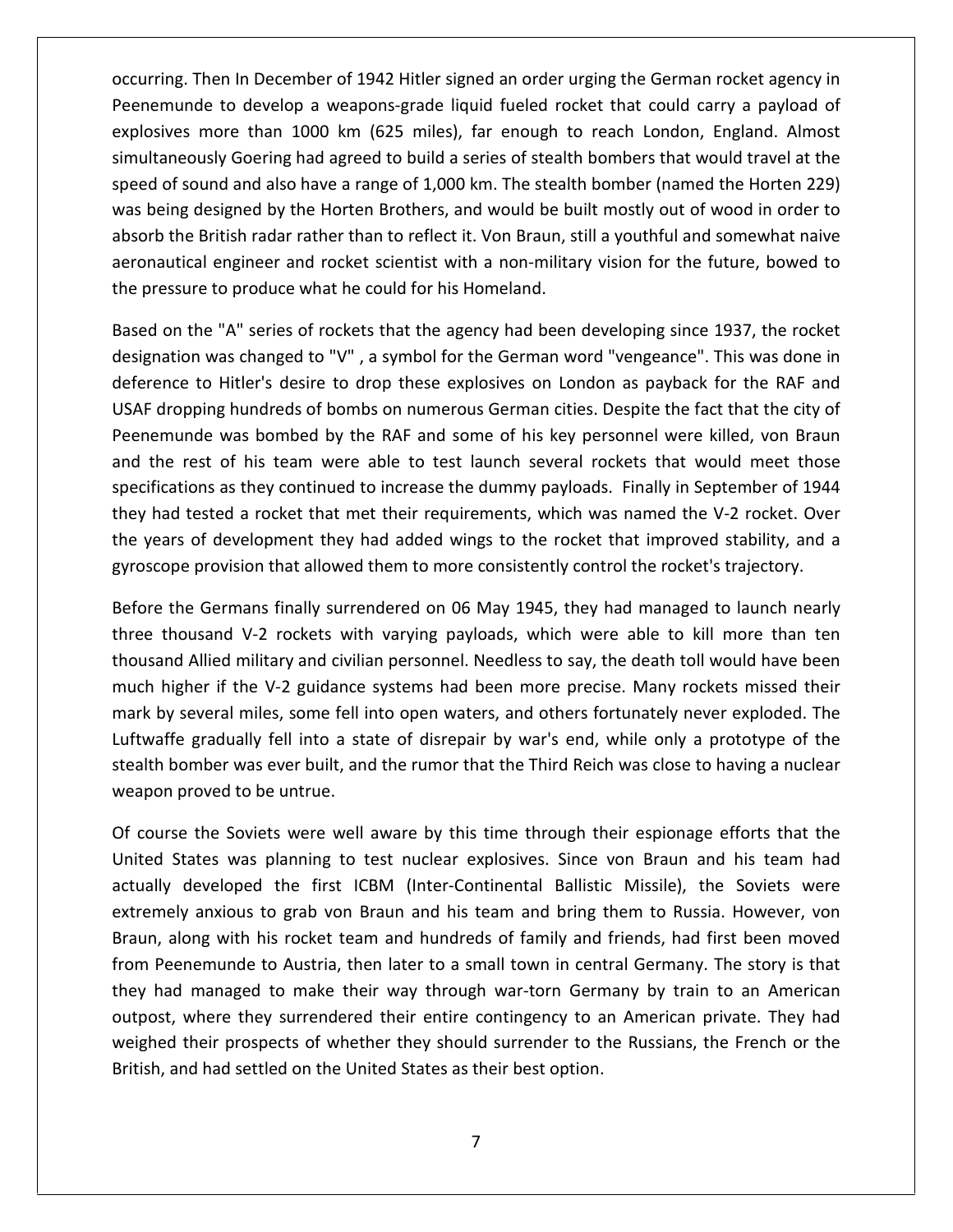the United States was able to nab von Braun and many of his engineers as well as more the United States was able to nab von Braun and many of his engineers as well as more<br>three hundred railcars of V-2 rockets and parts that the German engineers had stored in abandoned mineshaft, and had transported everyone and many of his engineers as well as more<br>an three hundred railcars of V-2 rockets and parts that the German engineers had stored in<br>abandoned mineshaft, and had transporte us the United States was able to nab von Braun and many of his engineers as well as more<br>an three hundred railcars of V-2 rockets and parts that the German engineers had stored in<br>abandoned mineshaft, and had transported e In the United States was able to nab von Braun and many of his engineers as well as more<br>an three hundred railcars of V-2 rockets and parts that the German engineers had stored in<br>abandoned mineshaft, and had transported e Thus the United States was able to nab von Braun and many of his engineers as well as more he United States was able to nab von Braun and many of his engineers as well as more<br>hree hundred railcars of V-2 rockets and parts that the German engineers had stored in<br>indoned mineshaft, and had transported everyone an than three hundred railcars of V-2 rockets and parts that the German engineers had stored in If three hundred railcars of V-2 rockets and parts that the German engineers as well as lifeld in bandoned mineshaft, and had transported everyone and everything back to the U. S. Once ne United States von Braun and his sp an abandoned mineshaft, and had transported everyone and everything back to the U.S. Once III against the U. S. politicians and the American press. Von Braun engineers had sected in<br>the U. S. Once<br>e United States von Braun and his specialists did some advisory work for the military, first<br>rt Strong in Boston Ha un ubunu<br>... and the Shares innessiant, and had transported everyone and everyoning back to the O. 3. Once<br>ted States von Braun and his specialists did some advisory work for the military, first<br>ong in Boston Harbor, and then at Fort B  $\dddot{\ }$  . . ort Strong in Boston Harbor, and then at Fort Blist<br>int most of his time for the next five years trainin<br>intricacies of rocket science, when he was not de<br>Il against the U. S. politicians and the American<br>ained as "Prisone sp ent most of his time for the next five years training U. S. military and academic personnel in<br>
a intricacies of rocket science, when he was not defending his role under Hitler during World<br>
ar II against the U. S. politic the intricacies of rocket science, when he was not defending his role under Hitler during World iacies of rocket science, when he was not defending his role under Hitler during World<br>rainst the U. S. politicians and the American press. Von Braun and his fellow engineers<br>d as "Prisoners of Peace" until 1950 and the st War II against the U.S. politicians and the American press. Von Braun and his fellow engineers War II against the U. S. politicians and the American press. Von Braun and his fellow engineers<br>remained as "Prisoners of Peace" until 1950 and the start of the Korean War, before beginning<br>any meaningful work with the U. any meaningful work with the U.S. government.

d as "Prisoners of Peace" until 1950 and the start of the Korean War, before beginning<br>ningful work with the U.S. government.<br>Von Braun and most of his team were transferred to the ABMA (Army Ballistic Missile<br>in Huntsvill gful work with the U. S. government.<br>1 Braun and most of his team were transferred to the ABMA (Army Ballistic Missile<br>Huntsville, Alabama, his home for the next twenty years. He led the U. S. Army's<br>elopment team at the R In 1950 Von Braun and most of his team were transferred to the ABMA (Army Ballistic Missile Von Braun and most of his team were transferred to the ABMA (Army Ballistic Missile<br>in Huntsville, Alabama, his home for the next twenty years. He led the U. S. Army's<br>development team at the Redstone Arsenal, conducting t Agency) in Huntsville, Alabama, his home for the next twenty years. He led the U. S. Army's If 1550 von Braan and most of its team were transferred to the NBMN (NIII) B.<br>Agency) in Huntsville, Alabama, his home for the next twenty years. He led the<br>rocket development team at the Redstone Arsenal, conducting the f In Huntsville, Alabar<br>development team a<br>ballistic missiles. Al<br>bed a modified versic<br>of this rocket finally e<br>e later, and which pre<br>**Sputnik 1** developed a modified version of the Redstone rocket which they named the Jupiter-C. The<br>success of this rocket finally enabled the United States to launch its first satellite, which we will<br>describe later, and which propel success of this rocket finally enabled the United States to launch its first satellite, which we will It is of this rocket finally enabled the United States to launch its first satellite, which we will<br>the later, and which propelled the United States into its space program.<br>**Sputnik 1**<br>the advent of the International Geoph describe later, and which propelled the United States into its space program.

#### 3. Sputnik 1

at

er, and which propelled the United States into its space program.<br> **inik 1**<br>
vent of the International Geophysical Year (IGY) approaching in July of 1957, and<br>
greement among the sixty-seven nations to explore space travel **Sputnik 1**<br>
ith the advent of the International Geophysical Year (IGY) approaching in July of 1957, and<br>
ith the agreement among the sixty-seven nations to explore space travel, President<br>
senhower issued a press release IT EXTEND THE SOVIDE: The International Geophysical Year (IGY) approaching in July of 1957, and agreement among the sixty-seven nations to explore space travel, President issued a press release in July of 1955 which stated With the advent of the International Geophysical Year (IGY) approaching in July of 1957, and extemd of the International Geophysical Year (IGY) approaching in July of 1957, and<br>a agreement among the sixty-seven nations to explore space travel, President<br>ver issued a press release in July of 1955 which stated that with the agreement among the sixty-seven nations to explore space travel, President agreement among the sixty-seven nations to explore space travel, President<br>ver issued a press release in July of 1955 which stated that the U.S. would be pursuing<br>to place a group of satellites into orbit around the earth. aroundthe earth. This effort was under the direction of Sergei Korolev, a prominent Russian<br>the place a group of satellites into orbit around the earth. Less than four days later a<br>ent Soviet scientist was quoted as saying that aisenne<br>. designer by training. Korolev had been attempting to develop rocket designs similar the carth. This effort was quoted as saying that the USSR would be working on a similar The Soviets, however, did not reveal that some mem a proj of German's engineers and scientists as far back as 1938. However, he had tried and<br>of German's engineers and the USSR would be working on a similar<br>t. The Soviets, however, did not reveal that some members of the USSR's t failedWhen the several several rocket designs in the past, and was members of the USSR's technology<br>ry had been already planning the procedures necessary to put a satellite into orbit<br>d the earth. This effort was under the direc project. The Soviets, however, did not reveal that some members of the USSR's technology ministry had been already planning the procedures necessary to put a satellite into orbit been already planning the procedures necessary to put a satellite into orbit<br>earth. This effort was under the direction of Sergei Korolev, a prominent Russian<br>ner by training. Korolev had been attempting to develop rocket around the earth. This effort was under the direction of Sergei Korolev, a prominent Russian In the earth. This effort was under the direction of Sergei Korolev, a prominent Russian<br>aft designer by training. Korolev had been attempting to develop rocket designs similar to<br>e of German's engineers and scientists as aircraft designer by training. Korolev had been attempting to develop rocket designs similar to aircraft designer by training. Korolev had been attempting to develop<br>those of German's engineers and scientists as far back as 1938. Ho<br>failed with several rocket designs in the past, and was subsequently a<br>squandering va nan's engineers and scientists as far back as 1938. However, he had tried and<br>veral rocket designs in the past, and was subsequently accused by the Soviets of<br>aluable defense funds and deliberately sabotaging the research failed w th several rocket designs in the past, and was subsequently accused by the Soviets of<br>ring valuable defense funds and deliberately sabotaging the research work in which he<br>lved. He had been sentenced to death in Siberia in squander squandering valuable defense funds and deliberately sabotaging the research work in which he<br>was involved. He had been sentenced to death in Siberia in 1938 for his supposed carelessness<br>and failures, but somehow Korolev m and failures, but somehow Korolev managed to escape execution.

invaded Russia in World War II. During this period development of rockets, primarily as a I. He had been sentenced to death in Siberia in 1938 for his supposed carelessness<br>but somehow Korolev managed to escape execution.<br>5, Korolev served at mostly hard labor for more than six years, even as the Germans<br>sia in failures, but somehow Korolev managed to escape execution.<br>
ertheless, Korolev served at mostly hard labor for more than six years, even as the Germans<br>
ded Russia in World War II. During this period development of rockets Nevertheless, Korolev served at mostly hard labor for more than six years, even as the Germans vertheless, Korolev served at mostly hard labor for more than six years, even as the Germans<br>aded Russia in World War II. During this period development of rockets, primarily as a<br>apons tool, was severely restricted in the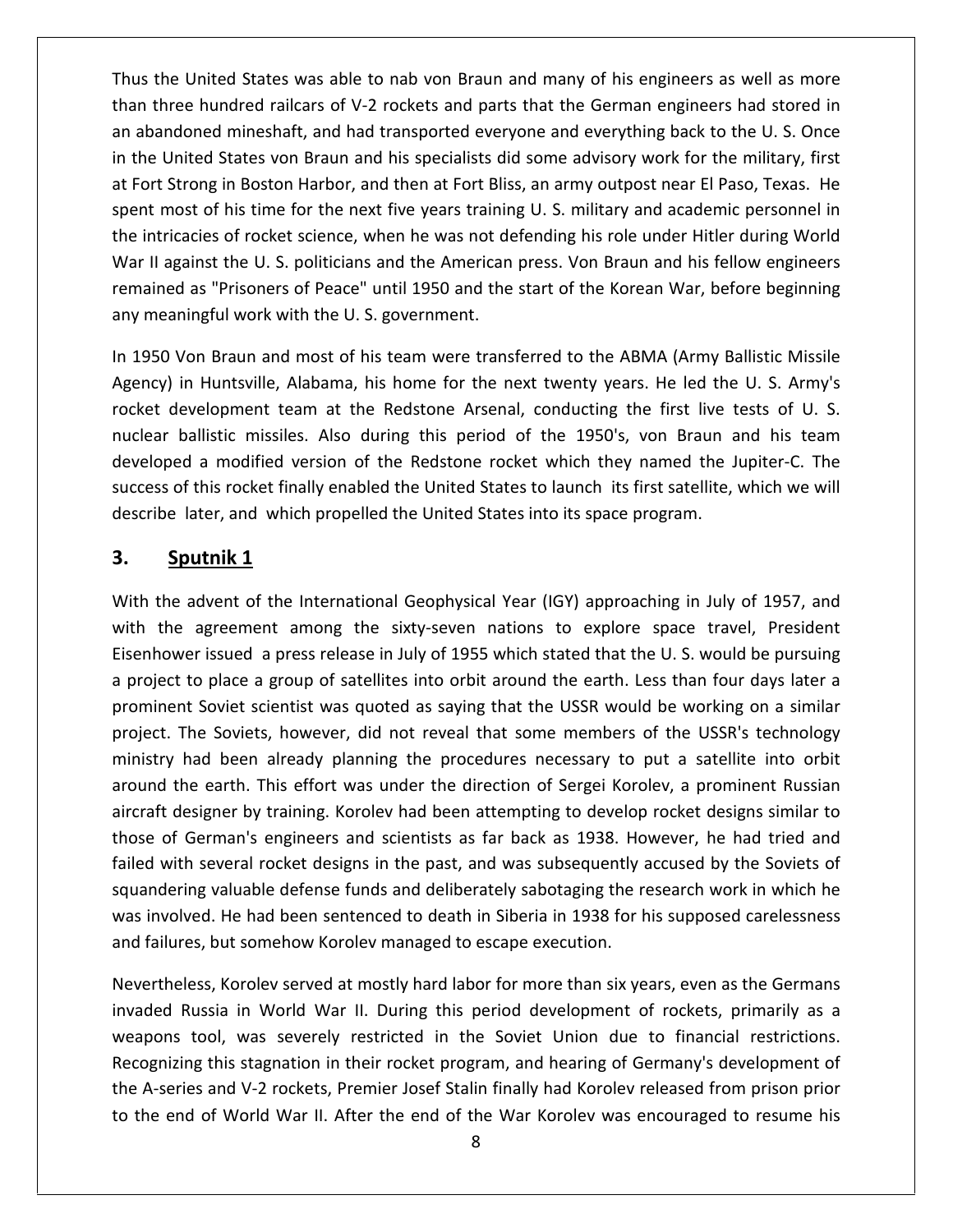on the development of rockets, primarily as they pertained to the quicker takeoff and and the development of rockets, primarily as they pertained to the quicker takeoff and<br>airspeed of Soviet aircraft. Once the Soviets had gained control of East Germany and of the development of rockets, primarily as they pertained to the quicker takeoff and<br>irspeed of Soviet aircraft. Once the Soviets had gained control of East Germany and<br>other Eastern European nations behind their Iron Cur is the development of rockets, primarily as they pertained to the quicker takeoff and<br>airspeed of Soviet aircraft. Once the Soviets had gained control of East Germany and<br>other Eastern European nations behind their Iron Cu the development of rockets, primarily as they pertained to the quicker takeoff and<br>irspeed of Soviet aircraft. Once the Soviets had gained control of East Germany and<br>other Eastern European nations behind their Iron Curtai work on the development of rockets, primarily as they pertained to the quicker takeoff and k on the development of rockets, primarily as they pertained to the quicker takeoff and<br>er airspeed of Soviet aircraft. Once the Soviets had gained control of East Germany and<br>ral other Eastern European nations behind thei  $\begin{bmatrix} 1 & 1 \\ 1 & 1 \end{bmatrix}$ mometric acceleption of toom<br>higher airspeed of Soviet aircraft<br>several other Eastern European<br>grown substantially. In addition<br>fortified by the knowledge and p<br>the Soviets had managed to capt<br>following the end of the war. I other Eastern European nations behind their Iron Curtain, their national wealth had<br>substantially. In addition to the increased funding, Korolev and his team were greatly<br>d by the knowledge and presence of scientists and grov In substantially. In addition to the increased funding, Korolev and his team were greatly<br>
ied by the knowledge and presence of scientists and engineers from East Germany whom<br>
ioviets had managed to capture from the grasp fortified by the knowledge and presence of scientists and engineers from East Germany whom ied by the knowledge and presence of scientists and engineers from East Germany whom<br>oviets had managed to capture from the grasp of America's Army and bring to Moscow<br>ving the end of the war.<br>I, to the ranks as Chief Rock the Soviets had managed to capture from the grasp of America's Army and bring to Moscow following the end of the war.

fortified

viets had managed to capture from the grasp of America's Army and bring to Moscow<br>ng the end of the war.<br>to the ranks as Chief Rocket Scientist for the USSR a few years after the end of World<br>Korolev had assembled a team w wing the end of the war.<br>
I to the ranks as Chief Rocket Scientist for the USSR a few years after the end of World<br>
II, Korolev had assembled a team who placed most of their renewed focus on ICBM's and<br>
uses for carrying n Rising to the ranks as Chief Rocket Scientist for the USSR a few years after the end of World the ranks as Chief Rocket Scientist for the USSR a few years after the end of World<br>prolev had assembled a team who placed most of their renewed focus on ICBM's and<br>is for carrying nuclear warheads. While most of the USSR' War II, Korolev had assembled a team who placed most of their renewed focus on ICBM's and ene raims as emer-noened selember for the sessivial few years after the end of world<br>prolev had assembled a team who placed most of their renewed focus on ICBM's and<br>s for carrying nuclear warheads. While most of the USSR' Their uses for carrying nuclear warheads. While most of the USSR's military activities were kept<br>secret during development of the Soviet rocket and space programs, Soviet intelligence felt that<br>they could no longer rely on enen ases<br>. . . For earlying nacted. Wantedast wind most of the Gosh's mind, y dettries were nept<br>ing development of the Soviet rocket and space programs, Soviet intelligence felt that<br>I no longer rely on those German engineers and scient sceret al they could no longer rely on those German engineers and scientists who might jeopardize the integrity of their programs. In order to avoid any possibility of exposure, nearly all of the German engineers and their families And the longer tery on those dermant engineers and selemines who might jeoparalize the<br>position of their programs. In order to avoid any possibility of exposure, nearly all of the<br>negineers and their families were repatria end World War II, his technical papers and numerous patents were still well known and widely<br>and 1953. However, Korolev and his Soviet team continued to rely on some German<br>engineers and seek improvements on the few German published and very familiar to nearly all engineers and scientists in the rocket and space and seek improvements on the few German rocket designs that they had managed to capture. They also utilized the old patents and dra engineers and seek improvements on the few German rocket designs that they had managed to capture. They a<br>Robert Goddar<br>end World Wa<br>published and<br>industries. ture. They also utilized the old patents and drawings of American engineer and scientist Dr.<br>Dert Goddard. Even though Goddard had died just a week before the Japanese surrender to<br>I World War II, his technical papers and Rob rt Goddard. Even though Goddard had died just a week before the Japanese surrender to<br>World War II, his technical papers and numerous patents were still well known and widely<br>shed and very familiar to nearly all engineers end World War II, his technical papers and numerous patents were still well known and widely /orld War II, his technical papers and numerous patents were still well known and widely<br>hed and very familiar to nearly all engineers and scientists in the rocket and space<br>ries.<br>In as December of 1954, Korolev had approa published and very familiar to nearly all engineers and scientists in the rocket and space industries.

ies.<br>
ies.<br>
y as December of 1954, Korolev had approached the Minister of Defense of the USSR<br>
proposal to launch an artificial satellite, utilizing the rocket design that he and his team<br>
planning to produce. Following th endeavor by the Soviets nor a credible threat to the United States. However, this came anning to produce. Following the Soviet announcement in July of 1955, the United cknowledged the viability of this project by the USSR, As early as December of 1954, Korolev had approached the Minister of Defense of the USSR ember of 1954, Korolev had approached the Minister of Defense of the USSR<br>to launch an artificial satellite, utilizing the rocket design that he and his team<br>to produce. Following the Soviet announcement in July of 1955, t with a proposal to launch an artificial satellite, utilizing the rocket design that he and his team Example and a proposal to launch an artificial satellite, utilizing the rocket design that he and his team<br>planning to produce. Following the Soviet announcement in July of 1955, the United<br>is acknowledged the viability of were planning to produce. Following the Soviet announcement in July of 1955, the United At that time counter-intelligence through the use of high-flying U-2 airplanes was not<br>at that time counter-intelligence through the USSR, but did not consider it as either a<br>endeavor by the Soviets nor a credible threat t States acknowledged the viability of this project by the USSR, but did not consider it as either a acknowledged the viability of this project by the USSR, but did not consider it as either a<br>endeavor by the Soviets nor a credible threat to the United States. However, this<br>cement by the Soviets was the very beginning of serious endeavor by the Soviets nor a credible threat to the United States. However, this in the Soviets of a credible threat to the United States. However, this<br>by the Soviets was the very beginning of their overall plan that was actually<br>with successfully sending the first satellite into an orbit around the e announcement by the Soviets was the very beginning of their overall plan that was actually serious emaction by the soviets fiel a creatist threat to the ontiannouncement by the Soviets was the very beginning of their overlater credited with successfully sending the first satellite into ar surface. At that time c r credited with successfully sending the first satellite into an orbit around the earth's<br>ace. At that time counter-intelligence through the use of high-flying U-2 airplanes was not<br>ly as sophisticated as it is today with surface. At that time counter-intelligence through the use of high-flying U-2 airplanes was not In trace. At that time counter-intelligence through the use of high-flying U-2 airplanes was not<br>early as sophisticated as it is today with satellites, and many of the Soviet technology<br>dvancements in telemetry and radio c nearl First prior as sophisticated as it is today with satellites, and many of the Soviet technology<br>cements in telemetry and radio control systems, gyroscopes, and the preparation of<br>n sites went completely unnoticed or were s advancements in telemetry and radio control systems, gyroscopes, and the preparation of launch sites went completely unnoticed or were simply ignored.

a clone of the V-2 rocket that the German engineers had developed and their Nazi military had ents in telemetry and radio control systems, gyroscopes, and the preparation of<br>s went completely unnoticed or were simply ignored.<br>chosen by the Soviets to carry the first payload into space was the R-7, somewhat of<br>the V ites went completely unnoticed or were simply ignored.<br>
iet chosen by the Soviets to carry the first payload into space was the R-7, somewhat of<br>
of the V-2 rocket that the German engineers had developed and their Nazi mil The rocket chosen by the Soviets to carry the first payload into space was the R-7, somewhat of been firing just prior to the end of the War. The R-7 was 112 feet long and about ten feet in diameter, was a two-stage rocket, and was being developed by the USSR under the direction of Korolev in the mid-1950's as the wo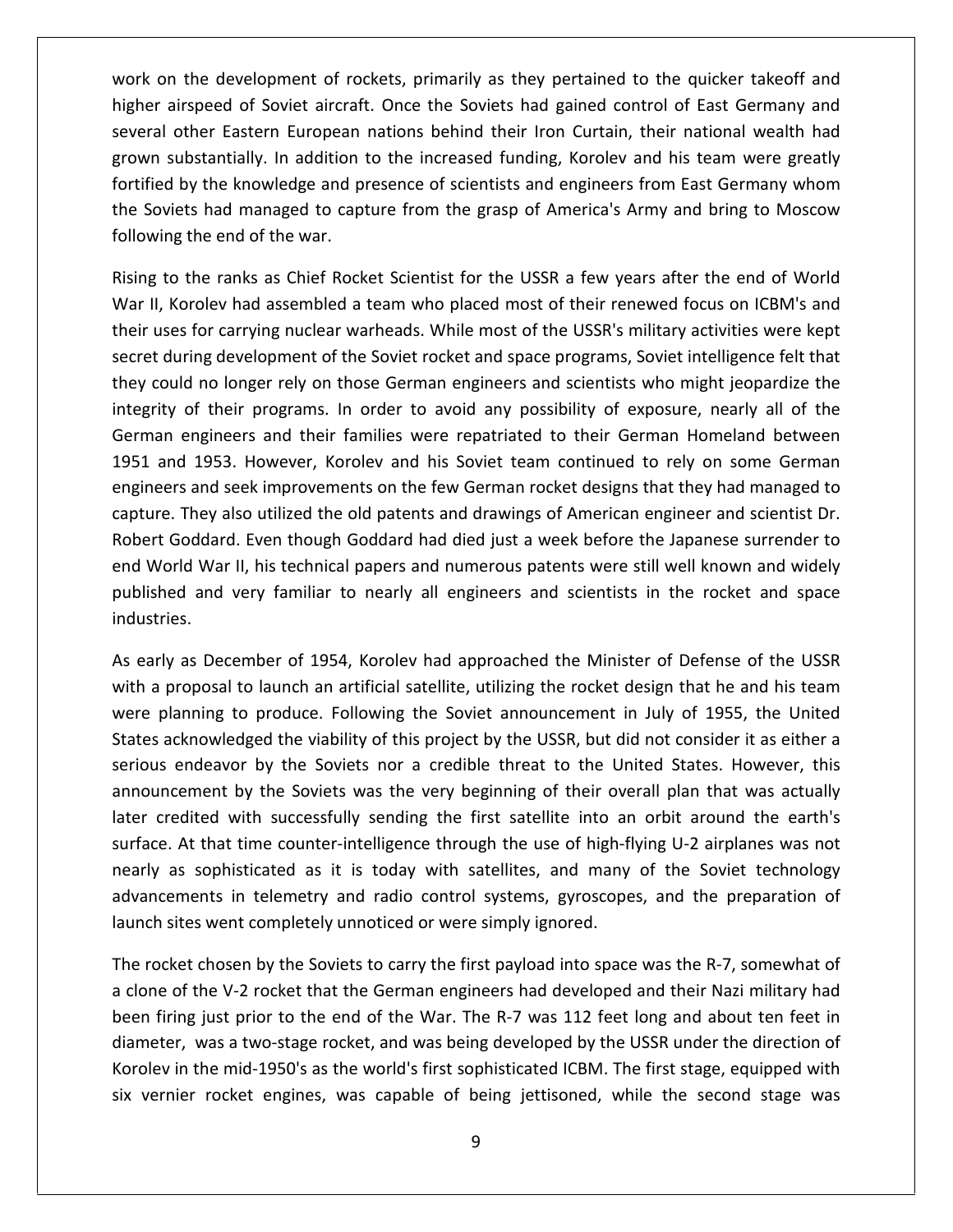with four vernier rocket engines. Each of the vernier thrusters was radio-controlled, be fired individually to control variances. Each of the vernier thrusters was radio-controlled,<br>be fired individually to control yaw and pitch, and used a high-grade of kerosene plus equipped with four vernier rocket engines. Each of the vern<br>could be fired individually to control yaw and pitch, and uniquid oxygen as its fuel source and oxidizer respectively. seped with four vernier rocket engines. Each of the vernier thrusters was radio-controlled,<br>be fired individually to control yaw and pitch, and used a high-grade of kerosene plus<br>oxygen as its fuel source and oxidizer resp be fired individually to control yaw and pitch, and used a high-grade of kerosene plus<br>
be fired individually to control yaw and pitch, and used a high-grade of kerosene plus<br>
oxygen as its fuel source and oxidizer respect equipped with four vernier rocket engines. Each of the vernier thrusters was radio-controlled, could liquid oxygen as its fuel source and oxidizer respectively.

pped with four vernier rocket engines. Each of the vernier thrusters was radio-controlled,<br>d be fired individually to control yaw and pitch, and used a high-grade of kerosene plus<br>d oxygen as its fuel source and oxidizer r be fired individually to control yaw and pitch, and used a high-grade of kerosene plus<br>oxygen as its fuel source and oxidizer respectively.<br>everal dry-run launches, the Soviets surprised the world (and maybe even themselve d oxygen as its fuel source and oxidizer respectively.<br>
r several dry-run launches, the Soviets surprised the world (and maybe even themselves, to<br>
e extent) by successfully launching the **Sputnik I** on **04 October 1957**. After several dry-run launches, the Soviets surprised the world (and maybe even themselves, to y-run launches, the Soviets surprised the world (and maybe even themselves, to<br>y successfully launching the **Sputnik I** on **04 October 1957**. The satellite itself<br>ly smaller than the satellite that had been originally plan some extent) by successfully launching the Sputnik I on 04 October 1957. The satellite itself exteria ary ramidamentes, the soviets surprised the world (dird maybe even ditelistenties), to<br>extent) by successfully launching the **Sputnik 1** on **04 October 1957**. The satellite itself<br>ponsiderably smaller than the sate was considerably smaller than the satellite that had been originally planned, being a polished from the earth's surface, although the second stage of the rocket with a length of about<br>from the earth's surface and weighing about 185 pounds. Sputnik I<br>dur metal antennas, each about six feet in length, mounted equally metal sphere slightly less than two feet in diameter and weighing about 185 pounds. Sputnik I Fernal sphere slightly less than two feet in diameter and weighing about 185 pounds. Sputnik I<br>I four metal antennas, each about six feet in length, mounted equally around the sphere's<br>umference. The satellite settled into had four metal antennas, each about six feet in length, mounted equally around the sphere's receivers onginity ressent at the receiver dimension at a resigning dood. The points: Spating that find four metal antennas, each about six feet in length, mounted equally around the sphere's circumference. The satellite s it continued its Leo for about six it continuity, mounted equally district the circumference. The satellite settled into an elliptical Low Earth Orbit (LEO) of betwee 1,200 miles above the earth's surface and traveled at a D miles above the earth's surface and traveled at about 18,000 miles per hour. It was barely<br>le from the earth's surface, although the second stage of the rocket with a length of about<br>eet which trailed the satellite could visible from the earth's surface, although the second stage of the rocket with a length of about rom the earth's surface, although the second stage of the rocket with a length of about<br>which trailed the satellite could easily be seen. Sputnik 1 transmitted radio signals to<br>cceivers on earth at a pre-designated frequen 86 feet which trailed the satellite could easily be seen. Sputnik 1 transmitted radio signals to mai and it continued its LEO for about ten more weeks before burning up at re-entry.

eet which trailed the satellite could easily be seen. Sputnik 1 transmitted radio signals to<br>ny receivers on earth at a pre-designated frequency for three weeks until its batteries died,<br>it continued its LEO for about ten y receivers on earth at a pre-designated frequency for three weeks until its batteries died,<br>it continued its LEO for about ten more weeks before burning up at re-entry.<br>revelation of this effort by the USSR quickly found ntinued its LEO for about ten more weeks before burning up at re-entry.<br>
elation of this effort by the USSR quickly found its way to major news organizations<br>
he world and throughout the United States, and considerably alt The revelation of this effort by the USSR quickly found its way to major news organizations ation of this effort by the USSR quickly found its way to major news organizations<br>at world and throughout the United States, and considerably altered the thinking and<br>ne of the Eisenhower administration. Although the USSR around the world and throughout the United States, and considerably altered the thinking and The reveation of this enote by the oson quickly found its way to major news organound the world and throughout the United States, and considerably altered the the time line of the Eisenhower administration. Although the US ie of the Eisenhower administration. Although the USSR had not initially intended to<br>unch as propaganda, the reaction by politicians in the United States gave the Soviet<br>use a great boost worldwide. This singular incident use this launch as propaganda, the reaction by politicians in the United States gave the Soviet is launch as propaganda, the reaction by politicians in the United States gave the Soviet<br>al cause a great boost worldwide. This singular incident had the greatest impact on the<br>gies of the two nations during the ensuing t politica strategies of the two nations during the ensuing three decades regarding the Cold War, and was actually credited with the beginning of the Space Race between the two nations.

I cause a great boost worldwide. This singular incident had the greatest impact on the<br>es of the two nations during the ensuing three decades regarding the Cold War, and was<br>veredited with the beginning of the **Space Race** of the two nations during the ensuing three decades regarding the Cold War, and was<br>edited with the beginning of the **Space Race** between the two nations.<br>feared, maybe somewhat prematurely, that the Soviets now possessed ually credited with the beginning of the **Space Race** between the two nations.<br>
nericans feared, maybe somewhat prematurely, that the Soviets now possessed the ability to<br>
ry a large nuclear warhead into the stratosphere a recognizedeared, maybe somewhat prematurely, that the Soviets now possessed the ability to<br>e nuclear warhead into the stratosphere and drop it anywhere in the world. The<br>was that the 8K7V1 rocket, which carried the satellite into or carry a large nuclear warhead into the stratosphere and drop it anywhere in the world. The rearistical, maybe somewhat prematurely, that the soviets now possessed the domly to a large nuclear warhead into the stratosphere and drop it anywhere in the world. The fact was that the 8K7V1 rocket, which carried the sa simple fact was that the 8K7V1 rocket, which carried the satellite into orbit, had a distinct extrarright wanted the stratespiece and drop it diffusion in the world. The detail and the SK7V1 rocket, which carried the satellite into orbit, had a distinct in its ability to be controlled. Furthermore, although the Sov limitation in its ability to be controlled. Furthermore, although the Soviets had the technology Imple Tact was that the 8K7V1 focket, which carried the satellite into orbit, had a distinct<br>Imitation in its ability to be controlled. Furthermore, although the Soviets had the technology<br>to calculate the rocket's parabol Fact was that the SKYVI FOCKET, which carried the satellite into or<br>
on in its ability to be controlled. Furthermore, although the Soviets h<br>
ulate the rocket's parabolic and elliptical courses with a high degree<br>
zed that recognized that anything that returned back to the Earth's atmosphere would be burned up upon re-entry. With that understanding Kruschev convinced Korolev to send up a second satellite, which was again carried by a modified 8K7V1 ICBM rocket, and launched on **07**<br> **November 1957** to commemorate the 40th annive November 1957.to commemorate the 40th anniversary of the October Russian Revolution, **1957**.to commemorate the 40th anniversary of the October Russian Revolution,<br> **nerica's Engineering Response to Sputnik**<br> **nerica Closes the Gap**<br>
certainly, but not unprepared for the events of the Soviet Union, the Unit

### B.

#### $1.$

**America's Engineering Response to Sputnik**<br> **America Closes the Gap**<br>
ised certainly, but not unprepared for the events of the Soviet Union, the United States<br>
its very best to respond quickly. One of the U. S. problems u **America's Engineering Response to Sputnik**<br> **America Closes the Gap**<br>
rised certainly, but not unprepared for the events of the Soviet Union, the United States<br>
its very best to respond quickly. One of the U. S. problems Surprised certainly, but not unprepared for the events of the Soviet Union, the United States tried its very best to respond quickly. One of the U.S. problems up to this point was that there was a great reluctance to use a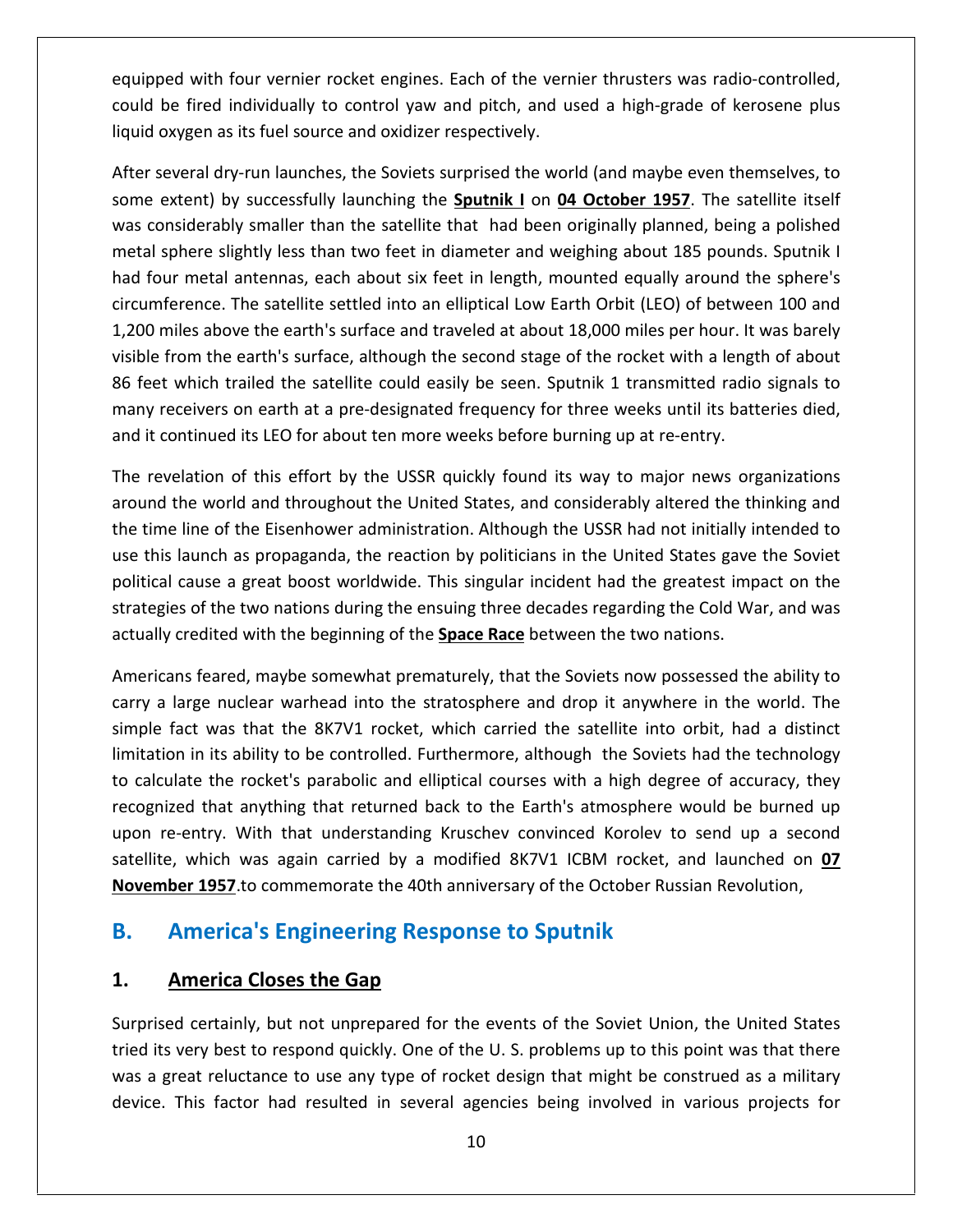different parts of the space program, but none were being given any specific developing different parts of the space program, but none were being given any specific Poping different parts of the space program, but none were being given any specific<br>Etion, nor were they being held accountable for their performance.<br>USAF (United States Air Force) had been working on the Atlas program an but the Atlas rocket was not ready for flight at the time of Sputnik 1. Designed and<br>but the Atlas rocket was not ready for flight at the time of Sputnik 1. Designed and<br>but the Atlas rocket was not ready for flight at the direction, nor were they being held accountable for their performance.

progress, etc.)<br>progress, etc.

developing different parts of the space program, but none were being given any specific<br>direction, nor were they being held accountable for their performance.<br>The USAF (United States Air Force) had been working on the Atla g different parts of the space program, but none were being given any specific<br>nor were they being held accountable for their performance.<br>(United States Air Force) had been working on the Atlas program and had made some<br>b on, nor were they being held accountable for their performance.<br>
SAF (United States Air Force) had been working on the Atlas program and had made some<br>
ss, but the Atlas rocket was not ready for flight at the time of Sputn The USAF (United States Air Force) had been working on the Atlas program and had made some F (United States Air Force) had been working on the Atlas program and had made some<br>i, but the Atlas rocket was not ready for flight at the time of Sputnik 1. Designed and<br>tured by the Convair Division of General Dynamics, progress, but the Atlas rocket was not ready for flight at the time of Sputnik 1. Designed and Figure 2018, the Atlas rocket was not ready for flight at the time of Sputnik 1. Designed and ifactured by the Convair Division of General Dynamics, it was intended for ICBM use.<br>
sugh considered as a military device for t manufactured by the Convair Division of General Dynamics, it was intended for ICBM use. Example 12 and the Phass Focket was not Feady for ingite at the time of spating 1: Besigned and<br>factured by the Convair Division of General Dynamics, it was intended for ICBM use.<br>ugh considered as a military device for th Although considered as a military device for this reason, its unique staging features eventually as in considered as a military device for this reason, its unique staging features eventually<br>the Atlas Series extremely beneficial to the U. S. space program. Its liquid propellant<br>burned liquid oxygen and a high grade of made the Atlas Series extremely beneficial to the U.S. space program. Its liquid propellant In fact, as we shall see later, the Atlas rockets were used to launch the first four-<br>In fact, as we shall see later, the Atlas rockets were used to launch the instance in such a way that its two outboard (booster) engines engines burned liquid oxygen and a high grade of kerosene called RP-1, which was more stable maac the Amas Series extremer, series<br>engines burned liquid oxygen and a h<br>than hydrogen and much less toxic that<br>were configured in such a way that<br>during ascent, while its center (sus<br>occurred. In fact, as we shall see l n and much less toxic than the ammonia-based hydrazine. Its three rocket engines<br>red in such a way that its two outboard (booster) engines would be jettisoned<br>t, while its center (sustainer) engine would be retained until W re configured in such a way that its two outboard (booster) engines would be jettisoned<br>ring ascent, while its center (sustainer) engine would be retained until orbit insertion<br>curred. In fact, as we shall see later, the A during ascent, while its center (sustainer) engine would be retained until orbit insertion ng ascent, while its center (sustainer) engine would be retained until orbit insertion<br>rred. In fact, as we shall see later, the Atlas rockets were used to launch the first four<br>rican astronauts into an LEO.<br>currently the occurred. In fact, as we shall see later, the Atlas rockets were used to launch the first four

American astronauts into an LEO.<br>Concurrently the Naval Research Laboratory (NRL) was chosen by the Department of Defense<br>to launch the first satellite for the United States. The NRL was considered by the DOD to have<br>the b rrently the Naval Research Laboratory (NRL) was chosen by the Department of Defense<br>nch the first satellite for the United States. The NRL was considered by the DOD to have<br>est chance to launch a satellite, since they seem Concurrently the Naval Research Laboratory (NRL) was chosen by the Department of Defense 2. The NRL had developed a guidance system that had been proven in rocket tests.

- The NRL was in charge of the manufacture of the Vanguard rockets, which had tested<br>well.<br>The NRL had developed a guidance system that had been proven in rocket tests.<br>The NRL had been working with the Jet Propulsion Labora as in charge of the manufacture of the Vanguard rockets, which had tested<br>d developed a guidance system that had been proven in rocket tests.<br>ad been working with the Jet Propulsion Laboratory (JPL) in Canoga Park,<br>which h well.
- $2.$
- The NRL had developed a guidance system that had been proven in rocket tests.<br>The NRL had been working with the Jet Propulsion Laboratory (JPL) in Canoga Park,<br>California, which had furnished a satellite that could be moni The NRL had developed a guidance system that had been proven in rocket tests.<br>The NRL had been working with the Jet Propulsion Laboratory (JPL) in Canoga Park,<br>California, which had furnished a satellite that could be moni For NRL had been working with the Jet Propulsion Laboratory (JPL) in Canoga Park,<br>California, which had furnished a satellite that could be monitored for several months<br>and had instruments that would provide considerable i  $3.$

The NRL had been working with the Jet Propulsion Laboratory (JPL) in Canoga Park,<br>California, which had furnished a satellite that could be monitored for several months<br>and had instruments that would provide considerable i California, which had furnished a satellite that could be monitored for several months<br>and had instruments that would provide considerable information.<br>In the meantime Chrysler was designing and manufacturing the Redstone d had instruments that would provide considerable information.<br>
antime Chrysler was designing and manufacturing the Redstone rocket (known as the<br>
or the ABMA (Army Ballistic Missile Agency) under the direction of Dr. von In the meantime Chrysler was designing and manufacturing the Redstone rocket (known as the In the meantime Chrysler was designing and manufacturing the Redstone rocket (known as the<br>Jupiter) for the ABMA (Army Ballistic Missile Agency) under the direction of Dr. von Braun at<br>the Redstone Arsenal. It was 70 feet Soviet launch vehicles were both manufactured as ballistic missiles, this became a moot<br>Soviet launch vehicles were allowed as a manufactured as a mall<br>payload capacity. In addition, the Redstone rocket being developed in Jupiter) for the ABMA (Army Ballistic Missile Agency) under the direction of Dr. von Braun at the Redstone Arsenal. It was 70 feet high and consisted of four stages, but it had only a small the Redstone Arsenal. It was 70 feet hig<br>(24 lb.) payload capacity. In addition,<br>Alabama by Dr. von Braun's team was co<br>be unacceptable for an IGY launch. On<br>whose Soviet launch vehicles were both<br>point to the Department o (24 lb.) payload capacity. In addition, the Redstone rocket being developed in Huntsville,<br>Alabama by Dr. von Braun's team was considered to be too military in nature, and thus would<br>be unacceptable for an IGY launch. Once bama by Dr. von Braun's team was considered to be too military in nature, and thus would<br>unacceptable for an IGY launch. Once the Soviet Union launched both Sputnik 1 and 2,<br>ose Soviet launch vehicles were both manufacture be unacceptable for an IGY launch. Once the Soviet Union launched both Sputnik 1 and 2, nacceptable for an IGY launch. Once the Soviet Union launched both Sputnik 1 and 2,<br>e Soviet launch vehicles were both manufactured as ballistic missiles, this became a moot<br>to the Department of Defense.<br>cattered approach whose point to the Department of Defense.

 $e<sub>1</sub>$ Soviet launch vehicles were both manufactured as ballistic missiles, this became a moot<br>o the Department of Defense.<br>attered approach continued to deter the American efforts to place a satellite into orbit,<br>petition occurr int to the Department of Defense.<br>
is scattered approach continued to deter the American efforts to place a satellite into orbit,<br>
competition occurred among the military groups amid bitterness and anger. On 23 October<br>
57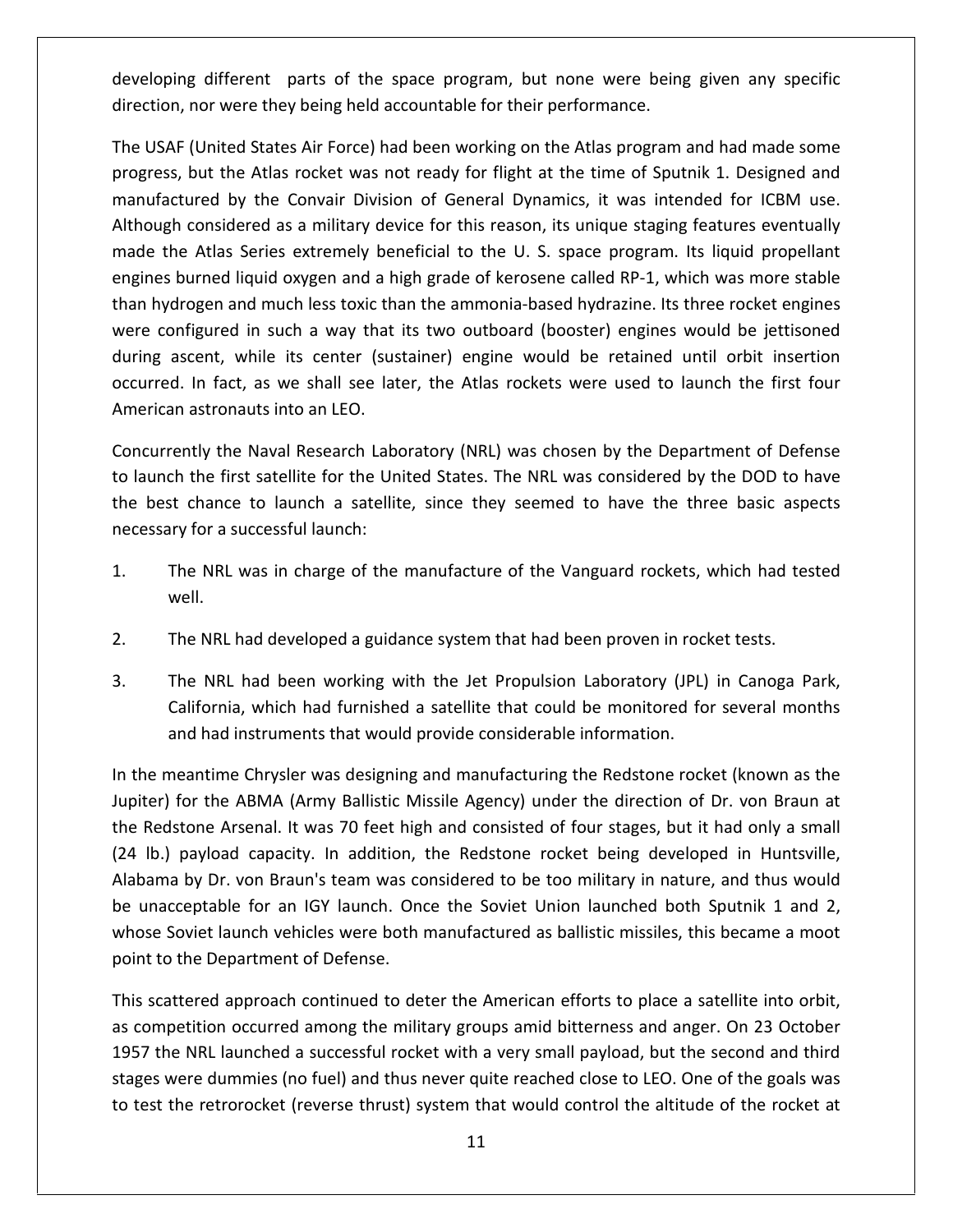of the satellite, and <sup>a</sup> super high frequency radio band which ground radar could use to the rocket's trajectory as upper the rocket rocket of the satellite, and a super high frequency radio band which ground radar could use to<br>the rocket's trajectory as well as its propulsion. Both systems worked well, provin the Satellite, and a super high frequency radio band which ground radar could use to<br>the rocket's trajectory as well as its propulsion. Both systems worked well, proving to at<br>the American engineers that they were ahead of **Preference of the same of the state of the state of the American Street Correct**<br>**American Street Correct**<br>**Americals Five First Example Satellite**, and a super high frequency randed the state of the state of the state of the state of the state of the state of the state of the state of the state of the state of the state of the state of the track the rocket's trajectory as well as its propulsion. Both systems worked well, proving to at k the rocket's trajectory as well as its propulsion. Both systems worked well, proving to at<br>
the American engineers that they were ahead of the Soviets in much of the space<br>
nology.<br> **Exatellite Attempt Fails**<br>
first actu least the American engineers that they were ahead of the Soviets in much of the space the American engineers that they were ahead of the Soviets in much of the space<br> **ology.**<br> **rica's First Satellite Attempt Fails**<br>
Irst actual attempt to launch an American satellite into orbit was with the Vanguard TV-3<br> technology.

#### **America's First Satellite Attempt Fails**

nology.<br>**erica's First Satellite Attempt Fails**<br>first actual attempt to launch an American satellite into orbit was with the Vanguard TV-3<br>t Vehicle Three) on 06 December 1957. Manufactured by the Martin-Mariette Corporati **S First Satellite Attempt Fails<br>1-A). The launch an American satellite into orbit was with the Vanguard TV-3<br>1-A). The Naval Research Laboratory, this three-stage rocket carried a small satellite<br>1-A). The launch site was S First Satellite Attempt Fails**<br>
ctual attempt to launch an American satellite into orbit was with the Vanguard TV-3<br>
cle Three) on 06 December 1957. Manufactured by the Martin-Mariette Corporation<br>
ted by the Naval Rese The first actual attempt to launch an American satellite into orbit was with the Vanguard TV-3 tual attempt to launch an American satellite into orbit was with the Vanguard TV-3<br>le Three) on 06 December 1957. Manufactured by the Martin-Mariette Corporation<br>ed by the Naval Research Laboratory, this three-stage rocket (Test Vehicle Three) on 06 December 1957. Manufactured by the Martin-Mariette Corporation for the cast into the back onto the launch and settled back onto the Martin-Mariette Corporation<br>operated by the Naval Research Laboratory, this three-stage rocket carried a small satellite<br>guard 1-A). The launch site was and operated by the Naval Research Laboratory, this three-stage rocket carried a small satellite ited by the Naval Research Laboratory, this three-stage rocket carried a small satellite<br>I 1-A). The launch site was also Cape Canaveral and the Vanguard 1-A, which had been<br>by JPL, was to test the launch capabilities of t (Vanguard 1-A). The launch site was also Cape Canaveral and the Vanguard 1-A, which had been<br>designed by JPL, was to test the launch capabilities of the Vanguard TV-3 as well as to<br>determine the effects of the space enviro (vanguard 17), the radinent site was disologing candidation and the Vanguard 17), which had seen<br>designed by JPL, was to test the launch capabilities of the Vanguard TV-3 as well as to<br>determine the effects of the space en determine the effects of the space environment on the satellite. However, the rocket lost thrust<br>just four seconds into its launch and settled back onto the launch pad. As it descended, it<br>ruptured its fuel and oxygen tank I is four seconds into its launch and settled back onto the launch pad. As it descended, it ruptured its fuel and oxygen tanks, causing a massive explosion which severely damaged the launch pad. The cause of the Vanguard T ruptured its fuel and oxygen tanks, causing a massive explosion which severely damaged the launch pad. The cause of the Vanguard TV-3 failure was investigated, with some claiming that the rocket lost thrust because of low the pad. The cause of the Vanguard TV-3 failure was investigated, with some claiming that rocket lost thrust because of low fuel tank pressure which allowed burning fuel to infiltrate combustion chamber through a leaking f launch pad. The cause of the Vanguard TV-3 failure was investigated, with some claiming that the rocket lost thrust because of low fuel tank pressure which allowed burning fuel to infiltrate shift acts of the rangular in 5 fundsed the sintestigated, when some diaming that<br>lost thrust because of low fuel tank pressure which allowed burning fuel to infiltrate<br>stion chamber through a leaking fuel injector. Anothe the combustion chamber through a leaking fuel injector. Another claim was that the cause of the combustion chamber this<br>the failure was due to a lea<br>Unfortunately, instrumentati<br>and the actual causes of the<br>Vanguard systems over the r<br>or subsequent launches. ras due to a leaking fuel connection, and each claim may have had some merit.<br>
y, instrumentation to monitor all aspects of the rocket were not yet developed,<br>
al causes of the failure were inconclusive. Many improvements Unfortunat ely, instrumentation to monitor all aspects of the rocket were not yet developed,<br>ual causes of the failure were inconclusive. Many improvements were made in the<br>ystems over the next few years, and no failures occurred aga and the actual causes of the failure were inconclusive. Many improvements were made in the ual causes of the failure were inconclusive. Many improvements were made in the<br>
stems over the next few years, and no failures occurred again in either firing tests<br>
int launches.<br>
not only was the launch pad severely dam Vanguard systems over the next few years, and no failures occurred again in either firing tests or subsequent launches.

rd systems over the next few years, and no failures occurred again in either firing tests<br>equent launches.<br>ess, not only was the launch pad severely damaged, but also the technological<br>ion of the United States took a big h bsequent launches.<br>rdless, not only was the launch pad severely damaged, but also the technological<br>tation of the United States took a big hit. Newspapers in the U. S. and around the world<br>tioned America's technical capabi Regardless, not only was the launch pad severely damaged, but also the technological not only was the launch pad severely damaged, but also the technological<br>f the United States took a big hit. Newspapers in the U.S. and around the world<br>imerica's technical capabilities, and a Soviet Union delegate made an reputation of the United States took a big hit. Newspapers in the U.S. and around the world reputation of the United States took a big hit. Newspapers in the U. S. and arous<br>questioned America's technical capabilities, and a Soviet Union delegate made ar<br>United Nations session as to whether the United States woul If the United States took a big hit. Newspapers in th<br>America's technical capabilities, and a Soviet Union of<br>ons session as to whether the United States would l<br>ncial assistance designated for "underdeveloped cou<br>techniqu kind of financial assistance designated for "underdeveloped countries". Of course, the USSR's kind of financial assistance designated for "underdeveloped countries". Of course, the USSR's<br>propaganda techniques were totally disproven during the next twelve years, as the United<br>States proceeded in its monumental effo First Successful Satellite - Explorer 1<br>First Successful Satellite - Explorer 1<br>Successful Satellite - Explorer 1<br>Nower administration wanted the first U.S. satellite to be launched by a civilian-<br>First Successful Satellit States proceeded in its monumental effort to place the first man on the moon.

#### America's First Successful Satellite - Explorer 1

attempt a satellite launch as early as August 1956, the U.S. possibly could have put a satellite is proceeded in its monumental effort to place the first man on the moon.<br> **Example 15 First Successful Satellite - Explorer 1**<br>
Eisenhower administration wanted the first U.S. satellite to be launched by a civilian-<br>
lope a'**s First Successful Satellite - Explorer 1**<br>nhower administration wanted the first U.S. satellite to be launched by a civilian-<br>d rocket instead of a by means of a military-based missile, but the Vanguard which<br>g develop **Example 1**<br>Eisenhower administration wanted the first U.S. satellite to be launched by a civilian-<br>loped rocket instead of a by means of a military-based missile, but the Vanguard which<br>being developed for this purpose wa The Eisenhower administration wanted the first U.S. satellite to be launched by a civiliannower administration wanted the first U.S. satellite to be launched by a civilian-<br>rocket instead of a by means of a military-based missile, but the Vanguard which<br>developed for this purpose was just not ready. Had the ABM developed rocket instead of a by means of a military-based missile, but the Vanguard which administration wanted the mot O.S. Satemet to be hadnened by a crimal.<br>
Docket instead of a by means of a military-based missile, but the Vanguard which<br>
developed for this purpose was just not ready. Had the ABMA been all acketing a rocket instead or a by means or a minitary based missile, bat the vanguard which<br>was being developed for this purpose was just not ready. Had the ABMA been allowed to<br>attempt a satellite launch as early as Augus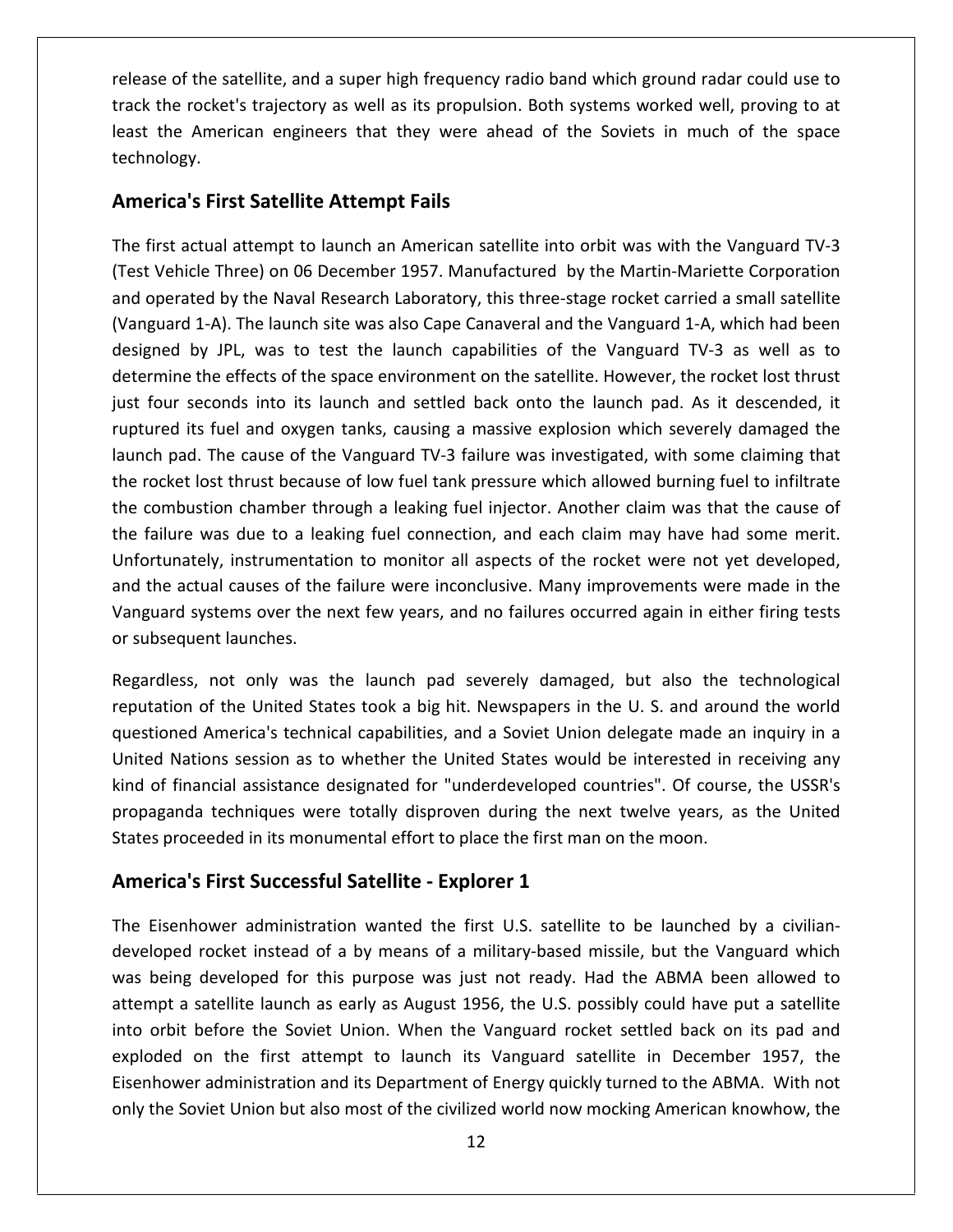called on the Redstone Arsenal in Huntsville, Alabama. As ABMA's research ation called on the Redstone Arsenal in Huntsville, Alabama. As ABMA's research<br>Dr. von Braun had been warned previously not to attempt any satellite launches. inistration called on the Redstone Arsenal in<br>
ttor, Dr. von Braun had been warned previous<br>
ABMA and von Braun were now being administration called on the Redstone Arsenal in F<br>director, Dr. von Braun had been warned previousl<br>The ABMA and von Braun were now being<br>asked to forego their backup plan, and to

director, Dr. von Braun had been warned previo<br>The ABMA and von Braun were now being<br>asked to forego their backup plan, and to<br>find a way to get a satellite into orbit as The ABMA and von Braun were now being<br>asked to forego their backup plan, and to<br>find a way to get a satellite into orbit as<br>quickly as possible. The Jupiter was a three-BMA and von Braun were now being<br>to forego their backup plan, and to<br>way to get a satellite into orbit as<br>as possible. The Jupiter was a three-<br>rocket that had been developed by The ABMA and von Braun were now being ABMA and von Braun were now being<br>d to forego their backup plan, and to<br>a way to get a satellite into orbit as<br>ly as possible. The Jupiter was a three-<br>rocket that had been developed by<br>von Braun team at the Redstone asked to forego their backup plan, and to The NBRRR and Von Bradin Were now Being<br>asked to forego their backup plan, and to<br>find a way to get a satellite into orbit as<br>quickly as possible. The Jupiter was a three-<br>stage rocket that had been developed by<br>the von Br by then backup plan, and to<br>get a satellite into orbit as<br>ble. The Jupiter was a three-<br>hat had been developed by<br>in team at the Redstone<br>is the previous two years.<br>by the Chrysler Corporation. find a way to get a satellite into orbit as<br>quickly as possible. The Jupiter was a threeickly as possible. The Jupiter was a three-<br>ge rocket that had been developed by<br>e von Braun team at the Redstone<br>senal during the previous two years.<br>anufactured by the Chrysler Corporation,<br>was considered to be the close stage rocket that had been developed by rocket that had been developed by<br>von Braun team at the Redstone<br>al during the previous two years.<br>factured by the Chrysler Corporation,<br>s considered to be the closest and<br>reliable system available. Von Braun, a the von Braun team at the Redstone The Braun team at the Redstone<br>
during the previous two years.<br>
Etured by the Chrysler Corporation,<br>
considered to be the closest and<br>
lable system available. Von Braun, a<br>
Christian and a new U. S. citizen Arsenal during the previous two years. Frame team at the neastene<br>
and during the previous two years.<br>
ufactured by the Chrysler Corporation,<br>
as considered to be the closest and<br>
reliable system available. Von Braun, a<br>
ut Christian and a new U. S. citizen<br>
ov Manufactured by the Chrysler Corporation, India darmightive previous two years.<br>Inflactured by the Chrysler Corporation,<br>vas considered to be the closest and<br>the reliable system available. Von Braun, a<br>but Christian and a new U. S. citizen<br>overcame the stigma of b it was considered to be the closest and Example 25 the empyole emporation,<br>considered to be the closest and<br>able system available. Von Braun, a<br>Christian and a new U. S. citizen<br>rcame the stigma of being branded<br>news media and both political<br>as a Holocaust propo most reliable system available. Von Braun, a expliable system available. Von Braun, a<br>Christian and a new U. S. citizen<br>vercame the stigma of being branded<br>enews media and both political<br>as a Holocaust proponent, was<br>to become a space age household devout Christian and a new U. S. citizen t Christian and a new U. S. citizen<br>vercame the stigma of being branded<br>e news media and both political<br>s as a Holocaust proponent, was<br>to become a space age household<br>in the United States for many years. A who overcame the stigma of being branded ercame the stigma of being branded<br>news media and both political<br>as a Holocaust proponent, was<br>to become a space age household<br>the United States for many years. A<br>booster stage was mounted in a by the news media and both political e news media and both political<br>s as a Holocaust proponent, was<br>to become a space age household<br>in the United States for many years. A<br>booster stage was mounted in a<br>on top of Jupiter's stage three nose parties as a Holocaust proponent, was s as a Holocaust proponent, was<br>to become a space age household<br>in the United States for many years. A<br>booster stage was mounted in a<br>on top of Jupiter's stage three nose<br>and it was designed to fire after stage about to become a space age household Let be come a space age household<br>a the United States for many years. A<br>booster stage was mounted in a<br>an top of Jupiter's stage three nose<br>and it was designed to fire after stage<br>burnout. Although this modified name in the United States for many years. A mame in the United States for many years. A<br>fourth booster stage was mounted in a<br>"tub" on top of Jupiter's stage three nose<br>cone, and it was designed to fire after stage<br>three burnout. Although this modified<br>Jupiter-Claun booster stage was mounted in a<br>booster stage was mounted in a<br>and it was designed to fire after stage<br>burnout. Although this modified<br>-Claunch vehicle (see figure at right),<br>was renamed the Juno 1, would be fourth booster stage was mounted in a<br>"tub" on top of Jupiter's stage three nose The putate into the section of Jupiter's stage three nose<br>and it was designed to fire after stage<br>burnout. Although this modified<br>er-Claunch vehicle (see figure at right),<br>a was renamed the Juno 1, would be<br>to put a satell cone, and it was designed to fire after stage guidance system to project the state these<br>ee burnout. Although this modified<br>iter-Claunch vehicle (see figure at right),<br>ich was renamed the Juno 1, would be<br>e to put a satellite into orbit, there was<br>guidance system to p three burnout. Although this modified Internative and the stage<br>
internative and the small is modified<br>
internative and the Juno 1, would be<br>
but a satellite into orbit, there was<br>
into a precise orbit. which was renamed the Juno 1, would be the United States launched its first Earth satellite on **31 January 1958** from Cape able to put a satellite into orbit, there was position into a precise orbit.

The



apogee of about 1575 miles. It was considerably more sophisticated than either of the Sputniks, Finally the United States launched its first Earth satellite on **31 January 1958** from Cape<br>Canaveral. Florida, and it carried Explorer 1 with a total weight of less than thirty-two pounds. by the United States launched its first Earth satellite on **31 January 1958** from Cape<br>
y the United States launched its first Earth satellite on **31 January 1958** from Cape<br>
y the United States launched its first Earth sa Juno -1 with Explorer 1<br>
United States launched its first Earth satellite on **31 January 1958** from Cape<br>
Florida, and it carried Explorer 1 with a total weight of less than thirty-two pounds.<br>
Le JPL and carrying nearly t Finally the United States launched its first Earth satellite on **31 January 1958** from Cape<br>Canaveral, Florida, and it carried Explorer 1 with a total weight of less than thirty-two pounds.<br>Built by the JPL and carrying ne Iy the United States launched its first Earth satellite on **31 January 1958** from Cape<br>veral, Florida, and it carried Explorer 1 with a total weight of less than thirty-two pounds.<br>by the JPL and carrying nearly twenty pou Canaveral, Florida, and it carried Explorer 1 with a total weight of less than thirty-two pounds. Field by the Earth's marked that the Earth's steaded on the Shaped Tenni cape<br>In the JPL and carrying nearly twenty pounds of instrumentation, Explorer 1 allowed<br>cans to breathe a sigh of relief as it orbited the earth wit Built by the JPL and carrying nearly twenty pounds of instrumentation, Explorer 1 allowed these JPL and carrying nearly twenty pounds of instrumentation, Explorer 1 allowed<br>icans to breathe a sigh of relief as it orbited the earth with a perigee of 224 miles and an<br>ee of about 1575 miles. It was considerably mo But by the *s* E and eartying nearty twenty pounds of instrumentation, Explorer I answed<br>Americans to breathe a sigh of relief as it orbited the earth with a perigee of 224 miles and an<br>apogee of about 1575 miles. It was c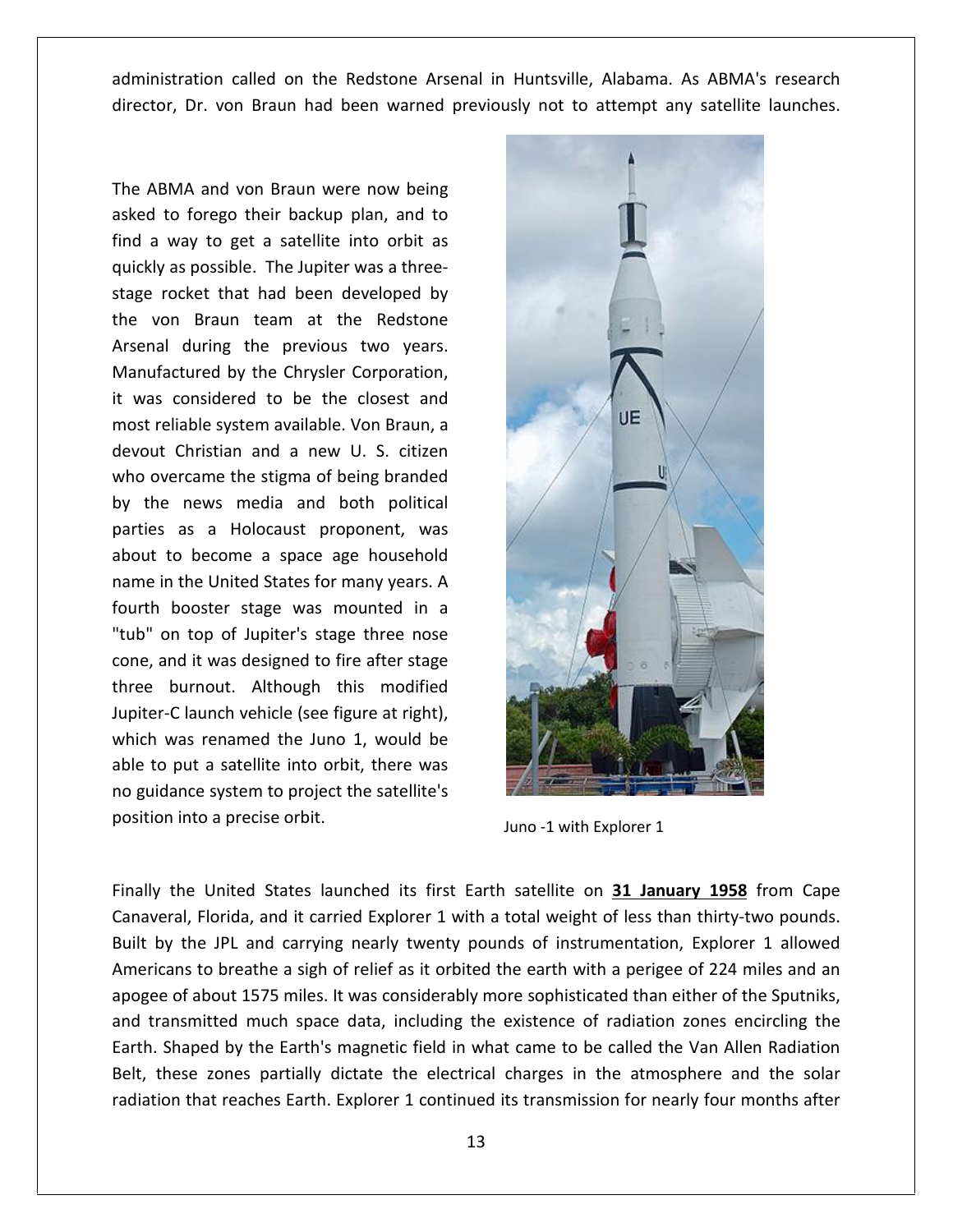into orbit until its batteries finally died on <sup>23</sup> May 1958. Explorer <sup>1</sup> continued to orbit ering into orbit until its batteries finally died on 23 May 1958. Explorer 1 continued to orbit<br>Earth for more than twelve vears before making a fiery re-entry over the Pacific Ocean in g into orbit until its batteries finally died on 23 May 1958. Explorer 1 continued to orbit<br>th for more than twelve years before making a fiery re-entry over the Pacific Ocean in<br>of 1970. Although scientific missions to th in the orbit until its batteries finally died on 23 May 1958. Explorer 1 continued to orbit<br>for more than twelve years before making a fiery re-entry over the Pacific Ocean in<br>1970. Although scientific missions to the Moon entering into orbit under the Earth for more<br>March of 1970. A<br>attention in the lat<br>into the future. **Solutionary Example 19.13** and the setteries finally died on 23 May 1958. Exp<br> **F** more than twelve years before making a fiery re-entry<br> **P70.** Although scientific missions to the Moon and plat<br>
the latter 1950's, most A March of 1970. Although scientific missions to the Moon and planets were getting some 1970. Although scientific missions to the Moon and planets were getting some<br>in the latter 1950's, most Americans still considered those missions to be decades<br>sture.<br>**'s Second Satellite - Vanguard Finally Lifts Off**<br>the attenti<br>into the<br>**Al**thou or in the latter 1950's, most Americans still considered those missions to be decades<br> **ca's Second Satellite - Vanguard Finally Lifts Off**<br>
th the Vanguard had been the rocket of choice to launch the first American satell into the future.

### Ameri

o the future.<br>**nerica's Second Satellite - Vanguard Finally Lifts Off**<br>hough the Vanguard had been the rocket of choice to launch the first American satellite into<br>th's orbit, its dismal failure before a worldwide televisi **nerica's Second Satellite - Vanguard Finally Lifts Off**<br>hough the Vanguard had been the rocket of choice to launch the first American satellite into<br>th's orbit, its dismal failure before a worldwide television audience ha ca's Second Satellite - Vanguard Finally Litts Off<br>th the Vanguard had been the rocket of choice to launch the first American satellite into<br>orbit, its dismal failure before a worldwide television audience had set its prog Although the Vanguard had been the rocket of choice to launch the first American satellite into ough the Vanguard had been the rocket of choice to launch the first American satellite into<br>h's orbit, its dismal failure before a worldwide television audience had set its program beck<br>everal weeks. While other military b earth's orbit, its dismal failure before a worldwide television audience had set its program beck standard a sect the recket of choice to tattent the most surfacture and section of the vanguard mission, it is<br>the satellite chosen for the military branches were developing rockets that were to be used<br>c missiles, the NRL by several weeks. While other military branches were developing rockets that were to be used<br>for ballistic missiles, the NRL (Naval Research Laboratory) was pursuing the launch of a peaceful<br>civilian satellite, with the ba by several weeks. We<br>for ballistic missiles, t<br>civilian satellite, with<br>the NSC was interest<br>universal standards.<br>pound solar-powered<br>mercury battery. ellite, with the backing of the United States NSC (National Security Council). In fact<br>as interested in orbiting a reconnaissance satellite, for which there were no ethical<br>standards. The satellite chosen for the Vanguard the I SC was interested in orbiting a reconnaissance satellite, for which there were no ethical<br>rsal standards. The satellite chosen for the Vanguard mission was an approximately 3<br>d solar-powered aluminum sphere, also containin universal standards. The satellite chosen for the Vanguard mission was an approximately 3 I standards. The satellite chosen for the Vanguard mission was an approximately 3<br>
olar-powered aluminum sphere, also containing a small transmitter powered by a<br>
battery.<br>
g the failure of TV-3, a second Vanguard satellit pound solar-powered aluminum sphere, also containing a small transmitter powered by a mercury battery.

d solar-powered aluminum sphere, also containing a small transmitter powered by a<br>ury battery.<br>ving the failure of TV-3, a second Vanguard satellite launch got under way two months<br>on 05 February 1958, but it also failed a mercury battery.<br>Following the failure of TV-3, a second Vanguard satellite launch got under way two months<br>later on 05 February 1958, but it also failed after only 57 seconds due to a faulty guidance<br>system. The hue and c Following the failure of TV-3, a second Vanguard satellite launch got under way two months<br>later on 05 February 1958, but it also failed after only 57 seconds due to a faulty guidance<br>system. The hue and cry from the von B In 05 February 1958, but it also failed after only 57 seconds due to a faulty guidance<br>
The hue and cry from the von Braun team in Huntsville was loud, because they knew<br>
the Soviets had used to send Sputniks 1 and 2 into later on 05 February 1958, but it also failed after only 57 seconds due to a faulty guidance<br>system. The hue and cry from the von Braun team in Huntsville was loud, because they knew **1958**. The same of the same of the same of the same of the same of the same of the soviets had used to send Sputniks 1 and 2 into orbit, and that their so-called military e rockets could launch more than enough satellites what the Soviets had used to send Sputniks 1 and 2 into orbit, and that their so-called military It we had and ary nont the controlled to the minimization was local, because they with<br>the Soviets had used to send Sputniks 1 and 2 into orbit, and that their so-called military<br>rockets could launch more than enough satel style rockets could launch more than enough satellites to keep up with the Soviets. for more than 200 years. Explorer 2 was launched from Cape Canaveral Space Station in<br>for more than 200 years. Explorer 2 was latellites to keep up with the Soviets.<br>TV-4 Vanguard rocket successfully placed the Vanguard 1 Style Tockets coald Tauline. Thore than enough satellies to Reep up whit the sones.<br>
Nevertheless, the Vanguard rocket successfully placed the Vanguard 1 satellite into a very high orbit<br>
on **05 March 1958**. The satellite  $\frac{1}{2}$ 11 stage TV-4 Vanguard rocket successfully placed the Vanguard 1 satellite into a very high orbit<br>
1958 on <u>05 March 1958</u>. The satellite (named Vanguard 1) provided scientific data for more than<br>
1968 seven years before i on **05 March 1958**. The satellite (n<br>seven years before its batteries died<br>orbit for more than 200 years. Exple<br>Florida, also by a Juno-1 rocket (la<br>Explorer 1 mission. However, due to<br>the satellite did not reach orbit. **Aarch 1958**. The satellite (named Vanguard 2)<br>ears before its batteries died, is still in orbit to<br>r more than 200 years. Explorer 2 was launch<br>also by a Juno-1 rocket (launch vehicle), an<br>r 1 mission. However, due to the the satellite did not reach orbit. tellite did not reach orbit.<br> **Civilian Agencies Are Created**<br>
La Is Established<br>
La Established<br>
La Established<br>
La Mar II, the National Advisory Committee for Aeronautics (NACA) had

#### $2.$

### ARPA Is Established

into

been experimenting with rocket planes such as the supersonic Bell X-1. In the mid-1950s, the **Civilian Agencies Are Created**<br>A Is Established<br>the end of World War II, the National Advisory Committee for Aeronautics (NACA) had<br>experimenting with rocket planes such as the supersonic Bell X-1. In the mid-1950s, the **Civilian Agencies Are Created**<br>Is Established<br>Ne end of World War II, the National Advisory Committee for Aeronautics (NACA) had<br>States had accepted the challenge by the French to launch an artificial satellite for the blished<br>
of World War II, the National Advisory Committee for Aeronautics (NACA) had<br>
enting with rocket planes such as the supersonic Bell X-1. In the mid-1950s, the<br>
had accepted the challenge by the French to launch an Is Established<br>the end of World War II, the National Advisory Committee for Aeronautics (NACA) had<br>experimenting with rocket planes such as the supersonic Bell X-1. In the mid-1950s, the<br>I States had accepted the challenge After the end of World War II, the National Advisory Committee for Aeronautics (NACA) had<br>been experimenting with rocket planes such as the supersonic Bell X-1. In the mid-1950s, the<br>United States had accepted the challeng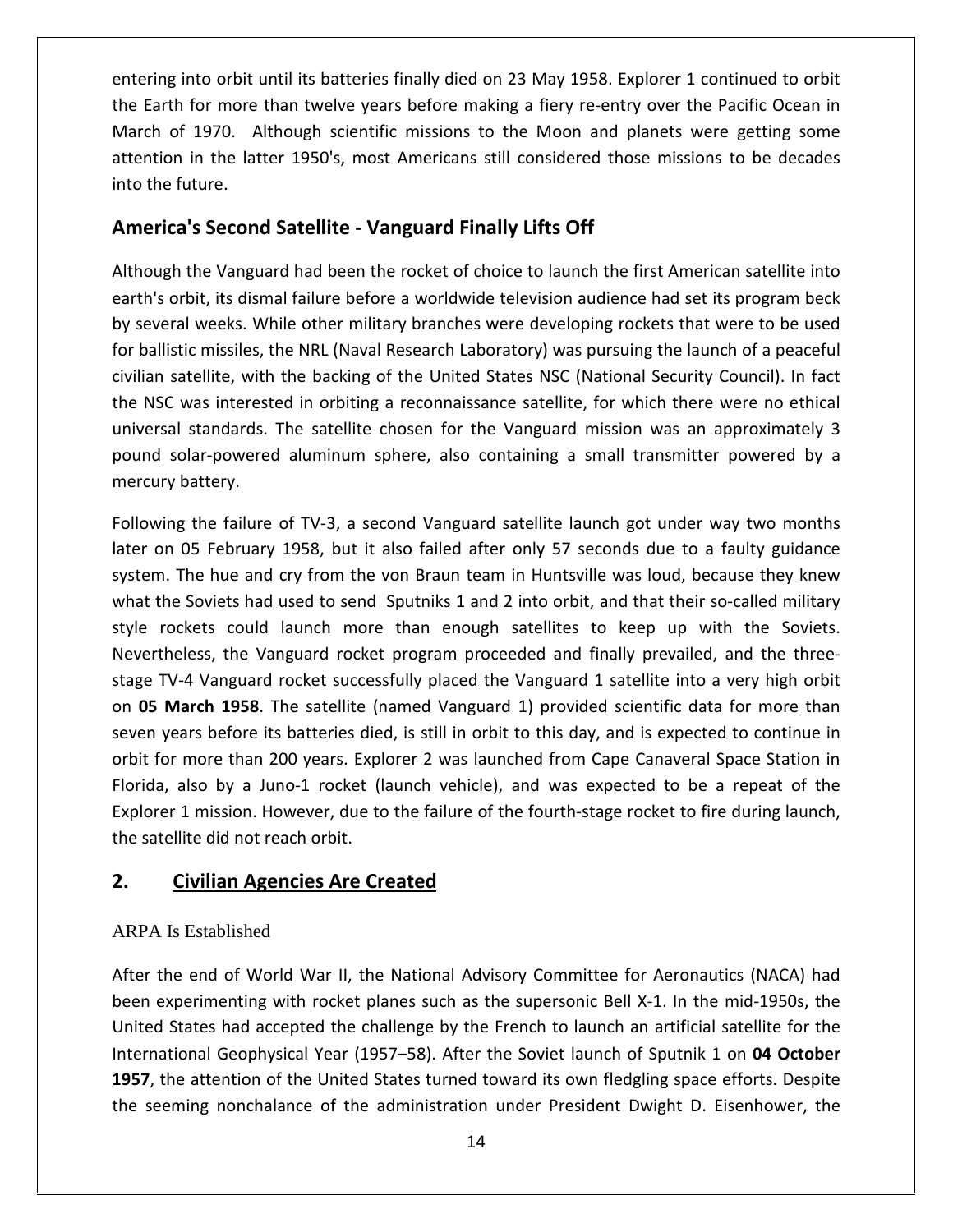of <sup>a</sup> second Sputnik by the Soviets just one month later set off <sup>a</sup> panic mode throughout United States. Known as the Soviets instruction of the United States Congress was alarmed by<br>United States. Known as the "Sputnik Crisis", the United States Congress was alarmed by perceived threat to national security and technological leadership by the United States.<br>
Security and the United States Congress was alarmed by perceived threat to national security and technological leadership by the USS second Sputnik by the Soviets just one month later set off a panic mode throughout<br>States. Known as the "Sputnik Crisis", the United States Congress was alarmed by<br>ed threat to national security and technological leadershi launch of a second Sputnik by the Soviets just one month later set off a panic mode throughout the United States. Known as the "Sputnik Crisis", the United States was alarmed by launch of a second Sputnik by the Soviets just one month later set off a panic mode throughout<br>the United States. Known as the "Sputnik Crisis", the United States Congress was alarmed by<br>the perceived threat to national se ed States. Known as the "Sputnik Crisis", the United States Congress was alarmed by<br>eived threat to national security and technological leadership by the USSR. They urged<br>the and swift action, which resulted in President E the perceived threat to national security and technological leadership by the USSR. They urged immediate and swift action, which resulted in President Eisenhower and his advisers offering some deliberate and concrete measures.

d threat to national security and technological leadership by the USSR. They urged<br>nd swift action, which resulted in President Eisenhower and his advisers offering<br>rate and concrete measures.<br>that there was much infightin e and swift action, which resulted in President Eisenhower and his advisers offering<br>perate and concrete measures.<br>Ig that there was much infighting among the military branches and that a non-<br>olution was needed for resear ate and concrete measures.<br>
that there was much infighting among the military branches and that a non-<br>
tion was needed for research and development in space technology, the<br>
administration first established the Defense Ad Recognizing that there was much infighting among the military branches and that a nonthat there was much infighting among the military branches and that a non-<br>ution was needed for research and development in space technology, the<br>administration first established the Defense Advanced Research Projects Agen military solution was needed for research and development in space technology, the party and there was mader imigrang among the imitally standings and that a non-<br>plution was needed for research and development in space technology, the<br>r administration first established the Defense Advanced Research Proj Eisenhower administration first established the Defense Advanced Research Projects Agency The agency was arected for research and development in space technology, the<br>The administration first established the Defense Advanced Research Projects Agency<br>which was created in February 1958 to develop space technology (DARPA), which was created in February 1958 to develop space technology for military directly to the Department of Defense management. They are the time was to<br>directly has Not surprisingly because of the perceived lagging behind the Soviet Union of space<br>y, the Eisenhower administration created DARPA in p stem the flow of surprisingly because of the perceived lagging behind the Soviet Union of space<br>technology, the Eisenhower administration created DARPA in part to ward off criticism from the<br>Democrat Party and in part to c technology, the Eisenhower administration created DARPA in part to ward off criticism from the state surprisingly seculate of the perceived hagging sermia the soviet officition from the<br>the abstracts and in part to combine the space technologies of the three competing military<br>The agency was given independence from Democrat Party and in part to combine the space technologies of the three competing military The EISEIMONCE daministication created DAMETAIM part to Mark On chitesism from the<br>Thy and in part to combine the space technologies of the three competing military<br>e agency was given independence from the three military R branches. The agency was given independence from the three military R&D departments, and networking (No Virginia, Al Gore did not really invent the Internet!) and numerous (No Virginia, Al Gore did not really invent the Internet!) and numerous networking (No Virginia, Al Gore did not really invent the Internet reported directly to the Department of Defense reported directly to the Department of Defense r<br>stem the flow of thought that the Western Worl<br>regarding such abstracts as strategy and tactio<br>production. But DARPA) has sinc **Is** directly to the Department of thought that the space of thought that the space such abstracts as stration. But DARPA) has since retworking (No Virginia ata links and information te **Is Established** production. But DARPA) has since been instrumental in the creation and development of oduction. But DARPA) has since been instrumental in the creation and development of<br>mputer networking (No Virginia, Al Gore did not really invent the Internet!) and numerous<br>her data links and information technologies.<br>**AS** computer networking (No Virginia, Al Gore did not really invent the Internet!) and numerous<br>other data links and information technologies.<br>**NASA Is Established**<br>A full-scale crisis had resulted on 04 October 1957 when the other data links and information technologies.

#### **NASA Is Established**

some

ata links and information technologies.<br> **Is Established**<br>
cale crisis had resulted on 04 October 1957 when the Soviets launched **Sputnik1**, the<br>
first artificial satellite, as its IGY entry. This had a "Pearl Harbor" effe Established<br>e crisis had resulted on 04 October 1957 when the Soviets launched Sputnik1,the<br>st artificial satellite, as its IGY entry. This had a "Pearl Harbor" effect on American<br>nion, creating an illusion of a technologi **NASA Is Established**<br>A full-scale crisis had resulted on 04 October 1957 when the Soviets launched **Sputnik1**,the<br>world's first artificial satellite, as its IGY entry. This had a "Pearl Harbor" effect on American<br>public o l-scale crisis had resulted on 04 October 1957 when the Soviets launched **Sputnik1**, the<br>d's first artificial satellite, as its IGY entry. This had a "Pearl Harbor" effect on American<br>c opinion, creating an illusion of a t real scale artificial satellite, as its IGY entry. This had a "Pearl Harbor" effect on American<br>on, creating an illusion of a technological gap that provided the impetus for<br>ending for aerospace endeavors, technical and scientific ed world's first artificial satellite, as its IGY entry. This had a "Pearl Harbor" effect on American public opinion, creating an illusion of a technological gap that provided the impetus for increased s<br>the charte<br>This led to<br>Committee<br>space. rased spending for aerospace endeavors, technical and scientific educational programs, and<br>
chartering of new federal agencies to manage air and space research and development.<br>
led to an agreement that a new federal agenc the chartering of new federal agencies to manage air and space research and development. *a f* new federal agencies to manage air and space research and development.<br> *agreement that a new federal agency, mainly based on the National Advisory<br>
<i>r* Aeronautics (NACA), would be needed to conduct all non-milita This led t This led to an agreement that a new federal agency, mainly based on the National Advisory<br>Committee for Aeronautics (NACA), would be needed to conduct all non-military activity in<br>space.<br>**"An Act to provide for research in** space.

an independent agency of the executive branch of the United States federal government ttee for Aeronautics (NACA), would be needed to conduct all non-military activity in<br> **t to provide for research into the problems of flight within and outside the Earth's**<br> **phere, and for other purposes."** With this simp of to provide for research into the problems of flight within and outside the Earth's<br>phere, and for other purposes." With this simple preamble, the Congress and the<br>ent of the United States enacted the National Aeronautic "An Act to provide for research into the problems of flight within and outside the Earth's Act to provide for research into the problems of flight within and outside the Earth's<br>nosphere, and for other purposes." With this simple preamble, the Congress and the<br>sident of the United States enacted the National Aer atmosphere, and for other purposes." With this simple preamble, the Congress and the for the presence of the presence of yinglet within the detector of distinct the United States enacted the National Aeronautics and Space Act on 28 July 1958, ed the National Aeronautics and Space Administration (NASA), and atinospinere, and yor other parposes. Whit and simple preamine, the congress and the<br>President of the United States enacted the National Aeronautics and Space Act on 28 July 1958,<br>which created the National Aeronautics and which created the National Aeronautics and Space Administration (NASA), and established in space science science and space Administration (NASA), and established<br>sole developer of space programs for the United States NASA was intended to be<br>ent agency of the executive branch of the United States federal gover Which encated the National<br>NASA as the sole developer<br>an independent agency of<br>responsible for the distinctly<br>as well as aeronautics and<br>applications in space scien<br>NASA's predecessor (NACA).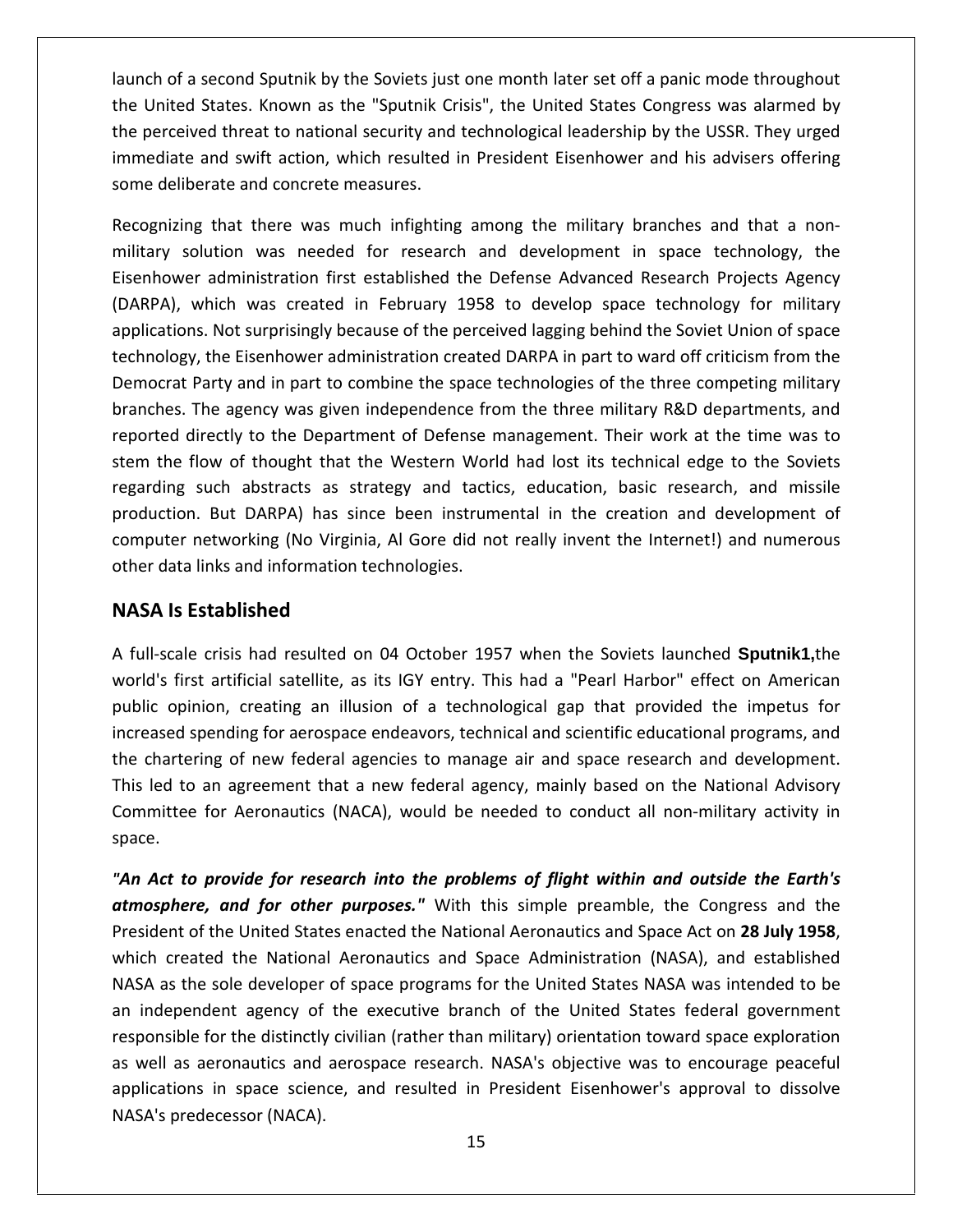direct result of the Sputnik crisis, NASA began operations on **<sup>01</sup> October <sup>1958</sup>**, absorbing into organization the Sputnik crisis, NASA began operations on **01 October 1958**, absorbing into<br>The earlier NACA intact, its 8,000 employees, and an annual budget of \$100 It also absorbed the Sputnik crisis, NASA began operations on **01 October 1958**, absorbing into<br>Its organization the earlier NACA intact, its 8,000 employees, and an annual budget of \$100<br>It also absorbed three major resea The sputnical Laboratory, and the Sputnik crisis, NASA began operations on **01 October 1958**, absorbing into<br>Aeronaution the earlier NACA intact, its 8,000 employees, and an annual budget of \$100<br>The space of the space of ect result of the Sputnik crisis, NASA began operations on **01 October 1958**, absorbing into<br>reganization the earlier NACA intact, its 8,000 employees, and an annual budget of \$100<br>on. It also absorbed three major research A direct result of the Sputnik crisis, NASA began operations on 01 October 1958, absorbing into t result of the Sputnik crisis, NASA began operations on **01 October 1958**, absorbing into<br>anization the earlier NACA intact, its 8,000 employees, and an annual budget of \$100<br>. It also absorbed three major research labora  $\sum_{i=1}^{n}$ and of the Spatinic ensist, Whistington Specialists on **or occuse:** 1556, assorbing the tion the earlier NACA intact, its 8,000 employees, and an annual budget of \$100 lso absorbed three major research laboratories (Langle million. It also absorbed three major research laboratories (Langley Aeronautical Laboratory, and a significant and states in the Army Ballistic Missile Agency, and an amidal staget of years<br>on. It also absorbed three major research laboratories (Langley Aeronautical Laboratory,<br>se Aeronautical Laboratory, and Lewi Ames Aeronautical Laboratory, and Lewis Flight Propulsion Laboratory) as well as two smaller The Space Race with the Soviet Union. NASA took advantage of the technology from the Space Race with the Soviet Union. NASA took advantage of the technology from the Space Race with the Soviet Union. NASA took advantage of test facilities. It quickly incorporated other organizations into the new agency, notably the ries. It quickly incorporated other organizations into the new agency, notably the<br>ence group of the Naval Research Laboratory in Maryland, and the Jet Propulsion<br>y managed by the California Institute of Technology for the space science group of the Naval Research Laboratory in Maryland, and the Jet Propulsion science group of the Naval Research Laboratory in Maryland, and the Jet Propulsion<br>atory managed by the California Institute of Technology for the Army. NASA also became<br>dministrator for the Army Ballistic Missile Agency, Laboratory managed by the California Institute of Technology for the Army. NASA also became of a managed by the California Institute of Technology for the Army. NASA also became<br>trator for the Army Ballistic Missile Agency, a significant contributor to NASA's entry<br>ace Race with the Soviet Union. NASA took advant the administrator for the Army Ballistic Missile Agency, a significant contributor to NASA's entry Iministrator for the Army Ballistic Missile Agency, a significant contributor to NASA's entry<br>
The Space Race with the Soviet Union. NASA took advantage of the technology from the<br>
Done rocket program led by Dr. von Braun into the Space Race with the Soviet Union. NASA took advantage of the technology from the management of NASA, including all manned space flights. Today NASA has ten space<br>management of NASA, took advantage of the technology from the<br>tone rocket program led by Dr. von Braun in Huntsville, Alabama, where von Brau  $\frac{1}{2}$  can goace mase with the soviet official time. Then took davantage of the technology from the<br>e rocket program led by Dr. von Braun in Huntsville, Alabama, where von Braun and his<br>engineers were engaged in the development of la nassame rocket program learly Driven Braamm manisome, massame, where ven Braam and ms<br>team of engineers were engaged in the development of large rockets, and had incorporated the<br>technology of American scientist Dr. Robert technology of American scientist Dr. Robert Goddard's earlier works. Eventually NASA created<br>other Centers and, since 1958 nearly all of the U.S. space exploration efforts have been under<br>the management of NASA, including thnology of American scientiner Centers and, since 1958<br>**Repart Science 1958**<br>**Repart Science 1958**<br>**Keith Glennan**<br>**Keith Glennan** centers located around the United States, including the aforementioned as well as one each nters located around the United States, including the aforementioned as well as one each<br>med after former presidents Kennedy and Johnson, former astronauts Glenn and Armstrong,<br>S. Army General George Marshall, Dr. Robert G named after former presidents Kennedy and Johnson, former astronauts Glenn and Armstrong, former presidents Kennedy and Johnson, former astronauts Glenn and Armstrong,<br>eneral George Marshall, Dr. Robert Goddard, and Mississippi Senator John Stennis.<br>**ennan**<br>North Dakota and a graduate of Yale University with a U. S. Army General George Marshall, Dr. Robert Goddard, and Mississippi Senator John Stennis.

#### **T. Keith Glennan**

test

ieneral George Marshall, Dr. Robert Goddard, and Mississippi Senator John Stennis.<br> **ennan**<br>
North Dakota and a graduate of Yale University with a BS degree in electrical<br>
in 1927, T. Keith Glennan was selected as director nan<br>Inception sufficient and a graduate of Yale University with a BS degree in electrical<br>Incepts of the Secure sufficient funding and to bring all auxiliary agencies under the NASA<br>Inception of 1958. For the next two year **Silennan**<br>of North Dakota and a graduate of Yale University with a BS degree in electrical<br>g in 1927, T. Keith Glennan was selected as director of the new NASA when it began<br>in October of 1958. For the next two years he w A native of North Dakota and a graduate of Yale University with a BS degree in electrical e of North Dakota and a graduate of Yale University with a BS degree in electrical<br>ring in 1927, T. Keith Glennan was selected as director of the new NASA when it began<br>ons in October of 1958. For the next two years he wor engineering in 1927, T. Keith Glennan was selected as director of the new NASA when it began where of North Banca and a graduate of Tate Silversity with a BB degree in electer engineering in 1927, T. Keith Glennan was selected as director of the new NASA when it b operations in October of 1958. For the next two ye tions in October of 1958. For the next two years he worked with the Eisenhower<br>nistration to secure sufficient funding and to bring all auxiliary agencies under the NASA<br>ella. Nevertheless, progress to launch an American i administration to secure sufficient funding and to bring all auxiliary agencies under the NASA stration to secure sufficient funding and to bring all auxiliary agencies under the NASA<br>lla. Nevertheless, progress to launch an American into outer space, which became<br>as Project Mercury, was slow and very deliberate. Th umbrella. Nevertheless, progress to launch an American into outer space, which became ella. Nevertheless, progress to launch an American into outer space, which became<br>n as Project Mercury, was slow and very deliberate. The project's main objective under<br>ian was to launch a man into space and, preferably, i kr Glennan was to launch a man into space and, preferably, into orbit before the Soviets.

by a as Project Mercury, was slow and very deliberate. The project's main objective under<br>
ennan was to launch a man into space and, preferably, into orbit before the Soviets.<br>
er more than two years of trying to meet NASA was to launch a man into space and, preferably, into orbit before the Soviets.<br>The than two years of trying to meet NASA's objective, and especially to beat the Soviet<br>putting a man in space first, Glennan felt that the U. After more than two years of trying to meet NASA's objective, and especially to beat the Soviet e than two years of trying to meet NASA's objective, and especially to beat the Soviet<br>putting a man in space first, Glennan felt that the U. S. was still several months away<br>achievement. John F. Kennedy had won the U. S. Union by putting a man in space first, Glennan felt that the U.S. was still several months away his resignation from NASA and moved back into academia at Case Institute of<br>his resignation from NASA being a civilian agency whose<br>yould be appointed by the new president, the handwriting was on the wall for<br>Shortly after From this achievement. John F. Ker<br>from this achievement. John F. Ker<br>director would be appointed by<br>Glennan. Shortly after the inaugu<br>tendered his resignation from NA<br>Technology in Cleveland. Ohio. is achievement. John<br>
mber of 1960 again<br>
would be appointe<br>
1. Shortly after the i<br>
d his resignation fro<br>
ogy in Cleveland, Ohie<br> **E. Webb** Glennan. Shortly after the inauguration of the new president in January of 1961, Glennan Shortly after the inauguration of the new president in January of 1961, Glennan<br>his resignation from NASA and moved back into academia at Case Institute of<br>gy in Cleveland, Ohio.<br>**Webb**<br>was succeeded by Hugh Dryden, his as tendered his resignation from NASA and moved back into academia at Case Institute of his resignation from NASA and moved back into academia at Case Institute of<br>
y in Cleveland, Ohio.<br>
Webb<br>
ras succeeded by Hugh Dryden, his assistant director, for a short period of time until<br>
Kennedy found a permanent re Technology in Cleveland, Ohio.

**James E. Webb**<br>Glennan was succeeded by Hugh Dryden, his assistant director, for a short period of time until<br>President Kennedy found a permanent replacement. On February 14, 1961, James E. Webb<br>accepted President Kennedy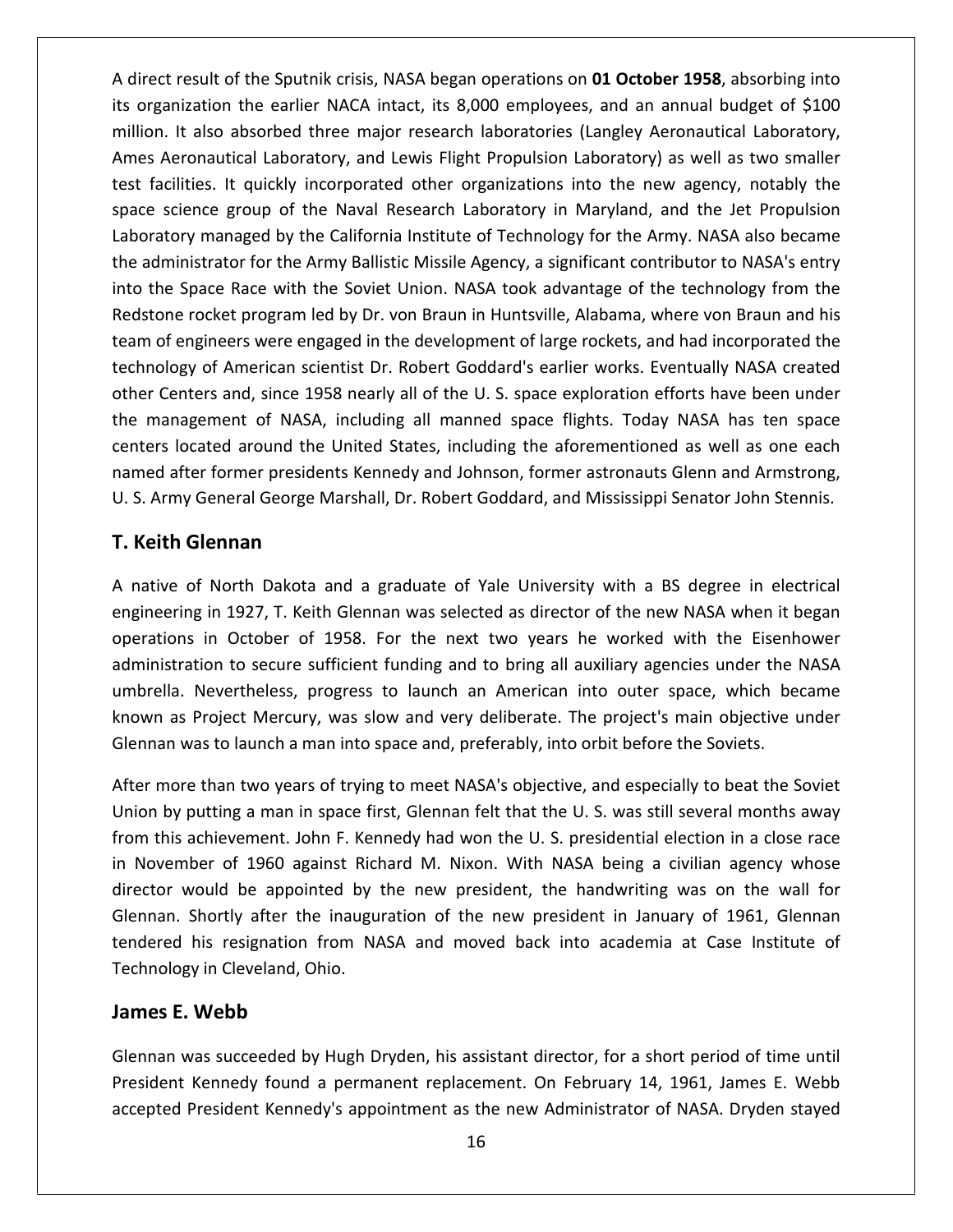as Webb's assistant, and was credited by many as being the one who suggested to Kennedy because of the superiority of U. S. technology, America should commit to landing a man because of the superiority of U. S. technology, America should commit to landing a man as Webb's assistant, and was credited by many as being the one who suggested to Kennedy<br>t, because of the superiority of U. S. technology, America should commit to landing a man<br>the moon by the end of the decade. Webb was s Webb's assistant, and was credited by many as being the one who suggested to Kennedy<br>because of the superiority of U. S. technology, America should commit to landing a man<br>he moon by the end of the decade. Webb was a car on as Web<br>that, beca<br>on the mo<br>tied closel The sassistant, and was credited by many as being the one who suggested to Kennedy<br>se of the superiority of U. S. technology, America should commit to landing a man<br>on by the end of the decade. Webb was a career politician Octoberbb's assistant, and was credited by many as being the one who suggested to Kennedy<br>ause of the superiority of U. S. technology, America should commit to landing a man<br>oon by the end of the decade. Webb was a career politic that, because of the superiority of U.S. technology, America should commit to landing a man cause of the superiority of U. S. technology, America should commit to landing a man<br>noon by the end of the decade. Webb was a career politician and a Democrat who was<br>sely to Lyndon B. Johnson, Vice President of the Unite on the moon by the end of the decade. Webb was a career politician and a Democrat who was tied closely to Lyndon B. Johnson, Vice President of the United States. For seven years after Kennedy's May 25, 1961 announcement of the goal of a manned lunar landing, through October 1968, Webb lobbied for support for NA basely to Lyndon B. Johnson, Vice President of the United States. For seven years after<br>dy's May 25, 1961 announcement of the goal of a manned lunar landing, through<br>er 1968, Webb lobbied for support for NASA in Congress. Kennedy's May 25, 1961 announcement of the goal of a manned lunar landing, through edy's May 25, 1961 announcement of the goal of a manned lunar landing, through<br>per 1968, Webb lobbied for support for NASA in Congress. As a longtime Washington<br>pr, and with the backing of President Johnson, he was able to October 1968, Webb lobbied for support for NASA in Congress. As a longtime Washington tober 1968, Webb lobbied for support for NASA in Congress. As a longtime Washington<br>ider, and with the backing of President Johnson, he was able to produce continued support<br>d resources for America's Space Program.<br>ebb had insider, and with the backing of President Johnson, he was able to produce continued support

insider, and with the backing of President Johnson, he was able to produce continued support<br>and resources for America's Space Program.<br>Webb had a key role in creating the Manned Spaceflight Center just south of Houston, T rces for America's Space Program.<br>I a key role in creating the Manned Spaceflight Center just south of Houston, Texas,<br>ed the Johnson Space Center. Webb's focus and ambition was not only to put a man<br>and to place an Americ Webb had a key role in creating the Manned Spaceflight Center just south of Houston, Texas, ebb had a key role in creating the Manned Spaceflight Center just south of Houston, Texas,<br>er named the Johnson Space Center. Webb's focus and ambition was not only to put a man<br>space, and to place an American on the moon later named the Johnson Space Center. Webb's focus and ambition was not only to put a man named the Johnson Space Center. Webb's focus and ambition was not only to put a man<br>ace, and to place an American on the moon before the Soviets, but also to ensure that<br>A would carry out a program of planetary exploration in space, and to place an American on the moon before the Soviets, but also to ensure that NASA would carry out a program of planetary exploration with subsequent space programs.<br>However, with Johnson choosing not to run for reelection in 1968, due in large part to the angst<br>in the United States over the Vietnam and to place an Am<br>
buld carry out a prog<br>
i, with Johnson choosi<br>
iited States over the<br>
president, which tu<br>
rator.<br> **C. Williams** in the United States over the Vietnam War, he decided to step down as administrator to allow ited States over the Vietnam War, he decided to step down as administrator to allow<br>president, which turned out to be Richard M. Nixon, to choose his own NASA<br>ator.<br>**C. Williams** the next president, which turned out to be Richard M. Nixon, to choose his own NASA<br>Administrator.<br>Walter C. Williams<br>Williams was a graduate of Louisiana State University with a Bachelor of Science degree in<br>Aeronautical

#### **Walter C. Williams**

inistrator.<br> **ter C. Williams**<br>
ams was a graduate of Louisiana State University with a Bachelor of Science degree in<br>
nautical Engineering. After graduation he joined the staff at Langley Research Center in DC,<br>
at the en **C. Williams**<br>
Engineering of Louisiana State University with a Bachelor of Science degree in<br>
itical Engineering. After graduation he joined the staff at Langley Research Center in DC,<br>
he end of World War II he joined NA Flight was a graduate of Louisiana State University with a Bachelor of Science degree in<br>itical Engineering. After graduation he joined the staff at Langley Research Center in DC,<br>the end of World War II he joined NACA (Th Williams was a graduate of Louisiana State University with a Bachelor of Science degree in Williams was a graduate of Louisiana State Univers<br>Aeronautical Engineering. After graduation he joined<br>and at the end of World War II he joined NACA (Th<br>Project Engineer. During this period at NACA he<br>aircraft flight rese Aeronautical Engineering. After graduation he joined the staff at Langley Research Center in DC,<br>and at the end of World War II he joined NACA (The National Advisory for Aeronautics) as a<br>Project Engineer. During this peri left end of World War II he joined NACA (The National Advisory for Aeronautics) as a ingineer. During this period at NACA he authored numerous technical papers on light research, and was considered one of the highest ranki Project Engineer. During this period at NACA he authored numerous technical papers on ineer. During this period at NACA he authored numerous technical papers on<br>ht research, and was considered one of the highest ranking experts on "high-Speed<br>ability and Control Characteristics."<br>The formation of NASA, whic airc Airplane Stability and Control Characteristics."

orbital flights. He held the position of Chief Engineer at NASA Headquarters, from which he raft flight research, and was considered one of the highest ranking experts on "high-Speed<br>lane Stability and Control Characteristics."<br>owing the formation of NASA, which absorbed NACA into its organization in October 1958 e Stability and Control Characteristics."<br>Ing the formation of NASA, which absorbed NACA into its organization in October 1958,<br>I left the High-Speed Flight Station and was assigned responsibility for overall launch<br>Inns i Following the formation of NASA, which absorbed NACA into its organization in October 1958, formation of NASA, which absorbed NACA into its organization in October 1958,<br>
e High-Speed Flight Station and was assigned responsibility for overall launch<br>
roject Mercury at Cape Canaveral. He directed the Worldwide Tra Williams left the High-Speed Flight Station and was assigned responsibility for overall launch facet of space flight and reported throw the set of spanneation in occuse. 1338, is left the High-Speed Flight Station and was assigned responsibility for overall launch<br>port in Project Mercury at Cape Canaveral. He direct enabled him to assess the flight and make necessary decisions. As Plight Operations Director in Mercury<br>and recovery operations for manned space flight missions. As Operations Director in Mercury<br>Control Center at Cape Can Form registermerear, at eape canaverant rie an external metallismic rraching recursive<br>very operations for manned space flight missions. As Operations Director in Mercury<br>lenter at Cape Canaveral, Florida, Williams utilize and recovery operations for manned space flight missions. As Operations Director in Mercury<br>Control Center at Cape Canaveral, Florida, Williams utilized the combined know-how of specific facet of space flight and reported directly to Williams during flight operations, which<br>enabled him to assess the flight and make necessary decisions. As Flight Operations Director,<br>Williams was responsible for Am approximately 20 scientists and engineers on the site. Each of these men was responsible for a enabled him to assess the flight and make necessary decisions. As Flight Operations Director, Williams was responsible for America's earliest manned space flights, including suborbital and orbital flights. He held the posi Figures at cape canaveral<br>
mately 20 scientists and<br>
facet of space flight and<br>
d him to assess the flight<br>
s was responsible for Am<br>
flights. He held the positi<br>
in 1982.<br> **Project Mercurv** 

## C.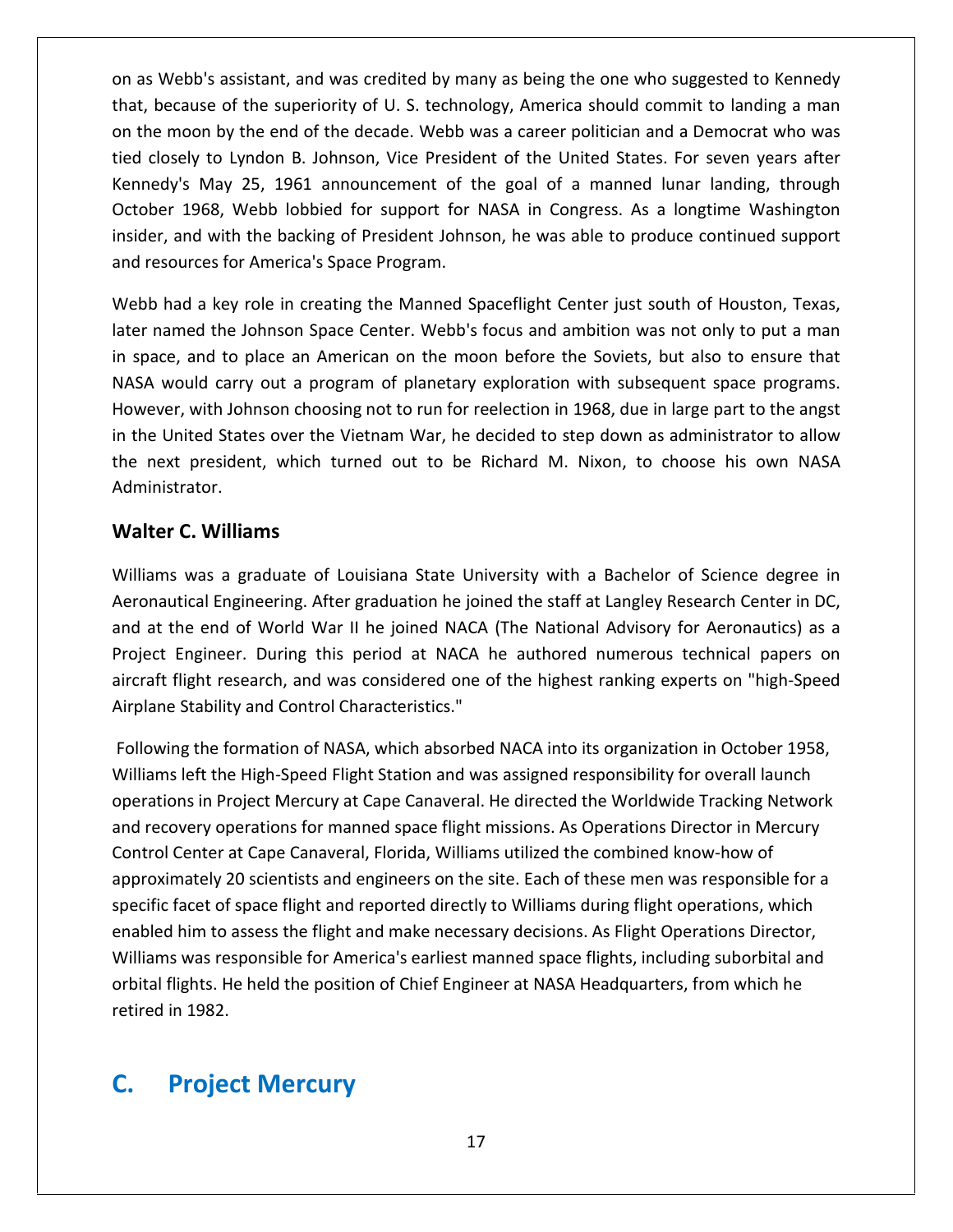## **Planning and Design for Space Travel Planning and Design for Space Travel**  $1.$

#### **Limits and Challenges**

**Planning and Design for Space Travel**<br> **its and Challenges**<br>
limit of outer space as defined by the members of the IGY in 1955 was a minimum altitude **Planning and Design for Space Travel<br>nits and Challenges**<br>e limit of outer space as defined by the members of the IGY in 1955 was a minimum altitude<br>62 mi (100 km). With the increasing number of satellites that were enter **Planning and Design for Space Travel**<br> **i** and Challenges<br>
iit of outer space as defined by the members of the IGY in 1955 was a minimum altitude<br>
ii (100 km). With the increasing number of satellites that were entering o ts and Challenges<br>imit of outer space as defined by the members of the IGY in 1955 was a minimum altitude<br>2 mi (100 km). With the increasing number of satellites that were entering outer space<br>e the earth's atmosphere betw **nd Challenges**<br>of outer space as defined by the members of the IGY in 1955 was a minimum altitude<br>(100 km). With the increasing number of satellites that were entering outer space<br>earth's atmosphere between 1957 and 1961, The limit of outer space as defined by the members of the IGY in 1955 was a minimum altitude outer space as defined by the members of the IGY in 1955 was a minimum altitude<br>00 km). With the increasing number of satellites that were entering outer space<br>earth's atmosphere between 1957 and 1961, the obvious (and qui rne mine (100 km). With the increasing number of satellites that were entering outer space<br>e earth's atmosphere between 1957 and 1961, the obvious (and quite likely the only)<br>each that altitude for manned flight with a much heavier above the earth's atmosphere between 1957 and 1961, the obvious (and quite likely the only) e earth's atmosphere between 1957 and 1961, the obvious (and quite likely the only)<br>each that altitude for manned flight with a much heavier payload (a manned space<br>was by using rocket-powered boosters. While this may have way to reach that altitude for manned flight with a much heavier payload (a manned space way to reach that altitude for mand<br>capsule) was by using rocket-por<br>conclusion among engineers and s<br>returned to earth while in his space<br>criterion not only created numeror<br>myriad of challenges for NASA. each that altitude for manned flight with a much heav<br>was by using rocket-powered boosters. While this<br>in among engineers and scientists, the IGY had also de<br>to earth while in his spacecraft would that journey be co<br>not on returned to earth while in his spacecraft would that journey be considered official." This stated rned to earth while in his spacecraft would that journey be considered official." This stated<br>rion not only created numerous risks for the pilot of the spacecraft but also presented a<br>ad of challenges for NASA.<br>SA's Design criterion not only created numerous risks for the pilot of the spacecraft but also presented a ion not only created numerous risks for the pilot of the spacecraft but also presented a<br> **A's Design Considerations - Launch and Flight**<br>
mission of **Project Mercury** from the very beginning was to have the United States myriad of challenges for NASA.

#### NASA's Design Considerations - Launch and Flight

myriad of challenges for NASA.<br>**NASA's Design Considerations - Launch and Flight**<br>The mission of **Project Mercury** from the very beginning was to have the United States put a<br>man into an orbit of the Earth <u>and return him </u> **SA's Design Considerations - Launch and Flight**<br>mission of **Project Mercury** from the very beginning was to have the United States put a<br>into an orbit of the Earth <u>and return him safely</u>, ideally before the USSR did. Aft **NASA's Design Considerations - Launch and Flight**<br>The mission of **Project Mercury** from the very beginning was to have the United States put a<br>man into an orbit of the Earth <u>and return him safely</u>, ideally before the USS The mission of **Project Mercury** from the very beginning was to have the United States put a<br>man into an orbit of the Earth <u>and return him safely</u>, ideally before the USSR did. After a slow<br>start riddled with humiliating informally at the inception of NASA in 1958, and ending after the Sixter as slowed with humiliating mistakes, the Mercury Project gained a measure of popularity, ssions were followed by millions on radio and TV around the Flam like an orbit<br>start riddled with<br>and its missions w<br>two years of the p<br>women did not e<br>beginning informa<br>flight in 1963. issions were followed by millions on radio and TV around the world. During the first<br>
is of the project, NASA was successful in putting into space only animals, but no men-<br>
id not enter the NASA Space Program until 1978. two years of the project, NASA was successful in putting into space only animals, but no men ars of the project, NASA was successful in putting into space only animals, but no men-<br>
and not enter the NASA Space Program until 1978. The project ran for five years,<br>
ing informally at the inception of NASA in 1958, an women did not enter the NASA Space Program until 1978. The project ran for five years, beginning informally at the inception of NASA in 1958, and ending after the sixth manned space flight in 1963.

rated as very successful by NASA administrators. Leading after the sixth manned space<br>tin 1963.<br>Lean October of 1958 and April of 1961 NASA conducted twenty unmanned developmental<br>(three using chimpanzees). Of those twenty ning informally at the inception of NASA in 1958, and ending after the sixth manned space<br>in 1963.<br>een October of 1958 and April of 1961 NASA conducted twenty unmanned developmental<br>i (three using chimpanzees). Of those tw 963.<br>
Dctober of 1958 and April of 1961 NASA conducted twenty unmanned developmental<br>
ree using chimpanzees). Of those twenty flights, only slightly more than half of them<br>
d as very successful by NASA administrators. Lead Between October of 1958 and April of 1961 NASA conducted twenty unmanned developmental n October of 1958 and April of 1961 NASA conducted twenty unmanned developmental<br>three using chimpanzees). Of those twenty flights, only slightly more than half of them<br>ted as very successful by NASA administrators. Leadin flights (three using chimpanzees). Of those twenty flights, only slightly more than half of them<br>were rated as very successful by NASA administrators. Leading up to the first manned space<br>flight by the U. S. on **05 May 196** were rated as very successful by NASA administrators. Leading up to the first manned space flight by the U.S. on<br>everyone who was a:<br>Roman god of speed,<br>than 2 million people<br>sub-contractors. *r* the U. S. on **05 May 1961**, there was a considerable amount of anxiety and concern by<br>le who was associated with the project. Project Mercury, which took its name from the<br>god of speed, cost about \$400 million in 1965 everyone who was associated with the project. Project Mercury, which took its name from the yone who was associated with the project. Project Mercury, which took its name from the<br>an god of speed, cost about \$400 million in 1965 US dollars, and involved the work of more<br>2 million people, including about a dozen p Roman tod of speed, cost about \$400 million in 1965 US dollars, and involved the work of more<br>nillion people, including about a dozen prime contractors and over seventy-five major<br>tractors.<br>of the first twenty unmanned flights g than 2 million people, including about a dozen prime contractors and over seventy-five major sub-contractors.

successful launch of Vostok 1 with Cosmonaut Yuri Gagarin on board Although manned ion people, including about a dozen prime contractors and over seventy-five major<br>tors.<br>he first twenty unmanned flights gives unmistakable proof that the extreme caution<br>vatism of the NASA engineers allowed the Soviet Uni xtors.<br>
he first twenty unmanned flights gives unmistakable proof that the extreme caution<br>
vatism of the NASA engineers allowed the Soviet Union to beat the United States by<br>
if first man into space. The United States was Review of the first twenty unmanned flights gives unmistakable proof that the extreme caution of the first twenty unmanned flights gives unmistakable proof that the extreme caution<br>nservatism of the NASA engineers allowed the Soviet Union to beat the United States by<br>g the first man into space. The United States wa that they worked in the NASA engineers allowed the Soviet Union to b<br>putting the first man into space. The United States was simply un<br>successful launch of Vostok 1 with Cosmonaut Yuri Gagarin on b<br>spaceflight was an immed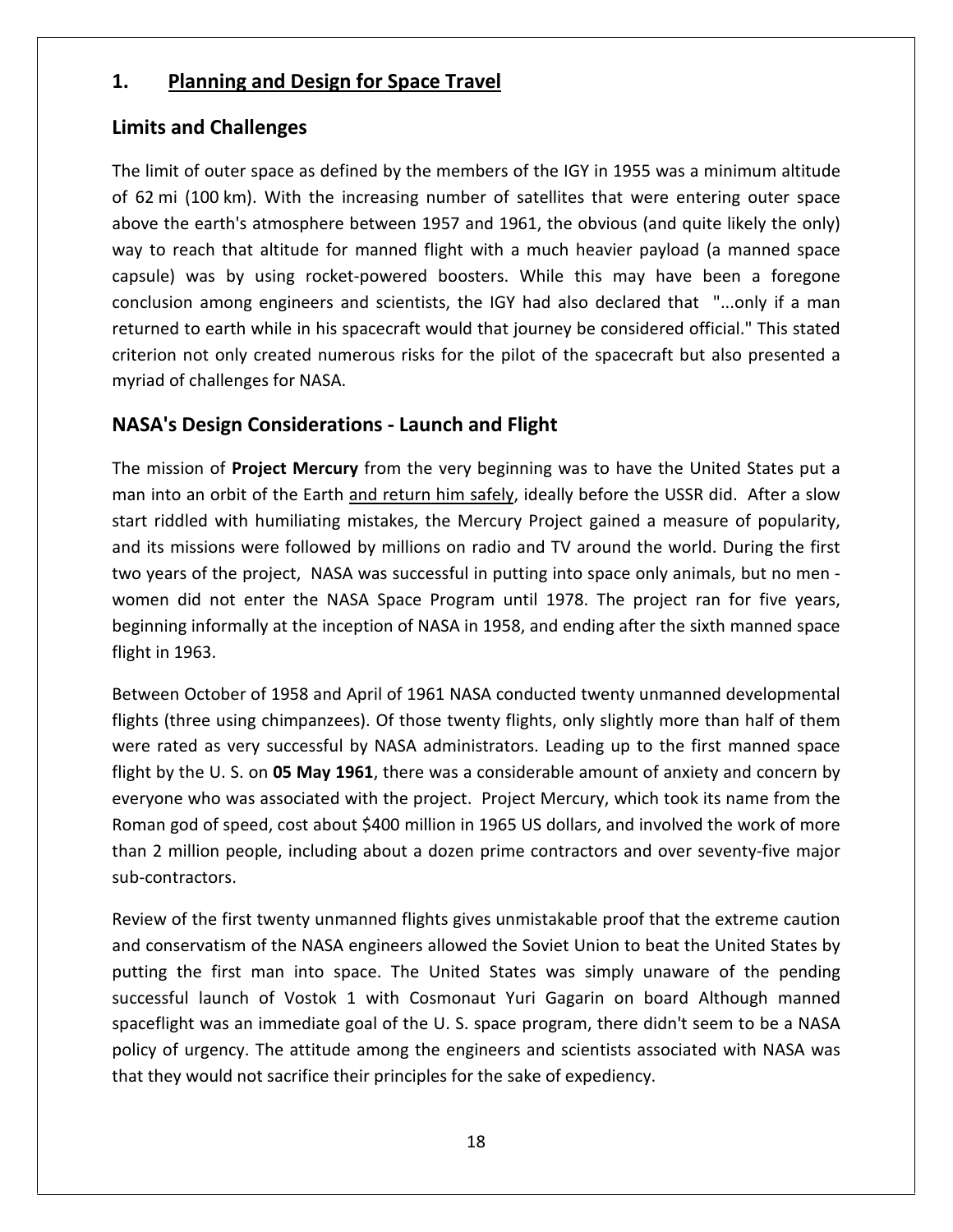the next two years, between the fourth quarter of <sup>1958</sup> and the first quarter of 1961, NASA itself to moving the moving formulation and the first quarter of 1961, NASA<br>For the next two years, between the fourth quarter of 1958 and the first quarter of 1961, NASA<br>dedicated itself to moving forward as the premier s ext two years, between the fourth quarter of 1958 and the first quarter of 1961, NASA<br>A itself to moving forward as the premier space technology center in the world. John F.<br>had been successful in being elected to succeed The next two years, between the fourth quarter of 1958 and the first quarter of 1961, NASA<br>icated itself to moving forward as the premier space technology center in the world. John F.<br>nedy had been successful in being elec next two years, between the fourth quarter of 1958 and the first quarter of 1961, NASA<br>ed itself to moving forward as the premier space technology center in the world. John F.<br>y had been successful in being elected to succ For the next two years, between the fourth quarter of 1958 and the first quart dedicated itself to moving forward as the premier space technology center in t<br>Kennedy had been successful in being elected to succeed Dwight D ext two years, between the fourth<br>d itself to moving forward as the pi<br>had been successful in being elect<br>ed States. Meanwhile the U. S. Con<br>o fund NASA and its affiliated agene<br>prevailed nationally under the new the United States. Meanwhile the U.S. Congress had budgeted more than one hundred million the United States. Meanwhile the U. S. Congress had budgeted more than one hundred million<br>dollars to fund NASA and its affiliated agencies, and calm regarding the space program seemed<br>to have prevailed nationally under th dollars to fund NASA and its affiliated agencies, and calm regarding the space program seemed to have prevailed nationally under the new administration in Washington.

#### **Launch Vehicle Requirements**

dollars

Reliability of the rockets and boosters - more than one-half of the launches through<br>Reliability of the rockets and boosters - more than one-half of the launches through<br>Reliability of the rockets and boosters - more than Imprement of the risk factors associated with the launch vehicles included the following:<br>
Subjecting the rockets and boosters - more than one-half of the launches through<br>
1958 had failed, and several explosions had occur and some of the risk factors associated with the launch vehicles included the following:

- Project Mercury was instituted within a week of NASA's actual beginning on <u>01 October 1958</u>,<br>and some of the risk factors associated with the launch vehicles included the following:<br>1. Reliability of the rockets and boost of the risk factors associated with the launch vehicles included the following:<br>
liability of the rockets and boosters - more than one-half of the launches through<br>
58 had failed, and several explosions had occurred.<br>
bjec
- 1. Reliability of the rockets and boost<br>1958 had failed, and several explosid<br>2. Subjecting the pilot (not yet given th<br>or greater) due to excessive vibration<br>dense atmosphere of the Earth. 1958 had failed, and several explosions had occurred.<br>
2. Subjecting the pilot (not yet given the title of astronaut) to high g-forces (possibly eight<br>
or greater) due to excessive vibrations during lift off and while asce **Capsular Languist Constraint Subjecting the pilot (not yet gor greater) due to excessive v<br>dense atmosphere of the Eart<br>Developing reliable guidance<br><b>Capsule Design** Mercury space capsule per containers which was manufactured by the McDonnell Aircraft Corporation.<br>
The Mercury space capsule, which was manufactured by the McDonnell Aircraft Corporation.
- $3.$

Developing reliable guidance systems that would place the pilot into a precise orbit.<br>
Ce Capsule Design<br>
Mercury space capsule, which was manufactured by the McDonnell Aircraft Corporation,<br>
designed to carry supplies of Other pertinent features of the space capsule, some of which proved to be unnecessary, Space Capsule Design<br>The Mercury space capsule, which was manufactured by the McDonnell Aircraft Corporation,<br>was designed to carry supplies of water, food and oxygen for about one day in a pressurized<br>cabin. Other pertine The capsule which was manufactured by the McDonnell Aircraft Corporation,<br>
in esigned to carry supplies of water, food and oxygen for about one day in a pressurized<br>
Other pertinent features of the space capsule, some of w ercury was designed to carry supplies of water, food and oxygen for about one day in a pressurized<br>cabin. Other pertinent features of the space capsule, some of which proved to be unnecessary,<br>included these items:<br>1. The capsule included these items:

- The capsule was fitted with a launch escape enclosure to carry the astronaut safely ese items:<br>
capsule was fitted with a launch escape enclosure to carry the astronaut safely<br>
y from the launch vehicle in case of a failure.<br>
flight was designed to be controlled from the ground via a special system of tra orbit.
- away from th<br>2. The flight wa<br>and commur<br>capsule. The flight was designed to be controlled from the ground via a special system of tracking<br>and communications stations. Redundant back-up controls were outfitted on board the and comm<br>capsule.<br>3. The capsu<br>orbit. and communications stations. Redundant back-up controls were outfitted on board the<br>capsule.<br>The capsule included a bank of smaller retrorockets to bring the spacecraft out of its<br>orbit.<br>A special ablative heat shield was capsule.
- capsule.<br>3. The capsule included a bank of smaller retrorockets to bring the spacecraft out of it<br>orbit.<br>4. A special ablative heat shield was developed at the Ames Space Center to create<br>special vapor barrier and to lift The capsule included a bank of smaller retrorockets to bring the spacecraft out of its<br>orbit.<br>A special ablative heat shield was developed at the Ames Space Center to create a<br>special vapor barrier and to lift the hot gase orbit.
- special vapor barrier and to lift the hot gases away from the capsule upon re-entry. For a water landing. Both the astronaut and the Space Center to create a<br>For a water landing. Both the astronaut and the space capsule were to be<br>for a water landing. Both the astronaut and the space capsule were to be
- A special ablative heat shield was developed at the Ames Space Center to create a special vapor barrier and to lift the hot gases away from the capsule upon re-entry.<br>A huge parachute would be employed shortly after re-ent 5.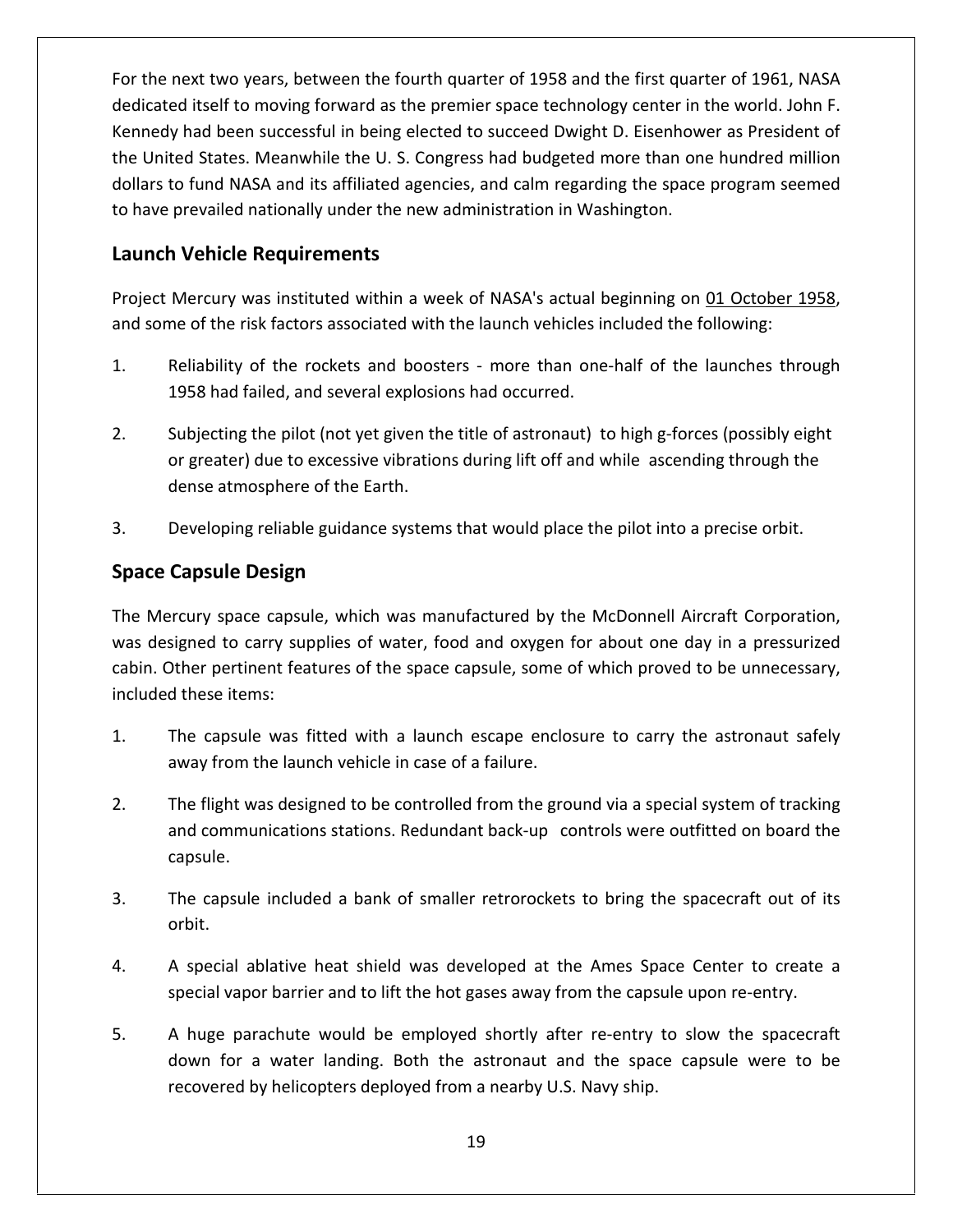order to maintain <sup>a</sup> high degree of consistency and maintainability, all flights were to be from pads at the Cape Canaveral Air Force Station along the Atlantic Ocean in Florida. Furthermore,intain a high degree of consistency and maintainability, all flights were to be<br>i pads at the Cape Canaveral Air Force Station along the Atlantic Ocean in Florida.<br>the combination of the Mercury Redstone missiles for the i It is maintain a high degree of consistency and maintainability, all flights were to be<br>from pads at the Cape Canaveral Air Force Station along the Atlantic Ocean in Florida.<br>Ore, the combination of the Mercury Redstone mi er to maintain a high degree of consistency and maintainability, all flights were to be<br>hed from pads at the Cape Canaveral Air Force Station along the Atlantic Ocean in Florida.<br>Expaired and the manned space flight progra In order to maintain a high degree of consistency and maintainability, all flights were to be to maintain a high degree of consistency and maintainability, all flights were to be<br>d from pads at the Cape Canaveral Air Force Station along the Atlantic Ocean in Florida.<br>nore, the combination of the Mercury Redstone mi In order to mannear a might degree or consistency and manneamasinty, an inghts were to be<br>launched from pads at the Cape Canaveral Air Force Station along the Atlantic Ocean in Florida.<br>Furthermore, the combination of the Furthermore, the combination of the Mercury Redstone missiles for the initial phase and the Failures and the Mercury Redstone missiles for the initial phase and the<br>tlas-D missiles for the second phase of the project had been chosen by NASA back in<br>le launch vehicles of choice for the manned space flight program. Mercury Atlas-D missiles for the second phase of the project had been chosen by NASA back in Mote, the combination of the Mercury Reastone missies for the mittiar phase and the<br>y Atlas-D missiles for the second phase of the project had been chosen by NASA back in<br>s the launch vehicles of choice for the manned spac believer, *Thuas B Hilssh*<br>1959 as the launch vensuing period of 1959<br>all seven chosen astron<br>significant failures and<br>assure NASA managen<br>beginning of 1961. as the launch ve<br>ig period of 1959<br>en chosen astrona<br>cant failures and<br>! NASA managem<br>ing of 1961.<br>**Safetv** significant failures and exploded missiles, the manufacturer (Convair Corporation) continued to Ficant failures and exploded missiles, the manufacturer (Convair Corporation) continued to<br>The NASA management that the Mercury Atlas-D system would be 75% reliable by the<br>ning of 1961.<br>**Challenges for the NASA engineers r** assure NASA management that the Mercury Atlas-D system would be 75% reliable by the beginning of 1961.

#### **Pilot Safety**

1959

Safety<br>
Safety<br>
Ing:<br>
For the length of time that they were in space, pilots would require pressurized or special suits to supply fresh air. 2..Allenges for the NASA engineers regarding the pilots themselves also included the<br>mg:<br>For the length of time that they were in space, pilots would require pressurized<br>chambers or special suits to supply fresh air.<br>While in following: that

- of time that they were in space, pilots would require pressurized<br>cial suits to supply fresh air.<br>the pilots would most assuredly experience an acute sense of<br>which would likely cause some period of disorientation, necessi
- 1. For the length of time that they were in space, pilots we<br>
chambers or special suits to supply fresh air.<br>
2.. While in space the pilots would most assuredly experie<br>
weightlessness, which would likely cause some period The pilots would most assuredly experience an acute sense of<br>weightlessness, which would likely cause some period of disorientation, necessitating<br>that all spacecraft controls be duplicated from the ground.<br>The pilots woul 2.. While in space the pilots would most assume weightlessness, which would likely cause some that all spacecraft controls be duplicated from the pilots would likely be exposed to solar radia and dissipated into the earth'
- weightlessness, which would likely cause some period of disorientation, necessitating<br>that all spacecraft controls be duplicated from the ground.<br>The pilots would likely be exposed to solar radiation, which would normally In the ground.<br>Study study demonstrated that a blunt and a blunt would normally be absorbed<br>issipated into the earth's atmosphere.<br>Study demonstrated that a blunt, forward-facing heat shield should solve the The p
- would likely be exposed to solar radiation, which would normally be absorbed<br>ated into the earth's atmosphere.<br>e-entry was studied using the nuclear warheads of ICBM's (ballistic missiles).<br>y demonstrated that a blunt, for The pilots would likely be exposed to solar radiation, which would norma<br>
and dissipated into the earth's atmosphere.<br>
4. Finally, re-entry was studied using the nuclear warheads of ICBM's (b.<br>
This study demonstrated that entry was studied using the nuclear warheads of ICBM's (ballistic missiles).<br>
So demonstrated that a blunt, forward-facing heat shield should solve the<br>
So initially considered to be potential hazards, but experience<br>
Stri  $\overline{4}$ . Finally, re-entry was studied using the nuclear warheads of ICBM's (ballistic missiles).<br>This study demonstrated that a blunt, forward-facing heat shield should solve the<br>problem of shielding the pilot and spacecraft from studied.more than 10,000 °F resulting from air compression during re-entry.

This study demonstrated that a blunt, forward-facing heat shield should solve the<br>problem of shielding the pilot and spacecraft from extremely high temperatures of<br>more than 10,000 °F resulting from air compression during oblem of shielding the pilot and spacecraft from extremely high temperatures of<br>ore than 10,000 °F resulting from air compression during re-entry.<br>teoroid strikes were also initially considered to be potential hazards, but more than 10,000 °F resulting from air compression during re-entry.<br>Micrometeoroid strikes were also initially considered to be potential hazards, but experience<br>from orbiting satellites suggested micrometeoroid risk was n **Astemant Selection Steady Selection**<br> **Astemant Steady Steady Steady Steady Steady Steady Steady Steady Steady Steady Steady<br>
Astronaut Selections**<br> **Astronaut Selections** 1950s with simulated weightlessness and high g-forces on humans had been extensively In simulated weightlessness and high g-forces on humans had been extensively<br>Il challenges and potential problems seemed possible to overcome by known<br>es, and putting a man in space before the Soviet Union was a distinct p studied. All challenges and potential problems seemed possible to overcome by known challenges and potential problems seemed possible to overcome by known<br>i, and putting a man in space before the Soviet Union was a distinct probability.<br>**Onaut Selections**<br>ASA planned an open competition for its first astr technologies, and putting a man in space before the Soviet Union was a distinct probability.

#### 2. Astronaut Selections

Although NASA planned an open competition for its first astronauts, President Dwight ies, and putting a man in space before the Soviet Union was a distinct probability.<br> **tronaut Selections**<br>
NASA planned an open competition for its first astronauts, President Dwight<br>
per insisted that they all be test pil **Astronaut Selections**<br>ugh NASA planned an open competition for its first astronauts, President Dwight<br>nower insisted that they all be test pilots. In addition, because of the restricted area in the<br>sed Mercury space capsu Eisenhower insisted that they all be test pilots. In addition, because of the restricted area in the proposed Mercury space capsule, which had yet to be finitely designed, all potential astronauts could be no taller than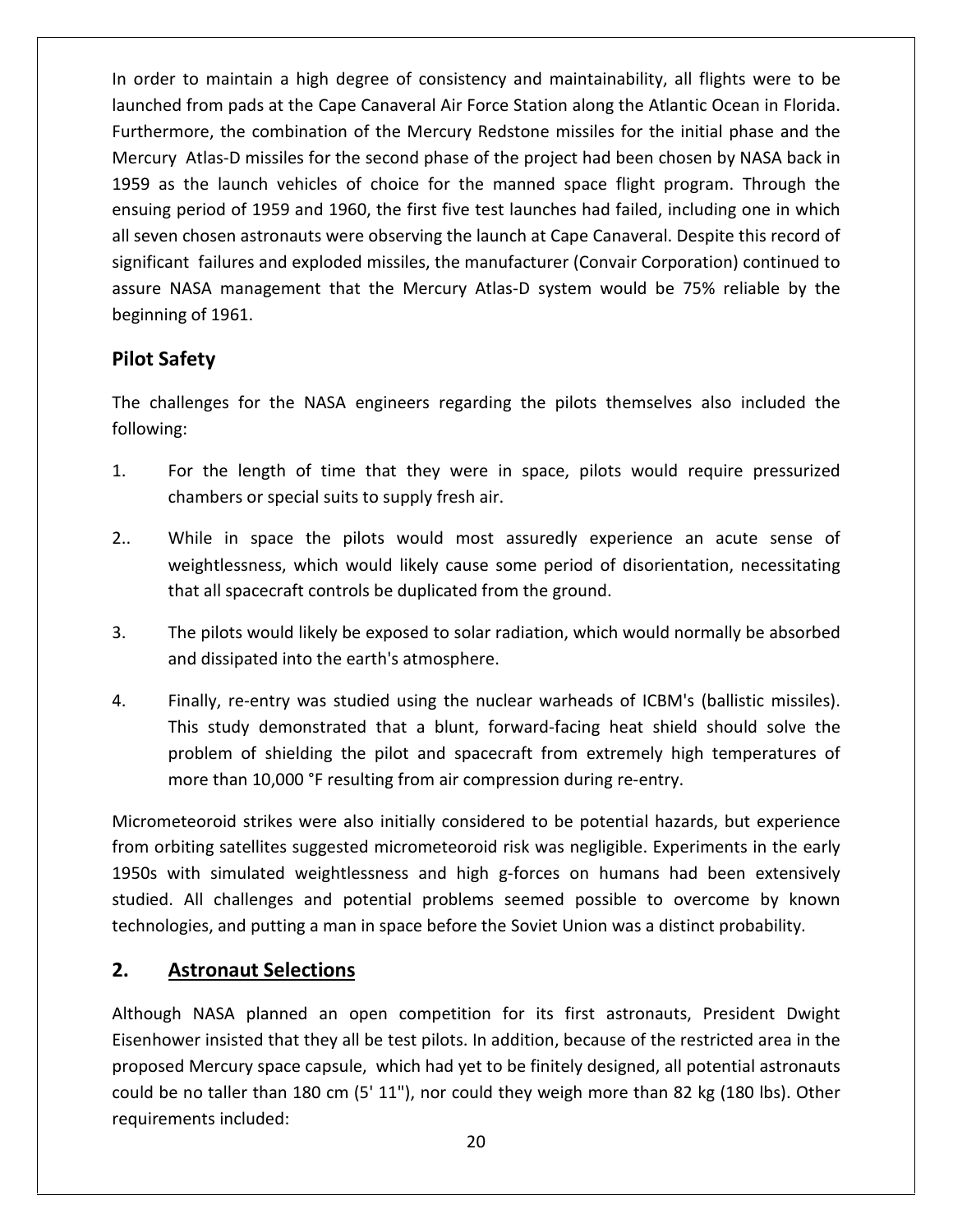- $\frac{1}{2}$  being under the age of 40.
- having a Bachelor of Science degree (or equivalent) in engineering,<br>
2. Thaving a Bachelor of Science degree (or equivalent) in engineering, having a minimum of 1.500 hours of flying time.<br>
1. being under the age of 40,<br>
2. having a minimum of 1.500 hours of flying time. 2. having a Bachelor of Science degree (or equivalent) in engineering,
- 1. being under the age of 40,<br>2. having a Bachelor of Science degree (o<br>3. having a minimum of 1,500 hours of fly<br>4. being qualified to fly a iet aircraft. 3. having a minimum of 1,500 hours of flying time,
- 4. being qualified to fly a jet aircraft.

having a Bachelor of Science degree (or equivalent) in engineering,<br>
having a minimum of 1,500 hours of flying time,<br>
being qualified to fly a jet aircraft.<br>
an advertisement among military test pilots drew more than 500 a Ing a Bachelor of Science degree (or equivalent) in engineering,<br>
ing a minimum of 1,500 hours of flying time,<br>
ng qualified to fly a jet aircraft.<br>
dvertisement among military test pilots drew more than 500 applications, g a minimum of 1,500 hours of flying time,<br>
qualified to fly a jet aircraft.<br>
ertisement among military test pilots drew more than 500 applications, NASA<br>
0 pilots as potential candidates. Several dozen candidates were bro Ing qualified to fly a jet aircraft.<br>
advertisement among military test pilots drew more than 500 applications, NASA<br>
110 pilots as potential candidates. Several dozen candidates were brought to<br>
bon, DC, to participate in eing qualified to fly a jet aircraft.<br>
advertisement among military test pilots drew more than 500 applications, NASA<br>
110 pilots as potential candidates. Several dozen candidates were brought to<br>
ton, DC, to participate i After an advertisement among military test pilots drew more than 500 applications, NASA In advertisement among military test pilots drew more than 500 applications, NASA<br>ed 110 pilots as potential candidates. Several dozen candidates were brought to<br>gton, DC, to participate in a further round of extensive phy identified 110 pilots as potential candidates. Several dozen candidates were brought to Let the seven among mintary test phete area more than 500 applications, these the section of the DC, to participate in a further round of extensive physical and psychological exams usary and March 1959. Some candidates wer Washington, DC, to participate in a further round of extensive physical and psychological exams planned spacecraft, while others dropped out due to the rigors of the exams. By the end of March there were only eighteen candidates remaining, and the first seven pilots (now called astronauts) were chosen from this list. is between January and March 1959. Some candidates were rejected as being toordaned spacecraft, while others dropped out due to the rigors of the exams. By March there were only eighteen candidates remaining, and the first ined spacecraft, while others dropped out due to the rigors of the exams. By the end of<br>ch there were only eighteen candidates remaining, and the first seven pilots (now called<br>onauts) were chosen from this list. Each of t March the March there were only eighteen candidates remaining, and the first seven pilots (now called<br>astronauts) were chosen from this list. Each of the seven was considered to be in superb<br>physical condition, and to have an IQ of auts) were chosen from this list. Each of the seven was considered to be in superb<br>al condition, and to have an IQ of 130 or above. Furthermore, their psychological exams<br>ated that they could each function as either a lead physical condition, and to have an IQ of 130 or above. Furthermore, their psychological exams illustrated that they could each function as either a leader or as part of a team.

Scondition, and to have an IQ of 130 or above. Furthermore, their psychological exams<br>
Schirland Hat they could each function as either a leader or as part of a team.<br>
had attended college or military academies in the 1940 rated that they could each function as either a leader or as part of a team.<br>
even had attended college or military academies in the 1940s, and all except Scott<br>
enter and John Glenn, the lone Marine Corps pilot, had Bache All seven had attended college or military academies in the 1940s, and all except Scott even had attended college or military academies in the 1940s, and all except Scott<br>enter and John Glenn, the lone Marine Corps pilot, had Bachelor's degrees in engineering.<br>Grissom, Gordon Cooper, and "Deke" Slayton were U Carpenter and John Glenn, the lone Marine Corps pilot, had Bachelor's degrees in engineering. the Mashington press corps in the Extraction and Soletical College Corps in the Marine Corps pilot, had Bachelor's degrees in engineering.<br>
Solem, Gordon Cooper, and "Deke" Slayton were U. S. Air Force pilots, while Alan<br> Virgil Grissom, Gordon Cooper, and "Deke" Slayton were U. S. Air Force pilots, while Alan Fand Somi Siem, the fone manne corps phot, had Bacheror's algrees in engineering.<br>
Ssom, Gordon Cooper, and "Deke" Slayton were U. S. Air Force pilots, while Alan<br>
Scott Carpenter and Wally Schirra were all pilots in the U Shepard, Scott Carpenter and Wally Schirra were all pilots in the U.S. Navy. Although Carpenter than their military records, and considered them to be the U.S. Van to be phots, while vanity<br>and, Scott Carpenter and Wally Schirra were all pilots in the U.S. Navy. Although Carpenter<br>enn did not technically meet all of and Glenn did not technically meet all of their universities' degree requirements, they were Shepard, Scott Carpenter and Wally Schirra were and Glenn did not technically meet all of their under awarded Bachelor of Science degrees after that<br>introduced to the Washington press corps in Apricational hero status almo para, scott carpenter and wany schirra were an phots in<br>I Glenn did not technically meet all of their universities<br>r awarded Bachelor of Science degrees after their 1962<br>coduced to the Washington press corps in April of 19 **introduced to the Was** hington press cor<sub>l</sub><br>Imost immediatel<br>ary records, and<br>orldwide Commur<br>**tone Program**<br>Missiles preparing to combat worldwide Communism. ing to combat worldwide Communism.<br> **Ercury-Redstone Program**<br> **ury-Redstone Missiles**<br>
the Atlas-D continued to be the launch vehicle of choice for NASA, the Redstone Arsenal

was the addition of an automatic in-flight abort sensing system. In an emergency situation **The Hendstone Program<br>Redstone Missiles<br>The ideas-Discontinued to be the launch vehicle of choice for NASA, the Redstone Arsenal<br>to test fire their ICBM missiles with almost complete success. Irrespective of 3. Mercu<br>Mercury-<br>While the** *i*<br>continued successes and the fact that they had launched the first satellite, NASA only **Mercury-Redstone Missiles**<br>While the Atlas-D continued to be the launch vehicle of choice for NASA, the Redstone Arsenal<br>continued to test fire their ICBM missiles with almost complete success. Irrespective of<br>Redstone's rcury-Redstone Missiles<br>le the Atlas-D continued to be the launch vehicle of choice for NASA, the Redstone Arsenal<br>inued to test fire their ICBM missiles with almost complete success. Irrespective of<br>isone's successes and While the Atlas-D continued to be the launch vehicle of choice for NASA, the Redstone Arsenal<br>continued to test fire their ICBM missiles with almost complete success. Irrespective of<br>Redstone's successes and the fact that continued to test fire their ICBM missiles with almost complete success. Irrespective of The rights are the rocket was about to suffer a catastrophic failure, an abort would activate on<br>the's successes and the fact that they had launched the first satellite, NASA only<br>red the Mercury-Redstone vehicle as a back Redstone's successes and the fact that they had launched the first satellite, NASA only Example attached to the fact that they had launched the first satellite, NASA only<br>the Mercury-Redstone vehicle as a backup plan for the first manned spaceflight.<br>mportant change in making the Mercury-Redstone a suitable v rocket. Either the astronaut or the ground controllers could initiate an abort command<br>rocket. Either the astronaution of an automatic in-flight abort sensing system. In an emergency situation<br>where the rocket was about to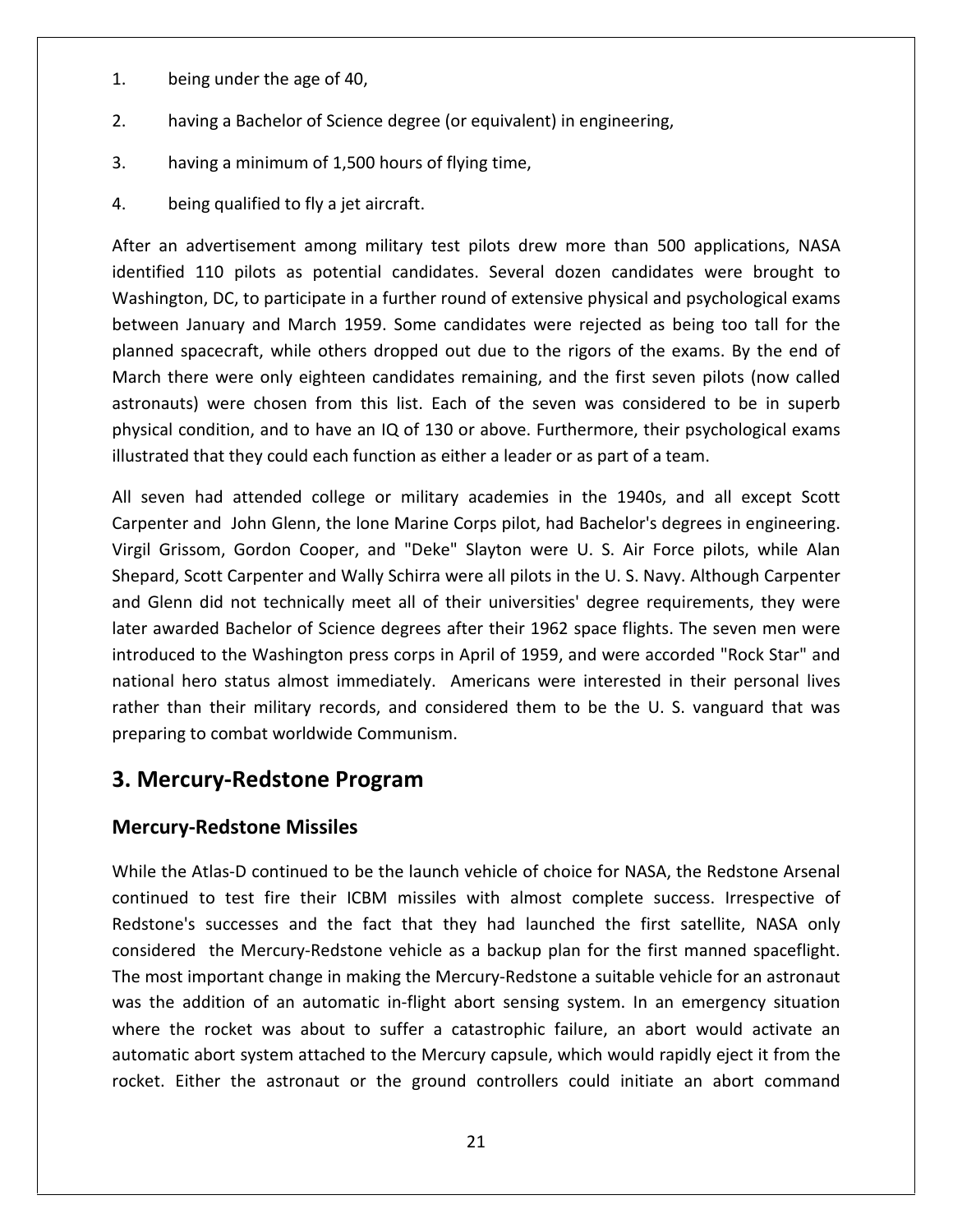but the danger to the astronaut was that some potential failures during manned could lead to disaster an above manually, but the danger to the astronaut was that some potential failures du<br>Fright could lead to disaster before an abort signal could be manually initiated. Mercury-Redstone designers originally planned for the rocket to be recovered by parachute<br>Mercury-Redstone designers originally planned for the rocket to be recovered by parachute its separation from the Mercury capsule. This was that some potential failures during manned<br>could lead to disaster before an abort signal could be manually initiated.<br>Mercury-Redstone designers originally planned for the manually, k flight could lead to disaster before an abort signal could be manually initiated.

after<br>after

It the danger to the astronaut was that some potential failures during manned<br>
and to disaster before an abort signal could be manually initiated.<br>
-Redstone designers originally planned for the rocket to be recovered by p It the danger to the astronaut was that some potential failures during manned<br>
ead to disaster before an abort signal could be manually initiated.<br>
-Redstone designers originally planned for the rocket to be recovered by p lead to disaster before an abort signal could be manually initiated.<br>
ry-Redstone designers originally planned for the rocket to be recovered by parachute<br>
paration from the Mercury capsule. This was the first significant The Mercury-Redstone designers originally planned for the rocket to be recovered by parachute after its separati<br>recoverable laur<br>pressurized inst<br>parachute recov<br>abandoned. r its separation from the Mercury capsule. This was the first significant effort to develop a<br>verable launch vehicle and the first to reach the testing phase. The space between the<br>surized instrument compartment and the ca recc verable launch vehicle and the first to reach the testing phase. The space between the<br>surized instrument compartment and the capsule was originally intended to hold a<br>chute recovery system for the rocket, but it had been pressurized instrument compartment and the capsule was originally intended to hold a parachute recovery system for the rocket, but it had been left empty after this system was abandoned.

ed instrument compartment and the capsule was originally intended to hold a<br>e recovery system for the rocket, but it had been left empty after this system was<br>ed.<br>very system at the top of the rocket would have used two st te recovery system for the rocket, but it had been left empty after this system was<br>ned.<br>bvery system at the top of the rocket would have used two stages of parachutes. In the<br>ge, a single parachute, 17 feet in diameter, w the feasibility of the focket would have used two stages of parachutes. In the a single parachute, 17 feet in diameter, would stabilize the rocket's fall and slow its his parachute would then draw out a set of three main p The recovery system at the top of the rocket would have used two stages of parachutes. In the very system at the top of the rocket would have used two stages of parachutes. In the e, a single parachute, 17 feet in diameter, would stabilize the rocket's fall and slow its This parachute would then draw out a set of t first stage, a single parachute, 17 feet in diameter, would stabilize the rocket's fall and slow its ery system at the tep of the rocket would have used two stages or parachates. In the<br>a single parachute, 17 feet in diameter, would stabilize the rocket's fall and slow its<br>This parachute would then draw out a set of three descent. This parachute would then draw out a set of three main parachutes, each 67 feet be stage, a single paracitiee, 17 Teet in alameter, would stabilize the Tocket's full and sion its<br>scent. This parachute would then draw out a set of three main parachutes, each 67 feet<br>oss. The rocket would come down in t across. The rocket would come down in the Atlantic Ocean, to be recovered by ship. To across. The rocket would come down in t<br>determine the feasibility of this system, severockets, including water impact and flotatio<br>Redstone was picked up by a Navy recovery<br>to be workable, but further development was<br>rocke mine the feasibility of this system, several tests were performed on full-sized Redstone<br>tts, including water impact and flotation tests, and an exercise at sea in which a floating<br>tone was picked up by a Navy recovery shi rockets, including water impact and flotation tests, and an exercise at sea in which a floating ncluding water impact and flotation tests, and an exercise at sea in which a floating<br>was picked up by a Navy recovery ship. All these tests showed recovery of the rocket<br>kable, but further development was halted, however, Redstone was picked up by a Navy recovery ship. All these tests showed recovery of the rocket was picked up by a Navy recovery ship. All these tests showed recovery of the rocket<br>rkable, but further development was halted, however, due to lack of funding, and the<br>covery system was abandoned.<br>cury-Redstone's automat to be wo

kable, but further development was halted, however, due to lack of funding, and the<br>overy system was abandoned.<br>ury-Redstone's automatic in-flight abort sensing system potentially solved this<br>by monitoring the rocket's per rocket recovery system was abandoned.<br>The Mercury-Redstone's automatic in-flight abort sensing system potentially solved this<br>problem by monitoring the rocket's performance during flight. If the system detected an<br>anomaly  $\overline{z}$ rcury-Redstone's automatic in-flight abort sensing system potentially solved this<br>by monitoring the rocket's performance during flight. If the system detected an<br>which might threaten the astronaut, such as losses of flight ornear the launch site. During the initial 30 seconds of the flight, only the Range Safety Officer and pomaly which might threaten the astronaut, such as losses of flight control, engine thrust, or certical power, it would a problem by monitoring the rocket's performance during flight. If the system detected an<br>anomaly which might threaten the astronaut, such as losses of flight control, engine thrust, or The ultimate authority to terminate and activating might. The and system detected and and and the more, it would automatically abort, shutting down the engine and activating the ule's escape system. The abort system could electrical power, it would automatically abort, shutting down the engine and activating the<br>capsule's escape system. The abort system could not shut off the engine until at least 30<br>seconds after liftoff in order to preven capsule's escape system. The abort system could not shut off the engine and decreasing the<br>capsule's escape system. The abort system could not shut off the engine until at least 30<br>seconds after liftoff in order to prevent seconds after liftoff in order to prevent a malfunctioning launch vehicle from coming down on Fadellift off in order to prevent a malfunctioning launch vehicle from coming down on<br>the launch site. During the initial 30 seconds of the flight, only the Range Safety Officer<br>ultimate authority to terminate the flight. or near the launch site. During<br>had the ultimate authority to t<br>Redstone and Jupiter C launch<br>of this launch vehicle family.<br>system had to be kept as basic<br>vital to booster operation. had the ultimate authority to terminate the flight. Review of flight data from the more than 60<br>Redstone and Jupiter C launches since 1953 was used to analyze the most likely failure modes<br>of this launch vehicle family. As dstone and Jupiter C launches since 1953 was used to analyze the most likely<br>this launch vehicle family. As a precaution for the safety of the pilot, the<br>tem had to be kept as basic as possible and was designed to monitor system had to be kept as basic as possible and was designed to monitor parameters that were I had to be kept as basic as possible and was designed to monitor parameters that were<br>
phooster operation.<br>
phooster operation.<br>
phich could be indicative of a catastrophic launch vehicle malfunction:<br>
Pitch, vaw, or roll vital to booster operation.

vital to booster operation.<br>An automatic launch abort syste<br>all of which could be indicative of<br>1. Pitch, yaw, or roll angle<br>changing too rapidly. An automatic launch abort system (LAS) could be triggered by any of the following c<br>all of which could be indicative of a catastrophic launch vehicle malfunction:<br>1. Pitch, yaw, or roll angle deviating too far from the pro

- all of which could be indicative of a catastrophic launch vehicle malfunction:<br>
1. Pitch, yaw, or roll angle deviating too far from the programmed flight profile, or<br>
changing too rapidly,<br>
2. Pressure in the engine's comb
- 
- 3.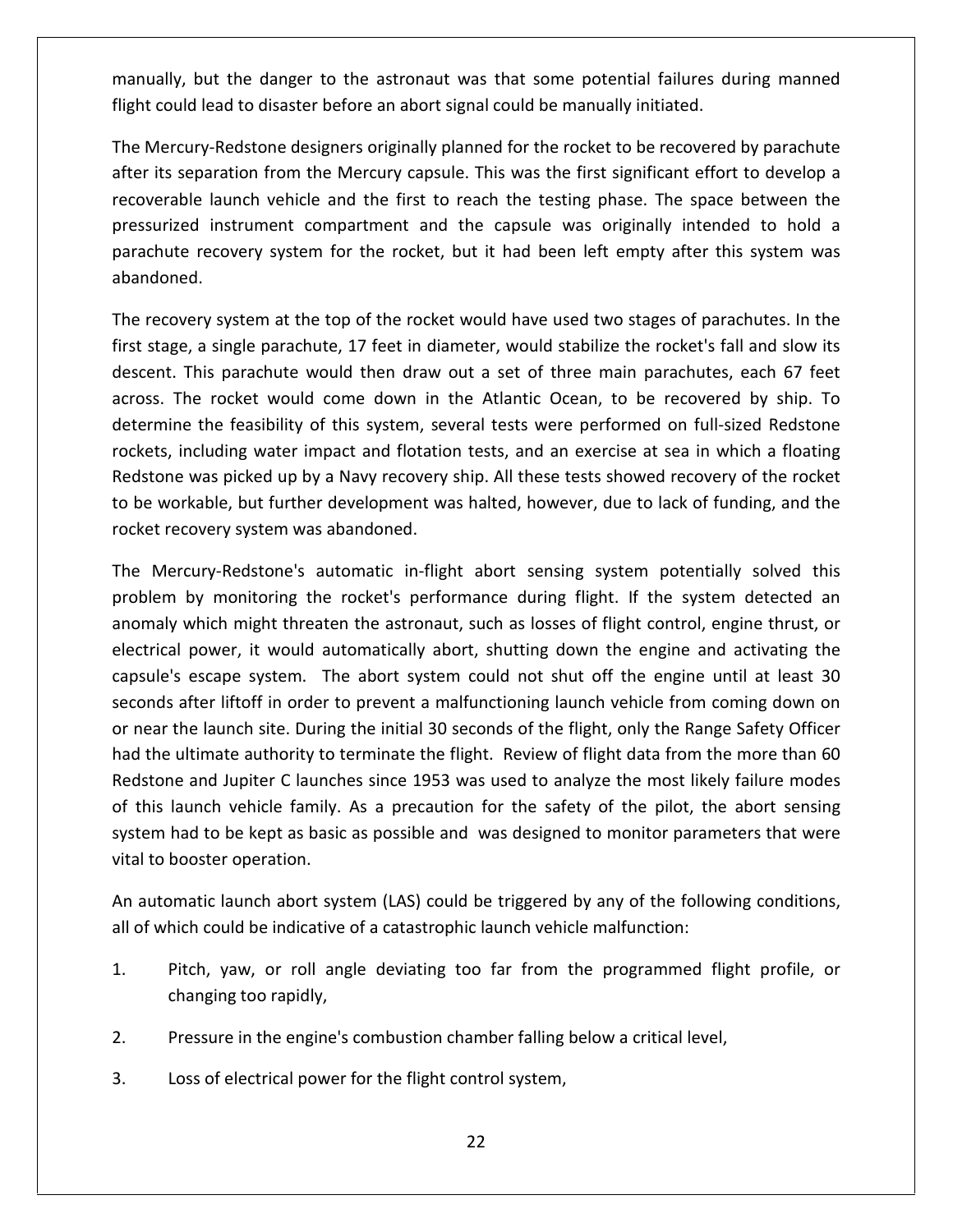Loss of general electrical power (including power for the abort sensing system itself). Loss of general electrical power (including power for the abort sensing system itself), Abort capability was important because certain failure modes such as loss of thrust<br>abort capability was important because certain failure modes such as loss of thrust Loss of general electrical power (including power for the abort sensing system itself),<br>which could indicate a catastrophic failure.<br>t abort capability was important because certain failure modes such as loss of thrust<br>lif  $\overline{4}$ . which could indicate a catastrophic failure.

of general electrical power (including power for the abort sensing system itself),<br>ch could indicate a catastrophic failure.<br>ort capability was important because certain failure modes such as loss of thrust<br>f, which had oc Loss of general electrical power (including power for the abort sensing system itself),<br>which could indicate a catastrophic failure.<br>t abort capability was important because certain failure modes such as loss of thrust<br>lif ch could indicate a catastrophic failure.<br>
ort capability was important because certain failure modes such as loss of thrust<br>
f, which had occurred in a previous test flight in May 1954, could result in an<br>
catastrophic si Instant abort capability was important because certain failure modes such as loss of thrust In the capability was important because certain failure modes such as loss of thrust<br>liftoff, which had occurred in a previous test flight in May 1954, could result in an<br>diate catastrophic situation. Other failure modes s upon liftoff, which had occurred in a previous test flight in May 1954, could result in an The statistical control are in a previous test flight in May 1954, could result in an catastrophic situation. Other failure modes such as deviation from the proper flight drop in engine chamber pressure during ascent did n immediate catastrophic situation. Other failure modes such as deviation from the proper flight phic situation. Other failure modes such as deviation from the proper flight<br>engine chamber pressure during ascent did not necessarily present an<br>ne astronaut's safety, and he could either initiate a manual abort by pullin path or a drop in engine chamber pressure during ascent did not necessarily present an or a drop in engine chamber pressure during ascent as deviation nom the proper mg. The oral drop in engine chamber pressure during ascent did not necessarily present an ediate risk to the astronaut's safety, and he could e immediate risk to the astronaut's safety, and he could either initiate a manual abort by pulling a of a drop in engine enamiser pressure daring dseem and not necessainly present an<br>diate risk to the astronaut's safety, and he could either initiate a manual abort by pulling a<br>in the capsule to activate the Launch Escape Hower in the capsule to activate the Launch Escape System or ground command to activate it. Mercury-Redstone flights were designated with Mercury-Redstone boosters used for these flights were designated in with different n o activate the Launc<br>t. Mercury-Redstone<br>bsters used for these<br>s at the tail end. Beca<br>o launch each astrona<br>purchased eight Merc<br>**Schedule** with different numbers at the tail end. Because NASA's original intentions for Project Mercury different numbers at the tail end. Because NASA's original intentions for Project Mercury<br>the outset were to launch each astronaut on a suborbital mission before beginning orbital<br>flights, they only purchased eight Mercury from the outset were to launch each astronaut on a suborbital mission before beginning orbital outset were to launch each astronaut on a suborbital mission before beginning orbital<br>
Its, they only purchased eight Mercury-Redstone rockets.<br> **7-Redstone Schedule**<br>
In Project Mercury schedule for Redstone was one unman Atlas flights, they only purchased eight Mercury-Redstone rockets.

#### **Mercury-Redstone Schedule**

upon<br>Upon

ney only purchased eight Mercury-Redstone rockets.<br> **dstone Schedule**<br>
University of Redstone was one unmanned Mercury-Redstone<br>
Solone chimpanzee flight, and six manned suborbital flights. In total, some 800<br>
Universe mad **Redstone Schedule**<br>al Project Mercury schedule for Redstone was one unmanned Mercury-Redstone<br>light, one chimpanzee flight, and six manned suborbital flights. In total, some 800<br>ons were made to the Redstone design in the Redstone Schedule<br>
I Project Mercury schedule for Redstone was one unmanned Mercury-Redstone<br>
sht, one chimpanzee flight, and six manned suborbital flights. In total, some 800<br>
is were made to the Redstone design in the pr The original Project Mercury schedule for Redstone was one unmanned Mercury-Redstone priginal Project Mercury schedule for Redstone was one unmanned Mercury-Redstone<br>my flight, one chimpanzee flight, and six manned suborbital flights. In total, some 800<br>fications were made to the Redstone design in the pro dummy flight, one chimpanzee flight, and six manned suborbital flights. In total, some 800 This created a series of disputes between Von Braun's team at ABMA and NASA, as<br>This created a series of man-rating Redstone was so extensive that NASA quickly found<br>a snot using an off-the-shelf rocket, but what was in ef modifications were made to the Redstone design in the process of adapting it for the Mercury ifications were made to the Redstone design in the process of adapting it for the Mercury<br>ram. The process of man-rating Redstone was so extensive that NASA quickly found<br>selves not using an off-the-shelf rocket, but what program. The process of man-rating Redstone was so extensive that NASA quickly found The process of man-rating Redstone was so extensive that NASA quickly found<br>s not using an off-the-shelf rocket, but what was in effect a completely new one and<br>ing all of the hardware and flight test data from previous Re program. The process of manifolding necestone was so extensive that mucric qurently round<br>themselves not using an off-the-shelf rocket, but what was in effect a completely new one and<br>thus negating all of the hardware and negating all of the hardware and flight test data from previous Redstone and Jupiter-C<br>ches. This created a series of disputes between Von Braun's team at ABMA and NASA, as<br>former preferred simply making the abort system a launches. This created a series of disputes between Von Braun's team at ABMA and NASA, as ches. This created a series of disputes between Von Braun's team at ABMA and NASA, as<br>former preferred simply making the abort system as foolproof as possible so as to<br>cantee that the astronaut would be bailed out of a mal the former preferred simply making the abort system as foolproof as possible so as to mer preferred simply making the abort system as foolproof as possible so as to<br>tee that the astronaut would be bailed out of a malfunctioning launch vehicle, while the<br>avored maximum booster reliability to minimize the cha guarantee that the astronaut would be bailed out of a malfunctioning launch vehicle, while the latter favored maximum booster reliability to minimize the chance of aborts happening at all.

ballistic flight. However, in the Mercury-Redstone the aft section was permanently attached to the lower portion of the rocket, so that when the rocket had burned out, the Mercury capsule rantee that the astronaut would be bailed out of a malfunctioning launch vehicle, while the<br>er favored maximum booster reliability to minimize the chance of aborts happening at all.<br>most visible difference between the Jupi ored maximum booster reliability to minimize the chance of aborts happening at all.<br>
visible difference between the Jupiter-C first stage and the Mercury-Redstone was in<br>
in just below the Mercury capsule and above the pro The most visible difference between the Jupiter-C first stage and the Mercury-Redstone was in most visible difference between the Jupiter-C first stage and the Mercury-Redstone was in<br>section just below the Mercury capsule and above the propellant tanks. This section was<br>wn as the <u>aft (or tail) section</u>, a term wh the section just below the Mercury capsule and above the propellant tanks. This section was separate from the Mercury capsule and above the propellant tanks. This section was as the <u>aft (or tail) section</u>, a term which was inherited from the military Redstone. The trion held most of Mercury-Redstone's electronic known as the aft (or tail) section, a term which was inherited from the military Redstone. The We have the merical, a term which was inherited from the military Redstone. The<br>ion held most of Mercury-Redstone's electronics and instrumentation, including the<br>e system, as well as the adapter for the Mercury capsule. I tail section held most of Mercury-Redstone's electronics and instrumentation, including the flight. However, in the Mercury-Redstone the aft section and instrumentation, including the e system, as well as the adapter for the Mercury capsule. In the military Redstone and ter-C first stage, its lower portion contai guidance system, as well as the adapter for the Mercury capsule. In the military Redstone and Section netal most of merically necastones ancearbonds and mistramemeters, medantig the lance system, as well as the adapter for the Mercury capsule. In the military Redstone and Jupiter-C first stage, its lower portion co the Jupiter-C first stage, its lower portion containing the rocket engine and propellant tanks senance system, as went as the atapter for the mericar, supposed in the film<br>the Jupiter-C first stage, its lower portion containing the rocket engine an<br>would separate from the aft section and be discarded. After the rock uld separate from the aft section and be discarded. After the rocket had burned out, the aft<br>tion with its guidance system would direct the top half of the rocket during its unpowered<br>listic flight. However, in the Mercury sec

would separate from the aft section and would rely on its own guidance.<br>To improve the Mercury-Redstone's reliability, the inertial guidance system was replaced with<br>the simpler LEV-3 autopilot that dated back to the Germa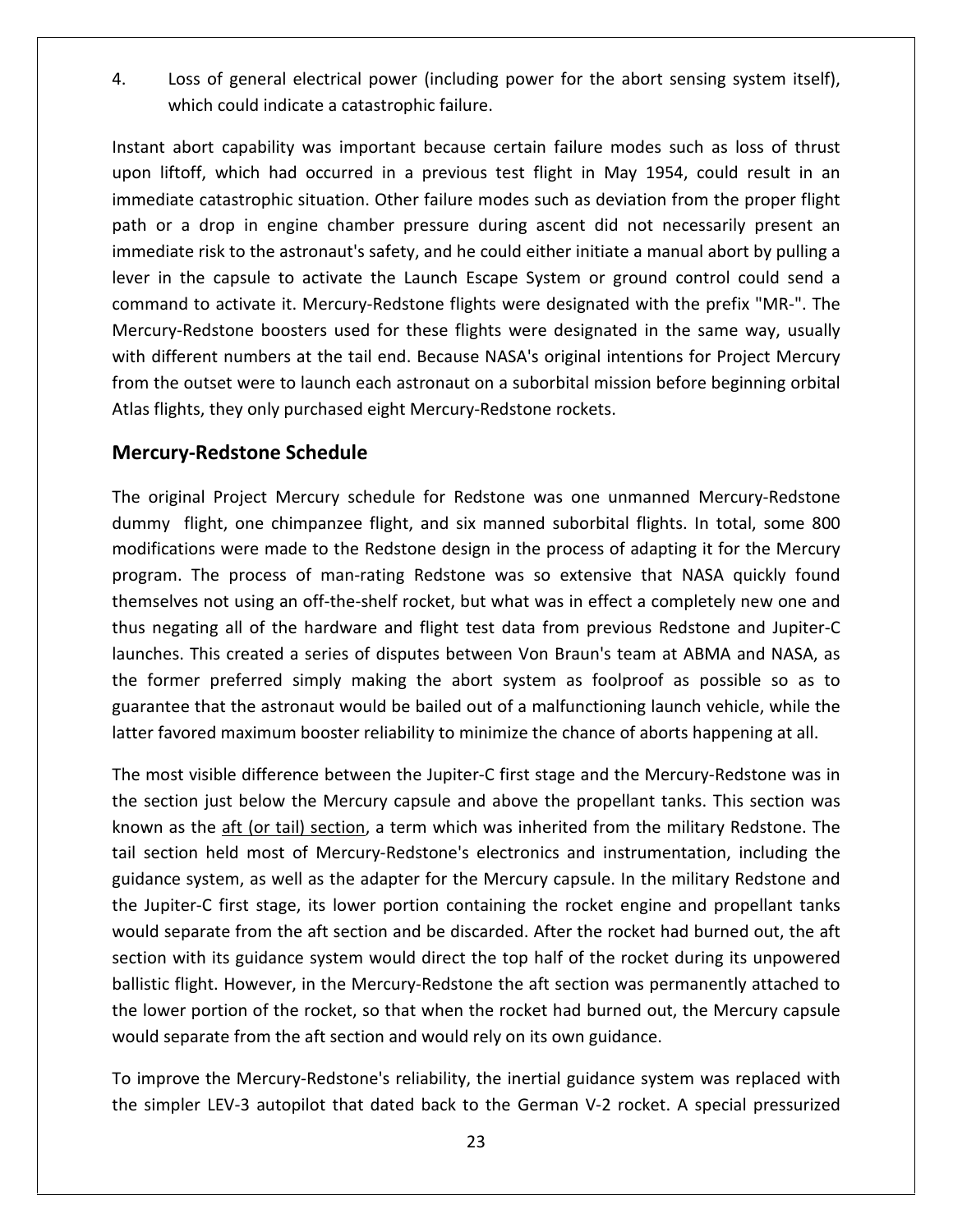compartment was built in the "aft section" to hold the most important and the mand of the mattem controller the metal contract the system of the metal important and electronics, including the guidance system, the abort and destruct instrument compartment was built in the "aft section" to hold the<br>instrumentation and electronics, including the guidance system, the abor<br>systems the telemetry instrumentation and the electrical power supplies. ument compartment was built in the "aft section" to hold the most important<br>umentation and electronics, including the guidance system, the abort and destruct<br>ms, the telemetry instrumentation, and the electrical power supp is compartment was built in the "aft section" to hold the most important<br>ation and electronics, including the guidance system, the abort and destruct<br>ne telemetry instrumentation, and the electrical power supplies.<br>Fire-va inst instrumentation and electronics, including the guidance system, the abort and destruct systems, the telemetry instrumentation, and the electrical power supplies.

ument compartment was built in the "aft section" to hold the most important<br>umentation and electronics, including the guidance system, the abort and destruct<br>ms, the telemetry instrumentation, and the electrical power supp entation and electronics, including the guidance system, the abort and destruct<br>i, the telemetry instrumentation, and the electrical power supplies.<br>Let pre-valves were deleted from the Mercury-Redstone in the interest of , the telemetry instrumentation, and the electrical power supplies.<br>
I pre-valves were deleted from the Mercury-Redstone in the interest of improved<br>
y, since if they closed during a launch, an abort condition could be tr The fuel pre-valves were deleted from the Mercury-Redstone in the interest of improved pre-valves were deleted from the Mercury-Redstone in the interest of improved<br>since if they closed during a launch, an abort condition could be triggered. On the<br>e (four counting MR-BD) Mercury-Redstone flights, which deve reliability, since if they closed during a launch, an abort condition could be triggered. On the The tances were defected from the mercury-redstone in the interest of improved<br>ity, since if they closed during a launch, an abort condition could be triggered. On the<br>ree (four counting MR-BD) Mercury-Redstone flights, w first three (four counting MR-BD) Mercury-Redstone flights, which developed as unmanned First three (four counting MR-BD) Mercury-Redstone flights, which developed as unn flights, the ABMA discovered that the Mercury-Redstone exhibited a roll transient of second versus 4° for the Redstone missile. Although th EXEMA discovered that the Mercury-Redstone exhibited a roll transient of 8° per<br>rsus 4° for the Redstone missile. Although this was below the 12° per second roll<br>required to trigger an abort, the roll rate sensor was later byond versus 4° for the Redstone missile. Although this was below the 12° per second roll<br>nsient required to trigger an abort, the roll rate sensor was later removed from the two<br>ual Mercury-Redstone manned flights to reduce transient required to trigger an abort, the roll rate sensor was later removed from the two I required to trigger an abort, the roll rate ser<br>Mercury-Redstone manned flights to reduce the<br>still retained the roll attitude angle sensor which<br>g these numerous modifications, and in prepar<br>inited States, NASA ordered

by th was launched from Cape Canaveral on 21 November 1960 in the first attempt to qualify the lynewly designed Mercury-Redstone rockets:<br>
Was launched **Flights Nos. MR-1, MR-1A, MR-2, and MR-BD**<br>
Mas launched from Cape Canavera virtually newly designed Mercury-Redstone rockets:

#### **Mercury-Redstone Flights Nos. MR-1, MR-1A, MR-2, and MR-BD (Unmanned)**

ually newly designed Mercury-Redstone rockets:<br>**rcury-Redstone Flights Nos. MR-1, MR-1A, MR-2, and MR-BD**<br>**manned)**<br>1 was launched from Cape Canaveral on 21 November 1960 in the first attempt to qualify<br>Mercury-Redstone fo Mercury-Redstone Flights Nos. MR-1, MR-1A, MR-2, and MR-BD<br>(Unmanned)<br>MR-1 was launched from Cape Canaveral on 21 November 1960 in the first attempt to qualify<br>the Mercury-Redstone for manned spaceflight, and it carried a **Mercury-Redstone Flights Nos. MR-**<br>**(Unmanned)**<br>**MR-1** was launched from Cape Canaveral of<br>the Mercury-Redstone for manned spaceflig<br>to launch only about four seconds into fligh<br>although the abort system did function. as launched from Cape Canaveral on 21 November 1960 in the first attempt to qualify<br>cury-Redstone for manned spaceflight, and it carried a dummy space capsule. It failed<br>h only about four seconds into flight, was seriously  $MR-1$  was launched from Cape Canaveral on 21 November 1960 in the first attempt to qualify<br>ry-Redstone for manned spaceflight, and it carried a dummy space capsule. It failed<br>only about four seconds into flight, was seriously damage the Mercury-Redstone for manned spaceflight, and it carried a dummy space capsule. It failed intercury-Redstone for manned spaceflight, and it carried a dummy space capsule. It failed<br>nch only about four seconds into flight, was seriously damaged and could not be reused,<br>igh the abort system did function.<br>A was la to launch only about four seconds into flight, was seriously damaged and could not be reused, although the abort system did function.

the spacecraft for space flight, was seriously damaged and could not be reused,<br>th the abort system did function.<br>was launched four weeks later from Cape Canaveral on 19 December 1960 using<br>ne launch vehicle MRLV-3. The mi hy the abort system did function.<br>
was launched four weeks later from Cape Canaveral on 19 December 1960 using<br>
e launch vehicle MRLV-3. The mission objectives of this unmanned suborbital flight<br>
tended to qualify the syst MR-1A was launched four weeks later from Cape Canaveral on 19 December 1960 using was launched four weeks later from Cape Canaveral on 19 December 1960 using<br>
Le launch vehicle MRLV-3. The mission objectives of this unmanned suborbital flight<br>
ended to qualify the system for an upcoming primate suborbit Redstone launch vehicle MRLV-3. The mission objectives of this unmanned suborbital flight The launch vehicle MRLV-3. The mission objectives of this unmanned suborbital flight<br>intended to qualify the system for an upcoming primate suborbital flight as well as to<br>y the spacecraft for space flight. The mission, wh than expected of over 4,900 miles per hour. The Mercury spacecraft was recovered in the expected of over 4,900 miles per hour. The Mercury spacecraft was recovered in the expected of over 4,900 miles per hour. The Mercury mere meenada to quam, the system for an apsoluting prequalify the spacecraft for space flight. The mission, which latermed by NASA as completely successful, tested the spaceckets, retrorockets, and recovery system. The Mer d by NASA as completely successful, tested the spacecraft's instrumentation, posigrade<br>s, retrorockets, and recovery system. The Mercury capsule reached an altitude of 130<br>and a range of 235 miles, although the launch vehi rockets, retrorockets, and recovery system. The Mercury capsule reached an altitude of 130 Exets, retrorockets, and recovery system. The Mercury capsule reached an altitude of 130<br>
and a range of 235 miles, although the launch vehicle reached a slightly higher velocity<br>
in expected of over 4,900 miles per hour. miles and a range of 235 miles, although the launch vehicle reached a slightly higher velocity than expected of over 4,900 miles per hour. The Mercury spacecraft was recovered in the Atlantic by helicopters about 15 minutes after landing.

the final sub-orbital unmanned flight prior to the first manned flight, and lasted only about Stand a range of 235 miles, although the launch vehicle reached a slightly higher velocity<br>
i expected of over 4,900 miles per hour. The Mercury spacecraft was recovered in the<br>
ntic by helicopters about 15 minutes after l ted of over 4,900 miles per hour. The Mercury spacecraft was recovered in the<br>helicopters about 15 minutes after landing.<br>also launched from Cape Canaveral on **31 January 1961** with the chimpanzee HAM<br>m for Holloman Air Fo ntic by helicopters about 15 minutes after landing.<br> **2 was** also launched from Cape Canaveral on **31 January 1961** with the chimpanzee HAM<br>
acronym for Holloman Air Force Base Medical Center) aboard. This flight was inten MR-2 was also launched from Cape Canaveral on 31 January 1961 with the chimpanzee HAM **Example 15 Solution Cape Canaveral on 31 January 1961** with the chimpanzee HAM<br>Dinym for Holloman Air Force Base Medical Center) aboard. This flight was intended to be<br>al sub-orbital unmanned flight prior to the first man (an acronym for Holloman Air Force Base Medical Center) aboard. This flight was intended to be and a sub-administration of the strategies with the emmiplement in an acronym for Holloman Air Force Base Medical Center) aboard. This flight was intended to be final sub-orbital unmanned flight prior to the first manned f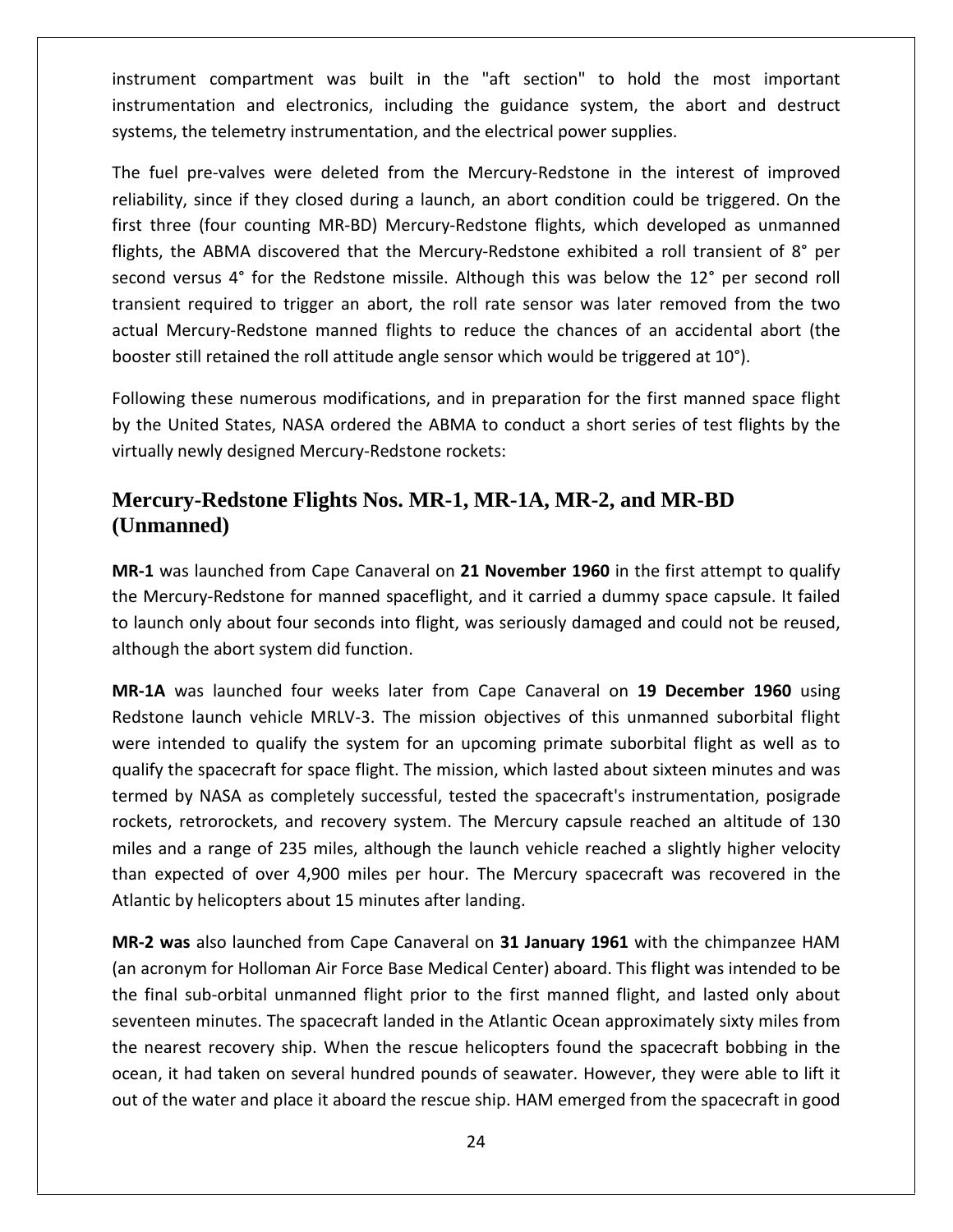Because of some of the flight inconsistencies, NASA was of the strong opinion that Mercury Redstone needed further development before it could be trusted to carry a human<br>Mercury Redstone needed further development before it could be trusted to carry a human on the first manned sub-orbital flights manned sub-orbital flight.<br>The Mercury Redstone needed further development<br>the first manned sub-orbital flight. of some of the flight inconsistencies, NASA was of the strong opinion that<br>ne needed further development before it could be trusted to carry a human<br>st manned sub-orbital flight.<br>1A and Mercury-Redstone 2 had both experien ion. Because of some of the flight inconsistencies, NASA was of the strong opinion that<br>ercury Redstone needed further development before it could be trusted to carry a human<br>nger on the first manned sub-orbital flight.<br>ry con the Mercury Redstone needed further development before it could be trusted to carry a human

ition. Because of some of the flight inconsistencies, NASA was of the strong opinion that<br>Mercury Redstone needed further development before it could be trusted to carry a human<br>enger on the first manned sub-orbital flight the Mercury Redstone needed further development before it could be trusted to carry a human<br>passenger on the first manned sub-orbital flight.<br>Mercury-Redstone 1A and Mercury-Redstone 2 had both experienced over acceleratio The and Mercury-Redstone 2 had both experienced over acceleration in<br>
1A and Mercury-Redstone 2 had both experienced over acceleration in<br>
1e to a problem with an accelerometer, the latter due to a problem with the<br>
1e h o Mercury-Redstone 1A and Mercury-Redstone 2 had both experienced over acceleration in ry-Redstone 1A and Mercury-Redstone 2 had both experienced over acceleration in<br>the former due to a problem with an accelerometer, the latter due to a problem with the<br>gulator which oversupplied the engine with oxidizer an flight, the former due to a problem with an accelerometer, the latter due to a problem with the flight in the program, and was designed as an engineering test to correct these flight in the which oversupplied the engine with oxidizer and caused thrust termination to onds early. Dr von Braun and his Redstone team adde LOX regulator which oversupplied the engine with oxidizer and caused thrust termination to Martin Control of the engine with oxidizer and caused thrust termination to seconds early. Dr von Braun and his Redstone team added an unscheduled flight, edstone BD (*Booster Development*) to the launch schedule between t occur 1.2 seconds early. Dr von Braun and his Redstone team added an unscheduled flight, reganator which oversupplied the engine with oxidater and caused thrust termination to<br>the Taury-Redstone BD (*Booster Development*) to the launch schedule between the MR-2 and<br>3 missions. Mercury-Redstone flight **MR-BD** w Mercury-Redstone BD (Booster Development) to the launch schedule between the MR-2 and edstone BD (*Booster Development*) to the launch schedule between the MR-2 and<br>ions. Mercury-Redstone flight **MR-BD** was an unscheduled and unmanned booster<br>nnt flight in the program, and was designed as an engineering tes MR-3 missions. Mercury-Redstone flight MR-BD was an unscheduled and unmanned booster reastone *BB* (*Beoster Bevelepment*) to the lattion scheduled and unmanned booster<br>sions. Mercury-Redstone flight **MR-BD** was an unscheduled and unmanned booster<br>ent flight in the program, and was designed as an engineeri development flight in the program, and was designed as an engineering test to correct these three hundred miles. The spacecraft recorded a peak load of 11 *a*'s, and there was no<br>three hundred on 24 March 1961 from Cape Canaveral, using a mockup spacecraft<br>redstone MRLV-5 launch vehicle. The MR-BD mission used an problems. MR-BD launched on 24 March 1961 from Cape Canaveral, using a mockup spacecraft problems. MR-BD launched on 24 March 1961 from Cape Canaveral, using a moc<br>and Redstone MRLV-5 launch vehicle. The MR-BD mission used an inert escape r<br>spacecraft had no retrorocket package or posigrade rockets. The missio inded together iust over 307 miles downrange. 5 miles short of their planned landing their state dight and a half<br>tes, reached an apogee of 113.5 miles, and the spacecraft traveled down range slightly<br>three hundred miles. spac craft had no retrorocket package or posigrade rockets. The mission lasted eight and a half<br>tes, reached an apogee of 113.5 miles, and the spacecraft traveled down range slightly<br>three hundred miles. The spacecraft recorded minutes, rea hed an apogee of 113.5 miles, and the spacecraft traveled down range slightly<br>undred miles. The spacecraft recorded a peak load of 11 g's, and there was no<br>eparate the Redstone rocket from its mock Mercury spacecraft.<br>d to over three intention to separate the Redstone rocket from its mock Mercury spacecraft.

hundred miles. The spacecraft recorded a peak load of 11 g's, and there was no<br>separate the Redstone rocket from its mock Mercury spacecraft.<br>ted together just over 307 miles downrange, 5 miles short of their planned landi They impacted together just over 307 miles downrange, 5 miles short of their planned landing<br>site, and they sank to the bottom of the Atlantic Ocean. The problems that had been Fracted toget<br> **1** they sank<br>
red in prev<br>
s, were see<br>
Managers the<br> **1** encountered in previous Redstone flights, such as over acceleration and excessive harmonic the United States was making plans to put their first astronaut into space, they were the confidence to launch America's first manned space flight with MR-3<br> **k 1**<br>
the United States was making plans to put their first ast vibrations, were seemingly resolved, and the success of the MR-BD test flight gave NASA<br>Project Managers the confidence to launch America's first manned space flight with MR-3<br>**Vostok 1**<br>While the United States was making Project Managers the confidence to launch America's first manned space flight with MR-3

#### Vostok 1

May 1960 and March 1961 the U.S. and the Soviets were able to launch several precursor unmanned missions, and to test and develop their rocket families with dummy space capsules. gers the confidence to launch America's first manned space flight with MR-3<br>ited States was making plans to put their first astronaut into space, they were<br>upstaged again in the space program by the Soviet Union. Americans **Stok 1**<br>ile the United States was making plans to put their first astronaut into space, they were<br>ut to be upstaged again in the space program by the Soviet Union. Americans were<br>barrassed by the seeming technological sup K 1<br>the United States was making plans to put their first astronaut into space, they were<br>to be upstaged again in the space program by the Soviet Union. Americans were<br>rassed by the seeming technological superiority of the While the United States was making plans to put their first astronaut into space, they were e the United States was making plans to put their first astronaut into space, they were<br>t to be upstaged again in the space program by the Soviet Union. Americans were<br>arrassed by the seeming technological superiority of t about to be upstaged again in the space program by the Soviet Union. Americans were The the world which of the two Cold War superpowers had the superior space, they were<br>tembarrassed by the seeming technological superiority of the USSR, and all political eyes were<br>on NASA for a quick and meaningful respon rrassed by the seeming technological superiority of the USSR, and all political eyes were<br>ASA for a quick and meaningful response. However, the Soviets under the direction of<br>i Korolev and Soviet Space Administrator Nikola embarrassed by the seeming technological superiority of the USSR, and all political eyes were on NASA for a quick and meaningful response. However, the Soviets under the direction of successful spaceflight by a human. The Soviet Union secretly pursued a project in<br>successful space Administrator Nikolai Kaminin were secretly in pursuit of, not<br>placing the first man into space, but also having him orbit Sergei Korolev and Soviet Space Administrator Nikolai Kaminin were secretly in pursuit of, not a quick and meaningtar response. However, the soviets ander the ancettori of<br>the first man into space, but also having him orbit the Earth. They had planned to<br>orld which of the two Cold War superpowers had the superior sp only placing the first man into space, but also having him orbit the Earth. They had planned to 1960 and March 1961 the U. S. and the Soviets were able to launch several precursor.<br>
1960 and March 1961 the U. S. and the Soviets were able to launch several precursor<br>
1960 and March 1961 the U. S. and the Soviets were show the world which of the two Cold War superpowers had the superior space technology. Show the world which of the two Cold War superpowers had the superior space technology.<br>Both countries wanted to develop spaceflight technology quickly, particularly by launching the<br>first successful spaceflight by a human Soutries wanted to develop spaceflight technology quickly, particularly by launching the<br>uccessful spaceflight by a human. The Soviet Union secretly pursued a project in<br>tition with Project Mercury, and the name chosen by First successful spaceflight by a human. The Soviet Union secretly pursued a project in<br>competition with Project Mercury, and the name chosen by the Soviets was Vostok. Between<br>May 1960 and March 1961 the U. S. and the Sov they a numant the securement of the manned competition with Project Mercury, and the name changed May 1960 and March 1961 the U.S. and the Soviet unmanned missions, and to test and develop their refliese Soviet missions, p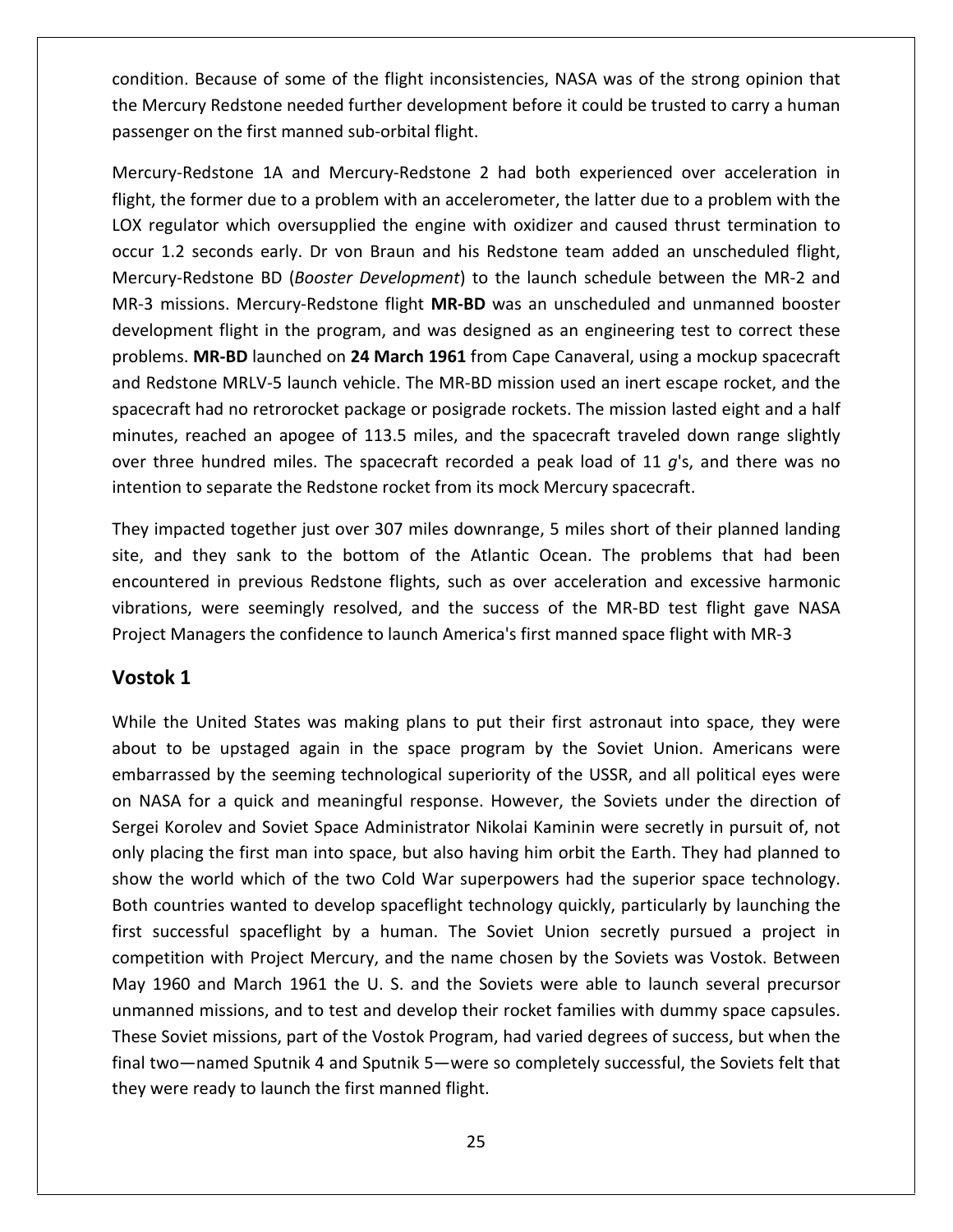an air force commander was chosen in <sup>1960</sup> as the military chief of the manned Fright and the Soviet agency for the Soviet Spaninin, an air force commander was chosen in 1960 as the military chief of the manned<br>The Soviet Space Program. In his position with the orbital flight agency, Space Space Prog an air force commander was chosen in 1960 as the military chief of the manned<br>ght agency for the Soviet Space Program. In his position with the orbital flight agency,<br>made the final decision to determine who would fly the on the original and in 1960 as the military chief of the manned<br>
Solight agency for the Soviet Space Program. In his position with the orbital flight agency,<br>
The other final decision to determine who would fly the mission inin, an air force commander was chosen in 1960 as the military chief of the manned<br>al flight agency for the Soviet Space Program. In his position with the orbital flight agency,<br>inin made the final decision to determine w Kaminin, an air force commander was chosen in 1960 as the military chief of the manned nin, an air force commander was chosen in 1960 as the military chief of the manned<br>al flight agency for the Soviet Space Program. In his position with the orbital flight agency,<br>nin made the final decision to determine who orbital flight agency for the Soviet Space Program. In his position with the orbital flight agency, mission. He believed that he would need the stronger cosmonaut (Titov) for the full one manned in that he final decision to determine who would fly the mission, although he relied on the opinion of the other cosmonauts in Kaminin made the final decision to determine who would fly the mission, although he relied fluit might agency for the sonce space rrogram in this position that the state might agency,<br>inin made the final decision to determine who would fly the mission, although he relied<br>rily on the opinion of the other cosmonau Marinim made the final decision to decerning who would hy the mission, antiodgin to the heavily on the opinion of the other cosmonauts in training, Kaminin was undecided between Yuri Gagarin and Gherman Titov until four da In the opinion of the<br>arin and Gherman<br>te, which would be<br>nission. He believed<br>I. Vostok 2 in his m<br>r orbits. Gagarin, ne<br>**1 (Launch)** second mission. He believed that he would need the stronger cosmonaut (Titov) for the full one nd mission. He believed that he would need the stronger cosmonaut (Titov) for the full one<br>flight. Vostok 2 in his mind would be a much longer, all-day flight that might encompass at<br>four orbits. Gagarin, nevertheless, was day flight. Vostok 2 in his mind would be a much longer, all-day flight that might encompass at Flight. Vostok 2 in his mind would be a much longer, all-day flight that might encompass at<br>
t four orbits. Gagarin, nevertheless, was very happy and gave an acceptance speech.<br> **1 (Launch)**<br>
Space Race between the U. S. a least four orbits. Gagarin, nevertheless, was very happy and gave an acceptance speech.

#### Vostok 1 (Launch)

Yuri

r orbits. Gagarin, nevertheless, was very happy and gave an acceptance speech.<br> **1 (Launch)**<br>
ie Race between the U. S. and the Soviet Union took a nearly unimaginable turn when<br>
iet Union's 8K72K rocket (later known as Vo **c 1 (Launch)**<br>ice Race between the U. S. and the Soviet Union took a nearly unimaginable turn when<br>iet Union's 8K72K rocket (later known as Vostok), lifted off on <u>12 April 1961</u> with Yuri<br>i on board. The rocket had been **k 1 (Launch)**<br>ace Race between the U. S. and the Soviet Union took a nearly unimaginable turn when<br>viet Union's 8K72K rocket (later known as Vostok), lifted off on <u>12 April 1961</u> with Yuri<br>n on board. The rocket had been The Space Race between the U. S. and the Soviet Union took a nearly unimaginable turn when<br>the Soviet Union's 8K72K rocket (later known as Vostok), lifted off on <u>12 April 1961</u> with Yuri<br>Gagarin on board. The rocket had b the Soviet Union's 8K72K rocket (later known as Vostok), lifted off on 12 April 1961 with Yuri State School and the solet of short come a healty diming mask can when<br>
Union's 8K72K rocket (later known as Vostok), lifted off on **12 April 1961** with Yuri<br>
n board. The rocket had been derived and developed from an earl Gagarin on board. The rocket had been derived and developed from an earlier three-stage mold of the rocket had been derived and developed from an earlier three-stage<br>hicle, and had been tested more than a dozen times. The total launch mass of the<br>h the Vostok spacecraft, Gagarin and a ten-day supply of food o launch vehicle, and had been tested more than a dozen times. The total launch mass of the rocket with the Vostok spacecraft, Gagarin and a ten-day supply of food on board reached 287 with the Vostok spacecraft, Gagarin and a ten-day supply of food on board reached 287<br>backup retrorocket had been left off the space vehicle to lighten the overall load, and<br>i's staff had calculated that, in the unlikely e tons. A backup retrorocket had been left off the space vehicle to lighten the overall load, and backup retrorocket had been left off the space vehicle to lighten the overall load, and<br>"'s staff had calculated that, in the unlikely event that the retrorocket failed to slow<br>"'s craft down to re-entry speed after one or Kaminin's staff had calculated that, in the unlikely event that the retrorocket failed to slow is staff had calculated that, in the unlikely event that the retrorocket failed to slow<br>craft down to re-entry speed after one orbit, the vehicle would naturally slow itself<br>mewhere in the world - within ten days.<br>was laun Gagarin's craft down to re-entry speed after one orbit, the vehicle would naturally slow itself down - somewhere in the world - within ten days.

aft down to re-entry speed after one orbit, the vehicle would naturally slow itself<br>ewhere in the world - within ten days.<br>Is launched from the Russian Cosmodrome, the first and largest space center in the<br>launch and first somewhere in the world - within ten days.<br>
1 was launched from the Russian Cosmodrome, the first and largest space center in the<br>
The launch and first two stages leading to the orbital insertion were similar to the<br>
1 is t Vostok 1 was launched from the Russian Cosmodrome, the first and largest space center in the k 1 was launched from the Russian Cosmodrome, the first and largest space center in the<br>
The launch and first two stages leading to the orbital insertion were similar to the<br>
ous two launch vehicles based on the R-7 missil the set I has addited from the hassalt esshed one, the first and largest space enter in the did. The launch and first two stages leading to the orbital insertion were similar to the rious two launch vehicles based on the R-7 missi wond<br>. The launch and linet two stages leading to the orbital insertion were similar to the<br>us two launch vehicles based on the R-7 missile. The Vostok spacecraft with the single<br>ocket was split away soon after the separation of previous two launch vehicles based on the R-7 missile. The Vostok spacecraft with the single retrorocket was split away soon after the separation of the first and second stages. The BK72K Focket was split away soon after the separation of the first and second stages. The BK72K<br>t had an upgraded engine that featured better reliability and specifications, thanks to<br>efficient and lighter combustion chambers. U  $\frac{1}{1}$ The 24th Soviet space launch since Specification of the the second sugges. The BN 2K<br>This was the 24th Soviet space launch since Space is a space of the third<br>tok spacecraft into orbit, the flight control system shut down rocket In the space of the flight chat reaters setter reliability and specifications), then is deficient and lighter combustion chambers. Upon reaching the velocity necessary to insert tok spacecraft into orbit, the flight contro from the abin in case of an emergency either on the launch pad or in the early phase of the<br>is was the 24th Soviet space launch since Sputnik 1, the 16th of the type of booster<br>ed to launch Vostok, and 12 had failed. Gagarin's brav launch. This was the 24th Soviet space launch since Sputnik 1, the 16th of the type of booster is was the 24th Soviet space launch since Sputnik 1, the 16th of the type of booster<br>sed to launch Vostok, and 12 had failed. Gagarin's bravery cannot be over emphasized.<br>1 (**Orbit**)<br>from the Cosmodrome in Kazakhstan, Gaga rockets used to launch Vostok, and 12 had failed. Gagarin's bravery cannot be over emphasized.

## **Vostok 1** (Orbit)

southern Siberia, then southeast in a diagonal pattern over the Pacific Ocean to the tip of South sed to launch Vostok, and 12 had failed. Gagarin's bravery cannot be over emphasized.<br>
1 (Orbit)<br>
from the Cosmodrome in Kazakhstan, Gagarin's flight took him across Russia and<br>
Siberia, then southeast in a diagonal patter the South Atlantic and the entire continent of Africa in a diagonal pattern over the South Atlantic and the entire continent of Africa in a diagonal pattern, reaching the South Fica. There his spacecraft passed over the St tok I (Orbit)<br>
nched from the Cosmodrome in Kazakhstan, Gagarin's flight took him across Ru<br>
hern Siberia, then southeast in a diagonal pattern over the Pacific Ocean to the tip<br>
rica. There his spacecraft passed over the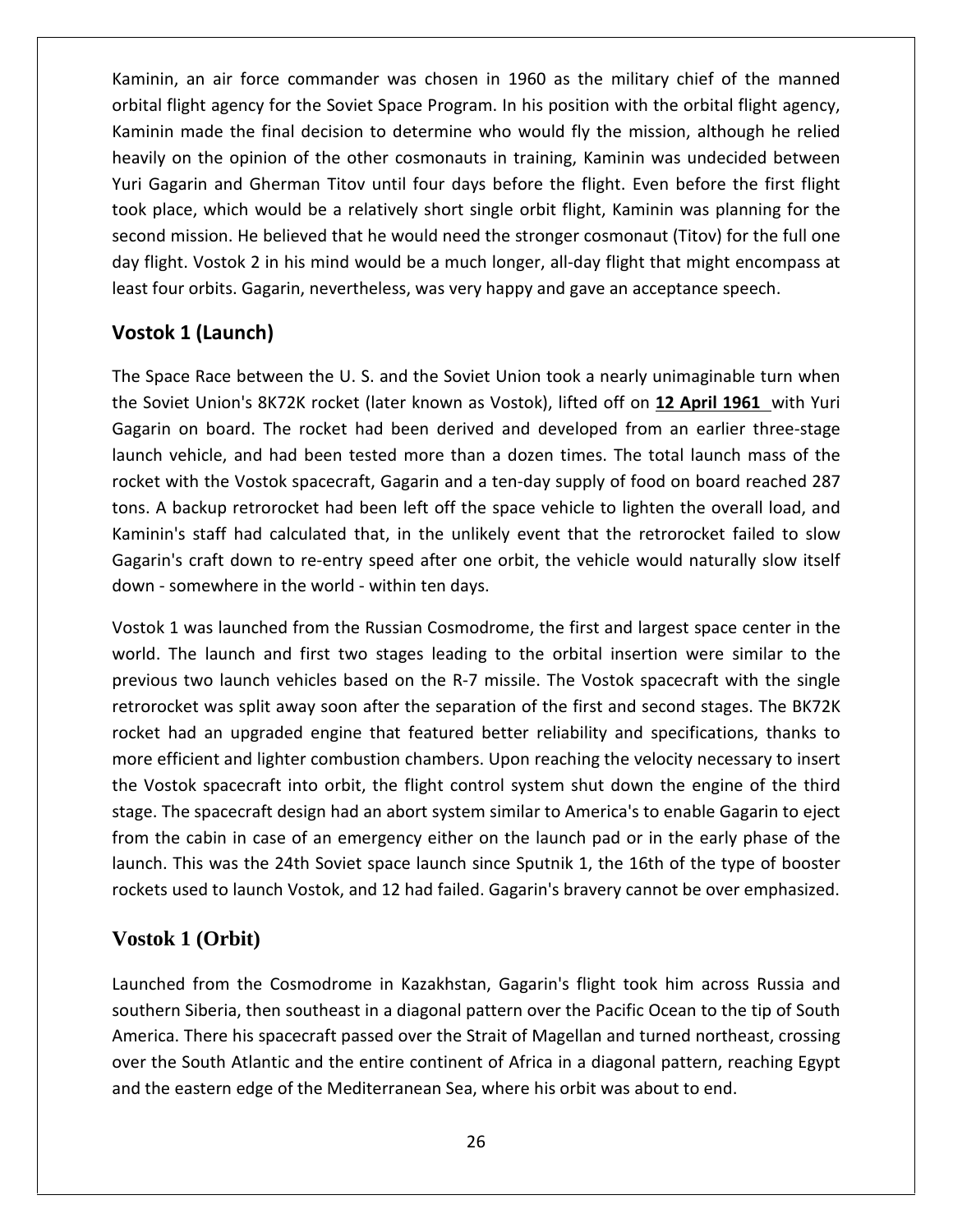# **1 (Re-entry)** Vostok 1 (Re-entry)

Egypt and about seventy-eight minutes into the flight, the guide path was verified, and  $\frac{1}{2}$ **Vostok 1 (Re-entry)**<br>Over Egypt and about seventy-eight minutes into the flight, the guide path was verified, and<br>the liquid-fueled retrorocket engine was fired by ground control. Ten seconds after retrofire. Re-entry)<br>and about seventy-eight minutes into the flight, the guide path was verified, and<br>reled retrorocket engine was fired by ground control. Ten seconds after retrofire,<br>were sent to separate the service module from t Re-entry)<br>and about seventy-eight minutes into the flight, the guide path was verified, and<br>ueled retrorocket engine was fired by ground control. Ten seconds after retrofire,<br>were sent to separate the service module from t Egypt and about seventy-eight minutes into the flight, the guide path was verified, and<br>uid-fueled retrorocket engine was fired by ground control. Ten seconds after retrofire,<br>ands were sent to separate the service module Over Egypt and about seventy-eight minutes into the flight, the guide path was verified, and ypt and about seventy-eight minutes into the flight, the guide path was verified, and<br>d-fueled retrorocket engine was fired by ground control. Ten seconds after retrofire,<br>ds were sent to separate the service module from t the liquid-fueled retrorocket engine was fired by ground control. Ten seconds after retrofire, conscious, was automatically ejected approximately five miles above the seculios after retrofire,<br>s were sent to separate the service module from the re-entry module, but the<br>t module unexpectedly remained attached to the commands were sent to separate the service module from the re-entry module, but the end raches rendsoked engine in<br>commands were sent to separate the<br>equipment module unexpectedly rem<br>wires. Both modules separated when tl<br>descent module settled into the prope<br>remained conscious, was automatically<br>he parac pment module unexpectedly remained attached to the re-entry module by a bundle of<br>s. Both modules separated when the wires broke as the spacecraft began re-entry, and the<br>ent module settled into the proper re-entry attitud wire . Both modules separated when the wires broke as the spacecraft began re-entry, and the<br>nt module settled into the proper re-entry attitude. As Gagarin continued his descent, he<br>ined conscious, was automatically ejected ap desce It module settled into the proper re-entry attitude. As Gagarin continued his descent, he<br>hed conscious, was automatically ejected approximately five miles above the ground, and<br>achuted the rest of the way.<br>ain parachute w rema he parachuted the rest of the way.

ined conscious, was automatically ejected approximately five miles above the ground, and<br>rachuted the rest of the way.<br>nain parachute was deployed from the Vostok spacecraft at about 2 miles, and it landed<br>a hard couple of chuted the rest of the way.<br>
in parachute was deployed from the Vostok spacecraft at about 2 miles, and it landed<br>
hard couple of bounces. Both the cosmonaut and the capsule landed via parachute<br>
100 miles west of the plan The main parachute was deployed from the Vostok spacecraft at about 2 miles, and it landed<br>with a hard couple of bounces. Both the cosmonaut and the capsule landed via parachute<br>about 200 miles west of the planned landing with a hard couple of bounces. Both the cosmonaut and the capsule landed via parachute is still annually celebrated in Russia as a national holiday.<br> **American and the community** celebrated in Russia as a national holiday.<br> **Americal manned space flight. Nevertheless, Gagarin had become the program and the R** couple of bounces. Both the couples west of the planned landir<br>by parachute, Gagarin's trip int<br>med space flight. Nevertheless, of<br>the Russians still commemorat<br>annually celebrated in Russia as<br>**First Man in Space** official manned space flight. Nevertheless, Gagarin had become the hero of the Soviet space ial manned space flight. Nevertheless, Gagarin had become the hero of the Soviet space<br>Iram and the Russians still commemorate Gagarin's exploits in space every 12 April, a day<br>th is still annually celebrated in Russia as program and the Russians still commemorate Gagarin's exploits in space every 12 April, a day im and the Russians still commemorate Gagarin's exploits in space every 12 April, a day<br>is still annually celebrated in Russia as a national holiday.<br>**Cica's First Man in Space**<br>S. prepared to launch its first astronaut in which is still annually celebrated in Russia as a national holiday.

#### **America's First Man in Space**

is still annually celebrated in Russia as a national holiday.<br> **ica's First Man in Space**<br>
.S. prepared to launch its first astronaut into space on a suborbital flight little more than<br>
weeks after Vostok 1. The previous u **'s First Man in Space**<br>Depared to launch its first astronaut into space on a suborbital flight little more than<br>eks after Vostok 1. The previous unmanned Mercury-Redstone flights, of which three<br>inched and one never left Prica's First Man in Space<br>U.S. prepared to launch its first astronaut into space on a suborbital flight little more than<br>Pe weeks after Vostok 1. The previous unmanned Mercury-Redstone flights, of which three<br>Performance The U.S. prepared to launch its first astronaut into space on a suborbital flight little more than three weeks after Vostok 1. The previous unmanned Mercury-Redstone flights, of which three<br>were launched and one never left the launch pad, were still exhibiting higher than tolerable<br>vibration levels and structural bendin were launched and one never left the launch pad, were still exhibiting higher than tolerable ere launched and one never left the launch pad, were still exhibiting higher than tolerable<br>pration levels and structural bending in the adapter area, so this first manned flight included<br>0 pounds of lead-infused plastic i vibr 340 pounds of lead-infused plastic in the adapter section along with additional bracing and stiffeners.

ition levels and structural bending in the adapter area, so this first manned flight included<br>pounds of lead-infused plastic in the adapter section along with additional bracing and<br>eners.<br>The School of 1961 that Alan B. S 0 pounds of lead-infused plastic in the adapter section along with additional bracing and<br>ffeners.<br>**bert R. Gilruth,** the director of NASA's Space Task Group, had informed the seven astronauts<br>January of 1961 that Alan B. ers.<br>
1. **R. Gilruth,** the director of NASA's Space Task Group, had informed the seven astronauts<br>
lary of 1961 that Alan B. Shepard had been chosen for the first American manned mission<br>
ace. Gilruth was born and raised i Robert R. Gilruth, the director of NASA's Space Task Group, had informed the seven astronauts<br>in January of 1961 that Alan B. Shepard had been chosen for the first American manned mission<br>into space. Gilruth was born and r In January of 1961 that Alan B. Shepard had been chosen for the first American manned mission<br>into space. Gilruth was born and raised in Minnesota, and graduated from Duluth High School<br>in 1931. He received his B.S. in Aer misandary of 1561 mateman Brisnep<br>into space. Gilruth was born and ra<br>in 1931. He received his B.S. in Aer<br>1935, and his MS one year later.<br>Committee for Aeronautics). Gilruth<br>well as pilotless missiles and ro<br>procedures f 1931. He received his B.S. in Aeronautical Engineering from the University of Minnesota in<br>15, and his MS one year later. Following graduation he joined NACA (National Advisory<br>nmittee for Aeronautics). Gilruth pioneered r 1935, 1935, and his MS one year later. Following graduation he joined NACA (National Advisory<br>Committee for Aeronautics). Gilruth pioneered research in both newly conventional aircraft as<br>well as pilotless missiles and rockets, ttee for Aeronautics). Gilruth pioneered research in both newly conventional aircraft as<br>s pilotless missiles and rockets, and his publications became standard operating<br>ures for military aircraft.<br>his NACA team had pushed well as procedures for military aircraft.

He and his NACA team had pushed their superiors to pursue a program to launch satellites into pilotless missiles and rockets, and his publications became standard operating<br>res for military aircraft.<br>is NACA team had pushed their superiors to pursue a program to launch satellites into<br>hen the French first proposed space when the French first proposed the IGY in 1955, but he was rebuffed by administrators.<br>When the Soviets succeeded in launching Sputnik, the dynamic quickly changed and Gilruth<br>became one of the key players in the tra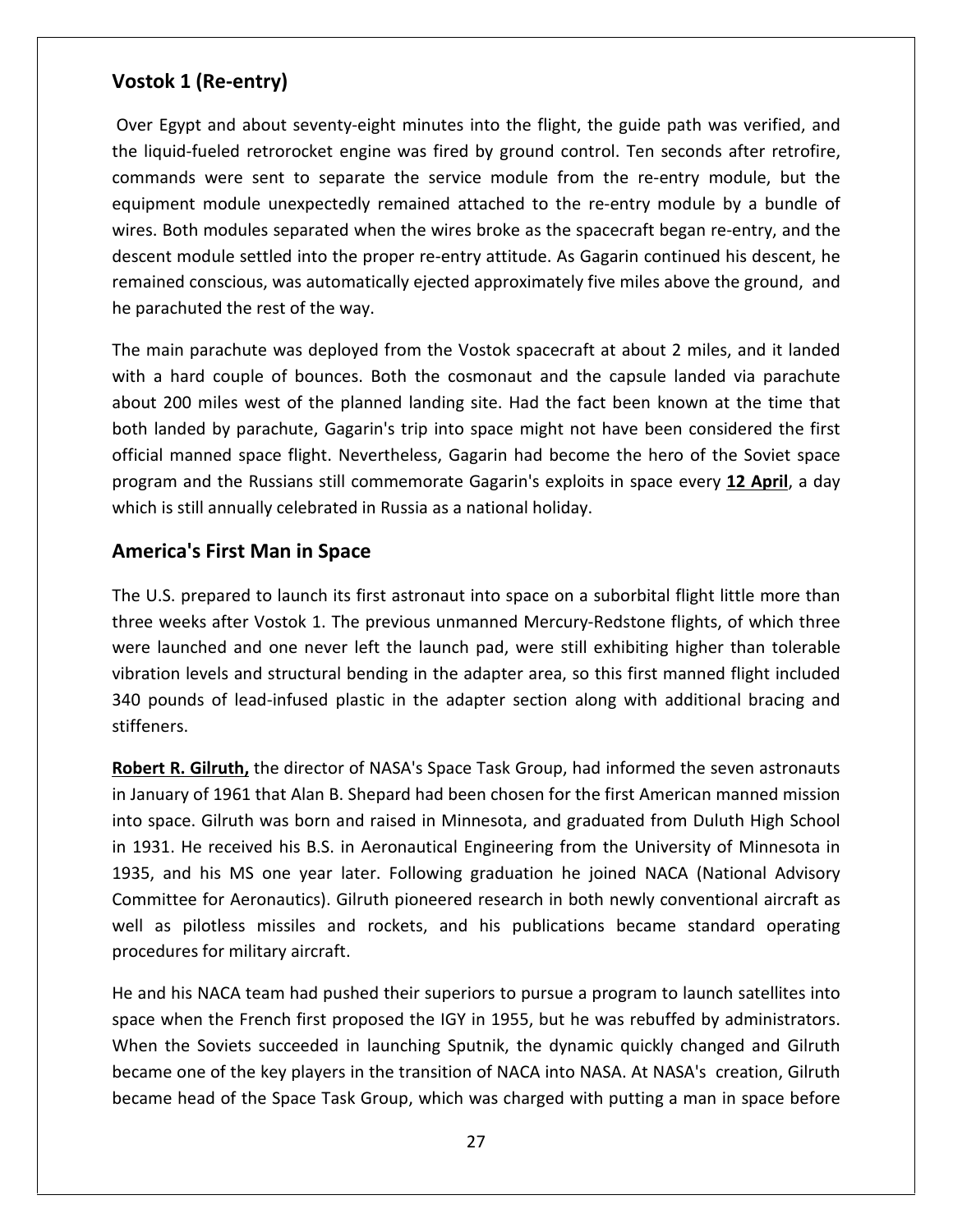Soviet Union did. In addition to being the lead Engineer for Project Mercury, he was also inted in the later the lead of the lead and the lead engineer for Project Mercury, he was also<br>involved in the later Project Gemini and the Apollo Program. He was a principal for Union did. In addition to being the lead Engineer for Project Mercury, he was also<br>For planning and designing a means for NASA to learn more about operating in space iet Union did. In addition to being the lead Engineer for Project Mercury, he was also<br>involved in the later Project Gemini and the Apollo Program. He was a principal<br>te for planning and designing a means for NASA to learn the Soviet Union did. In addition to being the lead Engineer for Project Mercury, he was also boviet Union did. In addition to being the lead Engineer for Project Mercury, he was also<br>
y involved in the later Project Gemini and the Apollo Program. He was a principal<br>
cate for planning and designing a means for NASA deeply involved in the later Project Gemini and the Apollo Program. He was a principal olved in the later Project Gemini and the Apollo Program. He was a principal<br>or planning and designing a means for NASA to learn more about operating in space<br>empting a lunar landing. As head of the Johnson Space Center he advocate for planning and designing a means for NASA to learn more about operating in space e for planning and designing a means for NASA to learn more about operating in space<br>ittempting a lunar landing. As head of the Johnson Space Center he oversaw a total of<br>ned space flights, from Mercury-Redstone 3 through before attempting a lunar landing. As head of the Johnson Space Center he oversaw a total of 25 manned space flights, from Mercury-Redstone 3 through Apollo 15.

attempting a lunar landing. As head of the Johnson Space Center he oversaw a total of<br>ned space flights, from Mercury-Redstone 3 through Apollo 15.<br>**Shepard, Jr.** was born and raised in Derry, New Hampshire and graduated f ed space flights, from Mercury-Redstone 3 through Apollo 15.<br>
Shepard, Jr. was born and raised in Derry, New Hampshire and graduated from the<br>
1 Academy in 1940. Because World War II was already raging in Europe, Shepard<br> Alan B. Shepard, Jr. was born and raised in Derry, New Hampshire and graduated from the **Shepard, Jr.** was born and raised in Derry, New Hampshire and graduated from the kerton Academy in 1940. Because World War II was already raging in Europe, Shepard plied to the U. S. Naval Academy at Annapolis. He easily Pinkerton Academy in 1940. Because World War II was already raging in Europe, Shepard **Example 19 The U.S.** Navis Soft and Tasea in Berry, New Transponse and graduated from the ton Academy in 1940. Because World War II was already raging in Europe, Shepard I to the U.S. Naval Academy at Annapolis. He easily applied to the U.S. Naval Academy at Annapolis. He easily passed the entrance exam, but at and the U.S. Naval Academy at Annapolis. He easily passed the entrance exam, but at<br>en was too young to enter that year, so he was sent by the Navy to prep school at Admiral<br>gut Academy for one year. At Annapolis he became sixteen was too young to enter that year, so he was sent by the Navy to prep school at Admiral sixteen was too yo<br>Farragut Academy<br>to sail all the type<br>World War II, the<br>with a Bachelor o<br>June of 1944. Academy for one year. At Annapolis he became a keen and competitive sailor, learned<br>the types of boats at Annapolis, and participated in swimming and rowing. Owing to<br>ir II, the usual four-year course at Annapolis was cut to sail all the types of boats at Annapolis, and participated in swimming and rowing. Owing to il all the types of boats at Annapolis, and participated in swimming and rowing. Owing to<br>Id War II, the usual four-year course at Annapolis was cut short by a year, and he graduated<br>a Bachelor of Science in Aeronautical E World War II, the usual four-year course at Annapolis was cut short by a year, and he graduated Id War II, the usual four-year course at Annapolis was cut short by a year, and he graduated<br>
1 a Bachelor of Science in Aeronautical Engineering and was commissioned as an ensign in<br>
2 of 1944.<br>
1 ough interested in aviat with a <mark>l</mark> June of 1944.

achelor of Science in Aeronautical Engineering and was commissioned as an ensign in<br>1944.<br>1 interested in aviation, Shepard was first required by the U.S. Navy to have service at<br>1945. He began distinction aboard the destr June of 1944.<br>Although interested in aviation, Shepard was first required by the U. S. Navy to have service at<br>sea. He served with distinction aboard the destroyer U. S. S. Cogswell in the Pacific theater for<br>the rest of t h interested in aviation, Shepard was first requestived with distinction aboard the destroyer U of the war. His ship participated in the Allied in Tokyo Bay for the official surrender of Japaining after the war, and contin sea. He served with distinction aboard the destroyer U. S. S. Cogswell in the Pacific theater for sea. He served with distinction aboard the destroyer U. S. S. Cogswell in the Pacific theater for<br>the rest of the war. His ship participated in the Allied naval bombardment of Japan and was<br>present in Tokyo Bay for the off rest of the war. His ship participated in the Allied naval bombardment of Japan and was<br>sent in Tokyo Bay for the official surrender of Japan in September 1945. He began basic<br>ht training after the war, and continued his t present fligl Florida, where he received his naval aviator wings.

in Tokyo Bay for the official surrender of Japan in September 1945. He began basic<br>aining after the war, and continued his training at the Naval Air Station in Pensacola,<br>where he received his naval aviator wings.<br>Shepard It training after the war, and continued his training at the Naval Air Station in Pensacola,<br>ida, where he received his naval aviator wings.<br>950 Shepard was selected to attend the U. S. Naval Test Pilot School in Patuxent, where he received his naval aviator wings.<br>Shepard was selected to attend the U. S. Naval Test Pilot School in Patuxent, Maryland.<br>t pilot he conducted high-altitude tests to obtain information about the light and air<br>at d  $\overline{\phantom{a}}$ epard was selected to attend the U. S. Naval Test Pilot School in Patuxent, Maryland.<br>ilot he conducted high-altitude tests to obtain information about the light and air<br>different altitudes over North America, and received new 1998 Shepara was selected to diterm the 019. Navar 1991 Thet school in ratakelity, maryianal.<br>As a test pilot he conducted high-altitude tests to obtain information about the light and air<br>masses at different altitudes masses at different altitudes over North America, and received carrier suitability certification of at different altitudes over North America, and received carrier suitability certification of<br>vest jet fighters. He also performed experiments with the Navy's new in-flight refueling<br>and was personally involved in numerous the newest jet fighters. He also performed experiments with the Navy's new in-flight refueling Fighters. He also performed experiments with the Navy's new in-flight refueling<br>as personally involved in numerous other tests. After serving on various fighter<br>he next several years, Shepard returned to Patuxent, where he Proven the newest Jet ngifters. He also performed experiments what the Havy 3 Hew I<br>system, and was personally involved in numerous other tests. After serving o<br>squadrons for the next several years, Shepard returned to Pat and was personally involved in<br>Ins for the next several years, Sh<br>Iircraft as the Banshee, Crusade<br>ttended and graduated from th<br>ioned as an Aircraft Readines<br>Mercury, Shepard had logged me<br>**of Freedom 7** School, attended and graduated from the Naval War College in Newport, Rhode Island, and was **3**, named Freedom 7 by its pilot. Astronaut Allen Shepard, was the first manned American Shepard had logged more than 1,700 hours in jet aircraft.<br> **3**, named Freedom 7 by its pilot, Astronaut Allen Shepard, was the first commissioned as an Aircraft Readiness Officer. By the time he enrolled as a candidate for ed as an Aircraft Readiness Officer. By the time he enrolled as a candidate for<br>cury, Shepard had logged more than 1,700 hours in jet aircraft.<br>**Freedom 7**<br>ed Freedom 7 by its pilot, Astronaut Allen Shepard, was the first Project Mercury, Shepard had logged more than 1,700 hours in jet aircraft.

#### Launch of Freedom 7

25

spaceflight on 05 May 1961, and was obviously the first Project Mercury flight piloted by a Iercury, Shepard had logged more than 1,700 hours in jet aircraft.<br> **of Freedom 7**<br>
amed Freedom 7 by its pilot, Astronaut Allen Shepard, was the first manned American<br>
it on 05 May 1961, and was obviously the first Projec **of Freedom 7**<br>hamed Freedom 7 by its pilot, Astronaut Allen Shepard, was the first manned American<br>ght on 05 May 1961, and was obviously the first Project Mercury flight piloted by a<br>Freedom 7 spacecraft reached an altitu Freedom 7<br>ed Freedom 7 by its pilot, Astronaut Allen Shepard, was the first manned American<br>on 05 May 1961, and was obviously the first Project Mercury flight piloted by a<br>eedom 7 spacecraft reached an altitude of 110 mile **MR- 3**, named Freedom 7 by its pilot, Astronaut Allen Shepard, was the first manned American spaceflight on 05 May 1961, and was obviously the first Project Mercury flight piloted by a human. Freedom 7 spacecraft reached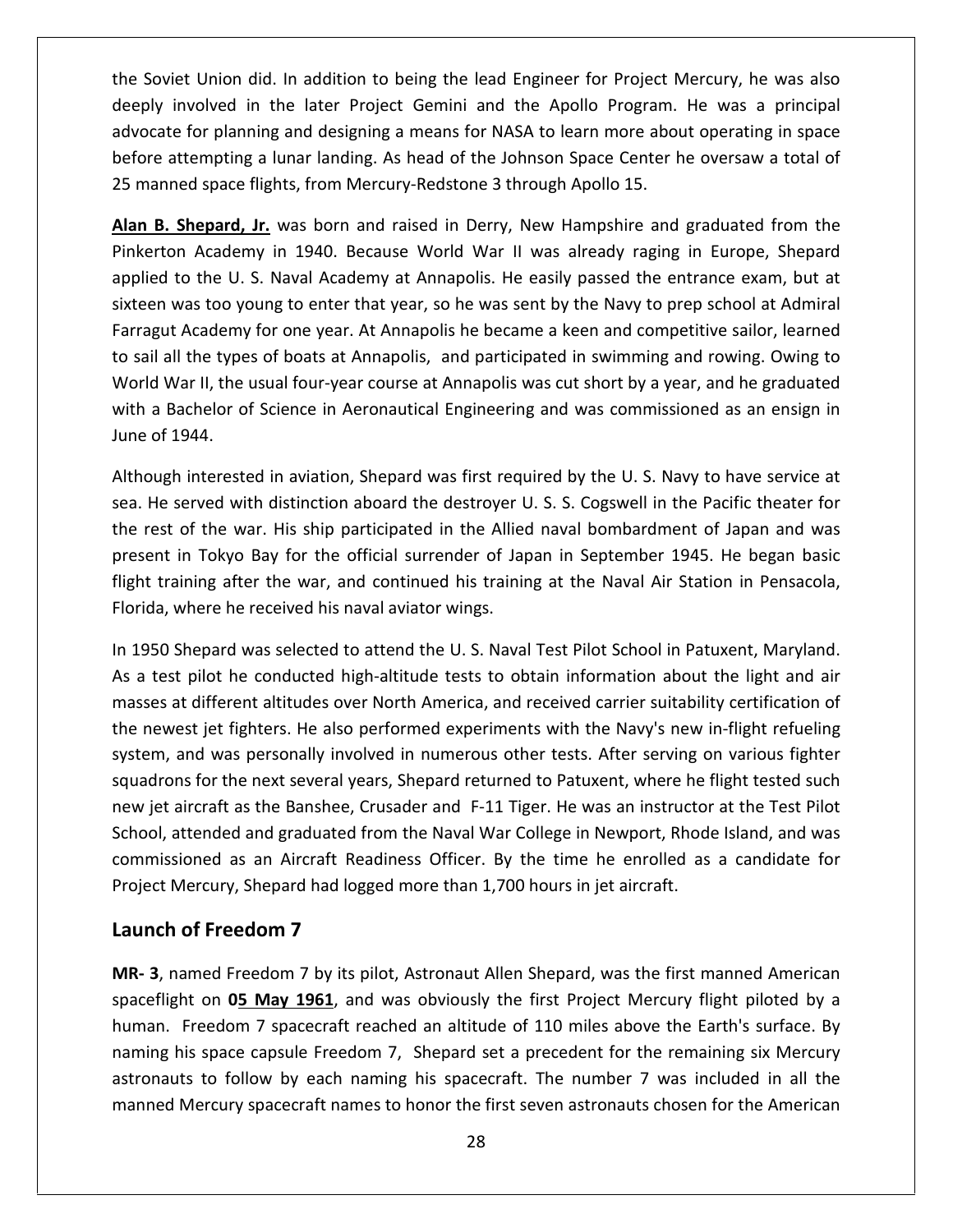program. The MR-3 flight was suborbital, which achieved the first phase of NASA's objective to put an astronaut into orbit all achieved the first phase of NASA's<br>scheduled objective to put an astronaut into orbit around the Earth and return him safely. mat the MR-3 flight was suborbital, which achieved the first phase of NASA's<br>objective to put an astronaut into orbit around the Earth and return him safely.<br>mission, which lasted only about 15 minutes, did demonstrate a m astronaut's ability to withstand the high g forces of both launch and return him safely.<br>The divided objective to put an astronaut into orbit around the Earth and return him safely.<br>Finally separd and re-entry. Shepard was gram. The MR-3 flight was suborbital, which achieved the first phase of NASA's<br>objective to put an astronaut into orbit around the Earth and return him safely.<br>mission, which lasted only about 15 minutes, did demonstrate a space program. The MR-3 flight was suborbital, which achieved the first phase of NASA's ogram. The MR-3 flight was suborbital, which achieved the first phase of NASA's<br>d objective to put an astronaut into orbit around the Earth and return him safely.<br>s mission, which lasted only about 15 minutes, did demonstr scheduled objective to put an astronaut into orbit around the Earth and return him safely. planned value. Within ten seconds after the engine shut down, the emergency escape planned value. Within ten seconds after the engine shut down, the planned value. Within ten seconds after the engine shut down, the emergen Shepard's mission, which lasted only about 15 minutes, did demonstrate a major objective of Shepard's mission, which lasted only absorbed in astronaut's ability to withstand the hubjected to a maximum acceleration of minutes and 22 seconds after launch. Fine planned value. Within ten seconds cower was automatical I's mission, which lasted only a<br>binaut's ability to withstand the<br>ed to a maximum acceleration<br>and 22 seconds after launch.<br>aned value. Within ten secone<br>as automatically jettisoned.<br>**of Freedom 7** minutes and 22 seconds after launch. Freedom 7's velocity was 5,134 miles per hour, close to It and 22 seconds after launch. Freedom 7's velocity was 5,134 miles per hour, close to<br>nned value. Within ten seconds after the engine shut down, the emergency escape<br>vas automatically jettisoned.<br>**Of Freedom 7**<br>the fligh the planned value. Within ten seconds after the engine shut down, the emergency escape planned value. Within ten seconds after the engine shut down, the emergency escape<br>er was automatically jettisoned.<br>**Shit of Freedom 7**<br>Ing the flight, Shepard observed the Earth and he was now able to take manual control tower was automatically jettisoned.

#### Flight of Freedom 7

subjected and the control of

as automatically jettisoned.<br> **of Freedom 7**<br>
the flight, Shepard observed the Earth and he was now able to take manual control of<br>
tecraft. He began testing whether he was able to adjust its orientation, and he tested<br>
co Int of Freedom 7<br>In the flight, Shepard observed the Earth and he was now able to take manual control of<br>pacecraft. He began testing whether he was able to adjust its orientation, and he tested<br>al control of yaw motion fro If the flight, Shepard observed the Earth and he was now able to take manual control of<br>acecraft. He began testing whether he was able to adjust its orientation, and he tested<br>al control of yaw motion from left to right an During the flight, Shepard observed the Earth and he was now able to take manual control of<br>the spacecraft. He began testing whether he was able to adjust its orientation, and he tested<br>manual control of yaw motion from le Bannig the might, shepara esserved the Lattin and he was now diste to take manual control of<br>the spacecraft. He began testing whether he was able to adjust its orientation, and he tested<br>manual control of yaw motion from l first explorement of yaw motion from left to right and roll, actually turning the cap<br>face its blunt heat shield forward for atmospheric re-entry. He also tested th<br>which would return later missions from orbit, though his blunt heat shield forward for atmospheric re-entry. He also tested the retrorockets<br>buld return later missions from orbit, though his capsule did not have enough energy to<br>i orbit. When he took control of all three axes, h which would return later missions from orbit, though his capsule did not have enough energy to return later missions from orbit, though his capsule did not have enough energy to<br>bit When he took control of all three axes, he found that the spacecraft's response<br>he same as that of the Mercury simulator; however, he c remain in orbit When he took control of all three axes, he found that the spacecraft's response in orbit When he took control of all three axes, he found that the spacecraft's response<br>bout the same as that of the Mercury simulator; however, he could not hear the jets<br>as he could on the ground, due to the high levels was about the same as that of the Mercury simulator; however, he could not hear the jets firing, as he could on the ground, due to the high levels of background noise.

out the same as that of the Mercury simulator; however, he could not hear the jets<br>as he could on the ground, due to the high levels of background noise.<br>d used a controller to order the automatic system to fire the rocket firing, as he could on the ground, due to the high levels of background noise.<br>Shepard used a controller to order the automatic system to fire the rockets for the desired<br>positioning, rather than manually controlling the i sed a controller to order the automatic system to fire the rockets for the desired<br>g, rather than manually controlling the individual jets. Adjusting roll and yaw, he<br>pitch position was approximately ten degrees too shallo Shepard used a controller to order the automatic system to fire the rockets for the desired positioning, rather than manually controlling the individual jets. Adjusting roll and yaw, he positioning, rat<br>found the pitcl<br>began to corre<br>retrorocket pa<br>Although not<br>iettisoned. *a*, rather than manually controlling the individ pitch position was approximately ten degrees orrect it, the timed retrorockets automatically t pack was strapped atop the heat shield, thunot necessary for this suborbital retrorocket pack was strapped atop the heat shield, thus requiring release before re-entry. et pack was strapped atop the heat shield, thus requiring release before re-entry.<br>
not necessary for this suborbital flight, the retrorocket pack wad successfully<br>
d.<br> **y and Recovery of Freedom 7**<br>
kept control until the Although not necessary for this suborbital flight, the retrorocket pack wad successfully<br>jettisoned.<br>**Re-entry and Recovery of Freedom 7**<br>Shepard kept control until the g-forces peaked at 11.6g during re-entry; he held the jettisoned.

#### Re-entry and Recovery of Freedom 7

circling aircraft that he had landed safely and was ready to be recovered. A recovery helicopter ned.<br> **Than and Recovery of Freedom 7**<br>
Than anticipated and then relinquished control to the automated system. The descent was<br>
than anticipated, but the parachutes deployed as planned, the drogue at four miles and entry and Recovery of Freedom 7<br>pard kept control until the g-forces peaked at 11.6g during re-entry; he held the capsule<br>it had stabilized and then relinquished control to the automated system. The descent was<br>er than ant Intry and Recovery of Freedom 7<br>
Atlantic Ocean of the g-forces peaked at 11.6g during re-entry; he held the capsule<br>
Atlantic Cocean of the parachutes deployed as planned, the drogue at four miles and<br>
Atlantic Ocean off Shepard kept control until the g-forces peaked at 11.6g during re-entry; he held the capsule<br>until it had stabilized and then relinquished control to the automated system. The descent was<br>faster than anticipated, but the p shopping help control antal the grotecs peaked at 11.0g damig to entry, he held the cappate<br>until it had stabilized and then relinquished control to the automated system. The descent was<br>faster than anticipated, but the pa affaster than anticipated, but the parachutes deployed as planned, the drogue at four miles and<br>the main parachute at two miles. Splashdown occurred about 300 miles down range in the<br>north Atlantic Ocean off the coast of t the main parachute at two miles. Splashdown occurred about 300 miles down range in the after a few minutes, and after a brief problem with an impact comparable to landing a jet<br>aircraft carrier. Freedom 7 tilted over on its right side briefly before returning to an<br>position, but did not show any signs of lea north Atlantic Ocean off the coast of the Bahamas with an impact comparable to landing a jet In a Atlantic Ocean off the coast of the Bahamas with an impact comparable to landing a jet<br>n aircraft carrier. Freedom 7 tilted over on its right side briefly before returning to an<br>the position, but did not show any sign on an aircraft carrier. Freedom 7 tilted over on its right side briefly before returning to an out of the door and into a sling hoist, and was pulled into the helicopter, which flew<br>position, but did not show any signs of leaking. Shepard was able to report to the<br>craft that he had landed safely and was ready to be both the astronaut and his spacecraft to a waiting aircraft carrier. the USS Lake Champlain. The circling aircraft that he had landed safely and was ready to be recovered. A recovery helicopter arrived after a few minutes,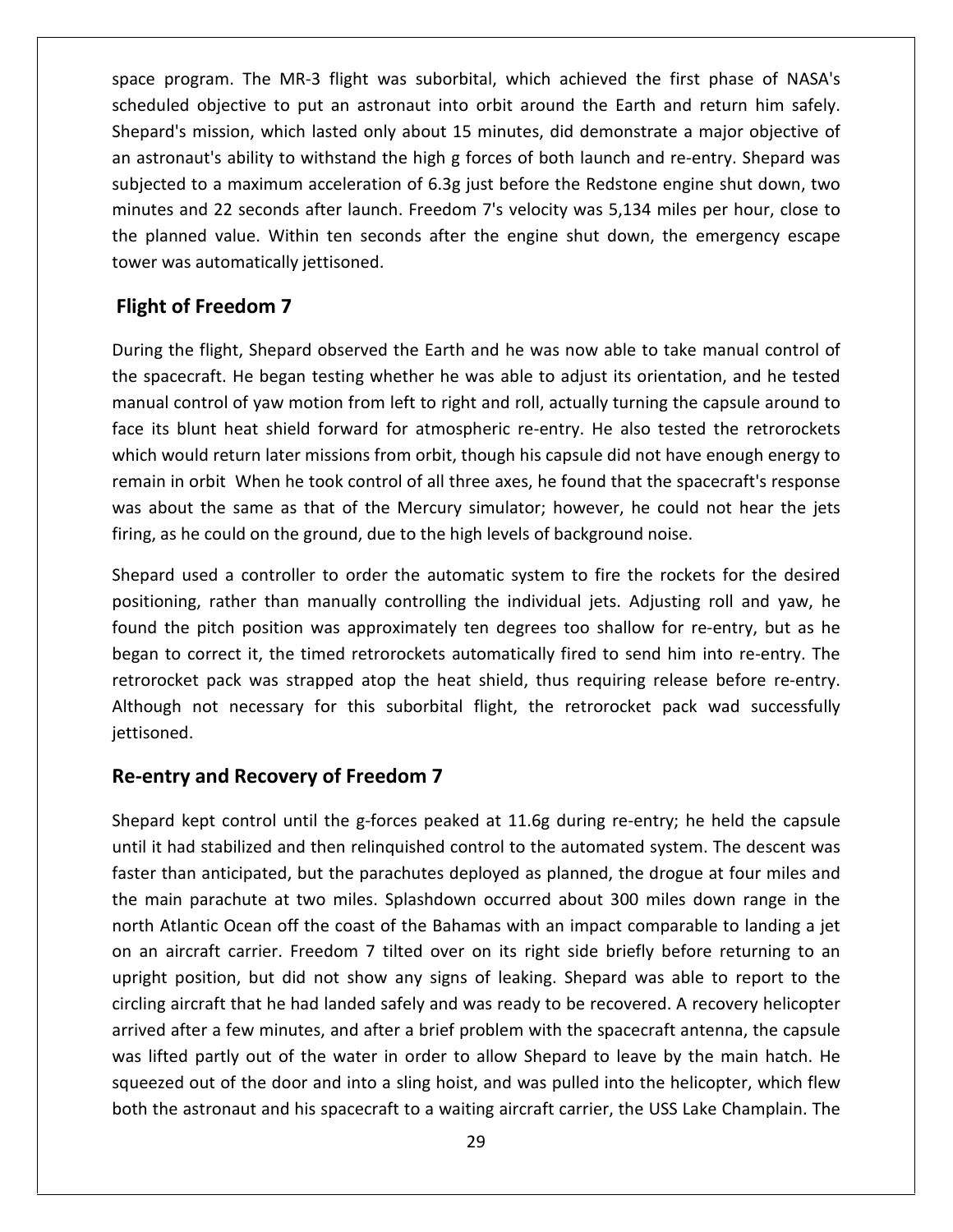recovery process had taken less than twelve minutes, from splashdown to arriving the carrier. **NASACONTABA CONTINUMER EXECUTE:**<br> **Continues Its Original Schedule**<br> **Continues Its Original Schedule** Shepard's process had taken less than twelve minutes, from splashdown to arriving<br>
Shepard's successful flight and recovery, public criticism had died down and whole reco ethery process had taken less than twelve minutes, from splashdown to arriving<br>tinues Its Original Schedule<br>hepard's successful flight and recovery, public criticism had died down and<br>reigned supreme throughout the country aboard the carrier.

#### **NASA Continues Its Original Schedule**

e carrier.<br> **On 25 May 1961 President John F. Kennedy made an impassioned speech before a**<br> **On 25 May 1961 President John F. Kennedy made an impassioned speech before a A Continues Its Original Schedule**<br>
states Shepard's successful flight and recovery, public criticism had died down and<br>
dence reigned supreme throughout the country, including at the White House and in<br>
sess. On 25 May 1 **Continues Its Original Schedule**<br>ng Shepard's successful flight and recovery, public criticism had died down and<br>nce reigned supreme throughout the country, including at the White House and in<br>s. On 25 May 1961 President  $\mathbf{r}$ wing Shepard's successful flight and recovery, public criticism had died down and<br>dence reigned supreme throughout the country, including at the White House and in<br>ess. On 25 May 1961 President John F. Kennedy made an impa **manonly and the Country** is the **controlled** as the White House and in<br>
tence reigned supreme throughout the country, including at the White House and in<br>
session of the United States Congress. Among his remarks was a reques confidence reigned supreme throughout the country, including at the White House and in<br>Cingress. On 25 May 1961 President John F. Kennedy made an impassioned speech before a 15 May 1961 President John F. Kennedy made an impassioned speech before a<br>of the United States Congress. Among his remarks was a request that Congress<br>500 million for space exploration in fiscal 1962, and an additional \$7 joint session of the United States Congress. Among his remarks was a request that Congress assion of the United States Congress. Among his remarks was a request that Congress<br>tet over \$500 million for space exploration in fiscal 1962, and an additional \$7 to 9 billion<br>the ensuing five years. While he did not go budget over \$500 million for space exploration in fiscal 1962, and an additional \$7 to 9 billion Short of the offices engless. Throughly instructed that decapted that engless<br>over \$500 million for space exploration in fiscal 1962, and an additional \$7 to 9 billion<br>in the moon by the end of that decade, Kennedy asked A paaget ond Experiment of space expression in fiscal 1992, and an didaktonal  $\psi$ , to 9 simon sumplify sumplify sumplify that  $\mathbf{e}$  is a moon by the end of that decade, Kennedy asked Americans to make this it. He also stated his d over the ensamig the years. When <u>the and here of the code,</u> Kennedy asked Americans to make this commitment. He also stated his desire to see worldwide satellite weather communications as well as an American astronaut bei commitment. He also stated his desire to see worldwide satellite weather communications as Internology, the characterization control of this space variables in the also stated his desire to see worldwide satellite weather communications as<br>American astronaut being the first man to walk on the moon, and explorati well as an American astronaut being the first man to walk on the moon, and exploration by the are the unit and the United States in the United States, the moon, and exploration by the es "... beyond the moon and even to the edge of our solar system." Kennedy Congress and the American people that either we would be United States "... beyond the moon and even to the challenged Congress and the American people that  $\epsilon$  technology to lead the other nations in the exciting pursuing this space technology, we would surely finienthusiasm a I States "... beyond the moon and evalue of the American peopology to lead the other nations in the mg this space technology, we would s<br>siasm around the United States, there ves as to how and when this would get d<br>**Americ** pursuing this space technology, we would surely finish last. While his speech created much pursuing this space technology, we would surely finish last. While his speech created much<br>enthusiasm around the United States, there was much angst among the members of the space<br>agencies as to how and when this would get sm around the United States, there was much angst among the members of the space<br>as to how and when this would get done.<br>**nerican Astronaut Up**<br>costanded manned flight by NASA was another suborbital flight, and **Virgil "Gu** agencies as to how and when this would get done.

#### **Next American Astronaut Up**

agencies as to how and when this would get done.<br> **Next American Astronaut Up**<br>
The next scheduled manned flight by NASA was another suborbital flight, and **Virgil "Gus"**<br> **Grissom** was chosen for the second manned flight. Shepard still reported noticeable vibration during his launch, even more ballast was different was chosen for the second manned flight. His flight was to again use the launch vehicle<br>the Redstone series, which had three mo **Next American Astronaut Up**<br>The next scheduled manned flight by NASA was<br>Grissom was chosen for the second manned flight.<br>from the Redstone series, which had three more<br>after Shepard still reported noticeable vibration du ext scheduled manned flight by NASA was another suborbital flight, and **Virgil "Gus"**<br>m was chosen for the second manned flight. His flight was to again use the launch vehicle<br>he Redstone series, which had three more rocke Grissom was chosen for the second manned flight. His flight was to again use the launch vehicle was chosen for the second manned flight. His flight was to again use the launch vehicle<br>
Expected member of the Church of Christ, even more ballast was added<br>
poster for Grissom's subsequent flight.<br>
Expected member of the from tl from the Redstone series, which had three more rockets under contract to NASA. However,<br>after Shepard still reported noticeable vibration during his launch, even more ballast was added<br>to the booster for Grissom's subseque to the booster for Grissom's subsequent flight.

hepard still reported noticeable vibration during his launch, even more ballast was added<br>booster for Grissom's subsequent flight.<br>Grissom was born in 1926 and raised in Mitchell, Indiana, the second child of a family of<br>i to the booster for Grissom's subsequent flight.<br>"Gus" Grissom was born in 1926 and raised in Mitchell, Indiana, the second child of a family of<br>modest means. A lifelong member of the Church of Christ, he was a star scout i som was born in 1926 and raised in Mitchell, Indiana, the second child of a family of<br>eans. A lifelong member of the Church of Christ, he was a star scout in the Boy<br>hile in high school he delivered newspapers in both the on the G. I. Bill, and earned a Bachelor of Science degree in Mechanical Engineering in 1950.<br>
Scouts. While in high school he delivered newspapers in both the morning and the evening,<br>
which enabled him to take private fl s. While in high school he delivered newspapers in both the morning and the evening, enabled him to take private flying lessons from a local attorney. Upon graduation he was us to join the war effort, and enlisted in the U which e abled him to take private flying lessons from a local attorney. Upon graduation he was<br>to join the war effort, and enlisted in the U. S. Army Air Force as an aviation cadet.<br>g his discharge from the Army at the end of the anxious to join the war effort, and enlisted in the U.S. Army Air Force as an aviation cadet. Following his discharge from the Army at the end of the war, he enrolled at Purdue University on the G. I. Bill, and earned a Bachelor of Science degree in Mechanical Engineering in 1950.

After graduating from Purdue, he enlisted in the U.S. Air Force, where he received twenty 1952, and he flew over 100 combat missions, mostly in F-86 Sabre jets. He received and he flew over 100 combat missions, mostly in F-86 Sabre jets. He received wenty 1. Bill, and earned a Bachelor of Science degree in Mech bowing his discharge from the Army at the end of the war, he enrolled at Purdue University<br>he G. I. Bill, and earned a Bachelor of Science degree in Mechanical Engineering in 1950.<br>The graduating from Purdue, he enlisted i i. I. Bill, and earned a Bachelor of Science degree in Mechanical Engineering in 1950.<br>aduating from Purdue, he enlisted in the U. S. Air Force, where he received twenty<br>of flight training. Grissom's squadron was dispatche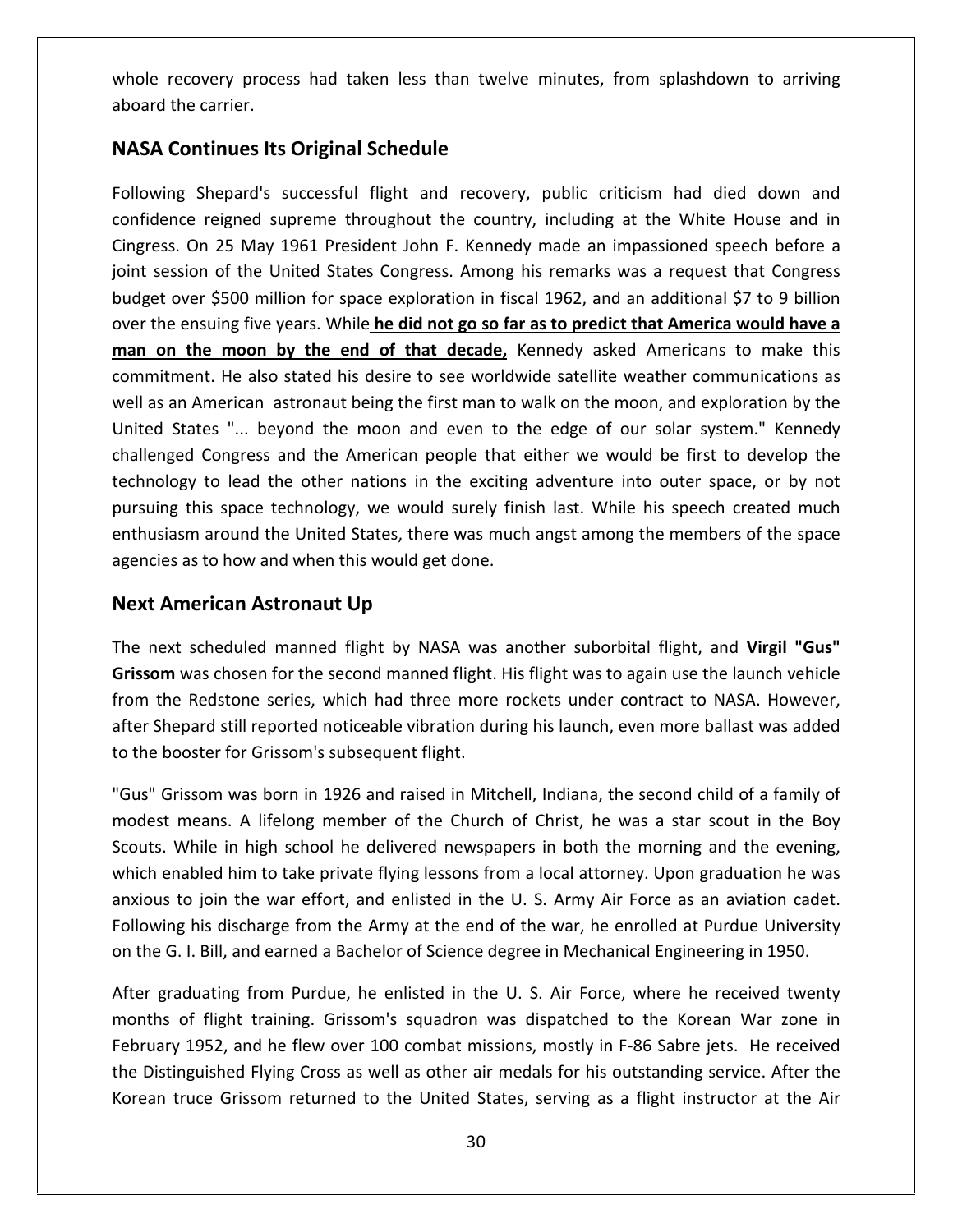Base in Bryan, Texas. He was then reassigned to the Air Force Institute of Technology in where he earned a Bachelor of Science in Aeromechanics in Aeromechanics in Aeromology in<br>Where he earned a Bachelor of Science in Aeromechanics in 1956. He entered USAF Philot School at Edwards Air Force Institute of Technology in<br>Pilot School at Edwards Air Force Base in California, and returned to Wright-Patterson in<br>Pilot School at Edwards Air Force Base in California, and returned to Force Base in Bryan, Texas. He was then reassigned to the Air Force Institute of Technology in Dayton, where he earned a Bachelor of Science in Aeromechanics in 1956. He entered USAF Test Pilot School at Edwards Air Force **Se in Bryan, Texas. He was the**<br>
where he earned a Bachelor<br>
Let School at Edwards Air Force<br>
Section assigned to the fore that<br> **Cof Liberty Bell 7** Dayton, where he earned a Bachelor of Science in Aeromechanics in 1956. He entered USAF second suborbital Project Mercury fight (MR-4) was launched from Cape Canaveral on 21<br>second suborbital Project Mercury fight (MR-4) was launched from Cape Canaveral on 21 Test Pilot School at Edwards Air Force Base in California, and returned to Wright-Patterson in Test Pilot School at Edwards Air Force Base in California, and returned to Wright-Patterson in<br>Dayton as a test pilot assigned to the fighter branch of the USAF.<br>**Launch of Liberty Bell 7**<br>The second suborbital Project Mer

#### Launch of Liberty Bell 7

on as a test pilot assigned to the fighter branch of the USAF.<br> **1ch of Liberty Bell 7**<br>
second suborbital Project Mercury fight (MR-4) was launched from Cape Canaveral on 21<br>
1961 with Virgil "Gus" Grissom aboard. Grissom **h of Liberty Bell 7**<br>Cond suborbital Project Mercury fight (MR-4) was launched from Cape Canaveral on 21<br>61 with Virgil "Gus" Grissom aboard. Grissom had named his space capsule Liberty Bell 7,<br>was launched by Mercury-Red nch of Liberty Bell 7<br>second suborbital Project Mercury fight (MR-4) was launched from Cape Canaveral on 21<br>1961 with Virgil "Gus" Grissom aboard. Grissom had named his space capsule Liberty Bell 7,<br>it was launched by Merc The second suborbital Project Mercury fight (MR-4) was launched from Cape Canaveral on 21 second suborbital Project Mercury fight (MR-4) was launched from Cape Canaveral on 21<br>1961 with Virgil "Gus" Grissom aboard. Grissom had named his space capsule Liberty Bell 7,<br>it was launched by Mercury-Redstone launch ve July 1961 with Virgil "Gus" Grissom aboard. Grissom had named his space capsule Liberty Bell 7, I with Virgil "Gus" Grissom aboard. Grissom had named his space capsule Liberty Bell 7, as launched by Mercury-Redstone launch vehicle MRLV-8. Grissom's cabin pressure off at the proper altitude of 27,000 feet and, watchin and it was launched by Mercury-Redstone launch vehicle MRLV-8. Grissom's cabin pressure over 6,500 feet per second before cutting off at about two and a half minutes into the<br>overal of at the proper altitude of 27,000 feet and, watching his instruments, the pitch rate of<br>Redstone rocket followed the direction  $\frac{1}{1}$ the Redstone rocket followed the directions as programmed, tilting over at about one degree<br>per second. Grissom felt the abort system separate and watched the tower through the<br>window as it drifted off, trailing smoke. The off at the proper altitude of 2<br>dstone rocket followed the d<br>cond. Grissom felt the abor<br>v as it drifted off, trailing smo<br>er 6,500 feet per second bel<br>**of Libertv Bell 7** window as it drifted off, trailing smoke. The Redstone's Rocketdyne engine built up a speed of<br>just over 6,500 feet per second before cutting off at about two and a half minutes into the<br>launch.<br>**Flight of Liberty Bell 7**<br> just over 6,500 feet per second before cutting off at about two and a half minutes into the iust over 6,500 feet per second before cutting off at about two and a half minutes into the<br>
launch.<br> **Flight of Liberty Bell 7**<br>
The Redstone coasted for 10 seconds after its engine cut off, reached an altitude of more th

#### **Flight of Liberty Bell 7**

Liberty Bell 7<br>Grissom peered out his window throughout his ship's turnaround maneuver, he never<br>Grissom peered out his window throughout his ship's turnaround maneuver, he never **Solutive of Liberty Bell 7**<br>Istone coasted for 10 seconds after its engine cut off, reached an altitude of more than<br>es, then the posigrade rockets fired and broke the spacecraft loose from the booster.<br>In Grissom peered of Liberty Bell 7<br>dstone coasted for 10 seconds after its engine cut off, reached an altitude of more than<br>les, then the posigrade rockets fired and broke the spacecraft loose from the booster.<br>gh Grissom peered out his wi The Redstone coasted for 10 seconds after its engine cut off, reached an altitude of more than The Redstone coasted for 10 seconds after its engine cut off, reached an altitude of more than<br>110 miles, then the posigrade rockets fired and broke the spacecraft loose from the booster.<br>Although Grissom peered out his wi The heasterne educted for 15 seconds drief his engine edt on, redended in different floose from the booster.<br>
Although Grissom peered out his window throughout his ship's turnaround maneuver, he never<br>
caught sight of his Liberty Bell 7 at an altitude of approximately 118 miles. Grissom was authorized to<br>Liberty Bell 7 at an altitude of approximately 118 miles. Grissom was so enamored with<br>altitude of approximately 118 miles. Grissom was au Although Grissom peered out his window throughout his ship's turnaround maneuver, he never<br>caught sight of his launch location. The suborbital flight went almost exactly as expected, the spacecraft in its re-entry attitude. Grissom had initiated the retrorocket sequence<br>the spacecraft in its re-entry point.<br>The subset of the sights below that he almost missed the re-entry point.<br>The retrorocket sequenc lasting a short duration of just over fifteen and a half minutes. Grissom was so enamored with In the space of this tautor receation. The sabot<br>horizon and the recognition of the sights be<br>lid manage the yaw and pitch maneuvers, bu<br>i Liberty Bell 7 at an altitude of approxir<br>tion the spacecraft in its re-entry attit He did ma required the yaw and pitch maneuvers, but never<br>ty Bell 7 at an altitude of approximately 1<br>e spacecraft in its re-entry attitude. Grissom I<br>acecraft began arcing downward.<br>**and Recoverv of Liberty Bell 7** position the spacecraft in its re-entry attitude. Grissom had initiated the retrorocket sequence and the spacecraft began arcing downward. pacecraft began arcing downward.<br> **Example: A problem is also problem.**<br> **Example:** Condensation and smoke trailed off the heat shield at about

#### Re-entry and Recovery of Liberty Bell 7

 $n$ firy and Recovery of Liberty Bell 7<br>The state of the heat shield at about<br>feet as Liberty Bell 7 plunged back into the atmosphere. The drogue parachute deployed **Schedule at 21,000 feet Grissom said he saw the deployment and felt some resulting**<br>Schedule at 21,000 feet Grissom said he saw the deployment and felt some resulting<br>Schedule at 21,000 feet Grissom said he saw the deploy and Recovery of Liberty Bell 7<br>
resented no problem. Condensation and smoke trailed off the heat shield at about<br>
t as Liberty Bell 7 plunged back into the atmosphere. The drogue parachute deployed<br>
lle at 21,000 feet Gris **try and Recovery of Liberty Bell 7**<br>y presented no problem. Condensation and smoke trailed off the heat shield at about<br>feet as Liberty Bell 7 plunged back into the atmosphere. The drogue parachute deployed<br>edule at 21,00  $\mathbf{r}$ ntry presented no problem. Condensation and smoke trailed off the heat shield at about<br>
00 feet as Liberty Bell 7 plunged back into the atmosphere. The drogue parachute deployed<br>
chedule at 21,000 feet Grissom said he saw  $\frac{1}{2}$ presenced its present. Condensation and sincide trained on the heat sine at disoder the as Liberty Bell 7 plunged back into the atmosphere. The drogue parachute deployee lule at 21,000 feet Grissom said he saw the deployme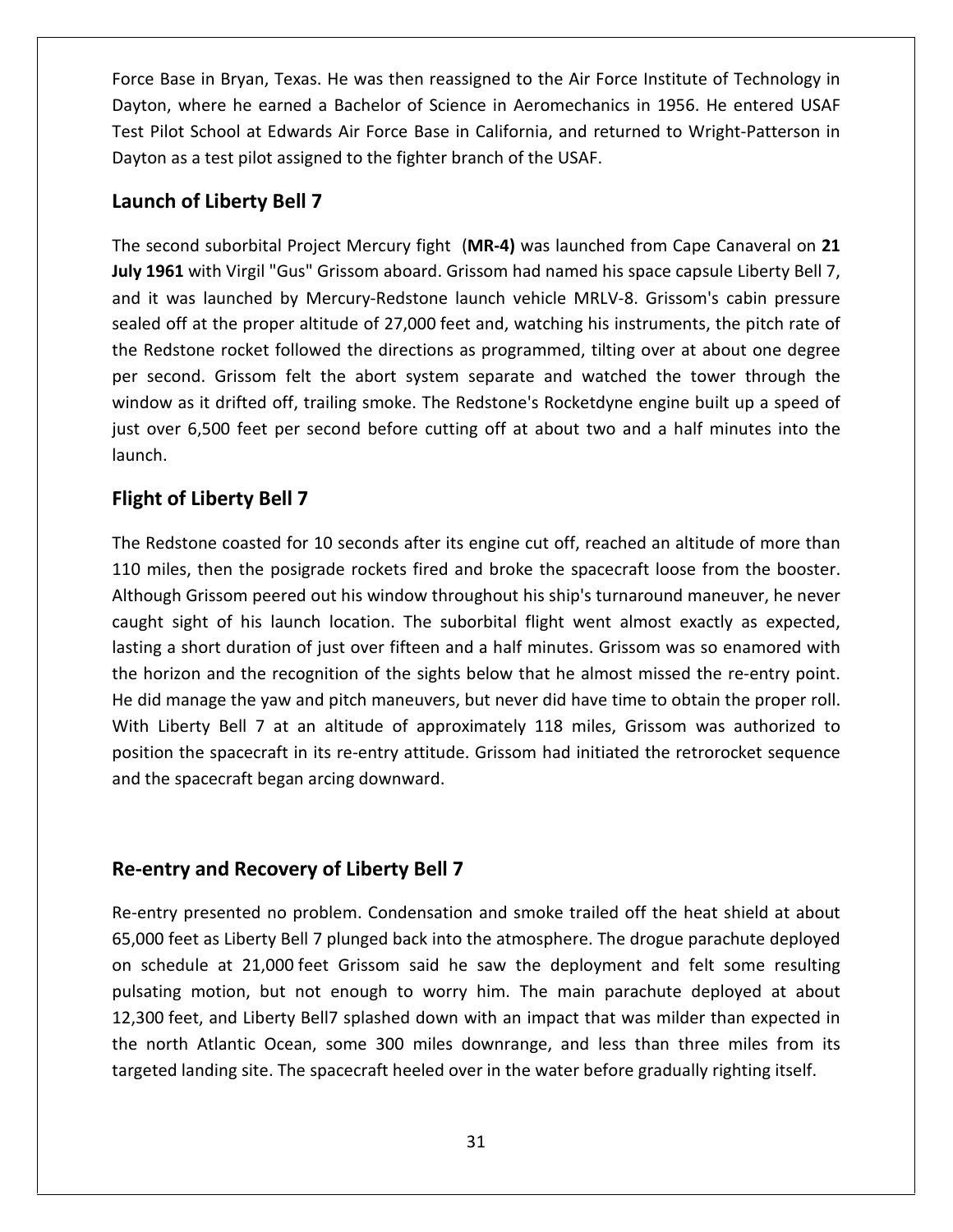splashdown emergency explosive bolts unexpectedly fired and blew the hatch off, causing<br>match off the splash of the splash of the splash of the splash of the splash of the splash of the splash of th to flood into the spacecraft. After splashdown emergency explosive bolts unexpectedly fired and blew the hatch off, causing<br>that is flood into the spacecraft. Quickly exiting through the open hatch and into the ocean, Gris nearly drowned as water began filling his spacesuit. A recovery helicopter tried to lift<br>and into the spacecraft. Quickly exiting through the open hatch and into the ocean,<br>nearly drowned as water began filling his spacesu splashdown emergency explosive bolts unexpectedly fired and blew the hatch off, causing<br>into flood into the spacecraft. Quickly exiting through the open hatch and into the ocean,<br>om nearly drowned as water began filling hi mothed in the spacecraft. Quickly exiting through the open hatch off, causing and into the spacecraft. Quickly exiting through the open hatch and into the ocean, early drowned as water began filling his spacesuit. A recove After splashdown emergency explosive bolts unexpectedly fired and blew the hatch off, causing splashdown emergency explosive bolts unexpectedly fired and blew the hatch off, causing<br>
10 flood into the spacecraft. Quickly exiting through the open hatch and into the ocean,<br>
1999 and the USS Randolph, where the faced water to flood into the spacecraft. Quickly exiting through the open hatch and into the ocean, by explosive soles all expectedly med and slew the haten off, edusing<br>bood into the spacecraft. Quickly exiting through the open hatch and into the ocean,<br>early drowned as water began filling his spacesuit. A recovery heli Grissom nearly drowned as water began filling his spacesuit. A recovery helicopter tried to lift hearly drowned as water began filling his spacesuit. A recovery helicopter tried to lift<br>eve the spacecraft, but the flooding spacecraft became too heavy, and it was<br>y cut loose before sinking. The capsule sank into the At and retrieve the spacecraft, but the flooding spacecraft became too heavy, and it was<br>ultimately cut loose before sinking. The capsule sank into the Atlantic and was not recovered<br>until 1999. Grissom was airlifted back to Ĭ. ultimately cut loose before sinking. The capsule sank into the Atlantic and was not recovered<br>until 1999. Grissom was airlifted back to the USS Randolph, where he faced a battery of<br>questions by Robert F. Thompson, Directo 9. Grissom<br>**2**<br>**2**<br>**2**<br>**2** Grissom had not necessarily initiated the firing of the explosive hatch, which would have had not necessarily initiated the firing of the explosive hatch, which would have<br>pressing a plunger that required five pounds of force to activate, and he was absolved<br>ame.<br>2 required pressing a plunger that required five pounds of force to activate, and he was absolved of any blame.

#### Vostok 2

ultimately in the second control of the second control of the second control of the second control of the second control of the second control of the second control of the second control of the second control of the second

ed pressing a plunger that required tive pounds of force to activate, and he was absolved<br>
blame.<br> **Dk 2**<br>
in and Korolev had been working out the flight plan for the next mission, as they and<br>
doctors argued about the con blame.<br>
Sold 2<br>
in and Korolev had been working out the flight plan for the next mission, as they and<br>
doctors argued about the considerable risks over the duration of the mission traveling<br>
than three orbits. On previous Korolev had been working out the flight plan for the next mission, as they and<br>a argued about the considerable risks over the duration of the mission traveling<br>three orbits. On previous flights with dogs in orbit, the anim **KZ**<br>
n and Korolev had been working out the flight<br>
doctors argued about the considerable risks ove<br>
than three orbits. On previous flights with dogs<br>
sions after three orbits. In addition, the aspect<br>
prove to be difficu Ka in and Korolev had been working out the flight plan for the next mission, as they and<br>doctors argued about the considerable risks over the duration of the mission traveling<br>than three orbits. On previous flights with dogs flight doctors argued about the considerable risks over the duration of the mission traveling flight doctors argued about the commore than three orbits. On previo<br>convulsions after three orbits. In a<br>would prove to be difficult if not nea<br>1. By traveling exactly three ort<br>area of southern Russia. Solian and three orbits. In addition, the aspect of spacecraft recovery for the Soviets<br>prove to be difficult if not nearly impossible:<br>By traveling exactly three orbits, reentry and landing would take place in the wide op

- back would prove to be difficult if not nearly improved to be difficult if not nearly improved the Pacific Ocean.<br>
3. 3. With more than three orbits, the land the Pacific Ocean. area of southern Russia.
- By traveling exactly three orbits, reentry and landing would take place in the wide open<br>area of southern Russia.<br>With more than three orbits, the landing site would move further west with each orbit<br>back toward the Pacifi With more than three orbits, the landing site would move further west with each orbit<br>back toward the Pacific Ocean.<br>With less than three flights, landing would be in Russia, but much further north into the<br>remote, frozen  $2.$ With more than three orbits, the landing site would move further west with each orbit<br>back toward the Pacific Ocean.<br>With less than three flights, landing would be in Russia, but much further north into the<br>remote, frozen
- back toward the Pacific Ocean.<br>With less than three flights, landing would be in Russia, but much further north into the<br>remote, frozen wastelands of Siberia<br>is the three orbit limit would not only make landing easier, but  $3.$

s than three flights, landing would be in Russia, but much further north into the<br>frozen wastelands of Siberia<br>proit limit would not only make landing easier, but would also minimize risks to<br>posed by prolonged weightlessn 3. With less than three flights,<br>remote, frozen wastelands c<br>Fhus the three orbit limit would not<br>the cosmonaut posed by prolonge<br>enhancements were made to Vost<br>petter climate control systems. three orbit limit would not only make landing easier, but would also minimize risks to<br>monaut posed by prolonged weightlessness and potentially difficult recovery. Several<br>ements were made to Vostok 2, including an improve Thus the th Thus the three orbit limit would not only make landing easier, but would also minimize risks to<br>the cosmonaut posed by prolonged weightlessness and potentially difficult recovery. Several<br>enhancements were made to Vostok 2 enhancements were made to Vostok 2, including an improved TV transmission system and better climate control systems.

study the effects of a more prolonged period of weightlessness on the human body. Titov's flight lasted more than twenty-four hours, and he actually orbited the Earth over seventeen monaut posed by prolonged weightlessness and potentially difficult recovery. Several<br>ements were made to Vostok 2, including an improved TV transmission system and<br>limate control systems.<br>took place the morning of **06 Augu** Examples were made to Vostok 2, including an improved TV transmission system and<br>climate control systems.<br>took place the morning of **06 August 1961** from the Cosmodrome and carried<br>naut Gherman Titov into orbit for a full climate control systems.<br>
took place the morning of **06 August 1961** from the Cosmodrome and carried<br>
inaut Gherman Titov into orbit for a full day. Booster performance was almost flawless,<br>
g the spacecraft into a perigee Liftoff took place the morning of 06 August 1961 from the Cosmodrome and carried If took place the morning of **06 August 1961** from the Cosmodrome and carried phaut Gherman Titov into orbit for a full day. Booster performance was almost flawless, g the spacecraft into a perigee of 115 miles and an apog Cosmonaut Gherman Titov into orbit for a full day. Booster performance was almost flawless, Fact morthodor and that morthodor and that the sesmi-strict that cannot the morthodor and the spacecraft into a perigee of 115 miles and an apogee of 153 miles. Once again the Union unleashed its propaganda machine on the placing the spacecraft into a perigee of 115 miles and an apogee of 153 miles. Once again the of Yuri Gagarin on Vostok 1, but Titov's number of orbits and flight time would not be<br>of Yuri Gagarin on Vostok 1, but Titov's number of the flight was to<br>the effects of a more prolonged period of weightlessness on the hu Soviet Union unleashed its propaganda machine on the world. The objective of the flight was to by an American astronaut until the spaceflight of Gordon Cooper on Mercury-Atlas 9<br>by an American astronaut until the spacefield of weightlessness on the human body. Titov's<br>d more than twenty-four hours, and he actually o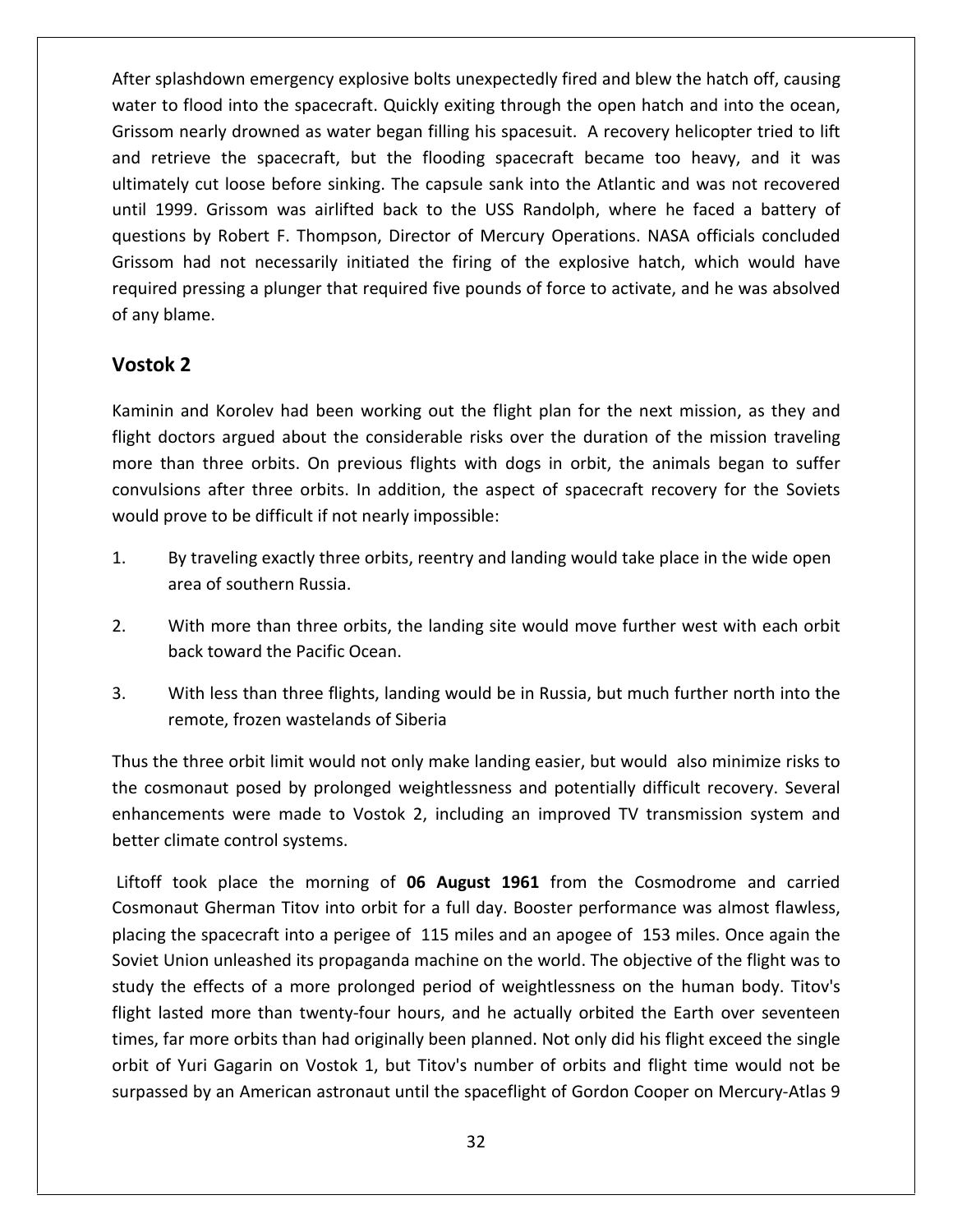two years later. After his day-long flight Titov was given <sup>a</sup> rigorous examination and was <u>Follence Cornect Cornect Cornect Cornect Cornect</u><br>Thearly two years later. After his day<br>Thealth and to be in excellent health. **Example 20**<br> **Epilogue**<br> **Epilogue** o years later. After his day-long flight Titov was given a rigorous examination and was<br>e in excellent health.<br>**pilogue**<br>the day-long, multiple orbit flight by the Soviet Union. NASA management made the nearly ty o years later. After his day-long flight Titov was given a rigorous examination and was<br>be in excellent health.<br>**Epilogue**<br>Interpries and the Soviet Union, NASA management made the<br>that there was no need to continue with t

### Vost

found to k<br>**Vostok E**<br>Following<br>decision t e in excellent health.<br> **pilogue**<br>
the day-long, multiple orbit flight by the Soviet Union, NASA management made the<br>
hat there was no need to continue with the Redstone suborbital missions. Since Alan<br>
flight in MR-3 and **tok Epilogue**<br>Soving the day-long, multiple orbit flight by the Soviet Union, NASA management made the<br>Soon that there was no need to continue with the Redstone suborbital missions. Since Alan<br>Dard's flight in MR-3 and Gu **SK Epilogue**<br>
Fing the day-long, multiple orbit flight by the Soviet Union, NASA management made the<br>
on that there was no need to continue with the Redstone suborbital missions. Since Alan<br>
rd's flight in MR-3 and Gus Gr Following the day-long, multiple orbit flight by the Soviet Union, NASA management made the Following the dam<br>decision that the<br>Shepard's flight in<br>the Soviet Union<br>1961, Gilruth can<br>never flown. Nowing the day-long, multiple orbit flight by the Soven Sision that there was no need to continue with the expard's flight in MR-3 and Gus Grissom's flight in MR Soviet Union had already flown two manned or<br>Formal Soviet U Shepard's flight in MR-3 and Gus Grissom's flight in MR-4 had proved to be successful, and since is flight in MR-3 and<br>t Union had alre<br>ruth canceled the<br>wn.<br>**Cury-Atlas Pro**<br>**Missiles** never flown. flown.<br>**ercury-Atlas Program**<br>-**D Missiles**<br>1947 until early 1951 there were no American projects for an intercontinental ballistic

## 4. Merc

#### **Atlas-D Missiles**

**Cury-Atlas Program<br>Missiles<br>197 until early 1951 there were no American projects for an intercontinental ballistic<br>However, following the Soviet Union detonating its first atomic device in 1949, the 4. Mercury-Atlas Program**<br>Atlas-D Missiles<br>From 1947 until early 1951 there were no American projects for an intercontinental ballistic<br>missile. However, following the Soviet Union detonating its first atomic device in 19 Missiles<br>Tuntil early 1951 there were no American projects for an intercontinental ballistic<br>owever, following the Soviet Union detonating its first atomic device in 1949, the<br>United States' postwar monopoly on nuclear wea Atlas-D Missiles<br>From 1947 until early 1951 there were no American projects for an intercontinental ballistic<br>missile. However, following the Soviet Union detonating its first atomic device in 1949, the<br>perceived United St until early 1951 there were no American projects for an intercontinental ballistic<br>wever, following the Soviet Union detonating its first atomic device in 1949, the<br>Jnited States' postwar monopoly on nuclear weapons came t missile. However, following the Soviet Union detonating its first atomic device in 1949, the Truman administration were abandoned, and the military budget was dramatically function and the military S. Truman quickly ordered the development of hydrogen-fusion warheads on a dity basis. The onset of the war in Korea perceived United States' postwar monopoly on nuclear weapons came to an abrupt end. President Harr<br>priority basis.<br>confidence as<br>the Truman a<br>increased. lent Harry S. Truman quickly ordered the development of hydrogen-fusion warheads on a<br>ty basis. The onset of the war in Korea in 1950 further deteriorated America's self-<br>lence as the world's super power. The limited econo priority basis priority basis. The onset of the war in Korea in 1950 further deteriorated America's self-<br>confidence as the world's super power. The limited economic military programs instituted by<br>the Truman administration were abandone the Truman administration were abandoned, and the military budget was dramatically increased.

nce as the world's super power. The limited economic military programs instituted by<br>uman administration were abandoned, and the military budget was dramatically<br>ed.<br>here was no central space and missile agency until Octob an administration were abandoned, and the military budget was dramatically<br>
re was no central space and missile agency until October of 1958, the ballistic missile<br>
lent program proceeded as a military program under the hi ised.<br>
there was no central space and missile agency until October of 1958, the ballistic missile<br>
opment program proceeded as a military program under the highest national priority.<br>
It is to the pressure of the Soviet Un Since there was no central space<br>development program proceed<br>Owing to the pressure of the<br>agencies and military branches<br>1956 the job of contriving one<br>on other missile programs. development program proceeded as a military program under the highest national priority. development program proceeded as a military program under the highest national priority.<br>Owing to the pressure of the Soviet Union's overt development of military missilery, other<br>agencies and military branches had begun t wing to the pressure of the Soviet Union's overt development of military missilery, other<br>encies and military branches had begun their own versions of ICBM's. At the beginning of<br>56 the job of contriving one ICBM, the Atla agencies and military branches had begun their own versions of ICBM's. At the beginning of 1956 the job of contriving one ICBM, the Atlas, was complicated by the decision to begin work on other missile programs.

 $/$ Itr encies and military branches had begun their own versions of ICBM's. At the beginning of<br>56 the job of contriving one ICBM, the Atlas, was complicated by the decision to begin work<br>other missile programs.<br>Iluded in this ex job of contriving one ICBM, the Atlas, was complicated by the decision to begin work<br>missile programs.<br>in this expanded list was the Thor missile, also being designed and developed by the U.<br>ce. It became the first IRBM (I issile programs.<br>
this expanded list was the Thor missile, also being designed and developed by the U.<br>
e. It became the first IRBM (Intermediate Range Ballistic Missile) in the U. S. arsenal<br>
hyed. With a down range capac program.In this expanded list was the Thor missile, also being designed and developed by the U.<br>
See. It became the first IRBM (Intermediate Range Ballistic Missile) in the U. S. arsenal<br>
loyed. With a down range capacity of up to ....<br>.. Force. It became the first IRBM (Intermediate Range Ballistic Missile) in the U. S. arsenal<br>be deployed. With a down range capacity of up to 2300 miles, it was deployed to the United<br>gdom and had the capability to reach Mo S. Air Force. It became the first IRBM (Intermediate Range Ballistic Missile) in the U. S. arsenal to be deployed. With a down range capacity of up to 2300 miles, it was deployed to the United ployed. With a down range capacity of up to 2300 miles, it was deployed to the United<br>m and had the capability to reach Moscow. Although it was the first ballistic missile to be<br>ed, it was meant strictly as a deterrent to Kingdom and had the capability to reach Moscow. Although it was the first ballistic missile to be of launch vehicles and components, as well as the design and construction of leaves and strictly as a deterrent to the Soviet Union's nuclear proliferation being developed concurrently with the Atlas was the Titan 1, which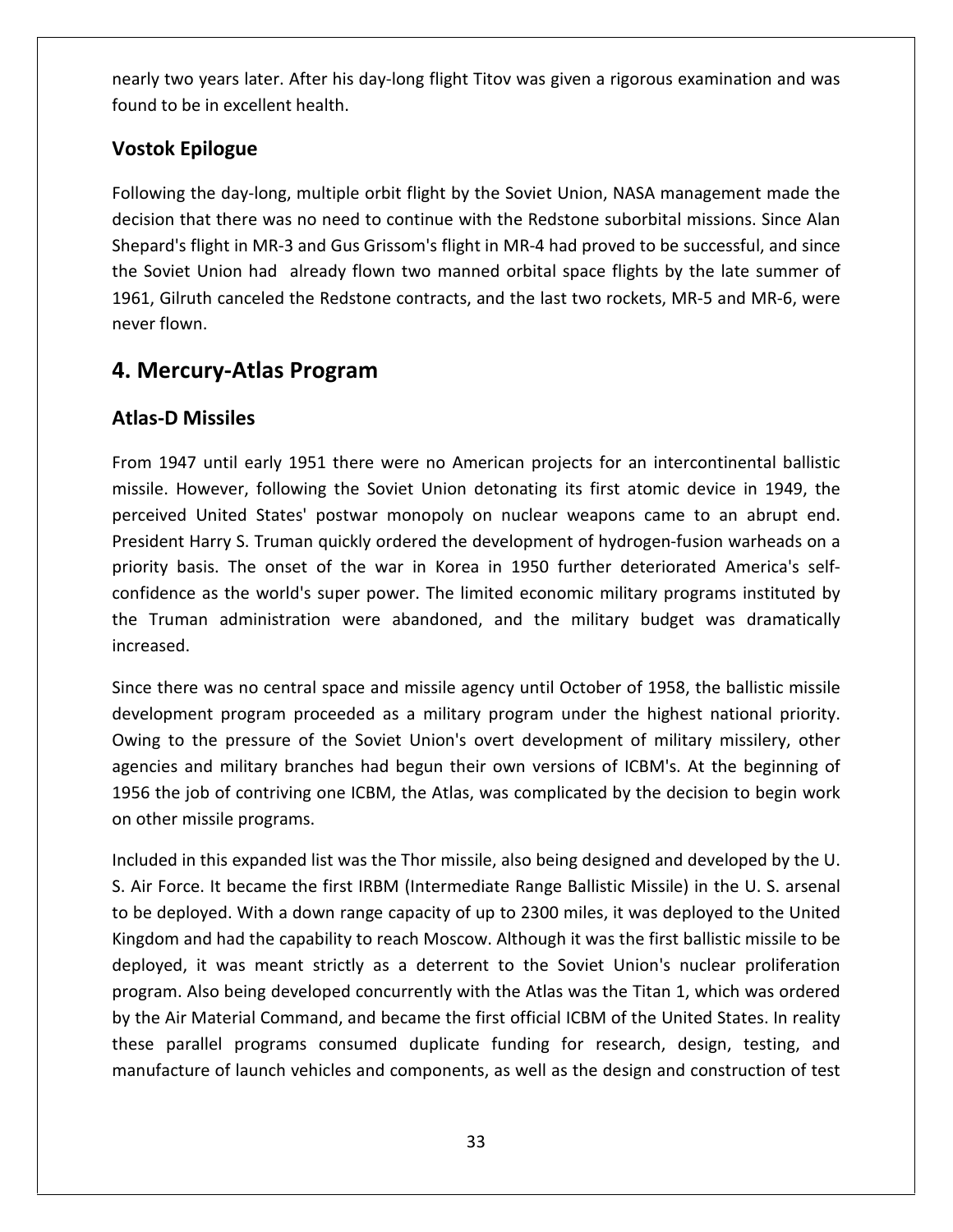The Thor was deployed in the UK between 1959 and 1963 while the Titan I, a longer-<br>The Thor was deployed in the UK between 1959 and 1963 while the Titan I, a longerhand the UK berthrust multi-stage Indees Incoherations.<br>Facilities. The Thor was deployed in the UK between 1959 and 1963 while the Tita<br>Therether-thrust, multi-stage ICBM was in service between 1959 and 1965. for was deployed in the UK between 1959 and 1963 while the Titan I, a longer-<br>Intigram and the Army missile program, which is the Army missile program, under<br>The Secame a priority, and the Army missile program, under facilities. The Thor was deployed in the UK between 1959 and 1963 while the Titan I, a longer-<br>range, higher-thrust, multi-stage ICBM was in service between 1959 and 1965.<br>Appropriations for weapons research became a prior facilitie

Thor was deployed in the UK between 1959 and 1963 while the Titan I, a longer-<br>thrust, multi-stage ICBM was in service between 1959 and 1965.<br>S for weapons research became a priority, and the Army missile program, under<br>of S. The Thor was deployed in the UK between 1959 and 1963 while the Titan I, a longer-<br>higher-thrust, multi-stage ICBM was in service between 1959 and 1965.<br>riations for weapons research became a priority, and the Army miss range, hig<br>Appropria<br>the direc<br>Concurrer<br>rocket, av First truly ICBM, was in service between 1959 and 1965.<br>
Example 5. The Convergence of Dr. von Braun, began its developmental work on the Redstone rocket.<br>
The U. S. Air Force resumed its efforts to develop an intercontine wasropriations for weapons research became a priority, and the Army missile program, under<br>direction of Dr. von Braun, began its developmental work on the Redstone rocket.<br>currently, the U. S. Air Force resumed its efforts to the direction of Dr. von Braun, began its developmental work on the Redstone rocket. direction of Dr. von Braun, began its developmental work on the Redstone rocket.<br>
currently, the U. S. Air Force resumed its efforts to develop an intercontinental military<br>
et, awarding a new contract to the Convair Divis Concurrently, the U.S. Air Force resumed its efforts to develop an intercontinental military ballistic missiles). The missile was a liquid propellant rocket that combined<br>ballistic missiles and space launch vehicles that was designed in the late 1950s<br>convair for Project Mercury. They were initially designed to be rocket, awarding a new contract to the Convair Division of General Dynamics Corporation for oxygen with a special fuel named RP-1. The Atlas was configured with three engines in an analy of American missiles and space launch vehicles that was designed in the late 1950s roduced by Convair for Project Mercury. They America's first truly ICBM, which the Convair engineering group named "Project Atlas." Atlas "s first truly ICBM, which the Convair engineering group named "**Project Atlas**." **Atlas**<br>"S first truly ICBM, which the Convair engineering group named "**Project Atlas**." **Atlas**<br>"Shaked by Convair for Project Mercury. Th was a family of American missiles and space launch vehicles that was designed in the late 1950s during ascent, which the convaint engineering group names. The reads that was designed in the late 1950s ced by Convair for Project Mercury. They were initially designed to be used as ICBM's nental ballistic missiles). The and produced by Convair for Project Mercury. They were initially designed to be used as ICBM's were the contribution of Project Mercury. They were initially designed to be used as ICBM's<br>inental ballistic missiles). The missile was a liquid propellant rocket that combined<br>gen with a special fuel named RP-1. The Atla (intercontinental ballistic missiles). The missile was a liquid propellant rocket that combined ation by convair for Freject Mereary. They were initially designed to be dised as resming<br>Intinental ballistic missiles). The missile was a liquid propellant rocket that combined<br>sygen with a special fuel named RP-1. The A liquid oxygen with a special fuel named RP-1. The Atlas was configured with three engines in an Iiquid oxygen with a special fuel named RP-1. The Atlas was configure<br>unusual "stage-and-a-half" or "Parallel Staging" design. Iits two outbor<br>jettisoned during ascent, while its center sustainer engine, propellant<br>element "stage-and-a-half" or "Parallel Staging" design. Iits two outboard booster engines were<br>ed during ascent, while its center sustainer engine, propellant tanks and other structural<br>s were retained through orbital insertion f jettisor ed during ascent, while its center sustainer engine, propellant tanks and other structural<br>
Is were retained through orbital insertion for orbital flights. Nevertheless, after the<br>
War reached a truce in 1953, funding by C elements we e retained through orbital insertion for orbital flights. Nevertheless, after the<br>eached a truce in 1953, funding by Congress was greatly reduced and the pace of<br>cket program became conservative and deliberate.<br>used for it Korea

the military rocket program became conservative and deliberate.<br>Though never used for its original purpose as a weapon, Atlas was suggested for use by the<br>United States Air Force to launch the first American satellite as a Though never used for its original purpose as a weapon, Atl<br>
United States Air Force to launch the first American satel<br>
International Geophysical Year celebration. This suggestion<br>
NASA for two reasons:<br>
1. Atlas would no United States Air Force to launch the first American satellite as a significant part of the<br>International Geophysical Year celebration. This suggestion was ultimately turned down by<br>NASA for two reasons:<br>1. Atlas would not International Geophysical Year celebration. This suggestion was ultimately turned down by<br>NASA for two reasons:<br>1. Atlas would not be operational in time for the IGY.<br>2. Atlas was seen by the administration as being too he

the

 $2.$ 

WASA for two reasons:<br>
1. Atlas would not be operational in time for the IGY.<br>
2. Atlas was seen by the administration as being too heavily connected to the military.<br>
Atlas saw the beginnings of its "workhorse" status dur Atlas would not be operational in time for the IGY.<br>Atlas was seen by the administration as being too heavily connected to the military.<br>Saw the beginnings of its "workhorse" status during the Mercury-Atlas orbital mission tlas was seen by the administration as being too heavily connected to the military.<br>
w the beginnings of its "workhorse" status during the Mercury-Atlas orbital missions,<br>
ere essentially the second phase of Project Mercur Atlas was seen by the administration as being too heavily connected to the military.<br>
saw the beginnings of its "workhorse" status during the Mercury-Atlas orbital missions,<br>
were essentially the second phase of Project Me missionsIf the beginnings of its "workhorse" status during the Mercury-Atlas orbital missions,<br>re essentially the second phase of Project Mercury. During the period of 1962-1963,<br>vided expendable launch systems for the Mariner spa  $\frac{1}{1}$ e segminings of its workingtoe states daring the increarly rides orsiten infestons,<br>ed expendable launch systems for the Mariner space probes, which were used to<br>planets of Mars, Venus, and Mercury. Nevertheless, the prima Atlas provided expendable launch systems for the Mariner space probexplore the planets of Mars, Venus, and Mercury. Nevertheless, the parties rockets was to be the launch vehicle for the ten scheduled F missions in that sa I expendable launch systems for the Marine<br>lanets of Mars, Venus, and Mercury. Never<br>was to be the launch vehicle for the ter<br>at same period. General Dynamics later so<br>nd Lockheed, but Convair continued to r<br>Project Mercur missions in that same period. General Dynamics later sold off various divisions of Convair to<br>McDonnell and Lockheed, but Convair continued to manufacture missiles for the space<br>program after Project Mercury, many of which McDonnell and Lockheed, but Convair continued to manufacture missiles for the space Donnell and Lockheed, but Convair continued to manufacture missiles for the space<br>gram after Project Mercury, many of which are still in use today.<br>**scription and Testing of the Atlas Rocket**<br>e first Atlas D missiles were program after Project Mercury, many of which are still in use today.

#### Description and Testing of the Atlas Rocket

The first Atlas D missiles were launched from Cape Canaveral in April through June of 1959, but fter Project Mercury, many of which are still in use today.<br> **ion and Testing of the Atlas Rocket**<br>
Itlas D missiles were launched from Cape Canaveral in April through June of 1959, but<br>
of these missiles exploded less tha ion and Testing of the Atlas Rocket<br>
tlas D missiles were launched from Cape Canaveral in April through June of 1959, but<br>
of these missiles exploded less than three minutes into their flights. A fourth Atlas D<br>
from Cape **1 and Testing of the Atlas Rocket**<br>
s D missiles were launched from Cape Canaveral in April through June of 1959, but<br>
hese missiles exploded less than three minutes into their flights. A fourth Atlas D<br>
m Cape Canaveral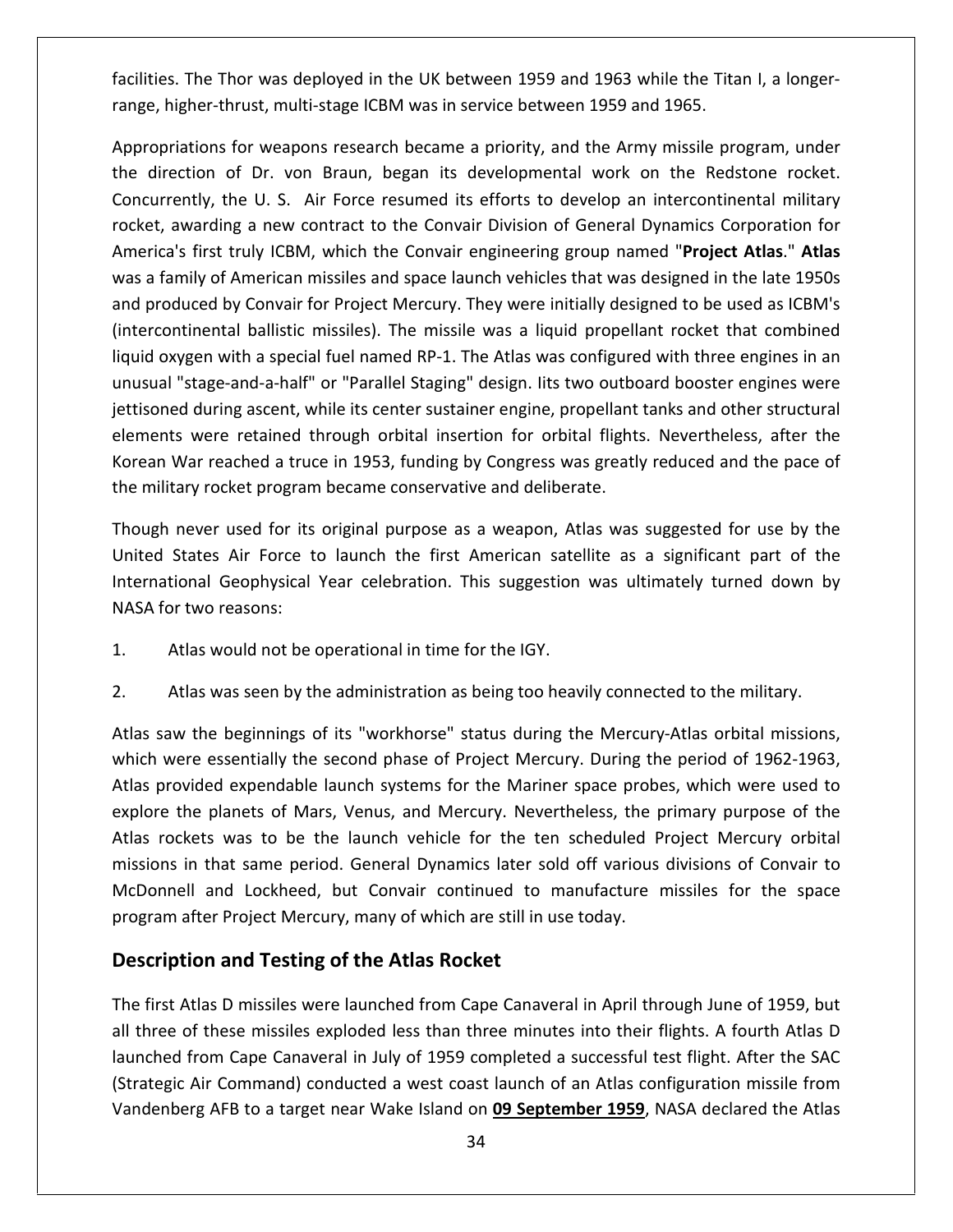to be operational. This marked the attainment of operational status for the Atlas one earlier than the six years of the original projection. One of the status for the Atlas one<br>than the six years of the original projection. One of NASA's main objectives was for Atlas to be operational. This marked the attainment of <u>operational status</u> for the Atlas one<br>
Atlas to prove itself to be a reliable and versatile launch vehicle. Eventually the Atlas D to be operational. This marked the attainment of <u>operational status</u> for the Atlas one<br>prier than the six years of the original projection. One of NASA's main objectives was for<br>as to prove itself to be a reliable and ver system to be operational. This marked the attainment of <u>operational status</u> for the Atlas one<br>year earlier than the six years of the original projection. One of NASA's main objectives was for<br>the Atlas to prove itself to em to be operational. This marked the attainment of <u>operational status</u> for the Atlas one<br>earlier than the six years of the original projection. One of NASA's main objectives was for<br>Atlas to prove itself to be a reliable ye ar earlier than the six years of the original projection. One of NASA's main objectives was for<br>
Exaltas to prove itself to be a reliable and versatile launch vehicle. Eventually the Atlas D<br>
ssile became the core booster the Atlas to prove itself to be a reliable and versatile launch vehicle. Eventually the Atlas D **In the Atlas to prove itself to be a reliable and versatile launch vehicle. Eventually the Atlas Desile became the core booster for Atlas space launch vehicles which would follow. In general ms, Atlas D-based space launch** missile beca terms, Atlas D-based space launch vehicles were classified as Space Launch Vehicle-3 (SLV-3).

terms,

me the core booster for Atlas space launch vehicles which would follow. In general<br>D-based space launch vehicles were classified as Space Launch Vehicle-3 (SLV-3).<br>Is now set for a prototype of the Mercury-Atlas rocket for is, Atlas D-based space launch vehicles were classified as Space Launch Vehicle-3 (SLV-3).<br>
stage was now set for a prototype of the Mercury-Atlas rocket for NASA's Project Mercury<br>
e launched from Cape Canaveral. The firs The stage was now set for a prototype of the Mercury-Atlas rocket for NASA's Project Mercury Was now set for a prototype of the Mercury-Atlas rocket for NASA's Project Mercury<br>ched from Cape Canaveral. The first Atlas D model flight test missile was launched on<br>50, but had to be destroyed less than half way into t to be launched from Cape Canaveral. The first Atlas D model flight test missile was launched on The cabin pressurization system and the astronaut couch. The launch abort system and explosions. MA-1 had been launched with a dummy Mercury capsule, but did a launch escape system (LES). The missile carried posigrade rock 29 July 1960, but had to be destroyed less than half way into the ascent due to a severe engine **y 1960**, but had to be destroyed less than half way into the ascent due to a severe engine<br>nction and explosions. MA-1 had been launched with a dummy Mercury capsule, but did<br>arry a launch escape system (LES). The missil malfunction and explosions. MA-1 had been launched with a dummy Mercury capsule, but did **EXAMP 2008**, sectional tests flood tests flight hall way like the asemal<br>function and explosions. MA-1 had been launched with a dumm<br>not carry a launch escape system (LES). The missile carried posigra<br>boosters, but the re carry a launch escape system (LES). The missile carried posigrade rockets to separate the<br>ters, but the retrorockets were also dummies. Several other systems were missing,<br>ding the cabin pressurization system and the astro boosters, but the retrorockets were also dummies. Several other systems were missing, In the retrorockets were also dummies. Several other systems were missing,<br>the cabin pressurization system and the astronaut couch. The launch abort system<br>vas flown for the first time on MA-1, but was essentially non-func including the cabin pressurization system and the astronaut couch. The launch abort system including the cabin pressurization system and the astronaut couch. The launch abort system (LAS) was flown for the first time on MA-1, but was essentially non-functional. The mission was to conduct a suborbital test flight to conduct a suborbital test flight and re-entry of the spacecraft.

was flown for the first time on MA-1, but was essentially non-functional. The mission was<br>nduct a suborbital test flight and re-entry of the spacecraft.<br>MA-1 suffered a structural failure 58 seconds after launch, as it rea suborbital test flight and re-entry of the spacecraft.<br>
uffered a structural failure 58 seconds after launch, as it reached an altitude of<br>
iles and two miles down range. A number of Mercury engineers had voiced their<br>
the The MA-1 suffered a structural failure 58 seconds after launch, as it reached an altitude of The MA-1 suffered a structural failure 58 seconds after launch, as it reached an altitude of<br>about five miles and two miles down range. A number of Mercury engineers had voiced their<br>objection to the **July 29** launch becau outeled a stractural tendor of Seconds after fadiler, as a reducted an althouse of<br>miles and two miles down range. A number of Mercury engineers had voiced their<br>to the **July 29** launch because of the weather precluding vi discut the limes and the limes down range. A hanneer of inerteary engineers had voiced then<br>objection to the **July 29** launch because of the weather precluding visual coverage of the flight.<br>The capsule continued transmitt or any the capsule continued transmitting until it impacted the ocean, approximately 6 miles downrange. The automatic abort system appeared to have functioned correctly and issued a shutdown command to the Atlas's engines downrange. The automatic abort system appeared to have functioned correctly and issued a destroyed Mercury-Atlas 1 in-flight. Which was due to structural failure caused by excessive<br>down command to the Atlas's engines the moment that it detected an abnormal situation.<br>ever, the parachute system did not deploy shutdown command to the Atlas's engines the moment that it detected an<br>However, the parachute system did not deploy because the abort had take<br>the launch, so that not all of the damaged rocket was salvaged. The Atlas be<br>or er, the parachute system did not deploy because the abort had taken place too early in<br>
inch, so that not all of the damaged rocket was salvaged. The Atlas booster used for later<br>
Mercury flights also experienced this issu the launch, so that not all of the damaged rocket was salvaged. The Atlas booster used for later b that not all of the damaged rocket was salvaged. The Atlas booster used for later<br>ury flights also experienced this issue, but not with the catastrophic results that<br>d Mercury-Atlas 1 in-flight, which was due to structur orbital Mercury flights also experienced this issue, but not with the catastrophic results that al Mercury flights also experienced this issue, but not with the catastrophic results that<br>destroyed Mercury-Atlas 1 in-flight, which was due to structural failure caused by excessive<br>ng at the point where the booster mate had destroyed Mercury-Atlas 1 in-flight, which was due to structural failure caused by excessive flexing at the point where the booster mated with the capsule adapter.

launch trajectories be lessened to reduce pitch angle rate to minimize the bending stress on the troyed Mercury-Atlas 1 in-flight, which was due to structural failure caused by excessive<br>at the point where the booster mated with the capsule adapter.<br>Aaynard, an aeronautical engineer from Canada who was involved in Mer he point where the booster mated with the capsule adapter.<br>
"nard, an aeronautical engineer from Canada who was involved in Mercury systems<br>
g, led the recovery of the MA-1 capsule from the sea-floor. His initial suspicion Owen Maynard, an aeronautical engineer from Canada who was involved in Mercury systems The combined drag, an aeronautical engineer from Canada who was involved in Mercury systems<br>tineering, led the recovery of the MA-1 capsule from the sea-floor. His initial suspicion was<br>t the fiberglass fairing placed on t engineering, led the recovery of the MA-1 capsule from the sea-floor. His initial suspicion was in the skin provided by internal pressure. Based on his findings. NASA specified that<br>the skin provided by internal pressure. Based to skin place of the absent LES (Launch<br>System) had broken loose and punctured the Atlas's that the fiberglass fairing placed on top of the capsule to sit in place of the absent LES (Launch Etherglass fairing placed on top of the capsule to sit in place of the absent LES (Launch<br>System) had broken loose and punctured the Atlas's LOX (liquid oxygen) tank. He also<br>ted that the skin of the launch vehicle just be Escape System) had broken loose and punctured the Atlas's LOX (liquid oxygen) tank. He also transition and broken loose and punctured the Atlas's LOX (liquid oxygen) tank. He also ted that the skin of the launch vehicle just below the spacecraft would have buckled due combined drag, acceleration, and bending load calculated that the skin of the launch vehicle just below the spacecraft would have buckled due vehicle. There were also suspicions that the lack of an LES had negatively affected the vehicle. There were also suspicions that the lack of an LES had negatively affected the vehicle. There were also suspicions that the l booster's aerodynamic profile. Convair engineers had argued for the necessity to include the combined drag, acceleration, and bending loads which exceeded the resisting tensile stress in the skin provided by internal press  $\frac{1}{2}$ stress in the skin provided by internal pressure. Based on his findings, NASA specified that<br>future Mercury-Atlas launch vehicles double the skin structure in that area, and that future<br>launch trajectories be lessened to r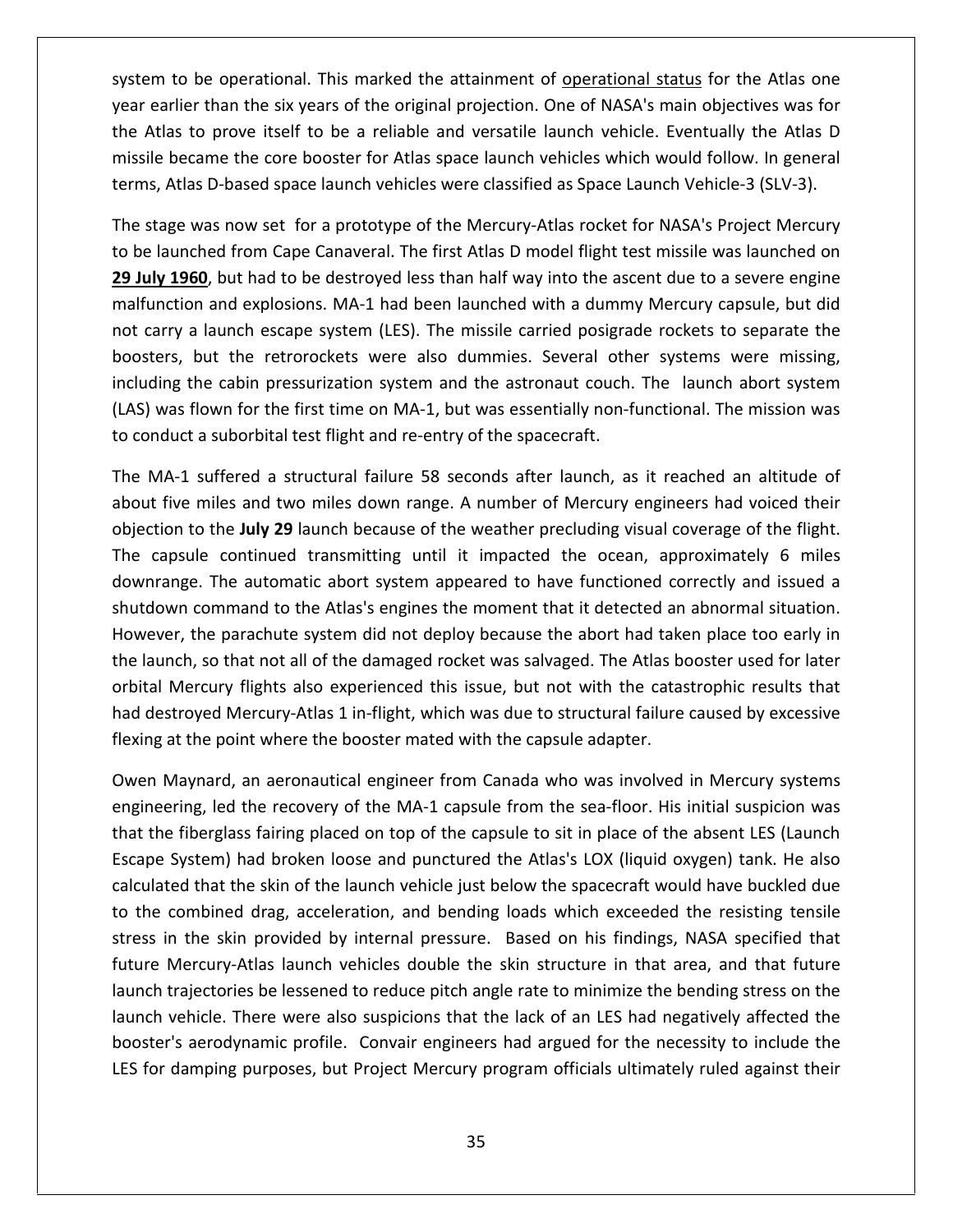This particular failure mode did not recur on any subsequent Mercury-Atlas recommendation. This particular failure mode did not recur on any subsequent Mercury-Atlas basic problem areas in the development of the Atlas included structure, propulsion.<br>The basic problem areas in the development of the Atlas included structure, propulsion, and thermodynamics. Convair attacked the structural problem areas in the development of the Atlas included structure, propulsion,<br>and thermodynamics. Convair attacked the structural problem by coming up with an launches.

recommendation. This particular failure mode did not recur on any subsequent Mercury-Atlas<br>launches.<br>The basic problem areas in the development of the Atlas included structure, propulsion,<br>guidance, and thermodynamics. Con endation. This particular failure mode did not recur on any subsequent Mercury-Atlas<br>
.<br>
.<br>
.<br>
.<br>
.<br>
.<br>
.<br>
problem areas in the development of the Atlas included structure, propulsion,<br>
.<br>
and thermodynamics. Convair attac problem areas in the development of the Atlas included structure, propulsion,<br>and thermodynamics. Convair attacked the structural problem by coming up with an<br>ifferent kind of airframe. The Atlas airframe principle, nickna The basic problem areas in the development of the Atlas included structure, propulsion, sic problem areas in the development of the Atlas included structure, propulsion,<br>re, and thermodynamics. Convair attacked the structural problem by coming up with an<br>different kind of airframe. The Atlas airframe principl guidance, and thermodynamics. Convair attacked the structural problem by coming up with an and thermodynamics. Convair attacked the structural problem by coming up with an<br>lifferent kind of airframe. The Atlas airframe principle, nicknamed the "gas bag,"<br>sing stainless steel sections thinner than paper as the st entirely different kind of airframe. The Atlas airframe principle, nicknamed the "gas bag," rely different kind of airframe. The Atlas airframe principle, nicknamed the "gas bag,"<br>iled using stainless steel sections thinner than paper as the structural material, with rigidity<br>eved through helium pressurization to entailed using stainless steel sections thinner than paper as the structural material, with rigidity orthomation<br>and using stainless steed through helium<br>inch. The pressurize<br>are and total weight;<br>opellant weight. Yet<br>structural loads.  $|c|$ ieved through helium pressurization to a differential of between 25 and 60 pounds per<br>uare inch. The pressurized tank innovation led to a substantial reduction in the ratio between<br>ucture and total weight; the empty weight square inch. The pressurized tank innovation led to a substantial reduction in the ratio between re inch. The pressurized tank innovation led to a substantial reduction in the ratio between<br>ture and total weight; the empty weight of the Atlas airframe was less than two percent of<br>propellant weight. Yet the Atlas, like structure and total weight; the empty weight of the Atlas airframe was less than two percent of ture and total weight; the empty weight of the Atlas airframe was less than two percent of<br>ropellant weight. Yet the Atlas, like an automobile tire or a football, could absorb very<br>structural loads.<br>dition to other changes the propellant weight. Yet the Atlas, like an automobile tire or a football, could absorb very heavy structural loads.

lant weight. Yet the Atlas, like an automobile tire or a football, could absorb very<br>ctural loads.<br>1 to other changes, the D series replaced the MA-1 (Mercury Atlas -1) engine package<br>er power plant for MA-2. For the revis structural loads.<br>ition to other changes, the D series replaced the MA-1 (Mercury Atlas -1) engine package<br>larger power plant for MA-2. For the revised Atlas power plant the Air Force contracted<br>ne Rocketdyne Division of N In addition to other changes, the D series replaced the MA-1 (Mercury Atlas -1) engine package with a larger power plant for MA-2. For the revised Atlas power plant the Air Force contracted a larger power plant for MA-2. For the revised Atlas power plant the Air Force contracted<br>the Rocketdyne Division of North American Aviation. The booster engines in the MA-2<br>uced 309,000 pounds of thrust versus 300,000 pou with the Rocketdyne Division of North American Aviation. The booster engines in the MA-2 he Rocketdyne Division of North American Aviation. The booster engines in the MA-2<br>ced 309,000 pounds of thrust versus 300,000 pounds for the MA-1. Sustainer engine<br>remained 57,000 pounds. Including the verniers, total thr produced 309,000 pounds of thrust versus 300,000 pounds for the MA-1. Sustainer engine thrust remained 57,000 pounds. Including the verniers, total thrust for the MA-2 was 368,000 pounds compared to 357,000 for the MA-1 engine package.

000 pounds of thrust versus 300,000 pounds for the MA-1. Sustainer engine,<br>
ed 57,000 pounds. Including the verniers, total thrust for the MA-2 was 368,000<br>
red to 357,000 for the MA-1 engine package.<br>
in the original five mained 57,000 pounds. Including the verniers, total thrust for the MA-2 was 368,000<br>compared to 357,000 for the MA-1 engine package.<br>Ilted in the original five-engine configuration planned for the Atlas being scrapped in<br>a mpared to 357,000 for the MA-1 engine package.<br>
Ed in the original five-engine configuration planned for the Atlas being scrapped in<br>
smaller, three-engine design. Thus the new Rocketdyne engines would alter the<br>
pon so th  $\overline{a}$ resulted in the original five-engine configuration planned for the Atlas being scrapped in<br>or of a smaller, three-engine design. Thus the new Rocketdyne engines would alter the<br>figuration so that Convair could design a uni the<br>c Fresulted in the onginal five engine<br>or of a smaller, three-engine desi<br>figuration so that Convair could<br>ster engines and one sustainer en<br>mand to fire simultaneously all th<br>airframe, at liftoff. The technique of<br>Atlas two  $cc$ Ignition of the second stage in the upper atmosphere was avoided.<br>
Ignition of the second stage in the upper atmosphere was avoided.<br>
1. Ignition of the second stage in the upper atmosphere was avoided. Frame Command to fire simultaneously all three engines, plus the small vernier engines mounted on<br>the airframe, at liftoff. The technique of igniting the boosters and sustainer on the ground gave<br>the Atlas two distinct adv propellant for the boosters. Sustainer, and sustainer on the ground gave<br>tlas two distinct advantages:<br>Ignition of the second stage in the upper atmosphere was avoided.<br>Firing the sustainer at takeoff meant that smaller en the Atlas two distinct advantages:

- $1<sub>i</sub>$
- 

sensed aerodynamic forces acting on the missile and sent radio readings to a computer on the ground, which calculated the Atlas' position, speed, and direction. m of the second stage in the upper atmosphere was avoided.<br>
the sustainer at takeoff meant that smaller engines could be used.<br>
int for the boosters, sustainer, and verniers consisted of liquid oxygen and a<br>
mixture of RPnition of the second stage in the upper atmosphere was avoided.<br>
Fing the sustainer at takeoff meant that smaller engines could be used.<br>

Intervalsed the propellant for the boosters, sustainer, and verniers consisted of l Firing the sustainer at takeoff meant that smaller engines could be used.<br>The propellant for the boosters, sustainer, and verniers consisted of liquid oxygen and a<br>hydrocarbon mixture of RP-1. The basic fuel and oxidizer w Firing the sustainer at takeoff meant that smaller engines could be used.<br>
propellant for the boosters, sustainer, and verniers consisted of liquid oxygen and a<br>
procarbon mixture of RP-1. The basic fuel and oxidizer were sensedppellant for the boosters, sustainer, and verniers consisted of liquid oxygen and a<br>arbon mixture of RP-1. The basic fuel and oxidizer were brought together by an intricate<br>k of lines, valves, and sometimes troublesome tur  $\frac{1}{2}$ me propenant for the soosters, sastance, and verniers consisted<br>hydrocarbon mixture of RP-1. The basic fuel and oxidizer were brough<br>network of lines, valves, and sometimes troublesome turbo pumps,<br>into the Atlas combustio rk of lines, valves, and sometimes troublesome turbo pumps, which fed the propellant<br>he Atlas combustion chambers at a rate of about 1,500 pounds per second. The Atlases<br>rough "D" employed a radio-inertial guidance system, into the Atlas combustion chambers at a rate of about 1,500 pounds per second. The Atlases Atlas combustion chambers at a rate of about 1,500 pounds per second. The Atlases<br>ugh "D" employed a radio-inertial guidance system, wherein transmitters on the rocket<br>aerodynamic forces acting on the missile and sent radi "B" through "D" employed a radio-inertial guidance system, wherein transmitters on the rocket through "D" employed a radio-inertial guidance system, wherein transmitters on the rocket<br>ed aerodynamic forces acting on the missile and sent radio readings to a computer on the<br>ind, which calculated the Atlas' position,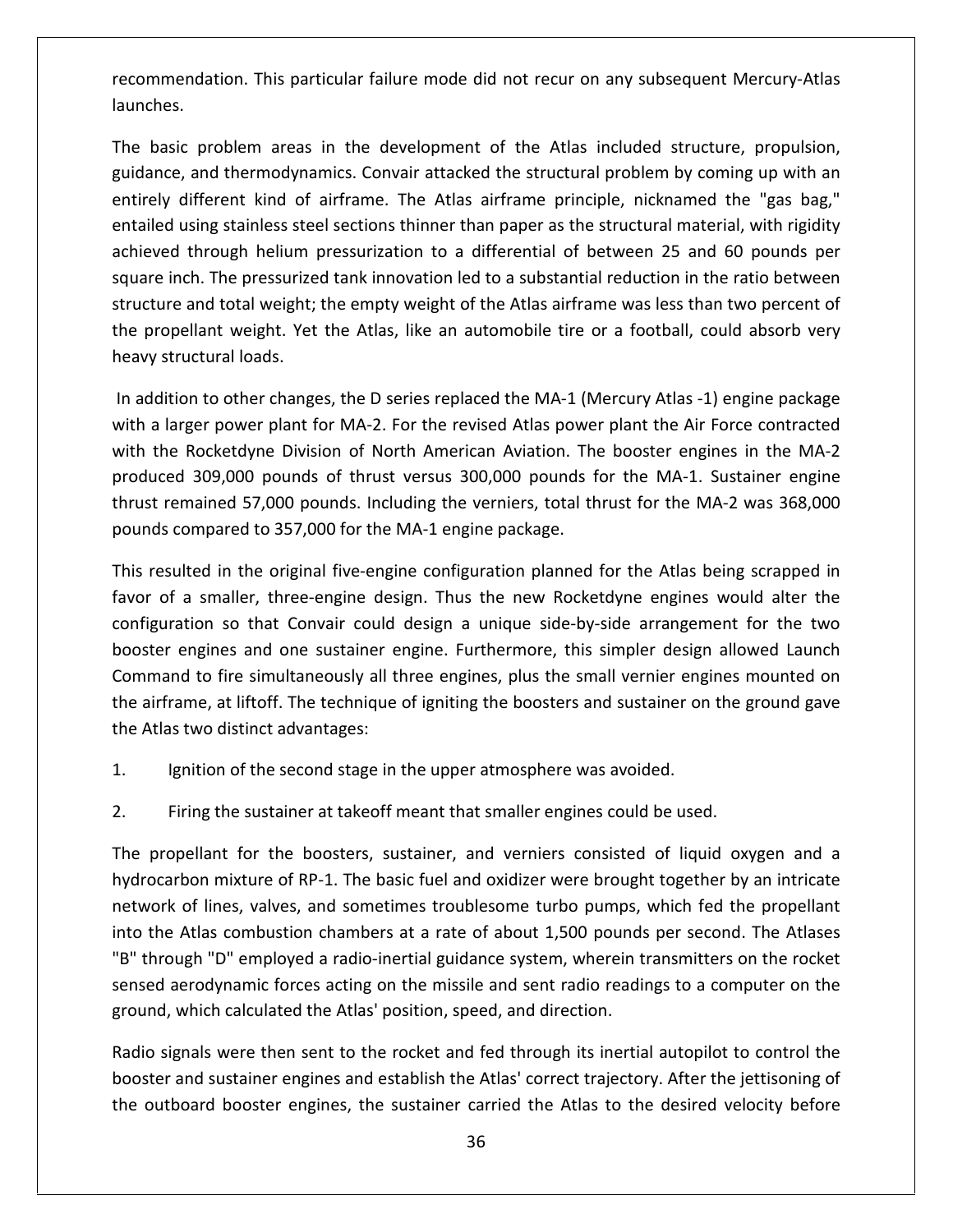off. while the vernier engines continued in operation to maintain precise direction and At vernier cutoff the missile began its unguided ballistic trajectory. A few moments<br>At vernier cutoff the missile began its unguided ballistic trajectory. A few moments the nose continued in operation to maintain precise direction and<br>the nose cone separated from the rest of the rocket and continued on a high arc before<br>the nose cone separated from the rest of the rocket and continued on ff, while the vernier engines continued in operation to maintain precise direction and<br>At vernier cutoff the missile began its unguided ballistic trajectory. A few moments<br>nose cone separated from the rest of the rocket an g off, while the vernier engines continued in operation to maintain precise direction and<br>ty. At vernier cutoff the missile began its unguided ballistic trajectory. A few moments<br>the nose cone separated from the rest of th cutting off, while the vernie<br>velocity. At vernier cutoff t<br>later the nose cone separat<br>plunging back into the atmo<br>Atlas D and in Project Mere city. At vernier cutoff the missile began its unguided ballistic trajectory. A few moments<br>
r the nose cone separated from the rest of the rocket and continued on a high arc before<br>
ging back into the atmosphere. Radio-ine later the nose cone separated from the rest of the rocket and continued on a high arc before ose cone separated from the rest of the rocket and continued on a high arc before<br>ack into the atmosphere. Radio-inertial guidance, which was the system used on the<br>d in Project Mercury, had the advantage of employing a co plunging back into the atmosphere. Radio-inertial guidance, which was the system used on the Inging back into the atmosphere. Radio-inertial guidance, which was the system used on the<br>as D and in Project Mercury, had the advantage of employing a computer on the ground<br>tead of in the rocket.<br>**23 January 1961** fligh Atlas D and in Project Mercury, had the advantage of employing a computer on the ground instead of in the rocket.

Shapes at the first attempted launch in June 1957. During this flight test series. 35 missiles at the first attempted launch and flight of Atlas D (MA-1) from Cape Canaveral. This was the 32nd Atlas D aunched in the resear **Solution:**<br> **Solution:** 1961 flight testing of the Series D Atlas missiles was completed with the<br>
sfull launch and flight of Atlas D (MA-1) from Cape Canaveral. This was the 32nd Atlas D<br>
launched in the research and dev On 23 January 1961 flight testing of the Series D Atlas missiles was completed with the **uary 1961** flight testing of the Series D Atlas missiles was completed with the aunch and flight of Atlas D (MA-1) from Cape Canaveral. This was the 32nd Atlas D hed in the research and development series and the 55th Atl of **Example 2002** ingit testing of the successful launch and flight of Atlas D (MA-1<br>to be launched in the research and developm<br>flown since the first attempted launch in Ju<br>were flown successfully to a target down<br>launchi **21 February 1961** Mercury-Atlas 2 (MA-2) was launched from Cape Canaveral in a test to the first attempted launch in June 1957. During this flight test series, 35 missiles e flown successfully to a target down the Atlanti flown since the first attempted launch in June 1957. During this flight test series, 35 missiles since the first attempted launch in June 1957. During this flight test series, 35 missiles<br>flown successfully to a target down the Atlantic Missile Range. Of the total 49 test<br>ings for the D missile of which 35 were succes were flown successfully to a target down the Atlantic Missile Range. Of the total 49 test e flown successfully to a target down the Atlantic Missile Range. Of the total 49 test<br>chings for the D missile of which 35 were successes, 8 had some degree of success, and 6<br>rs were categorized as total failures.<br>1 **Tebr** launchings for the D missile of which 35 were successes, 8 had some degree of success, and 6 others were categorized as total failures.

s for the D missile of which 35 were successes, 8 had some degree of success, and 6<br>re categorized as total failures.<br>**bruary 1961** Mercury-Atlas 2 (MA-2) was launched from Cape Canaveral in a test to<br>ximum heating and its is were categorized as total failures.<br> **February 1961** Mercury-Atlas 2 (MA-2) was launched from Cape Canaveral in a test to<br>
maximum heating and its effects during the worst re-entry design conditions. The flight<br>
bjectiv On 21 February 1961 Mercury-Atlas 2 (MA-2) was launched from Cape Canaveral in a test to On 21 February 1961 Mercury-Atlas 2 (MA-2) was launched from<br>check maximum heating and its effects during the worst re-entry<br>test objectives were met, and the structure and heat protection<br>excellent condition. However, a s I February 1961 Mercury-Atl<br>maximum heating and its et<br>bijectives were met, and the<br>ent condition. However, a si<br>after just 40 seconds, althou<br>ered in the Atlantic Ocean wit<br>**More Test Flights** excellent condition. However, a similar launch with Mercury-Atlas 3 (MA-3) on **25 April 1961**<br>failed after just 40 seconds, although the spacecraft was able to deploy its parachutes, and was<br>recovered in the Atlantic Ocean Failed after just 40 seconds, although the spacecraft was able to deploy its parachutes, and was<br> **1961** recovered in the Atlantic Ocean with only very minor damage.<br> **1961** and Mercury-Atlas 5 (MA-5) on 29 November 1961. recovered in the Atlantic Ocean with only very minor damage.

#### **Two More Test Flights**

Atlas

Atlas D demonstrated that it was ready for the actual manned flight. The spacecraft systems<br>had operated well, and the Mercury global tracking network and telemetry had also operated in and NASA was confident enough to consider placing an astronaut on board. The 13<br>and NASA was confident enough to consider placing an astronaut on board. The 13<br>and NASA was confident enough to consider placing an astronaut **1961 Flights**<br>
1961 Mercury-Atlas 5 (MA-5) on 29 November 1961. Both were rated by NASA as<br>
1961 Mercury-Atlas 4 (MA-4) had been launched from Cape Canaveral with special<br>
1961 Mercury-Atlas 4 (MA-4) had been launched fro re Test Flights<br>re two more test flights for the Atlas D, Mercury-Atlas 4 (MA-4) on 13 September<br>I Mercury-Atlas 5 (MA-5) on 29 November 1961. Both were rated by NASA as<br>I, and NASA was confident enough to consider placing There were two more test flights for the Atlas D, Mercury-Atlas 4 (MA-4) on 13 September There were two more test flights for the Atlas D, Mercury-Atlas 4 (MA-4) on **13 September**<br>**1961** and Mercury-Atlas **5** (MA-5) on **29 November 1961.** Both were rated by NASA as<br>successful, and NASA was confident enough to and Mercury-Atlas 5 (MA-5) on 29 November 1961. Both were rated by NASA as essful, and NASA was confident enough to consider placing an astronaut on board. The 13 ember 1961 Mercury-Atlas 4 (MA-4) had been launched from C successful, a<br>successful, a<br>September<br>vibration and<br>the orbital orbital timing device triggered the retrograde rockets, and the spacecraft splashed<br>orbital timing device triggered the retrograde rockets, and the spacecraft equipment. This was the first Mercury spacecraft to attain an .<br>. Subsection, and Nustrian seminative energy to consider pidents and consider on source in the special vibration and noise instrumentation and a mechanical crewman simulator aboard in addition to the normal spacecraft equipm The flight, only three slight deviations were noted - a small leak in the oxygen system;<br>the flight, only three slight deviations were noted to act an earth orbit.<br>bital apogee was 154 miles and the perigee was 96 miles. A vibration and noise instrumentation and a mechanical crewman simulator aboard in addition to<br>the normal spacecraft equipment. This was the first Mercury spacecraft to attain an earth orbit. normal spacecraft equipment. This was the first Mercury spacecraft to attain an earth orbit.<br>
orbital apogee was 154 miles and the perigee was 96 miles. After one orbit, the<br>
ecraft's orbital timing device triggered the re The orbital apogee was 154 miles and the perigee was 96 miles. After one orbit, the Ital apogee was 154 miles and the perigee was 96 miles. After one orbit, the<br>ft's orbital timing device triggered the retrograde rockets, and the spacecraft splashed<br>tlantic Ocean 161 miles east of Bermuda. Recovery was ma spacecraft's orbital timing device triggered the retrograde rockets, and the spacecraft splashed Profiled that it was ready for the actual manned flight. The spacecraft sylashed<br>atlantic Ocean 161 miles east of Bermuda. Recovery was made by the USS Decatur.<br>g the flight, only three slight deviations were noted - a sma in the Atlantic Ocean 161 miles east of Bermuda. Recovery was made by the USS Decatur. operated well, and the Mercury global tracking network and telemetry had so operated well, and the flight, only three slight deviations were noted - a small leak in the oxygen system; of voice contact over Australia; and t During the flight, only three slight deviations were noted - a small leak in the oxygen system; Figure Manner Secent 151 milles case of Bermadar incestery mas midde by the 600 Becausing<br>ing the flight, only three slight deviations were noted - a small leak in the oxygen system;<br>is of voice contact over Australia; and Barm<sub>B</sub> the mgnt, om-<br>loss of voice contact<br>system. Overall, the<br>Atlas D demonstrated<br>had operated well, an<br>an excellent manner,<br>manned orbital flight.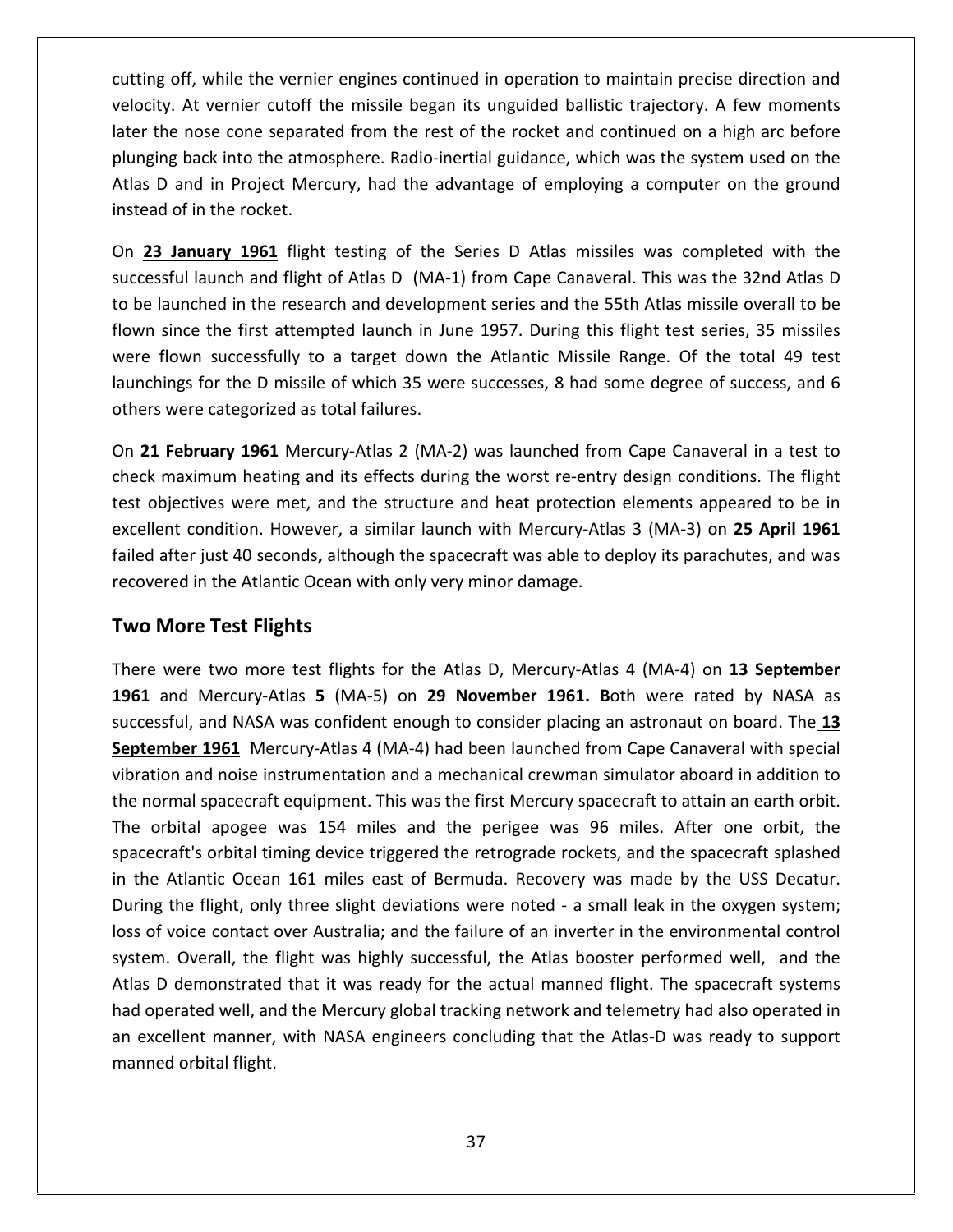**<sup>29</sup> November <sup>1961</sup>** Mercury-Atlas <sup>5</sup> (MA-5) was the second and final orbital qualification **29 November 1961** Mercury-Atlas 5 (MA-5) was the second and final orbital qualification<br>the spacecraft prior to orbital flight with an astronaut on board. It was launched from Cape ember 1961 Mercury-Atlas 5 (MA-5) was the second and final orbital qualification<br>ecraft prior to orbital flight with an astronaut on board. It was launched from Cape<br>with Enos, a 37.5 pound chimpanzee, aboard. Scheduled fo ember 1961 Mercury-Atlas 5 (MA-5) was the second and final orbital qualification<br>ecraft prior to orbital flight with an astronaut on board. It was launched from Cape<br>with Enos, a 37.5 pound chimpanzee, aboard. Scheduled fo **29 November 1961** Mercury-Atlas 5 (MA-5) was the second and final orbital qualification<br>ne spacecraft prior to orbital flight with an astronaut on board. It was launched from Cape<br>averal with Enos, a 37.5 pound chimpanzee On 29 November 1961 Mercury-Atlas 5 (MA-5) was the second and final orbital qualification **November 1961** Mercury-Atlas 5 (MA-5) was the second and final orbital qualification spacecraft prior to orbital flight with an astronaut on board. It was launched from Cape eral with Enos, a 37.5 pound chimpanzee, aboard on **ED ROCET 1992** Werearly Atlas 9 (WAT 9) Was the second that that orbital qualification<br>of the spacecraft prior to orbital flight with an astronaut on board. It was launched from Cape<br>Canaveral with Enos, a 37.5 pound c Canaveral with Enos, a 37.5 pound chimpanzee, aboard. Scheduled for three orbits, the and photocology and the matter and associated on board. To the radiotical nontroled to the setterned to earth after two orbits due to the failure of a roll reaction jet and to mg of an inverter in the electrical system. Bo spacecraft was returned to earth after two orbits due to the failure of a roll reaction jet and to eral with Enos, a 37.5 pound emmipance, assurd. Scheduled for three orsits, the<br>raft was returned to earth after two orbits due to the failure of a roll reaction jet and to<br>verheating of an inverter in the electrical syste the overheating of an inverter in the electrical system. Both of these difficulties could have manned orbital flight, thus setting the stage for America's first manned orbital flight and an astronaut been aboard. The spacecraft was recovered 255 miles start of Bermuda by the USS Stormes. During the flight, the chimp the overneat<br>been correcte<br>southeast of<br>psychomotor<br>flight was ter<br>support mann<br>a human. flight was termed highly successful and the Mercury spacecraft declared well qualified to ht was termed highly successful and the Mercury spacecraft declared well qualified to<br>pport manned orbital flight, thus setting the stage for America's first manned orbital flight by<br>uman.<br>**Colonel John Glenn** was chosen b support manned orbital flight, thus setting the stage for America's first manned orbital flight by a human.

## **First American to Orbit the Earth- Friendship 7** 1939

the

rt manned orbital flight, thus setting the stage for America's first manned orbital flight by<br>an.<br>**American to Orbit the Earth- Friendship 7**<br>lonel **John Glenn** was chosen by NASA's Space Task Group to pilot the first mann a human.<br>**First American to Orbit the Earth- Friendship 7**<br>Lt. Colonel **John Glenn** was chosen by NASA's Space Task Group to pilot the first manned orbital<br>flight around the Earth. Very well qualified for this assignment, st American to Orbit the Earth- Friendship 7<br>olonel John Glenn was chosen by NASA's Space Task Group to pilot the first manned orbital<br>t around the Earth. Very well qualified for this assignment, he finally put America in **FIRST American to Orbit the Earth- Friendship** 7<br>Lt. Colonel **John Glenn** was chosen by NASA's Space Task Group to pilot the first manned orbital<br>flight around the Earth. Very well qualified for this assignment, he finall Colonel John Glenn was chosen by NASA's Space Task Group to pilot the first manned orbital<br>ght around the Earth. Very well qualified for this assignment, he finally put America in orbit<br>th this flight. Glenn was born in Ca Ether a protect some stems was ensured by twisted space case order to priot the mist manned state.<br>
Flight around the Earth. Very well qualified for this assignment, he finally put America in orbit<br>
with this flight. Glenn with this flight. Glenn was born in Cambridge, Ohio and raised in nearby New Concord, Ohio. mant divertime the Lattin very wen quantied for this dissignment, he midity par vinience in one<br>with this flight. Glenn was born in Cambridge, Ohio and raised in nearby New Concord, Oh<br>The son of the owner of a plumbing co The son of the owner of a plumbing company, he graduated from New Concord High School in<br>1939 and enrolled in engineering at Muskingum College in New Concord. He enlisted in the U.<br>S. Army Air Corps after the Japanese atta If and enrolled in engineering at Muskingum College in New Concord. He enlisted in the U.<br>
Imy Air Corps after the Japanese attack on Pearl Harbor, and did not complete his senior<br>
in residence or take a proficiency exam, S. Army Air Corps after the Japanese attack on Pearl Harbor, and did not complete his senior Air Corps after the Japanese attack on Pearl Harbor, and did not complete his senior<br>residence or take a proficiency exam, both required by the school for its Bachelor of<br>degree. Note: Muskingum awarded his degree in 1962, year in Science degree. Note: Muskingum awarded his degree in 1962, after Glenn's space flight.

residence or take a proficiency exam, both required by the school for its Bachelor of<br>degree. Note: Muskingum awarded his degree in 1962, after Glenn's space flight.<br>called to duty by the U. S. Army, he then enlisted in th ence degree. Note: Muskingum awarded his degree in 1962, after Glenn's space flight.<br>Ver called to duty by the U. S. Army, he then enlisted in the U. S. Navy as an aviation cadet,<br>A received primary flight training at nava Never called to duty by the U.S. Army, he then enlisted in the U.S. Navy as an aviation cadet, Never called to duty by the U. S. Army, he then enlisted in the<br>and received primary flight training at naval air stations in lo<br>training at Naval Air Station Corpus Christi in Texas, he acce<br>United States Marine Corps. Ha and received primary flight training at naval air stations in Iowa and Kansas. During advanced<br>training at Naval Air Station Corpus Christi in Texas, he accepted an offer to transfer to the<br>United States Marine Corps. Havi Raval Air Station Corpus Christi in Texas, he accepted an offer to transfer to the<br>tes Marine Corps. Having completed his training in March 1943, Glenn was assigned<br>ne Squadron that flew transport planes. He was promoted t United States Marine Corps. Having completed his training in March 1943, Glenn was assigned to a Marine Squadron that flew transport planes. He was promoted to First Lieutenant in October 1943, and shipped out to Hawaii in January 1944.

<sup>JU</sup> Marine Corps. Having completed his training in March 1943, Glenn was assigned<br>quadron that flew transport planes. He was promoted to First Lieutenant in<br>and shipped out to Hawaii in January 1944.<br>noved to the Midway Atoll Marine Squadron that flew transport planes. He was promoted to First Lieutenant in<br>bber 1943, and shipped out to Hawaii in January 1944.<br>squadron moved to the Midway Atoll from where he flew 57 combat missions in the Pacif 43, and shipped out to Hawaii in January 1944.<br>
n moved to the Midway Atoll from where he flew 57 combat missions in the Pacific,<br>
wo Distinguished Flying Crosses and ten Air Medals. After the war he was<br>
ed a captain and His squadron moved to the Midway Atoll from where he flew 57 combat missions in the Pacific, His squadron moved to the Midway Atoll from where he flew 57 combat missions in the Pacific,<br>receiving two Distinguished Flying Crosses and ten Air Medals. After the war he was<br>commissioned a captain and stayed in the Mari managed to shoot down three Mig's in July of 1953, the last one just a few days before<br>managed to shoot down three Mightan and stayed in the Marine Corps, eventually being promoted to major at<br>tset of the Korean War. Order receiving two Distinguished Flying Crosses and ten Air Medals. After the war he was commissioned a captain and stayed in the Marine Corps, eventually being promoted to major at In missioned a captain and stayed in the Marine Corps, eventually being promoted to major at<br>outset of the Korean War. Ordered to South Korea in 1952 as a Marine fighter squadron<br>rations officer, Glenn flew 63 combat missi the outset of the Korean War. Ordered to South Korea in 1952 as a Marine fighter squadron the outset of the Korean Ward<br>operations officer, Glenn flev<br>Bomber. Toward the end of t<br>Glenn managed to shoot dow<br>the Korean truce. For his Kore<br>and ten more Air Medals. itions officer, Glenn flew 63 combat missions in Korea, mostly on a Panther Jet Fighter<br>ner. Toward the end of the war he flew an F-86 Sabre Jet on 27 more combat missions.<br>I managed to shoot down three MiG's in July of 19 Bomber. Toward the end of the war he flew an F-86 Sabre Jet on 27 more combat missions. ber. Toward the end of the war he flew an F-86 Sabre Jet on 27 more combat missions.<br>
In managed to shoot down three MiG's in July of 1953, the last one just a few days before<br>
Korean truce. For his Korean service, Glenn r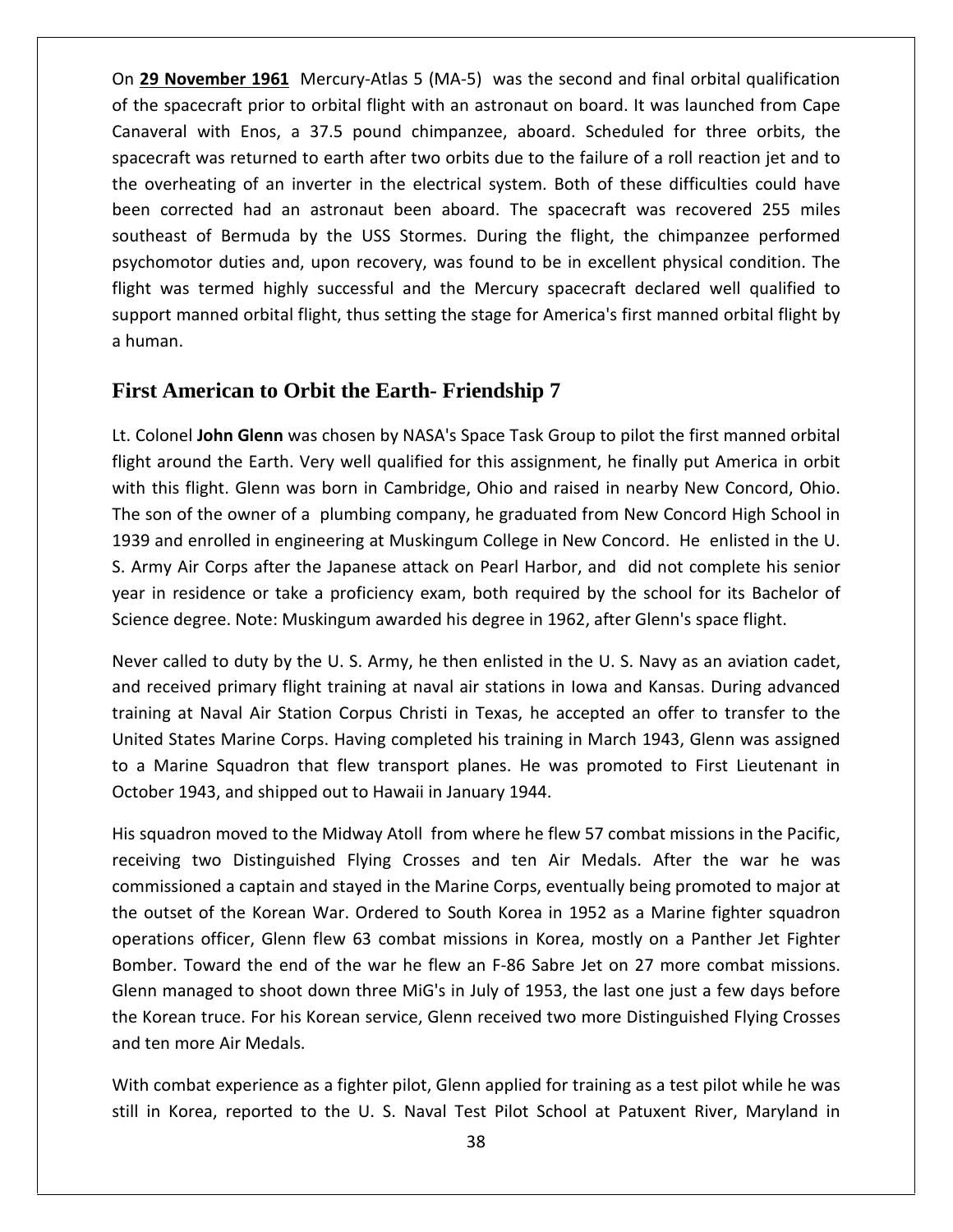1954, and graduated six months later. At Pax River he tested jetfighter planes as well and the Fightalian arm and the Mary 1954, and graduated six months later. At Pax River he tested jet fighter planes as well<br>The Navy 1954, and graduated six months later. At Pax River he tested jet fighter planes as well<br>T I, and graduated six months later. At Pax River he tested jet fighter planes as well<br>imament, and was assigned to the Fighter Design Branch of the Navy's Bureau of<br>in DC. In July 1957, he made the first supersonic transcon January 1954, and graduated six months later. At Pax River he tested jet fighter planes as well<br>as aircraft armament, and was assigned to the Fighter Design Branch of the Navy's Bureau of<br>Aeronautics in DC. In July 1957, h my 1954, and graduated six months later. At Pax River he tested jet fighter planes as well<br>raft armament, and was assigned to the Fighter Design Branch of the Navy's Bureau of<br>autics in DC. In July 1957, he made the first January 1954, and graduated six months later. At Pax River he tested jet fighter planes as well The this mission Glenn received his fifth Distinguished Flying Cross and was promoted to the Fighter Design Branch of the Navy's Bureau of utics in DC. In July 1957, he made the first supersonic transcontinental flight fro as aircraft armament, and was assigned to the Fighter Design Branch of the Navy's Bureau of Example 1 and was assigned to the Fighter Design Branch of the Navy's Bureau of<br>s in DC. In July 1957, he made the first supersonic transcontinental flight from Los<br>CA to New York City in an F8U Crusader in under three and Aeronautics in DC. In July 1957, he made the first supersonic transcontinental flight from Los about a mannerity and mas assigned<br>Aeronautics in DC. In July 1957, he ma<br>Alamitos, CA to New York City in an F8l<br>board camera took the first continuous<br>States. For this mission Glenn received l<br>lieutenant colonel in April os, CA to New York City in an F8U Crusader in under three and a half hours. Glenn's on-<br>camera took the first continuous, transcontinental panoramic photograph of the United<br>For this mission Glenn received his fifth Distin board camera took the first continuous, transcontinental panoramic photograph of the United amera took the first continuous, transcontinental panoramic photograph of the United<br>
For this mission Glenn received his fifth Distinguished Flying Cross and was promoted to<br>
In colonel in April 1959. By this time Glenn h States. For this mission Glenn received his fifth Distinguished Flying Cross and was promoted to States. For this mission Glenn received his fifth Distinguished Flying Cross and was promoted to<br>lieutenant colonel in April 1959. By this time Glenn had logged nearly 9,000 hours of flying time,<br>including about 3,000 hour

lieutenant colonel in April 1959. By this time Glenn had logged nearly 9,000 hours of flying time,<br>including about 3,000 hours in jets.<br>While on duty at Patuxent and in Washington, Glenn was sent to Langley Air Force Base uding about 3,000 hours in jets.<br>ile on duty at Patuxent and in Washington, Glenn was sent to Langley Air Force Base in<br>ginia to make runs on a spaceflight simulator, as part of research by NASA into the design of<br>entry ve While on duty at Patuxent and in Washington, Glenn was sent to Langley Air Force Base in duty at Patuxent and in Washington, Glenn was sent to Langley Air Force Base in<br>make runs on a spaceflight simulator, as part of research by NASA into the design of<br>hicle shapes. He was also sent to the Naval Air Developme Virginia to make runs on a spaceflight simulator, as part of research by NASA into the design of Virginia to make runs on a spaceflight simulator, as part of research by NASA<br>re-entry vehicle shapes. He was also sent to the Naval Air Development Cent<br>and was subjected to high g-forces in a centrifuge. Before Glenn's a o make runs on a spacetlight<br>vehicle shapes. He was also s<br>subjected to high g-forces in<br>ent as a military-service mer<br>ft design as a NASA represer<br>ury Seven astronaut program<br>**of Friendship 7** he was sent as a military-service member to the McDonnell Plant in St. Louis to participate in<br>spacecraft design as a NASA representative. To say the least, Glenn was very well prepared for<br>his Mercury Seven astronaut prog spacecraft design as a NASA representative. To say the least, Glenn was very well prepared for<br>his Mercury Seven astronaut programt despite not having his BS degree.<br>**Launch of Friendship 7**<br>After nearly a month's scheduli his Mercury Seven astronaut programt despite not having his BS degree.

#### Launch of Friendship 7

cury Seven astronaut programt despite not having his BS degree.<br> **1 of Friendship 7**<br>
Farly a month's scheduling delays, the U.S. reached its orbital goal on **20 February 1962**<br>
E flight of **Lt. Colonel John Glenn** aboard **n of Friendship 7**<br>Parly a month's scheduling delays, the U.S. reached its orbital goal on **20 February 1962**<br>E flight of **Lt. Colonel John Glenn** aboard Friendship 7.The first Project Mercury manned<br>flight (MA-6) was lau **unch of Friendship 7**<br>ter nearly a month's scheduling delays, the U.S. reached its orbital goal on **20 February 1962**<br>th the flight of **Lt. Colonel John Glenn** aboard Friendship 7.The first Project Mercury manned<br>bital fl After nearly a month's scheduling delays, the U.S. reached its orbital goal on 20 February 1962 put a month's scheduling delays, the U.S. reached its orbital goal on **20 February 1962**<br>ght of **Lt. Colonel John Glenn** aboard Friendship 7.The first Project Mercury manned<br>it (MA-6) was launched from Cape Canavera using with the flight of Lt. Colonel John Glenn aboard Friendship 7. The first Project Mercury manned a monaris scheduling delays, the sits reddined its cristial goal on 20 restrainy 1502<br>that of **Lt. Colonel John Glenn** aboard Friendship 7.The first Project Mercury manned<br>t (MA-6) was faunched from Cape Canavera using a m orbital flight (MA-6) was launched from Cape Canavera using a modified Mercury Atlas D I flight (MA-6) was launched from Cape Canavera using a modified Mercury Atlas D<br>
.. Friendship 7 was the name given to the capsule by Lt. Colonel Glenn, and it ascended to<br>
gee of 98 miles and an apogee of about 150 miles rocket. Friendship 7 was the name given to the capsule by Lt. Colonel Glenn, and it ascended to by the matching of mechanical calculating mechanical calculating is a mechanical calculating provided to of 98 miles and an apogee of about 150 miles. The trajectory was controlled by but, as part of the preflight checklis a perigee of 98 miles and an apogee of about 150 miles. The trajectory was controlled by entermention, the name site is the capture of the capture of the coloner stem, and it assessed to riggee of 98 miles and an apogee of about 150 miles. The trajectory was controlled by puters but, as part of the preflight c computers but, as part of the preflight checklist, Glenn had made a request in a news the computerized equations were accurate, thus putting Glenn's mind at ease. The controlled by utters but, as part of the preflight checklist, Glenn had made a request in a news rence that was famously highlighted in the m conference that was famously highlighted in the movie entitled "Hidden Figures". He asked the guidance system to the premight encember, seem that made a request in a nemeter.<br>
It that was famously highlighted in the movie entitled "Hidden Figures". He asked the<br>
rol Group to have NASA research mathematician Katheri awayExactly as scheduled. A few seconds later the escape tower was lettisoned the orbital<br>ions by hand on her desktop mechanical calculating machine. While some of the movie<br>ust for good theater, that scenario was absolutely t 7right control oroup to he<br>equations by hand on h<br>was just for good theater<br>that the computerized<br>automatic guidance syst<br>away exactly as schedule<br>7 was put into orbit. by hand on her desktop<br>
t for good theater, that scen<br>
e computerized equations<br>
stic guidance system took ov<br>
xactly as scheduled. A few se<br>
out into orbit.<br> **of Friendship 7** automatic guidance system took over at launch, and the booster engines cut off and dropped<br>away exactly as scheduled. A few seconds later the escape tower was jettisoned, and Friendship<br>7 was put into orbit.<br>Flight of Frie away exactly as scheduled. A few seconds later the escape tower was jettisoned, and Friendship<br> **Flight of Friendship 7**<br>
During the flight only two major problems were encountered: (1) a yaw attitude control jet<br>
apparent 7 was put into orbit.

#### Flight of Friendship 7

 $\overline{f}$ ut into orbit.<br> **Subset Friendship 7**<br>
the flight only two major problems were encountered: (1) a yaw attitude control jet<br>
tly clogged at the end of the first orbit, forcing the astronaut to abandon the automatic<br>
system of Friendship 7<br>the flight only two major problems were encountered: (1) a yaw attitude control jet<br>ently clogged at the end of the first orbit, forcing the astronaut to abandon the automatic<br>system for the manual electric If the flight only two major problems were encountered: (1) a yaw attitude control jet<br>
ently clogged at the end of the first orbit, forcing the astronaut to abandon the automatic<br>
I system for the manual electrical fly-b During the flight only two major problems were encountered: (1) a yaw attitude control jet is a safety measure to hold the heat shield in place in the event it had loosened.<br>As a safety measure of the first orbit, forcing the astronaut to abandon the automatic<br>ystem for the manual electrical fly-by-wire system;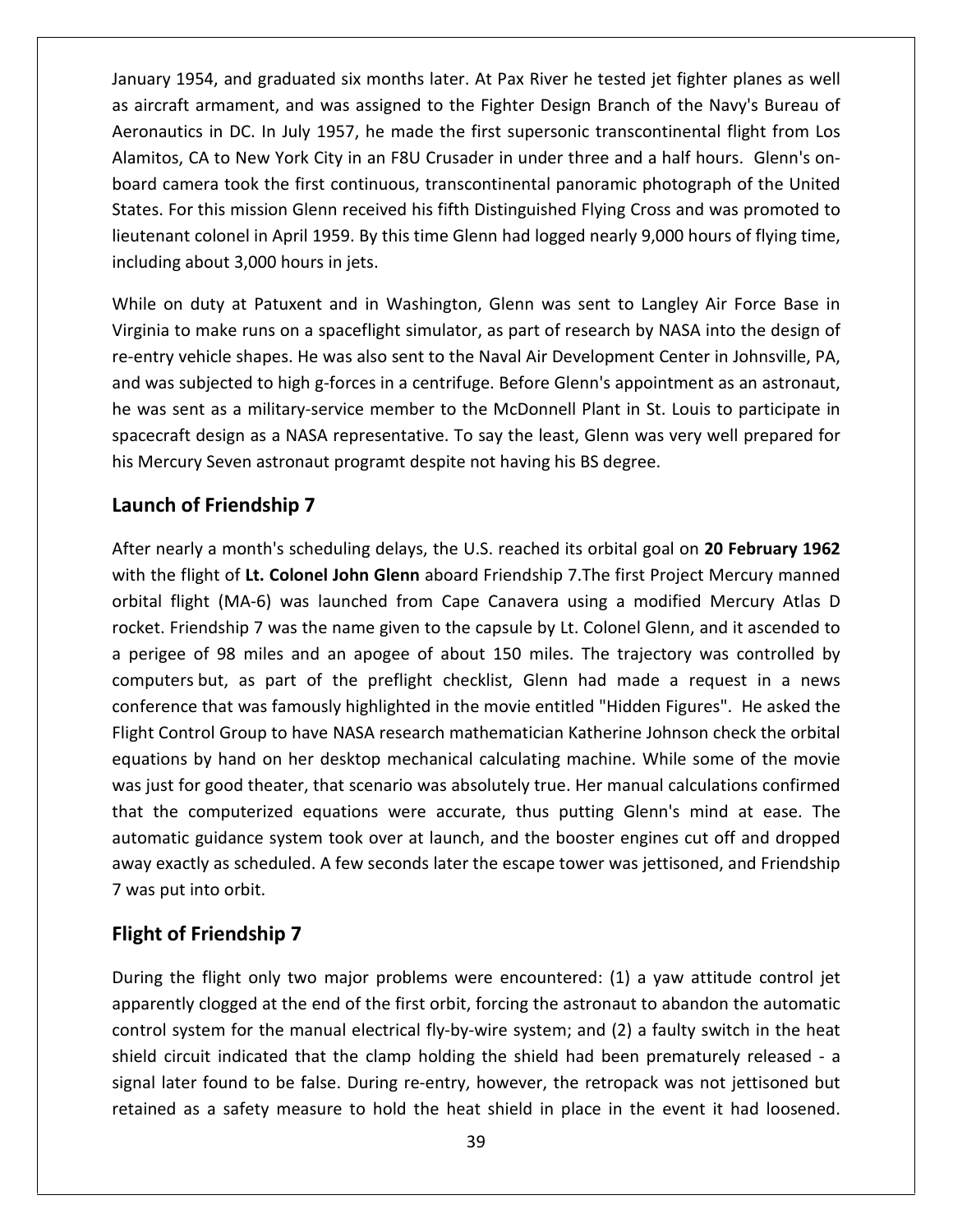Friendship Seven capsule completed three orbits, but because of failure of one of the ship Seven capsule completed three orbits, but because of failure of one of the systems. Glenn was required to take over manual control of the spacecraft during The Friendship Seven capsule<br>automatic systems, Glenn was<br>parts of the last two orbits. **and Recovery CONDEX**<br> **And Recovery of Friendship 7**<br> **COVER Recovery of Friendship 7** TheFriendship Seven capsule completed three orbits, but because of failure of one of the<br>matic systems, Glenn was required to take over manual control of the spacecraft during<br>is of the last two orbits.<br>**entry and Recovery of** automatic systems, Glenn was required to take over manual control of the spacecraft during automatic systems, Glenn was required to take over manual control of the spacecraft during<br>parts of the last two orbits.<br>**Re-entry and Recovery of Friendship 7**<br>The false landing bag deploy indicator light led to re-entry

#### Re-entry and Recovery of Friendship 7

of the last two orbits.<br> **entry and Recovery of Friendship 7**<br>
False landing bag deploy indicator light led to re-entry being started with the retropack<br>
glowing chunks of the retropack whizzing by the observation window. entry and Recovery of Friendship 7<br>false landing bag deploy indicator light led to re-entry being started with the retropack<br>ng left in place on the heat shield. Per Glenn's statement, a spectacular re-entry ensued,<br>n glow *Perfectly* of Friendship 7<br>
landing bag deploy indicator light led to re-entry being started with the retropack<br>
in place on the heat shield. Per Glenn's statement, a spectacular re-entry ensued,<br>
ing chunks of the retrop  $\mathbf{u}$ false landing bag deploy indicator light led to re-entry being started with the retropack<br>g left in place on the heat shield. Per Glenn's statement, a spectacular re-entry ensued,<br>glowing chunks of the retropack whizzing b  $\frac{1}{1}$ Francing sag deploy maleddor hight led to the entry seing started whil the retropact (ft in place on the heat shield. Per Glenn's statement, a spectacular re-entry ensued, wing chunks of the retropack whizzing by the obser being left in place on the heat shield. Per Glenn's statement, a spectacular re-entry ensued,<br>with glowing chunks of the retropack whizzing by the observation window. After four hours and spacecraft weight loss due to use of onboard consumables. The destroyer USS Noa had<br>spacecraft re-entered the atmosphere, the drogue and main parachutes<br>af perfectly, and Friendship 7 landed in the planned recovery area in 43 minutes the spacecraft re-entered the atmosphere, the drogue and main parachutes the spacecraft re-entered the atmosphere, the drogue and main parachutes<br>d perfectly, and Friendship 7 landed in the planned recovery area in the Atlantic Ocean<br>of Grand Turk Island in the Bahamas. The spacecraft splashed milities are spaced in the entered the dimespirere, the disguerant main parametes<br>deployed perfectly, and Friendship 7 landed in the planned recovery area in the Atlantic Ocean<br>just east of Grand Turk Island in the Bahamas gust east of Grand Turk Island in the Bahamas. The spacecraft splashed down in the North<br>Atlantic 40 miles) short of the planned landing zone. Retrofire calculations had not taken into<br>account spacecraft weight loss due to Atlantic 40 miles) short of the planned landing zone. Retrofire calculations had not taken into account spacecraft weight loss due to use of onboard consumables. The destroyer USS Noa had<br>spotted the spacecraft when it was descending on its parachute. The destroyer was about 6<br>miles away and was able to reach the Fri miles away and was able to reach the Friendship 7 seventeen minutes later. Once Friendship 7 s away and was able to reach the Friendship 7 seventeen minutes later. Once Friendship 7<br>hoisted aboard, Glenn blew off the side hatch and climbed out of the spacecraft, with both<br>astronaut and spacecraft reported to be in was hoisted aboard, Glenn blew off the side hatch and climbed out of the spacecraft, with both

#### **Second American to Orbit the Earth- Aurora 7**  $\mathcal{S}$

bisted aboard, Glenn blew off the side hatch and climbed out of the spacecraft, with both<br>tronaut and spacecraft reported to be in excellent condition.<br>**nd American to Orbit the Earth- Aurora 7**<br>asic objectives of Project the astror<br>**Second**<br>The basic<br>NASA mar aut and spacecraft reported to be in excellent condition.<br>**American to Orbit the Earth- Aurora 7**<br>objectives of Project Mercury had been achieved with the flight of Friendship 7, and<br>agement and the entire Project Mercury e basic objectives of Project Mercury had been achieved with the flight of Friendship 7, and<br>SA management and the entire Project Mercury team were exuding confidence. Next up for<br>nerica's second orbital flight on 24 May 1 e basic objectives of Project Mercury had been achieved with the flight of Friendship 7, and<br>SA management and the entire Project Mercury team were exuding confidence. Next up for<br>lerica's second orbital flight on 24 May 1 The basic objectives of Project Mercury had been achieved with the flight of Friendship 7, and c objectives of Project Mercury had been achieved with the flight of Friendship 7, and<br>anagement and the entire Project Mercury team were exuding confidence. Next up for<br>s second orbital flight on **24 May 1962** was U. S. N NASA management and the entire Project Mercury team were exuding confidence. Next up for in preflight training and primary flight training. World War II ended before he was able<br>in preflight training and primary flight on 24 May 1962 was U.S. Navy Commander M. Scott Carpenter<br>acceraft named Aurora 7. Carpenter America's second orbital flight on 24 May 1962 was U. S. Navy Commander M. Scott Carpenter finalisement and the entire rreject merearly ream were exaamig commander. Hext ap for<br>erica's second orbital flight on 24 May 1962 was U. S. Navy Commander M. Scott Carpenter<br>his spacecraft named Aurora 7. Carpenter was bo in his spacecraft named Aurora 7. Carpenter was born in Boulder, Colorado and mostly raised In his spacecraft nam<br>by his grandparents.<br>aviation cadet at Colo<br>months in preflight tr<br>to finish training and<br>from active dutv. dparents. Following graduation from Boulder High School in 1943 he enrolled as an<br>det at Colorado College in Colorado Springs. He spent a year there, then spent ten<br>preflight training and primary flight training. World War aviation cadet at Colorado College in Colorado Springs. He spent a year there, then spent ten det at Colorado College in Colorado Springs. He spent a year there, then spent ten<br>preflight training and primary flight training. World War II ended before he was able<br>aining and receive an overseas assignment, so the U.S months in preflight training and primary flight training. World War II ended before he was able eflight training and primary flight training. World War II ended before he was able<br>hing and receive an overseas assignment, so the U.S. Navy released Carpenter<br>uty.<br>turned to Boulder in November 1945 to study Aeronautical to fin from active duty.

sh training and receive an overseas assignment, so the U. S. Navy released Carpenter<br>ctive duty.<br>ter returned to Boulder in November 1945 to study Aeronautical Engineering at the<br>sity of Colorado in Boulder. At the end of duty.<br>eturned to Boulder in November 1945 to study Aeronautical Engineering at the<br>f Colorado in Boulder. At the end of his senior year, Carpenter missed the final<br>in heat transfer, leaving him three credits short of a deg Carpenter returned to Boulder in November 1945 to study Aeronautical Engineering at the Carpenter returned t<br>University of Colorad<br>examination in heat<br>flight, the university g<br>subsequent training a<br>heat transfer." of Colorado in Boulder. At the end of his senior year, Carpenter missed the final<br>n in heat transfer, leaving him three credits short of a degree. After his Mercury<br>university granted him a Bachelor of Science degree with examin ation in heat transfer, leaving him three credits short of a degree. After his Mercury<br>ne university granted him a Bachelor of Science degree with the statement that, "His<br>ient training as an Astronaut has more than made u flight, the university granted him a Bachelor of Science degree with the statement that, "His rsity granted him a Bachelor of Science degree with the statement that, "His<br>hing as an Astronaut has more than made up for the deficiency in the subject of<br>recruited by the U. S. Navy just before the start of the Korean W subsequent training as an Astronaut has more than made up for the deficiency in the subject of

uent training as an Astronaut has more than made up for the deficiency in the subject of<br>ansfer."<br>ter was recruited by the U. S. Navy just before the start of the Korean War, and he<br>his aviator wings in April 1951. He was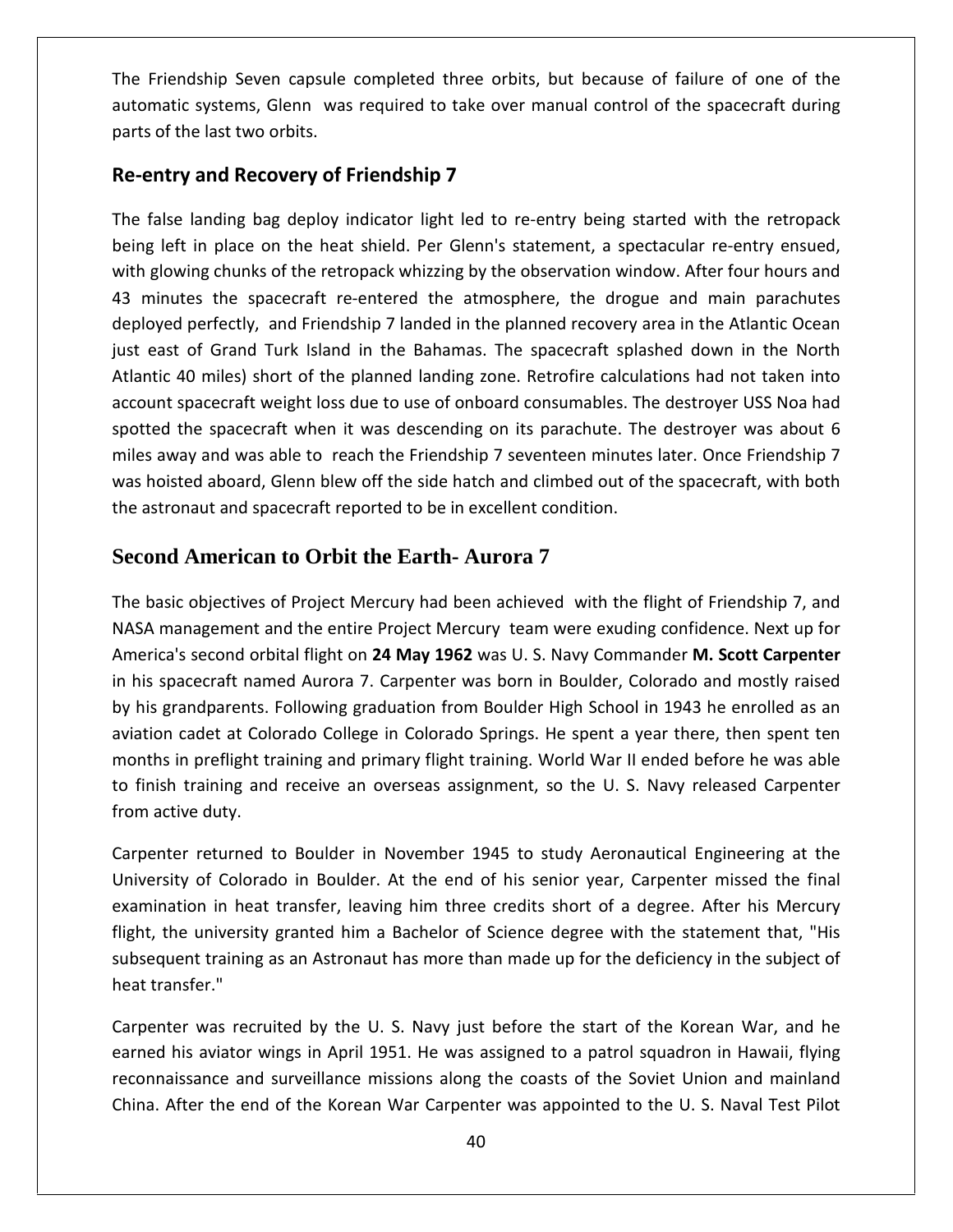at Patuxent River, staying there until 1957, working as <sup>a</sup> test pilot in the Electronics and the testion of the testion of the testing there until and the state of all the test pilot in the Electronics<br>Division. His assignment included the testing of all types of prop and jet aircraft, both at Patuxent River, staying there until 1957, working as a test pilot in the Electronics<br>Division. His assignment included the testing of all types of prop and jet aircraft, both<br>and multi-engine. He was attending the Naval named Air Intelligence Officer for the aircraft carrier USS Hornet, when the call came from<br>
Intelligence Officer for the aircraft carrier USS Hornet, when the call came from School at Patuxent River, staying there until 1957, working as a test pilot in the Electronics Testing Division. His assignment included the testing of all types of prop and jet aircraft, both single- and multi-engine. He **Example 12**<br> **Example 12**<br> **Constribution**<br> **Constribution**<br> **Constribution**<br> **Constribution**<br> **Constribution**<br> **Constribution**<br> **Constribution**<br> **Constribution**<br> **Constribution**<br> **Constribution**<br> **Constribution**<br> **Constr** single- and multi-engine. He was attending the Naval Air Intelligence School in DC, and had just single- and multi-engine. He was attending the Naval Air Intelligence School in DC, and had just<br>been named Air Intelligence Officer for the aircraft carrier USS Hornet, when the call came from<br>NASA for astronaut candidate named Air Intelligence Officer for the aircraft carrier USS Hornet, when the call came from<br>A for astronaut candidates.<br>**nch of Aurora 7**<br>original prime crew member for Mercury Atlas-7 (MA-7)was to have been "Deke" Slayton NASA for astronaut candidates.

#### Launch of Aurora 7

NASA

during a *g*-loading test in the training centrifuge. Slayton had been removed from all flight crew availability after the discovery of cardiac during a *g*-loading test in the training centrifuge. Slayton had chosen the n **ch of Aurora 7**<br>riginal prime crew member for Mercury Atlas-7 (MA-7)was to have been "Deke" Slayton,<br>ayton had been removed from all flight crew availability after the discovery of cardiac<br>thmia during a *g*-loading tes **h of Aurora 7**<br>Iginal prime crew member for Mercury Atlas-7 (MA-7)was to have been "Deke" Slayton,<br>Iyton had been removed from all flight crew availability after the discovery of cardiac<br>Inia during a g-loading test in t The original prime crew member for Mercury Atlas-7 (MA-7) was to have been "Deke" Slayton, al prime crew member for Mercury Atlas-7 (MA-7)was to have been "Deke" Slayton,<br>n had been removed from all flight crew availability after the discovery of cardiac<br>a during a g-loading test in the training centrifuge. Sla but Slayton had been removed from all flight crew availability after the discovery of cardiac The mission had been removed from all flight crew availability after the discovery of cardiac<br>
Amia during a g-loading test in the training centrifuge. Slayton had chosen the name<br>
7 for the spacecraft, as this would have arrhythmia during a g-<br>Delta 7 for the spacecra<br>fourth letter in the Gree<br>next-best prepared astration the mission, he re<br>of the new age Delta 7 fourth letter in the Greek alphabet. Carpenter had trained with John Glenn, was considered the next-best prepared astronaut, and was chosen to fly Mercury Atlas 6. When Carpenter was given the mission, he renamed it *Auror* th letter in the Greek alphabet. Carpenter had trained with John Glenn, was considered the<br>-best prepared astronaut, and was chosen to fly Mercury Atlas 6. When Carpenter was<br>n the mission, he renamed it *Aurora* 7 for the next-<mark>l</mark> given the mission, he renamed it Aurora 7 for the open sky and the dawn, symbolizing the dawn of the new age

est prepared astronaut, and was chosen to fly Mercury Atlas 6. When Carpenter was<br>the mission, he renamed it *Aurora* 7 for the open sky and the dawn, symbolizing the dawn<br>new age<br>10 of MA 7 with Scott Carpenter aboard occ e mission, he renamed it *Aurora* 7 for the open sky and the dawn, symbolizing the dawn<br>w age<br>of MA 7 with Scott Carpenter aboard occurred on **24 May 1962** from Cape Canaveral.<br>Is launch vehicle performance was very good o of the new age<br>Launch of MA 7 with Scott Carpenter aboard occurred on **24 May 1962** from Cape Canaveral.<br>The Atlas launch vehicle performance was very good overall with one small glitch that did not<br>affect the flight in an ch of MA 7 with Scott Carpenter aboard occurred on **24 May 1962** from Cape Canaveral.<br>Atlas launch vehicle performance was very good overall with one small glitch that did not<br>t the flight in any way. One of the sustainer Finary Markovich Charlon at the Milestonian Scale of the Mileston affect the flight in any way. One of the sustainer engine hydra position due to a faulty pressure transducer showing a loss of redundant transducer indicate as launch vehicle perfor<br>he flight in any way. On<br>a due to a faulty pressu<br>ant transducer indicated<br>las's flight path was s<br>sters planned for the mis<br>**of Aurora 7** redundant transducer indicated correct pressure levels until after the sustainer engine cut off. transducer indicated correct pressure levels until after the sustainer engine cut off.<br>
s flight path was so accurate that Aurora 7 reached almost the exact orbital<br>
s planned for the mission at capsule separation.<br> **Auror** The Atlas's flight path was so accurate that Aurora 7 reached almost the exact orbital Atlas's flight path was so accurate that Aurora 7 reached almost the exact orbital<br>meters planned for the mission at capsule separation.<br>**ht of Aurora 7**<br>enter had been given solid food items for the flight, but the high c parameters planned for the mission at capsule separation.

#### **Flight of Aurora 7**

but not intolerable to the well-being of the astronaut. The flight further qualified the Mercury eters planned for the mission at capsule separation.<br> **tof Aurora 7**<br>
Ther had been given solid food items for the flight, but the high cabin temperatures (up to<br>
i) and improper packaging made the food messy, so he avoide of **Aurora 7**<br>In that been given solid food items for the flight, but the high cabin temperatures (up to<br>and improper packaging made the food messy, so he avoided any food after the first<br>ith each orbit sunrise, Carpenter **ht of Aurora 7**<br>
enter had been given solid food items for the flight, but the high cabin temperatures (up to<br>
<sup>e</sup>F) and improper packaging made the food messy, so he avoided any food after the first<br>
t. With each orbit s Carpenter had been given solid food items for the flight, but the high cabin temperatures (up to nter had been given solid food items for the flight, but the high cabin temperatures (up to<br>
F) and improper packaging made the food messy, so he avoided any food after the first<br>
With each orbit sunrise, Carpenter also di  $\frac{1}{2}$ mal been given solarized items for the ingit, but the ingit cabin temperatures (up to and improper packaging made the food messy, so he avoided any food after the first With each orbit sunrise, Carpenter also discovered th orbit. With each orbit sunrise, Carpenter also discovered that the "fireflies" seen by Glenn were ina improper pastaging made the tood messy, so he avoided any local after the mot<br>ith each orbit sunrise, Carpenter also discovered that the "fireflies" seen by Glenn were<br>ice crystals shaken loose from the exterior of the actually ice crystals shaken loose from the exterior of the capsule. Like Glenn, Carpenter circled<br>the Earth three times. The performance of the Mercury spacecraft and Atlas launch vehicle<br>were almost perfect in nearly eve the Earth three times. The performance of the Mercury spacecraft and Atlas launch vehicle For the times. The performance of the Mercury spacecraft and Atlas launch vehicle<br>most perfect in nearly every respect. All primary mission objectives were achieved. The<br>nission-critical malfunction which occurred involved but not intolerable to the well-being of the astronaut. The flight further qualified the Mercury simple mission-critical malfunction which occurred involved a failure in the spacecraft pitch horizon scanner, a component of single mission-critical malfunction which occurred involved a failure in the spacecraft pitch solid experience in hearty every respect. All primary mission espectives were demerted. The ion-critical malfunction which occurred involved a failure in the spacecraft pitch inner, a component of the automatic control sys mission entitial manufactor which occurred involved a rande in the spacecraft pits<br>horizon scanner, a component of the automatic control system. This situation was adequate<br>addressed by giving this control to the pilot in canner, a component<br>d by giving this contr<br>f the mission was not<br>ntolerable to the well-<br>t systems for mannec<br>of extended duration a<br>**of Aurora 7**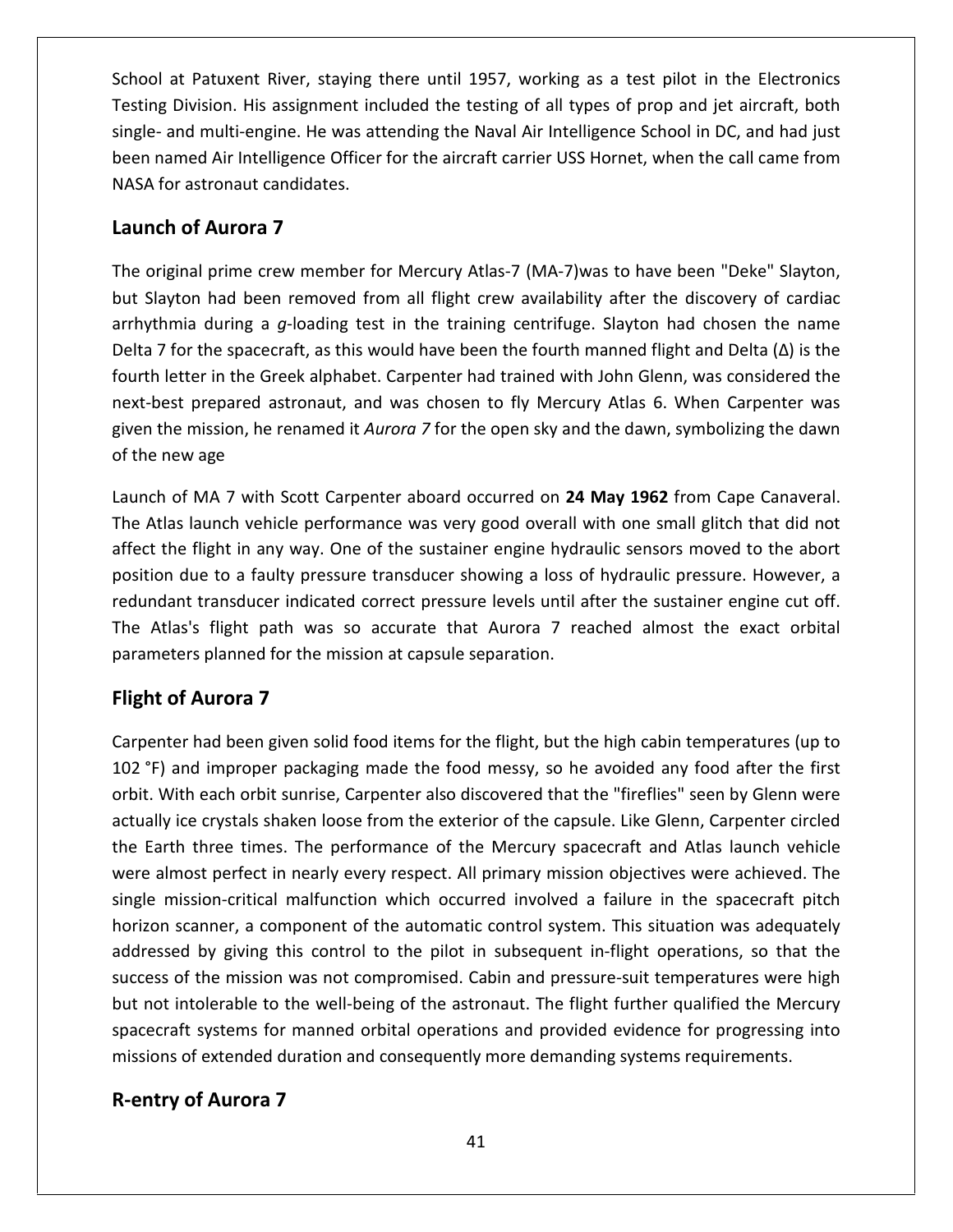over Hawaii at the final orbit Mission Control notified Carpenter to begin his retrofire and to shift from manual control in the automatic dispense to the final orbit mission control notified Carpenter to begin his retrofire<br>The shift from manual control to the automatic attitude control. Due to a series ssing over Hawaii at the final orbit Mission Control notified Carpenter to begin his retrofire<br>untdown and to shift from manual control to the automatic attitude control. Due to a series<br>miscues and other pilot errors. Aur the spacecraft for re-entry, he fell behind in his check of other critical items; (2)<br>to correct the spacecraft for re-entry, he fell behind in his check of other critical items; (2)<br>to correct the spacecraft for re-entry, g over Hawaii at the final orbit Mission Control notified Carpenter to begin his retrofire<br>down and to shift from manual control to the automatic attitude control. Due to a series<br>cues and other pilot errors, Aurora 7 had Passing over Hawaii at the final orbit Mission Control notified Carpenter to begin his retrofire both Frem and to shift from manual control notified Carpenter to begin his retrofire<br>wh and to shift from manual control to the automatic attitude control. Due to a series<br>es and other pilot errors, Aurora 7 had a near-dis amounts and the second interview of the contribution in the contribution in the contribution in the contributi<br>The contribution in the contribution in the contribution in the contribution in the contribution in the contri of fuel; and (3) Carpenter also activated the retrorockets three seconds late, adding<br>of fuel; and other pilot errors, Aurora 7 had a near-disastrous landing. When Carpenter (1)<br>orrect the spacecraft for re-entry, he fell of miscues and other pilot errors, Aurora 7 had a near-disastrous landing. When Carpenter (1) 15 miles or so to the trajectory error. Due to lack of the distribution of the Carpenter (1)<br>16 orrect the spacecraft for re-entry, he fell behind in his check of other critical items; (2)<br>16 hurriedly switched to the auto retrorockets and other pinct errors, Adrond 7 had a hear disastrods landing: When earpenter (1)<br>tried to correct the spacecraft for re-entry, he fell behind in his check of other critical items; (2)<br>when he hurriedly switc  $\frac{1}{1}$ when he hurriedly switched to the automatic control mode, he forgot to switch off the manual system, resulting in both systems being used redundantly for 10 minutes and wasting large amounts of fuel; and (3) Carpenter also m, resulting in both systems being used redundantly for 10 minutes and wasting large<br>nts of fuel; and (3) Carpenter also activated the retrorockets three seconds late, adding<br>er 15 miles or so to the trajectory error. Due amounts of fuel; and (3) Carpenter also activated the retrorockets three seconds late, adding amounts of fuel; and (3) Carpenter also activated the retrorockets three seconds late, adding<br>another 15 miles or so to the trajectory error. Due to lack of fuel and late firing of the<br>retrorockets, Carpenter overshot his er 15 miles or so to the trajectory error. Due to lack of fuel and late firing of the<br>pckets, Carpenter overshot his planned reentry mark and splashed down 250 miles from<br>ended target.<br>everal hours of frantic searching, th retrorockets, Carpenter overshot his planned reentry mark and splashed down 250 miles from

orockets, Carpenter overshot his planned reentry mark and splashed down **250 miles** from<br>intended target.<br>Preseveral hours of frantic searching, the U.S. Navy located Carpenter in the Atlantic Ocean<br>in area northeast of Pu the intended target.<br>After several hours of frantic searching, the U. S. Navy located Carpenter in the Atlantic Ocean<br>in an area northeast of Puerto Rico and he was taken aboard the aircraft carrier USS Intrepid.<br>Other tha  $\mathbf{r}$ several hours of frantic searching, the U. S. Navy located Carpenter in the Atlantic Ocean<br>area northeast of Puerto Rico and he was taken aboard the aircraft carrier USS Intrepid.<br>than slight exhaustion, he was in good hea programa northeast of Puert<br>an slight exhaustion,<br>nd any significant ph<br>r's performance due<br>II off-course, and so<br>two vears later. Carpenter's performance due to his many miscues which resulted in re-entry and landing taking er's performance due to his many miscues which resulted in re-entry and landing taking<br>ell off-course, and so Carpenter was sidelined for future missions. He left the space<br>1 two years later.<br>**American to Orbit the Earth** place well off-course, and so Carpenter was sidelined for future missions. He left the space program two years later.

## **Third American to Orbit the Earth - Sigma 7** missions

when<br>when

off-course, and so Carpenter was sidelined for future missions. He left the space<br>wo years later.<br>**nerican to Orbit the Earth - Sigma 7**<br>pject Mercury orbital operations plan of July 1961 had been to have four spacecrafts<br> wo years later.<br> **merican to Orbit the Earth - Sigma 7**<br>
pject Mercury orbital operations plan of July 1961 had been to have four spacecrafts<br>
for three-orbit flights each. Mercury Atlas-8 (MA-8) would be the project's fif nird American to Orbit the Earth - Sigma 7<br>SA's Project Mercury orbital operations plan of July 1961 had been to have four spacecrafts<br>uipped for three-orbit flights each. Mercury Atlas-8 (MA-8) would be the project's fift merican to Orbit the Earth - Sigma 7<br>
roject Mercury orbital operations plan of July 1961 had been to have four spacecrafts<br>
I for three-orbit flights each. Mercury Atlas-8 (MA-8) would be the project's fifth<br>
i manned spa NASA's Project Mercury orbital operations plan of July 1961 had been to have four spacecrafts NASA's Project Mercury orbital operations plan of July 1961 had been to have four spacecrafts<br>equipped for three-orbit flights each. Mercury Atlas-8 (MA-8) would be the project's fifth<br>American manned space mission All equ of three-orbit flights each. Mercury Atlas-8 (MA-8) would be the project's fifth<br>ican manned space mission All equipment for this flight was delivered to Cape Canaveral<br>irch of 1962, but the decision was made by NASA to fo equipped for three-orbit flights each. Mercury Atlas-8 (MA-8) would be the project's fifth<br>American manned space mission All equipment for this flight was delivered to Cape Canaveral Equipped for time of sixteed. We mights each. Werearly 7 whas 0 (WMTO) would be the projects final American manned space mission All equipment for this flight was delivered to Cape Canaveral<br>in March of 1962, but the decis by 1962, but the decision was made by NASA to forego the remaining short-duration<br>or 1962, but the decision was made by NASA to forego the remaining short-duration<br>nd move directly to a multiple-orbit mission. Planning beg missions and move directly to a multiple-orbit mission. Planning began for the third U.S. orbital order or 1502, but the decision was made by twist to totage the remaining short datation<br>ions and move directly to a multiple-orbit mission. Planning began for the third U.S. orbital<br>ion in February 1962, aiming for a sixmissions and move directly to a mantiple of six-mission. Training segan for the time of st.<br>mission in February 1962, aiming for a six-or-seven-orbit flight to build on the previous<br>orbit missions. NASA officially announce missions. NASA officially announced the mission in June, and the flight plan was finalized<br>July. The mission focused on engineering tests rather than on scientific experimentation.<br>ver, by the time that NASA scheduled the in late July. The mission focused on engineering tests rather than on scientific experimentation. ate July. The mission focused on engineering tests rather than on scientific experimentation.<br>wever, by the time that NASA scheduled the flight, Soviet Cosmonaut Andriyan Nikolayev<br>I orbited the Earth 64 times for four day However, by the time that NASA scheduled the flight, Soviet Cosmonaut Andriyan Nikolayev had orbited the Earth 64 times for four days in Vostok 3 between 11-15 August 1962, a feat which would not be matched by U.S. astronauts until NASA's 1965 Gemini program.

 $\sim$ ever, by the time that NASA scheduled the flight, Soviet Cosmonaut Andriyan Nikolayev<br>orbited the Earth 64 times for four days in Vostok 3 between 11-15 August 1962, a feat<br>h would not be matched by U. S. astronauts until the Earth 64 times for four days in Vostok 3 between 11-15 August 1962, a feat<br>not be matched by U. S. astronauts until NASA's 1965 Gemini program.<br>d **U. S. Navy Captain Walter Marty "Wally" Schirra Jr.** to be the fifth Am ch would not be matched by U. S. astronauts until NASA's 1965 Gemini program.<br>
SA selected **U. S. Navy Captain Walter Marty "Wally" Schirra Jr.** to be the fifth American to<br>
into space, and the third American to go into or NASA selected U. S. Navy Captain Walter Marty "Wally" Schirra Jr. to be the fifth American to NASA selected **U. S. Navy Captain Walter Marty "Wally" Schirra Jr.** to be the fifth Argo into space, and the third American to go into orbit. Schirra was an American na and was qualified as an aviator, aeronautical enginee space, and the third American to go into orbit. Schirra was an American naval officer<br>s qualified as an aviator, aeronautical engineer, and test pilot. Schirra was born in<br>sack, New Jersey to an aviation family. Schirra's and was qualified as an aviator, aeronautical engineer, and test pilot. Schirra was born in qualified as an aviator, aeronautical engineer, and test pilot. Schirra was born in<br>ack, New Jersey to an aviation family. Schirra's father served with the Royal Canadian<br>in World War I, and he and Schirra's mother went on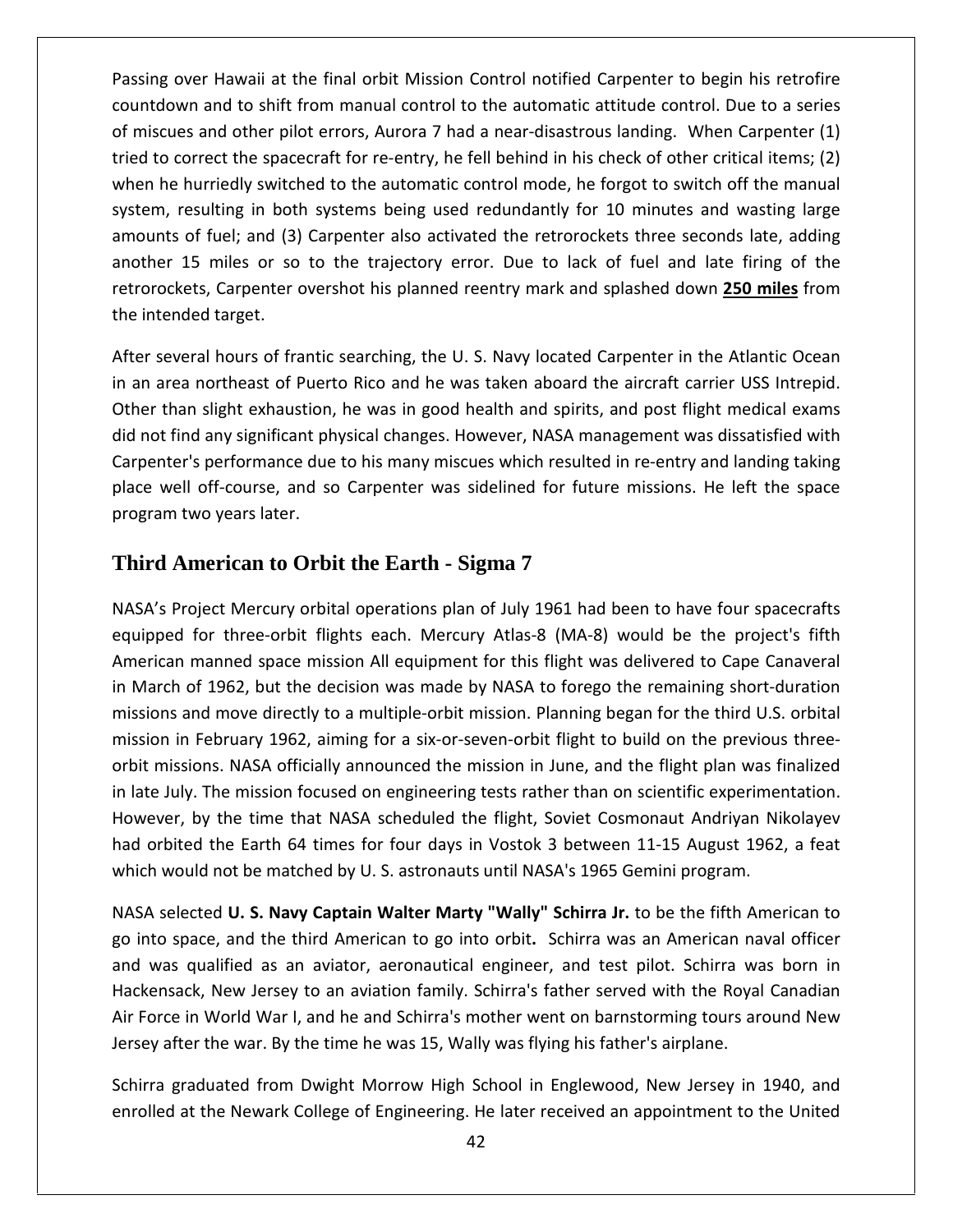Naval Academy, and graduated with the accelerated Class of <sup>1946</sup> with <sup>a</sup> Bachelor of degree in and the accelerated Olass of 1946 with a Bachelor of<br>degrees Naval Academy, and graduated with the accelerated Class of 1946 with a Bachelor of<br>Science degree in aeronautical engineering. He served briefly at the Vaval Academy, and graduated with the accelerated Class of 1946 with a Bachelor of<br>degree in aeronautical engineering. He served briefly at the end of World War II,<br>as an aviator at Pensacola Naval Air Station, and receive 1,000 hours in iet aircraft. He flew 90 missions, mostly on F-84 Thunderiets during the same at 1,000 hours in jet aircraft. He flew 90 missions, mostly on F-84 Thunderiets during the States Naval Academy, and graduated with the accelerated Class of 1946 with a Bachelor of Science degree in aeronautical engineering. He served briefly at the end of World War II, trained as an aviator at Pensacola Naval A tes Naval Academy, and graduated with the accelerated Class of 1946 with a Bachelor of<br>ence degree in aeronautical engineering. He served briefly at the end of World War II,<br>ined as an aviator at Pensacola Naval Air Statio Science degree in aeronautical engineering. He served briefly at the end of World War II, legree in aeronautical engineering. He served briefly at the end of World War II,<br>is an aviator at Pensacola Naval Air Station, and received his wings in 1948 by logging<br>0 hours in jet aircraft. He flew 90 missions, mostly trained as an aviator at Pensacola Naval Air Station, and received his wings in 1948 by logging trained as an aviator at Pensacola Naval Air Station, and received his wings in 1948 by logging<br>over 1,000 hours in jet aircraft. He flew 90 missions, mostly on F-84 Thunderjets during the<br>Korean War, receiving the Disting Korean War, receiving the Distinguished Flying Cross and air medal with oak leaf cluster.

hours in jet aircraft. He flew 90 missions, mostly on F-84 Thunderjets during the<br>
7, receiving the Distinguished Flying Cross and air medal with oak leaf cluster.<br>
1995 of the other six original astronauts, Schirra attend receiving the Distinguished Flying Cross and air medal with oak leaf cluster.<br>
St of the other six original astronauts, Schirra attended U. S. Test Pilot School at<br>
Ver, testing weapons systems such as the Sidewinder missi As with most of the other six original astronauts, Schirra attended U. S. Test Pilot School at Patuxent River, testing weapons systems such as the Sidewinder missile and the F7 Cutlass jet fighter. After graduating from Jet Pilot School in 1957, Schirra spent time as a flight instructor, most of the other six of<br>River, testing weapons<br>fter graduating from Je<br>lg to train other pilots<br>ell Aircraft before bec<br>**of Sigma 7** continuing to train other pilots and testing the F-4 Phantom jet and the F3H Demon from muing to train other pilots and testing the F-4 Phantom jet and the F3H Demon from<br>onnell Aircraft before becoming a prime candidate for NASA"s Project Mercury space<br>ram.<br>**nch of Sigma 7**<br>Mercury Atlas-8 (MA-8) mission was McDonnell Aircraft before becoming a prime candidate for NASA"s Project Mercury space Aircraft before becoming a prime candidate for NASA"s Project Mercury space<br> **Sigma 7**<br>
Ty Atlas-8 (MA-8) mission was finally launched on **03 October 1962** from Cape<br>
having been delayed two weeks because of an Atlas boost program.

#### Launch of Sigma 7

Korean

**f Sigma 7**<br>ary Atlas-8 (MA-8) mission was finally launched on **03 October 1962** from Cape<br>having been delayed two weeks because of an Atlas booster problem, with<br>astronaut Walter M. Schirra, Jr. aboard. The booster did ex **problems 4 5 (MA-8)** mission was finally launched on **03 October 1962** from Cape<br>
problems delayed two weeks because of an Atlas booster problem, with<br>
astronaut **Walter M. Schirra, Jr.** aboard. The booster did experience **Sigma 7**<br>ury Atlas-8 (MA-8) mission was finally launched on **03 October 1962** from Cape<br>, having been delayed two weeks because of an Atlas booster problem, with<br>astronaut **Walter M. Schirra, Jr.** aboard. The booster did The Mercury Atlas-8 (MA-8) mission was finally launched on **03 October 1962** from Cape<br>Canaveral, having been delayed two weeks because of an Atlas booster problem, with<br>American astronaut **Walter M. Schirra, Jr.** aboard. engines and was the diagonal was the weeks because of an Atlas booster problem, with<br>American astronaut **Walter M. Schirra, Jr.** aboard. The booster did experience some minor<br>technical problems during launch, but liftoff p American astronaut Walter M. Schirra, Jr. aboard. The booster did experience some minor dentical problems during seem actayed the weeks secalise of an mass second. Prosiden, which American astronaut **Walter M. Schirra, Jr.** aboard. The booster did experience some minor technical problems during launch, but li The substant of the sustainer and control. The second for about 10 second for about 10 second for a sight misalignment of the main the system. This was later identified as being due to a slight misalignment of the main nes technical problems during launch, but liftoff proceeded smoothly. There was a momentary clockwise roll transient at liftoff, which approached 80% of the required threshold to trigger the Fosterns daring radien, set interm proceduct sinceding. There was a momentar, oll transient at liftoff, which approached 80% of the required threshold to trigger the m. This was later identified as being due to a slight mi abort system. This was later identified as being due to a slight misalignment of the main and was kept under control by the booster's vernier thrusters. Because the Atlas was<br>and was kept under control by the booster's vernier thrusters. Because the Atlas was<br>on a slightly lofted trajectory, the booster engines engines and was kept under control by the booster's vernier thrusters. Because the Atlas was engines and was kept under cont<br>flying on a slightly lofted trajector<br>but the sustainer engine burne<br>spacecraft an extra velocity and<br>initial analysis of the trajectory c<br>orbit for at least seven orbits. **s** and was kept under come a slightly lofted traje<br>
e sustainer engine but<br>
raft an extra velocity a<br>
sinalysis of the trajecto<br>
or at least seven orbits.<br> **of Sigma 7** spacecraft an extra velocity and putting it in a slightly higher orbit than planned. However, aft an extra velocity and putting it in a slightly higher orbit than planned. However,<br>nalysis of the trajectory confirmed that the capsule could have remained in a stable<br>cat least seven orbits.<br>**Of Sigma 7** spacecraft, i initial analysis of the trajectory confirmed that the capsule could have remained in a stable nalysis of the trajectory confirmed that the capsule could have remained in a stable<br>
rat least seven orbits.<br> **of Sigma 7**<br>
orbited the Earth six times in the Sigma 7 spacecraft, in a nine-hour flight focused<br>
on technica orbit for at least seven orbits.

#### Flight of Sigma 7

began to relax, not feeling any negative effects from his prolonged period of weightlessness. He The same orbits.<br>
Sof Sigma 7<br>
Sorbited the Earth six times in the Sigma 7 spacecraft, in a nine-hour flight focused<br>
on technical evaluation rather than on any scientific experimentation.This was the<br>
U.S. manned orbital **the Sigma 7<br>
A a orbited the Earth six times in the Sigma 7 spacecraft, in a nine-hour flight focused<br>
ly on technical evaluation rather than on any scientific experimentation. This was the<br>
set U.S. manned orbital flight ht of Sigma 7**<br>Tra orbited the Earth six times in the Sigma 7 spacecraft, in a nine-hour flight focused<br>aly on technical evaluation rather than on any scientific experimentation. This was the<br>est U.S. manned orbital fligh Schirra orbited the Earth six times in the Sigma 7 spacecraft, in a nine-hour flight focused rbited the Earth six times in the Sigma 7 spacecraft, in a nine-hour flight focused<br>n technical evaluation rather than on any scientific experimentation. This was the<br>J.S. manned orbital flight achieved to date in the Spac  $rac{1}{\cdot}$ Which the found to be a little loose and unresponsive. He also ate a light meal and<br>D.S. manned orbital flight achieved to date in the Space Race with the Soviets, although<br>ind the four-day record set by the Vostok 3 just began to relation to the Venter channels of any selement experimentation into the Super-<br>
longest U.S. manned orbital flight achieved to date in the Space Race with the Soviets, although<br>
well behind the four-day record se well behind the four-day record set by the Vostok 3 just a month and a half prior. This mission ist manual attitude control, where he reported an over steering condition as well as<br>in the Mercury spacecraft's durability in preparation for the one-day mission of<br>Atlas-9 that was to follow. During the first five orbits a sum a the fear and recorded did confirm the Mercury space.<br>Mercury Atlas-9 that was to foll control, which he found to be began to relax, not feeling any redropped into manual attitude casual sudden burst of high fuel us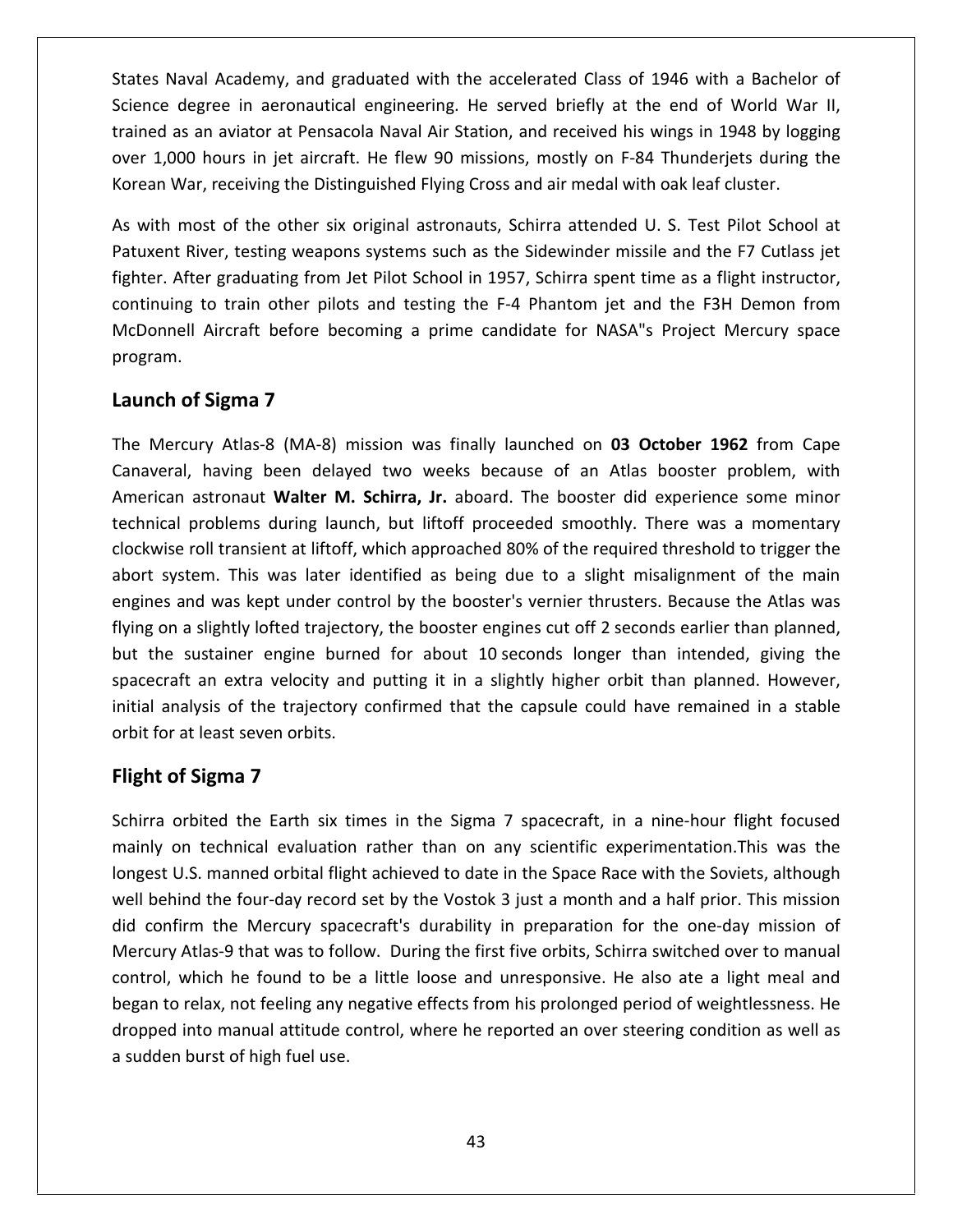sixth orbit was dominated by preparations for re-entry, though Schirra was able to take <sup>a</sup> set of photographs of the sixth orbit was dominated by preparations for re-entry, though Schirra was able to take a<br>Hest set of photographs of South America and try another set of pilot spatial-orientation tests. armed the retrorockets while passing over the western Pacific, and fired the first one just<br>armed the retrorockets while passing over the western Pacific, and fired the first one just h orbit was dominated by preparations for re-entry, though Schirra was able to take a<br>of photographs of South America and try another set of pilot spatial-orientation tests.<br>ed the retrorockets while passing over the weste It was dominated by preparations for re-entry, though Schirra was able to take a<br>The of photographs of South America and try another set of pilot spatial-orientation tests.<br>The retrorockets while passing over the western P The sixth orbit was dominated by preparations for r<br>last set of photographs of South America and try ar<br>He armed the retrorockets while passing over the v<br>before his ninth hour in space. The automatic con<br>rock" during this before his ninth hour in space. The automatic control system held the capsule "steady as a before his ninth hour in space. The automatic control system held the capsule "steady as a<br>rock" during this period, though Schirra noted, after the retrorockets had stopped firing, that<br>the system had burned only a quarte the system had burned only a quarter of its fuel.

## **Re-entry of Sigma 7**

rock"

uring this period, though Schirra noted, after the retrorockets had stopped firing, that<br>em had burned only a quarter of its fuel.<br>**Irry of Sigma 7**<br>spacecraft continued toward re-entry after the de-orbit burn, Schirra use ad burned only a quarter of its fuel.<br> **f Sigma 7**<br>
ecraft continued toward re-entry after the de-orbit burn, Schirra used the high-<br>
ters to put the capsule in the correct orientation. He then enabled the rate<br>
control sy ntry of Sigma 7<br>
e spacecraft continued toward re-entry after the de-orbit burn, Schirra used the high-<br>
thrusters to put the capsule in the correct orientation. He then enabled the rate<br>
zation control system, an automati The sacecraft continued toward re-entry after the de-orbit burn, Schirra used the high-<br>sters to put the capsule in the correct orientation. He then enabled the rate<br>on control system, an automatic control method which use As the spacecraft continued toward re-entry after the de-orbit burn, Schirra used the highneecraft continued toward re-entry after the de-orbit burn, Schirra used the high-<br>usters to put the capsule in the correct orientation. He then enabled the rate<br>n control system, an automatic control method which used up power thrusters to put the capsule in the correct orientation. He then enabled the rate in thrusters to put the capsule in the correct orientation. He then enabled the rate<br>tation control system, an automatic control method which used up fuel at a very high<br>to maintain control during re-entry. This was a spec stabilization control system, an automatic control method which used up fuel at a very high parachute, and then the main parachute at 15,000 feet. The landing was surprisingly<br>parachute. and then then maintain control during re-entry. This was a specific engineering request, and it<br>d Schirra because he had done h precise, only 4.5 miles from the target point and 0.5 miles from the aircraft carrier U.S.S.<br>precise, only 4.5 miles from the target point of the target point and it<br>dismayed Schirra because he had done his best to conserv dismayed Schirra because he had done his best to conserve fuel during his flight. In the most successful American manned space flight to date, Schirra traveled nearly six orbits, returning to earth in the Pacific Ocean 9 h about 30 seconds. Schirra radioed that he would prefer to be towed to the carring the material successful American manned space flight to date, Schirra traveled nearly six orbits, ret earth in the Pacific Ocean 9 hours, 13 he Pacific Ocean 9 hours, 13 minutes after liftoff. At 40,000 feet Schirra deployed the<br>arachute, and then the main parachute at 15,000 feet. The landing was surprisingly<br>nly 4.5 miles from the target point and 0.5 miles f drogue parachute, and then the main parachute at 15,000 feet. The landing was surprisingly arachute, and then the main parachute at 15,000 feet. The landing was surprisingly<br>only 4.5 miles from the target point and 0.5 miles from the aircraft carrier U.S.S.<br>.. The capsule hit the water, sank and bobbed to the su precise, only 4.5 miles from the target point and 0.5 miles from the aircraft carrier U.S.S. Kearsarge. The capsule hit the water, sank and bobbed to the surface again, righting itself after

e, only 4.5 miles from the target point and 0.5 miles from the aircraft carrier U.S.S.<br>arge. The capsule hit the water, sank and bobbed to the surface again, righting itself after<br>30 seconds. Schirra radioed that he would Kearsarge. The capsule hit the water, sank and bobbed to the surface again, righting itself after<br>about 30 seconds. Schirra radioed that he would prefer to be towed to the carrier.<br>Because the capsule had so nearly landed nds. Schirra radioed that he would prefer to be towed to the carrier.<br>
capsule had so nearly landed at a predetermined point and so close to the<br>
after six orbits, this confirmed the capabilities of the Mercury spacecraft. Because the capsule had so nearly landed at a predetermined point and so close to the Example had so nearly landed at a predetermined point and so close to the<br>
a after six orbits, this confirmed the capabilities of the Mercury spacecraft. The<br>
B allowed NASA to plan with confidence for a day-long flight wi recovery ship after six orbits, this confirmed the capabilities of the Mercury spacecraft. The The first moon landing, the sum of the first moon landing, the was the first person to go into the first person to go into space the first person to go into space the meaning in the two-man Gemini program in which he achie flight of MA-8 allowed NASA to plan with confidence for a day-long flight with MA-9, which had Filight of MA-8 allowed NASA to plan with confidence for a day-long flight with MA-9, which had<br>been an early goal of the Mercury program. Schirra continued in the U. S. space program,<br>participating in the two-man Gemini p A an early goal of the<br>icipating in the two-<br>lezvous. He later com<br>h Orbit) prior to the<br>s, and the only one of<br>Apollo programs. Earth Orbit) prior to the first moon landing, He was the first person to go into space three Earth Orbit) prior to the first moon landing, He was the first person to go into space three<br>times, and the only one of the original seven astronauts to have flown in the Mercury, Gemini,<br>and Apollo programs.<br>**Final Americ** and Apollo programs.

#### **Final American in Project Mercury to Orbit the Earth - Faith 7**  $\overline{\mathbf{F}}$

mes, and the only one of the original seven astronauts to have flown in the Mercury, Gemini,<br>i**nal American in Project Mercury to Orbit the Earth - Faith 7**<br>here was more than a six-month time period between the MA-8 fligh bllo programs<br>**American i**<br>was more tha<br>)), which prov<br>reasons: Final American in Project Mercury to Orbit the Earth - Faith 7<br>There was more than a six-month time period between the MA-8 flight and the Mercury Atl 9 (MA-9), which proved to be the final manned space flight of Project M was more than a six-month time period between the MA-8 flight and the **Mercury Atlas-9**), which proved to be the final manned space flight of Project Mercury. This was due to I reasons:<br>I reasons:<br>The Soviets had already l 9), which proved to be the final manned space flight of Project Me<br>reasons:<br>The Soviets had already launched Vostok 3, which accomplished s<br>Many in NASA believed that MA-8 was as good as they could do i<br>were anxious to dev

- The Soviets had already launched Vostok 3, which accomplished sixty-four orbits.
- $2.$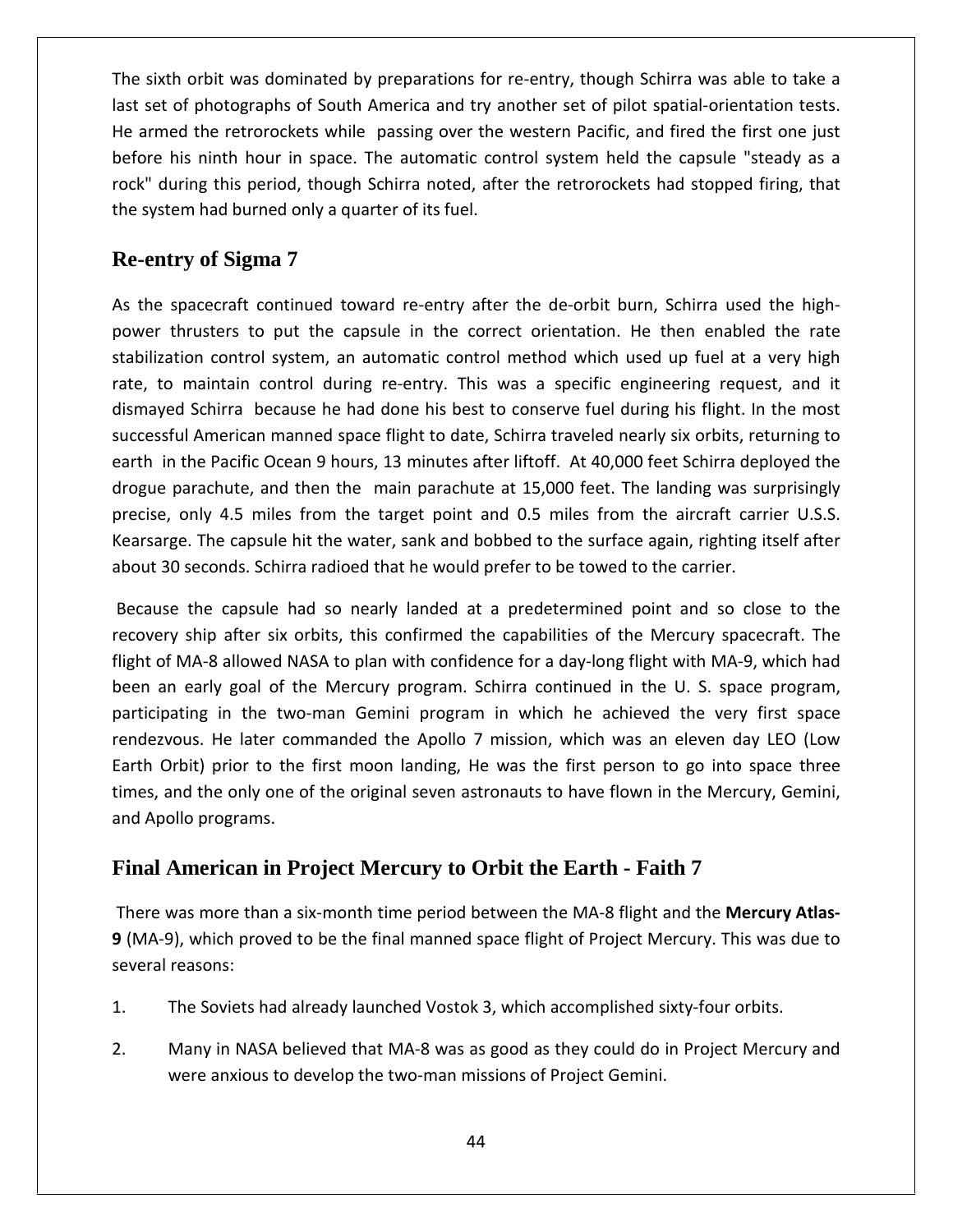When NASA did decide on an MA-9 flight, they had to negotiate with McDonnell for capsule model is a consequence model in the model of the model of the several capsule modifications to accommodate the longer flight. For the MASA did decide on an MA-9 flight, they had to negotiate with McDonnell for<br>
For the MA-9 assignment was **U.** S. Air Force Colonel L. Gordon Cooper. Jr., an and NASA did decide on an MA-9 flight, they had to negotiate with McDonnell for<br>eral capsule modifications to accommodate the longer flight.<br>The MA-9 assignment was **U. S. Air Force Colonel L. Gordon Cooper, Jr.**, an<br>aeros

3. When NASA did decide on an MA-9 flight, they had to negotiate with McDonnell for<br>several capsule modifications to accommodate the longer flight.<br>Chosen for the MA-9 assignment was **U. S. Air Force Colonel L. Gordon Coop** en NASA did decide on an MA-9 flight, they had to negotiate with McDonnell for<br>
rral capsule modifications to accommodate the longer flight.<br>
the MA-9 assignment was **U. S. Air Force Colonel L. Gordon Cooper, Jr.**, an<br>
ero several capsule modifications to accommodate the longer flight.<br>
sen for the MA-9 assignment was **U. S. Air Force Colonel L. Gordon Cooper, Jr**., an<br>
prican aerospace engineer, U. S. Air Force pilot, test pilot, and the yo Chosen for the MA-9 assignment was U. S. Air Force Colonel L. Gordon Cooper, Jr., an en for the MA-9 assignment was **U. S. Air Force Colonel L. Gordon Cooper, Jr**., an<br>ican aerospace engineer, U. S. Air Force pilot, test pilot, and the youngest of the original<br>i astronauts chosen for Project Mercury. Coope American aerospace engineer, U. S. Air Force pilot, test pilot, and the youngest of the original to the U. S. assument was C. C. Antified Coloncial L. Coloncial Cooper, 3.1, and<br>space engineer, U. S. Air Force pilot, test pilot, and the youngest of the original<br>auts chosen for Project Mercury. Cooper was born and rais seven astronauts chosen for Project Mercury. Cooper was born and raised in Shawnee, an derespace engineer, or strink force phoe, test phoe, and the youngest of the original<br>astronauts chosen for Project Mercury. Cooper was born and raised in Shawnee,<br>ma, but when his father, a retired U. S. Army Air Force Oklahoma, but when his father, a retired U. S. Army Air Force Colonel, was called to active duty Ignalis Chiesen Telectronical, Chiesen Was both and Taised in Shameer,<br>
Similar Chiese in Shameer,<br>
If and the met his father, a retired U.S. Army Air Force Colonel, was called to active duty<br>
If are end of World War II, t just before the end of World War II, the family moved to Murray, Kentucky, and he graduated bis before the end of World War II, the family moved to Murray, from Murray High School in 1945. He enlisted in the U. S. Marine Cappointment to the U. S. Naval Academy, and was eventually Corps. He moved to Hawaii with hi m Murray High School in 1945. He enlisted in the U.S. Marine Corps, but failed to receive an<br>pointment to the U.S. Naval Academy, and was eventually discharged from the Marine<br>ps. He moved to Hawaii with his family and att appointment to the U.S. Naval Academy, and was eventually discharged from the Marine ent to the U. S. Naval Academy, and was eventually discharged from the Marine<br>moved to Hawaii with his family and attended the University of Hawaii for three<br>ile in Hawaii he met his wife, who was quite active in flying, a Corj Corps. He moved to Hawaii with his family and attended the University of Hawaii for three<br>years. While in Hawaii he met his wife, who was quite active in flying, and she convinced him to<br>have his Marine commission transfer have his Marine commission transferred to the U.S. Air Force.

rs. While in Hawaii he met his wife, who was quite active in flying, and she convinced him to<br>e his Marine commission transferred to the U.S. Air Force.<br>received extensive flight training and served for nearly four years i his Marine commission transferred to the U. S. Air Force.<br>ceived extensive flight training and served for nearly four years in West Germany, before<br>hing to the U. S. Cooper attended the U. S. Air Force Institute of Technol time,reived extensive flight training and served for nearly four years in West Germany, before<br>ing to the U.S. Cooper attended the U.S. Air Force Institute of Technology in Dayton for<br>ears, and he received his Bachelor of Scien  $\mathbb{R}^n$ Exercis extensive might drammig and served for hearty foar years in west definedly, severe<br>
rning to the U.S. Cooper attended the U.S. Air Force Institute of Technology in Dayton for<br>
years, and he received his Bachelor of returning to the U.S. Cooper attended the U.S. Air Force Institute of Technology in Dayton for<br>two years, and he received his Bachelor of Science degree in Aeronautical Engineering in 1956. For their space of Statemaca and Statemaca and he received his Bachelor of Science degree in Aeronautical Engineering in 1956.<br>
igned to Edwards Air Force Base in California for the next two years, functioning as<br>
pilot an He was assigned to Edwards Air Force Base in California for the next two years, functioning as the Air Force several million dollars in aircraft design and operations. When NASA called for volunteers for their space pilot program, Cooper felt that he would be a logical choice, and he nteers for their space pilot program, Cooper felt that he would be a logical choice, and he<br>**Inch of Faith 7**<br>Cury Atlas 9 (MA-9), known as Faith 7, was launched on 15 May,1963 from Cape Canaveral,<br>was piloted by astronaut was.

## Launch of Faith **7**

American

as.<br>2011 a provided at the Mercury Atlas 9 (MA-9), known as Faith 7, was launched on 15 May,1963 from Cape Canaveral,<br>2011 and was piloted by astronaut Gordon Cooper, then an Air Force major. The launch vehicle was<br>2013 mo **inch of Faith 7**<br>
tury Atlas 9 (MA-9), known as Faith 7, was launched on **15 May,1963** from Cape Canaveral,<br>
was piloted by astronaut **Gordon Cooper**, then an Air Force major. The launch vehicle was<br>
dified Atlas D rocket **nch of Faith 7**<br>ury Atlas 9 (MA-9), known as Faith 7, was launched on **15 May,1963** from Cape Cana<br>was piloted by astronaut **Gordon Cooper**, then an Air Force major. The launch vehicl<br>dified Atlas D rocket and the Mercury Mer cury Atlas 9 (MA-9), known as Faith 7, was launched on **15 May, 1963** from Cape Canaveral,<br>was piloted by astronaut **Gordon Cooper**, then an Air Force major. The launch vehicle was<br>dified Atlas D rocket and the Mercury spa and was piloted by astronaut Gordon Cooper, then an Air Force major. The launch vehicle was piloted by astronaut **Gordon Cooper**, then an Air Force major. The launch vehicle was<br>ed Atlas D rocket and the Mercury spacecraft from McDonnell Corporation in St. Louis<br>sixth manned spacecraft in the Project Mercury prog a modified Atlas D rocket and the Mercury spacecraft from McDonnell Corporation in St. Louis ied Atlas D rocket and the Mercury spacecraft from McDonnell Corporation in St. Louis<br>
1. sixth manned spacecraft in the Project Mercury program. The mission marked the last<br>
4. American was launched alone to conduct an en was the sixth manned spacecraft in the Project Mercury program. The mission marked the last time an American was launched alone to conduct an entirely solo orbital mission

existh manned spacecraft in the Project Mercury program. The mission marked the last<br>American was launched alone to conduct an entirely solo orbital mission<br>nute into the flight the Atlas D started its pitch program, and a American was launched alone to conduct an entirely solo<br>
uute into the flight the Atlas D started its pitch program, a<br>
the booster engines cut off and were left behind. At the<br>
Tower was jettisoned and cabin pressure was inute into the flight th<br>
Is the booster engines<br>
Tower was jettisoned<br>
cut off, and Faith 7 e<br> **2** of 101 miles, with a p<br> **of Faith 7** Escape Tower was jettisoned and cabin pressure was sealed. Two minutes later the sustainer cape Tower was jettisoned and cabin pressure was sealed. Two minutes later the sustainer<br>agine cut off, and Faith 7 entered orbit at a speed of slightly over 17,500 miles per hour, at a<br>arigee of 101 miles, with a projecte engine cut off, and Faith 7 entered orbit at a speed of slightly over 17,500 miles per hour, at a<br>perigee of 101 miles, with a projected apogee of 165 miles<br>**Orbit of Faith 7**<br>A few minutes after the capsule entered orbit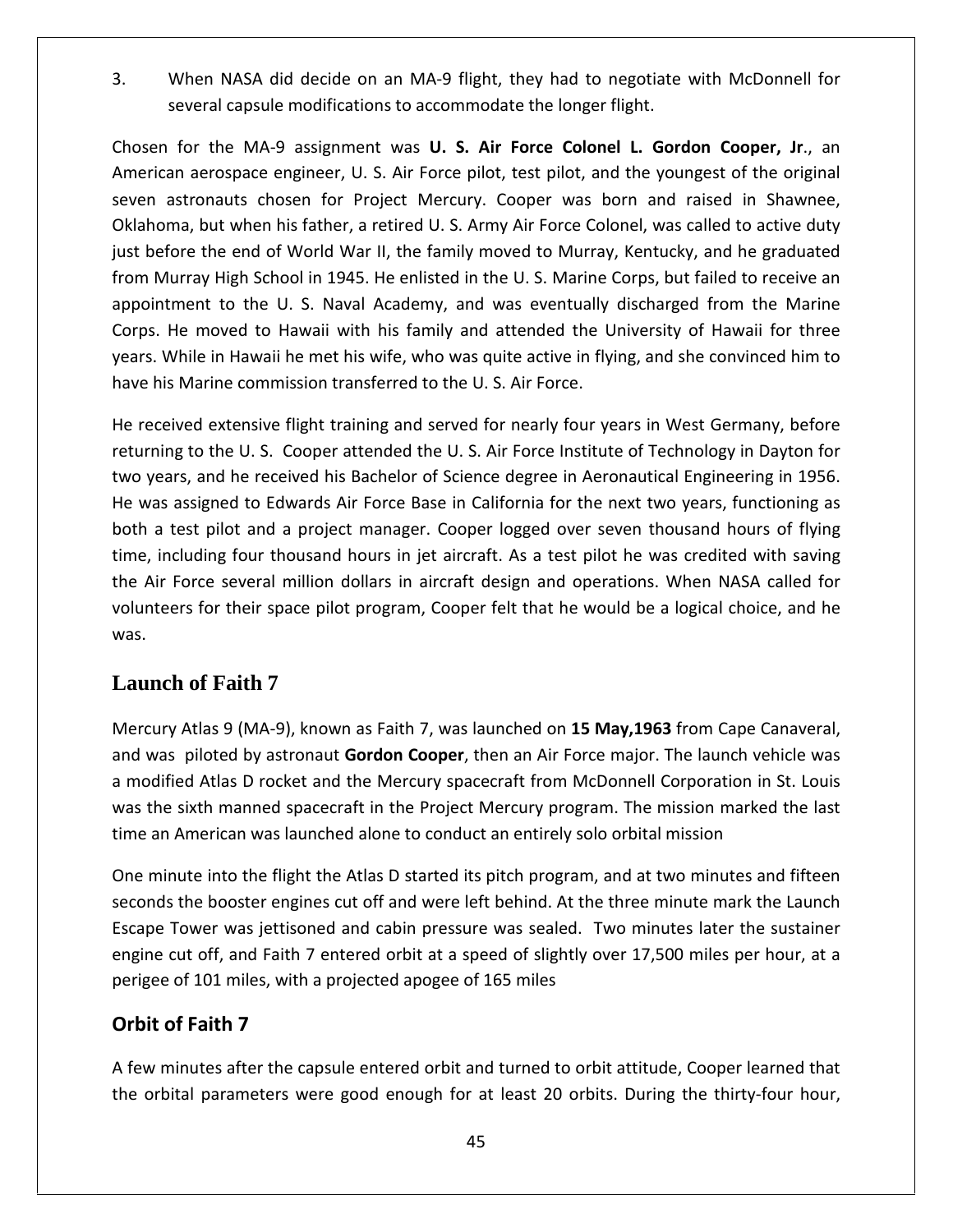orbit odyssey that ensued, his scheduled rest period was between orbits <sup>9</sup> through Although not particularly sleepy that ensued, his scheduled rest period was between orbits 9 through<br>Although not particularly sleepy because of the excitement, he did become the first to orbit odyssey that ensued, his scheduled rest period was between orbits 9 through<br>ugh not particularly sleepy because of the excitement, he did become the first<br>to sleep in space. During his flight he had a dinner of po Firm the spacecraft condition to Ground Control, and took some great was the space.<br>Though not particularly sleepy because of the excitement, he did become the first<br>Control, and to sleep in space. During his flight he had twenty-two orbit odyssey that ensued, his scheduled rest period was between orbits 9 through 13. Although not particularly sleepy because of the excitement, he did become the first American to sleep in space. During his fl wo orbit odyssey that ensued, his scheduled rest period was between orbits 9 through<br>ough not particularly sleepy because of the excitement, he did become the first<br>n to sleep in space. During his flight he had a dinner of 13. Although not particularly sleepy because of the excitement, he did become the first Igh not particularly sleepy because of the excitement, he did become the first<br>co sleep in space. During his flight he had a dinner of powdered roast beef mush and<br>er, reported the spacecraft condition to Ground Control, a American to sleep in space. During his flight he had a dinner of powdered roast beef mush and American to sleep in space. During his flight he had a dinner of powdered roast beef mush and<br>some water, reported the spacecraft condition to Ground Control, and took some great<br>pictures of Asia, including shots of the Ti

some water, reported the spacecraft condition to Ground Control, and took some great<br>pictures of Asia, including shots of the Tibetan highlands and the Himalayas..<br>Toward the end of the Faith 7 orbit 19, there were mission res of Asia, including shots of the Tibetan highlands and the Himalayas..<br>
ard the end of the Faith 7 orbit 19, there were mission-threatening technical problems,<br>
ding a capsule power failure. Carbon dioxide levels began Toward the end of the Faith 7 orbit 19, there were mission-threatening technical problems, ward the end of the Faith 7 orbit 19, there were mission-threatening technical problems,<br>luding a capsule power failure. Carbon dioxide levels began rising, and the cabin<br>nperature jumped to over 100 degrees F. On the 20th including a capsule power failure. Carbon dioxide levels began rising, and the cabin the correct pitch for re-entry into the atmosphere. Cooper dreatering technical problems,<br>the correct pitch of the correct pitch of re-entry into the atmosphere. 21st orbit a short-circuit occurred in the bus bar serving t temperature jumped to over 100 degrees F. On the 20th orbit, Cooper lost all attitude readings, temperature jumped to over 100 degrees F. On the 20th orbit, Cooper lost all attitude readings,<br>and on the 21st orbit a short-circuit occurred in the bus bar serving the 250 volt main inverter.<br>This left the automatic stab Fracture Jumped to over 166 degrees it. On the 26th of Jty, cooper fost an attitude reddings,<br>In the 21st orbit a short-circuit occurred in the bus bar serving the 250 volt main inverter.<br>Eft the automatic stabilization an This left the automatic stabilization and control system without electric power. Cooper turned<br>to his understanding of star patterns, took manual control of the capsule and successfully<br>estimated the correct pitch for re-e . . . . .<br>. . . . In the discussion and control system without clearing power. Cooper tanned<br>
understanding of star patterns, took manual control of the capsule and successfully<br>
ated the correct pitch for re-entry into the atmosphere. Coop  $\frac{1}{\sqrt{2}}$ Is and the correct pitch for re-entry into the atmosphere. Cooper drew lines on the capsule<br>Idow to help him check his orientation before firing the re-entry rockets. On the 21st orbit,<br>I Glenn on board the tracking ship C estimated the correct pitch for re-entry into the atmosphere. Cooper drew lines on the capsule window to help him check his orientation before firing the re-entry rockets. On the 21st orbit, In the concet plear for the that y life distincts proper and writes on the capsate<br>
In the p him check his orientation before firing the re-entry rockets. On the 21st orbit,<br>
In on board the tracking ship Coastal Sentry Qu The Step time energy the spacecraft of the spacecraft aligned at a 34° pitch down angle and manually fired energy cooper prepare a revised checklist for retrofire. Due to the system malfunctions, many of the steps had to b the retrorockets on command, using his wristwatch to time the retrorockets on competent of the system malf steps had to be done manually. At the end of the 21st orbit, Cooper aga the Coastal Sentry Quebec, and reported the Figure a revised checklist for retrofire. I<br> **Co** be done manually. At the end of the<br> **I** Sentry Quebec, and reported the s<br>
Jnderstanding that the checklist was continually.<br> **Cooper kept the spacecraft aligned and Recov** the Coastal Sentry Quebec, and reported the spacecraft was in retro attitude and holding astal Sentry Quebec, and reported the spacecraft was in retro attitude and holding<br>Ily. Understanding that the checklist was complete, Glenn gave a ten-second countdown<br>ofire. Cooper kept the spacecraft aligned at a 34° pi to retrofire. Cooper kept the spacecraft aligned at a 34° pitch down angle and manually fired to retrofire. Cooper kept the spacecraft aligned at a 34° pitch down angle and manually fired<br>the retrorockets on command, using his wristwatch to time the burn.<br>**Re-entry and Recovery of Faith 7**<br>**Faith 7 had** completed 2

## ne-e

pictures in the second second second second second second second second second second second second second second second second second second second second second second second second second second second second second sec

Exame at 34 hours and 20 minutes after liftoff, and was just four miles from the<br> **d** completed 22 Earth orbits before entering the Earth's atmosphere. Fifteen<br>
Faith 7 landed about 81 miles southeast of Midway Island in t **7 had completed 22 Earth orbits before entering the Earth's atmosphere. Fifteen**<br>17 **had completed 22 Earth orbits before entering the Earth's atmosphere. Fifteen**<br>18 later Faith 7 landed about 81 miles southeast of Midwa 7 had completed 22 Earth orbits before entering the Earth's atmosphere. Fifteen<br>es later Faith 7 landed about 81 miles southeast of Midway Island in the Pacific Ocean.<br>Idown came at 34 hours and 20 minutes after liftoff, a **Faith 7 had** completed 22 Earth orbits before entering the Earth's atmosphere. Fifteen minutes later Faith 7 landed about 81 miles southeast of Midway Island in the Pacific Ocean. Splashdown came at 34 hours and 20 minute minutes later Faith 7 landed about 81 miles southeast of Midway Island in the Pacific Ocean. Faith 7 landed about 81 miles southeast of Midway Island in the Pacific Ocean.<br>ame at 34 hours and 20 minutes after liftoff, and was just four miles from the<br>y ship, the aircraft carrier USS Kearsarge. This was the most ac Splashdown came at 34 hours and 20 minutes after liftoff, and was just four miles from the Splashdown came at 34 hours and 20 minutes sourcest of miama, island in the Facine ocean.<br>Splashdown came at 34 hours and 20 minutes after liftoff, and was just four miles from the<br>prime recovery ship, the aircraft carrier had been followed and permission was granted. Forty minutes later these is in the covery ship, the aircraft carrier USS Kearsarge. This was the most accurate landing to pite the lack of automatic controls. Cooper's cool-he prime recovery ship, the aircraft carrier USS Kearsarge. This was the most accurate landing to date, despite the lack of automatic controls. Cooper's cool-headed performance and piloting blespite the lack of automatic controls. Cooper's cool-headed performance and piloting<br>were paramount to the success of NA-9. The spacecraft did tip over in the water<br>ntarily, then righted itself. Helicopters dropped rescu skills were paramount to the success of NA-9. The spacecraft did tip over in the water momentarily, then righted itself. Helicopters dropped rescue swimmers and relayed Cooper's request of a U. S. Air Force officer for permission to be hoisted aboard the Navy's carrier. Protocol had been followed and permiss re paramount to the success of<br>arily, then righted itself. Helicopter<br>of a U. S. Air Force officer for pel<br>had been followed and permissio<br>w open on the deck of the Kearsa<br>**Mercurv is Complete** Protocol had been followed and permission was granted. Forty minutes later the explosion Protocol had been followed and permission was granted. Forty minutes later the explosion<br>hatch blew open on the deck of the Kearsarge, and Cooper stepped out of Faith 7 to a warm<br>greeting.<br>**Project Mercury is Complete**<br>Fol greeting.

**Project Mercury is Complete**<br>( Man-Shepard and others pushed for a six day Mercury Atlas-<br>Following Cooper's flight in Faith 7, Alan Shepard and others pushed for a six day Mercury Atlaset **Mercury is Complete**<br>
pect Mercury is Complete<br>
owing Cooper's flight in Faith 7, Alan Shepard and others pushed for a six day Mercury Atlas-<br>
MA-10) endurance mission. This would give America the manned space enduranc **Mercury is Complete**<br>Cooper's flight in Faith 7, Alan Shepard and others pushed for a six day Mercury Atlas-<br>0) endurance mission. This would give America the manned space endurance record<br>st time and also cover the biolo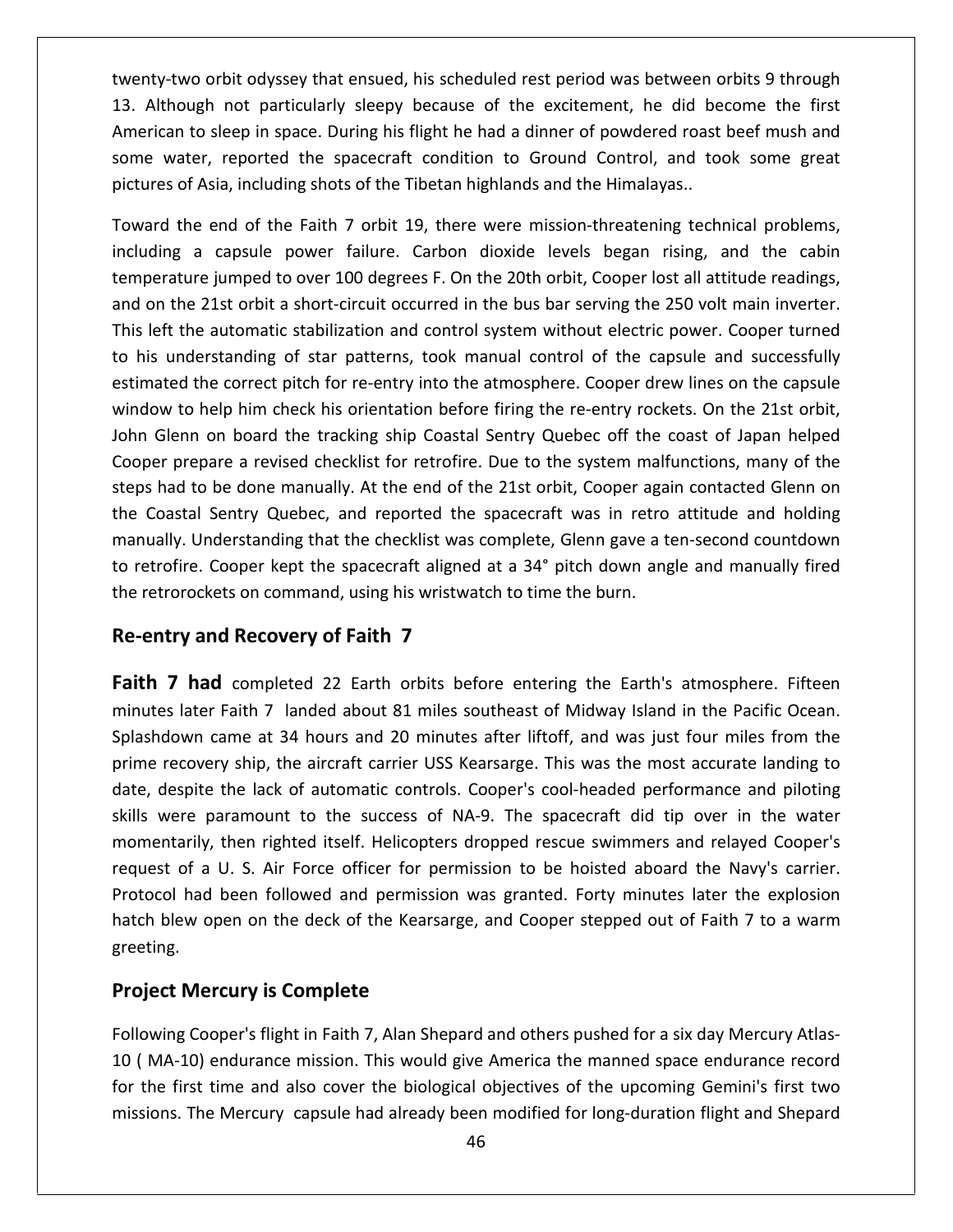the name 'Freedom <sup>7</sup> II' painted on the side. But the risk and work pending on Gemini NASA managers not to undertake another mission. After the MA-9 mission's<br>NASA managers not to undertake another mission. After the MA-9 mission's mame 'Freedom 7 II' painted on the side. But the risk and work pending on Gemini<br>A NASA managers not to undertake another mission. After the MA-9 mission's<br>mishaps, there was an ongoing debate about whether to fly one more This would have been a three-day. 48-orbit mission to be flown by Alan Shepard in the MA-Shepard in the WA-Shepard in the was an ongoing debate about whether to fly one more Mercury flight<br>This would have been a three-day. name 'Freedom 7 II' painted on the side. But the risk and work pending on Gemini<br>
d NASA managers not to undertake another mission. After the MA-9 mission's<br>
mishaps, there was an ongoing debate about whether to fly one mo had the name 'Freedom 7 II' painted on the side. But the risk and work pending on Gemini electrical mishaps, there was an ongoing debate about whether to fly one more Mercury flight (MA-10). This would have been a three-day, 48-orbit mission to be flown by Alan Shepard in persuaded NASA managers not to undertake another mission. After the MA-9 mission's had the r<br>persuade<br>electrical<br>(MA-10).<br>October :<br>most of it<br>flew. **Example Standard Standard Standard Standard Standard Standard Standard Standard Standard Standard Standard Standard Standard Standard Standard Standard Standard Standard Standard Standard Standard Standard Standard Standa** October 1963. In the end, NASA officials decided that the Mercury had fulfilled its goal and tober 1963. In the end, NASA officials decided that the Mercury had fulfilled its goal and<br>st of its objectives, so the time had come to move on to Project Gemini, and MA-10 never<br>w.<br>**Summary**<br>the Mercury Project achieved most of its objectives, so the time had come to move on to Project Gemini, and MA-10 never flew.

#### $\mathbb{Z}^{\mathbb{Z}^{\times}}$ **F.** Summary

October

radio and TV around the world. Its technological achievements laid the groundwork for the Mercury Project achieved increasing success in its missions, it was followed by millions radio and TV around the world. Its technolo **Summary**<br>The Mercury Project achieved increasing success in its missions, it was followed by millions<br>Alio and TV around the world. Its technological achievements laid the groundwork for the<br>Two phases of the U. S. Space **ummary**<br>ercury Project achieved increasing success in its missions, it was followed by millions<br>and TV around the world. Its technological achievements laid the groundwork for the<br>phases of the U. S. Space Program. Projec For Project achieved increasing success in its missions, it was followed by millions<br>TV around the world. Its technological achievements laid the groundwork for the<br>ses of the U. S. Space Program. Project Gemini carried tw encouragedInternal and the world. Its technological achievements laid the groundwork for the states of the U. S. Space Program. Project Gemini carried two astronauts in each leverfected space docking and other space maneuvers. These Flight. This course does not include the more expansive space programs of Project Gemini of the mext two phases of the U.S. Space Program. Project Gemini carried two astronauts in each capsule, and perfected space docking on radio and it around the Meria. As technological denotencements and the groundwith for the<br>next two phases of the U. S. Space Program. Project Gemini carried two astronauts in each<br>capsule, and perfected space docking an the Soviet and perfected space docking and other space maneuvers. These were essential<br>components for the manned lunar landings in the subsequent Apollo Program that was<br>encouraged by President Kennedy just a few weeks aft components for the manned lunar landings in the subsequent Apollo Program that was encouraged by President Kennedy just a few weeks after the first manned Project Mercury flight. This course does not include the more expansive space programs of Project Gemini or the Apollo Program. When the Mercury Proje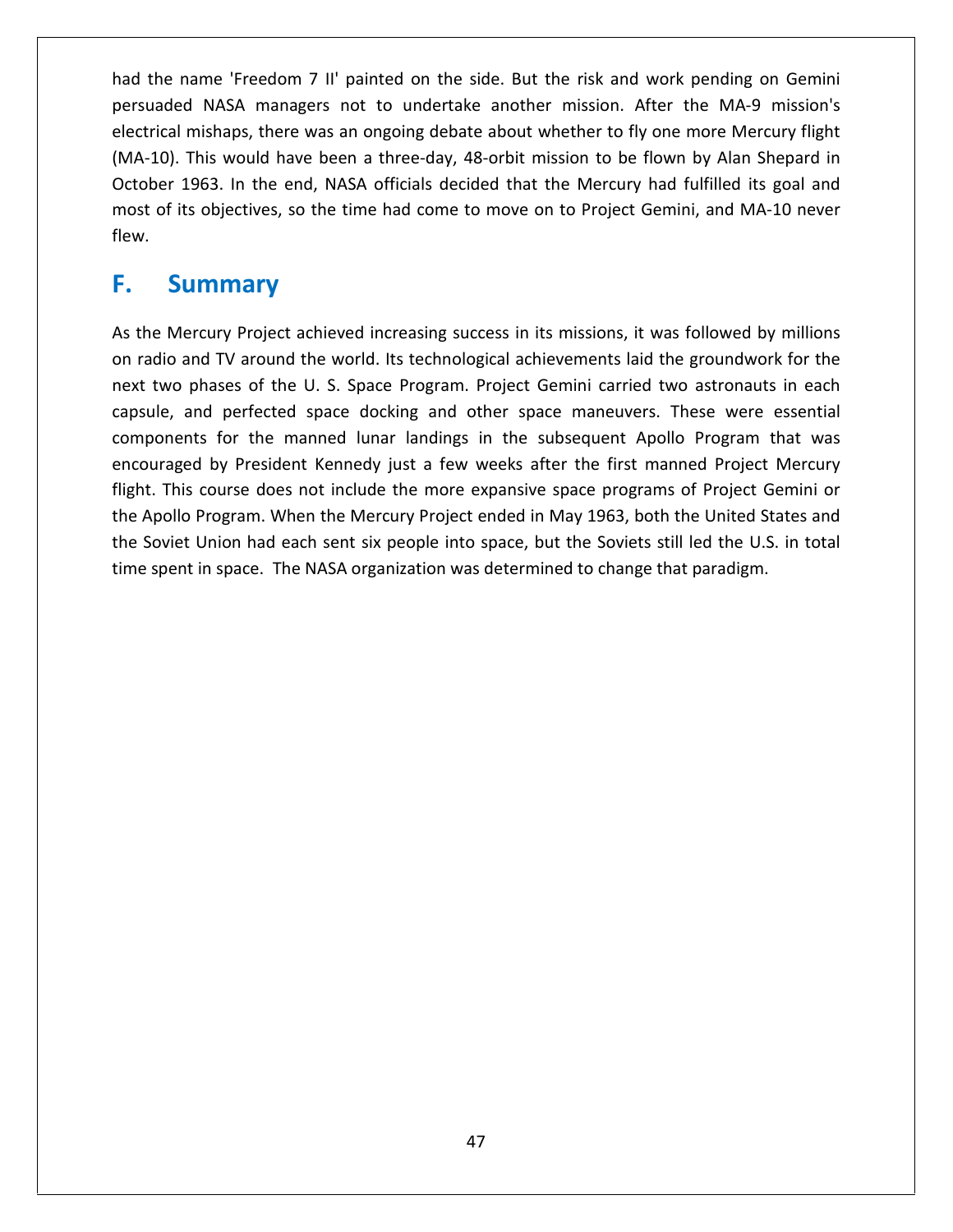# **America's Greatest Projects & Their ojects & The<br>Quiz America's Greatest Projects & Their** s<mark>t Projec</mark><br>'s-IV Qui:<br><sup>9/23/2017</sup> The International Geophysical (IGY) was a French effort for engineers and scientists from around

- **Engineers-IV Quiz**<br>Updated: 9/23/2017<br>International Geophysical (IGY) was a French effort for engineers and scientists from aroun<br>World to collaborate on some of the latest technological achievements in the fields of: The International Georgian<br>the world to collabora<br>a. space travel. The Internation<br>the world to co<br>a. space trave<br>b. radar. The International Get<br>the world to collabo<br>a. space travel.<br>b. radar.<br>c. computers. 1. The International Geophysical (IGY) was a French effort for engineers and scientists from around<br>the world to collaborate on some of the latest technological achievements in the fields of:<br>a. space travel.<br>b. radar.<br>c. The international deophysical (1817) was a French enote for engineers and set<br>the world to collaborate on some of the latest technological achievements in<br>a. space travel.<br>b. radar.<br>c. computers.<br>d. all the above.<br>Dr. Robe
	- a.
	-
	-
	-
- the world to collaborate on some of the la<br>
a. space travel.<br>
b. radar.<br>
c. computers.<br>
d. all the above.<br>
Dr. Robert Goddard was subjected to signi<br>
a. the concept of liquid-fuel rockets. that or space traver.<br>
that or space travers.<br>
d. all the above.<br>
Dr. Robert Goddard was subjected to significant ridicu<br>
a. the concept of liquid-fuel rockets.<br>
b. that objects would be able to orbit the earth. 1. Computers.<br>
1. all the above.<br>
1. Robert Goddard was subjected to significant ridic<br>
1. the concept of liquid-fuel rockets.<br>
1. that objects would be able to orbit the earth.<br>
1. that rockets could be adequately control that rockets would provide thrust when they escaped the earth's atmosphere.<br>
1. Dr. Robert Goddard was subjected to significant ridicule for postulating:<br>
1. that concept of liquid-fuel rockets.<br>
1. that rockets would be a  $\frac{1}{10}$ 
	-
	- a. the concept of liquid-fuel rockets.<br>b. that objects would be able to orbit the earth.
	-
	- Following World War I, the Germans had been restricted by the Treaty of Versailles in their<br>
	that objects would be able to orbit the earth.<br>
	1. That rockets could be adequately controlled.<br>
	1. That rockets would provide th
- ectric sociation was saked<br>the concept of liquid-fult<br>at objects would be a<br>to manufacture:<br>to manufacture: a. The concept of induct fact food.<br>
b. that rockets could be able to<br>
d. that rockets would provide t<br>
Following World War I, the Germ<br>
ability to manufacture:<br>
a. SUV's and convertibles. E. that ockets could be ade<br>d. that rockets would provide<br>Following World War I, the Ge<br>ability to manufacture:<br>a. SUV's and convertibles.<br>b. musical instruments. d. that rockets coald be ducquaded.<br>
d. that rockets would provide the<br>
Following World War I, the Germ<br>
ability to manufacture:<br>
a. SUV's and convertibles.<br>
b. musical instruments.<br>
c. military-grade weapons. 3. Following World War I, the Germans had been restricted by the Treaty of Versailles in their<br>ability to manufacture:<br>a. SUV's and convertibles.<br>b. musical instruments.<br>c. military-grade weapons. The singular incident that had the greatest impact on the U.S. and the Soviet Union, and was<br>The singular incident that had the greatest impact on the U.S. and the Soviet Union, and was<br>The singular incident that had the g
	- a. SUV's and convertibles.
	- b. musical instruments.
	-
	-
- Thandacture:<br>
I's and convertibles.<br>
ical instruments.<br>
mercial airplanes.<br>
wular incident that had the greatest impact on the U.S. and the Soviet Union, a<br>
credited with the beginning of the **Space Race** between the two n d. Severs and convents<br>b. musical instrumen<br>c. military-grade wea<br>d. commercial airplai<br>The singular incident<br>actually credited with<br>a. the Cold War. of mission mortaments.<br>
1. commercial airplanes.<br>
1. commercial airplanes.<br>
1. The singular incident that had<br>
actually credited with the begin<br>
1. the Redstone Arsenal. d. commercial airp<br>The singular incider<br>actually credited wire.<br>a. the Cold War.<br>b. the Redstone Arc.<br>C. Sputnik 1. 4. The singular incide<br>actually credited w<br>a. the Cold War.<br>b. the Redstone A<br>c. Sputnik 1.<br>d. Vostok 1. The singular includent that had the greatest impact on the 0.5. and the actually credited with the beginning of the **Space Race** between the two<br>a. the Cold War.<br>b. the Redstone Arsenal.<br>c. Sputnik 1.<br>One of the U. S. prob
	- a.
	-
	-
	-
- d. Vostok 1.<br>5. One of the U.S. problems w<br>a. a reluctance to use any<br>b. a reluctance to offend a<br>c. a reluctance to use a fo<br>d. none of the above. Unit Un
- a. the Cold War.<br>a. the Cold War.<br>b. the Redstone Arsenal.<br>c. Sputnik 1.<br>One of the U.S. problems with producing a rocket for the IGY was:<br>a. a reluctance to use any type of rocket design that might be construed as a milit a. The estation Arsenal.<br>
a. the Redstone Arsenal.<br>
c. Sputnik 1.<br>
One of the U.S. problems with producing a rocket for the<br>
a. a reluctance to use any type of rocket design that mig<br>
b. a reluctance to offend any of the a a reluctance to use and producing a rocket is<br>a reluctance to use any type of rocket design th<br>a reluctance to use any type of rocket design th<br>b. a reluctance to offend any of the armed service<br>c. a reluctance to use a fo China are of the U.S. problems with producing a rocket for the IGY was:<br>
a. a reluctance to use any type of rocket design that might be construed as a military device.<br>
b. a reluctance to offend any of the armed services.<br> a.
	-
	-
	-
- ence of *s.* proster<br>eluctance to use<br>eluctance to use<br>ne of the above.<br>agency was cho<br>States? a reluctance to t<br>a reluctance to t<br>none of the above<br>ch agency was<br>red States?<br>NACA b. a reluctance<br>d. none of the<br>Which agency<br>United States?<br>a. NACA<br>b. NRL d. none of the about<br>Which agency was onlined States?<br>a. NACA<br>b. NRL<br>c. ABMA d. Hone of the door<br>Which agency was<br>United States?<br>a. NACA<br>b. NRL<br>c. ABMA<br>d. NASA  $\cdot$ The first actual attempt to launch an American satellite into orbit was with the:<br>The first actual attempt to launch an American satellite into orbit was with the:<br>The first actual attempt to launch an American satellite i United States?<br>a. NACA
	-
	-
	-
	-
- ca states.<br>NACA<br>NRL<br>ABMA<br>NASA<br>first actual att<br>Titan LV-1.
	-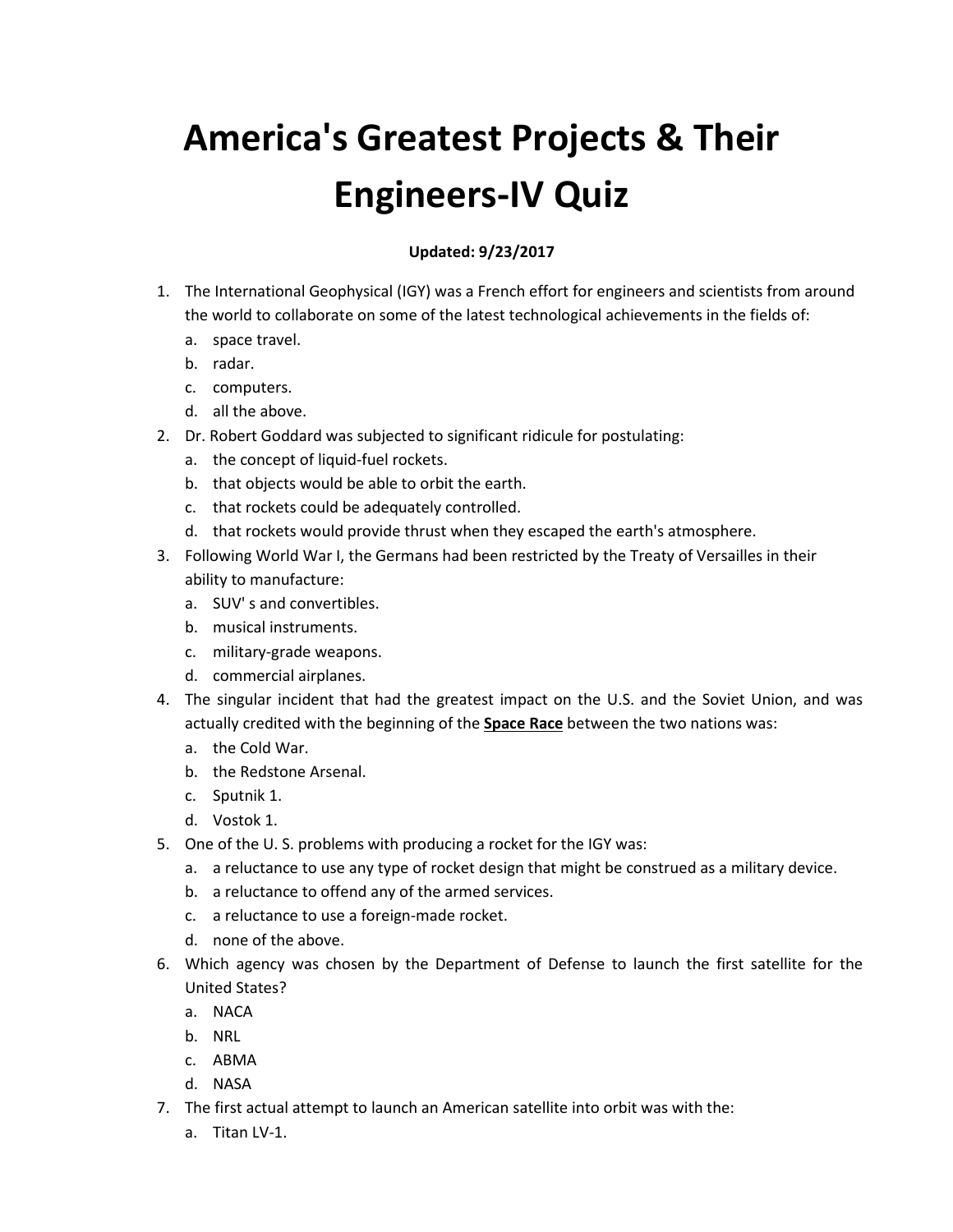- $\mathsf{b.}$  Thor TV-1.
- b. Thor TV-1.<br>c. Redstone LV-2. b. Thor TV-1.<br>c. Redstone LV-2.<br>d. Vanguard TV-3.
	-
- b. Thor TV-1.<br>c. Redstone LV-2.<br>d. Vanguard TV-3.<br>The first Earth satellite launched by the United States on **31 January 1958** was named: b. Thor TV-1.<br>c. Redstone LV-2.<br>d. Vanguard TV-3.<br>The first Earth satel<br>a. Juno 1. b. Thor TV-1.<br>c. Redstone LV-2.<br>d. Vanguard TV-3.<br>The first Earth satellite<br>a. Juno 1.<br>b. Redstone 1. d. Vanguard TV-3.<br>The first Earth satell<br>a. Juno 1.<br>b. Redstone 1.<br>c. Explorer 1. d. Vanguard<br>8. The first Earth<br>8. The first Earth<br>1. Juno 1.<br>1. Explorer 1.<br>1. JPL 1. The first Earth satellite launched by the United States on **31 January**<br>a. Juno 1.<br>b. Redstone 1.<br>c. Explorer 1.<br>d. JPL 1.<br>The second satellite placed into orbit by the United States was: a.
	-
	-
	-
	-
- The mot Earlin Satellice<br>
a. Juno 1.<br>
b. Redstone 1.<br>
c. Explorer 1.<br>
d. JPL 1.<br>
The second satellite pla<br>
a. the Explorer 2. b. Redstone 1.<br>
c. Explorer 1.<br>
d. JPL 1.<br>
The second satellite placed<br>
a. the Explorer 2.<br>
b. the Vanguard 1. c. Explorer 1.<br>d. JPL 1.<br>9. The second satellite p<br>a. the Explorer 2.<br>b. the Vanguard 1.<br>c. the JPL 1.<br>d. the Juno-1. d. JPL 1.<br>The second satellite placed into orbit by the United States was:<br>a. the Explorer 2.<br>b. the Vanguard 1.<br>c. the JPL 1.<br>d. the Juno-1.<br>The internet as we know it todav was actually created by: a.
	- b. Redstone 1.<br>
	c. Explorer 1.<br>
	d. JPL 1.<br>
	The second satellit<br>
	a. the Explorer 2.<br>
	b. the Vanguard :<br>
	c. the JPL 1. The second satem<br>
	a. the Explorer 2<br>
	b. the Vanguard<br>
	c. the JPL 1.<br>
	d. the Juno-1.<br>
	The internet as<br>
	a. DARPA.
	-
	-
	-
- d. the Explorer 2.<br>
b. the Vanguard 1.<br>
c. the JPL 1.<br>
d. the Juno-1.<br>
The internet as we know it t<br>
a. DARPA.<br>
b. the Democrat Party. c. the JPL 1.<br>d. the Juno-1.<br>The internet as we know it t<br>a. DARPA.<br>b. the Democrat Party.<br>c. the Republican Party. d. the Juno-1.<br>
10. The internet as we know<br>
a. DARPA.<br>
b. the Democrat Party.<br>
c. the Republican Party.<br>
d. the Soviet Union. The internet as we kn<br>
a. DARPA.<br>
b. the Democrat Part<br>
c. the Republican Part<br>
d. the Soviet Union.<br>
NASA was created:
	- a. DARPA.
	-
	-
	-
- 
- a. DARPA.<br>b. the Democrat Party.<br>c. the Republican Party.<br>d. the Soviet Union.<br>NASA was created:<br>a. nearly one year before Sputnik 1. b. the Democrat Party.<br>
c. the Republican Party.<br>
d. the Soviet Union.<br>
NASA was created:<br>
a. nearly one year before Sputnik 1.<br>
b. nearly six months before Sputnik 1. 11. NASA was created:<br>a. nearly one year before Sputnik 1.
- onceptive monomental contracts.<br>
thearly six months after Sputnik 1.<br>
thearly one year before Sputnik 1.<br>
thearly six months before Sputnik 1.<br>
thearly six months after Sputnik 1. d. the Soviet Union.<br>
11. NASA was created:<br>
a. nearly one year before Sputnik 1.<br>
b. nearly six months before Sputnik 1.<br>
c. nearly six months after Sputnik 1.<br>
d. nearly one year after Sputnik 1.
	-
	-
- The Soviet Sinon.<br>
NASA was created:<br>
a. nearly one year before Sputnik 1.<br>
c. nearly six months after Sputnik 1.<br>
d. nearly one year after Sputnik 1.<br>
The Mission of Project Mercury was to have the U.S. put a man into an a. nearly one year before Sputnik 1.<br>
b. nearly six months before Sputnik 1.<br>
c. nearly six months after Sputnik 1.<br>
d. nearly one year after Sputnik 1.<br>
The Mission of Project Mercury was to have the l<br>
a. and return him and return one year service spating 1.<br>
b. nearly six months before Sputnik 1.<br>
c. nearly six months after Sputnik 1.<br>
d. nearly one year after Sputnik 1.<br>
The Mission of Project Mercury was to have the U.S. pu<br>
a. and ret and return and return him safely by deploying drogue and main parachutes.<br>
The Mission of Project Mercury was to have the U.S. put a man into an or<br>
a. and return him safely within his capsule.<br>
b. and return him safely be d. nearly six months<br>d. nearly one year af<br>12. The Mission of Project<br>a. and return him sat<br>b. and return him sat<br>c. and return him sat<br>d. all the above. The Mission of Project Mercury was to have the U.S. put a man into an orbit of the Earth::<br>a. and return him safely within his capsule.<br>b. and return him safely before the Soviet Union.<br>c. and return him safely by deployin the
	-
	- a. and return him safely within his capsule.<br>b. and return him safely before the Soviet Union.
	-
	-
- Mission of Frojeet Mereary<br>and return him safely within<br>and return him safely before<br>and return him safely by dep<br>all the above.<br>spacecraft was fitted with a<br>launch vehicle because: that was the means for placing the means for placing the means of the means of the spacecraft was fitted with a launch escape enclosure to carrie launch vehicle because:<br>a. that was the means for placing the astronaut into launch vehicles had failed on more than fifty percent of their launches.<br>
In all the above.<br>
The spacecraft was fitted with a launch escape enclosure to carry the astronaut safely away f<br>
the launch vehicle because:<br>
a. th the astronaut had to be separated from the spacecraft iust before landing.<br>The spacecraft was fitted with a launch escape enclosure to carry the astronaut saf<br>the launch vehicle because:<br>a. that was the means for placing t 13. The spacecraft was fitted with a launch escape enclosure to carry the astronaut<br>the launch vehicle because:<br>a. that was the means for placing the astronaut into orbit.<br>b. launch vehicles had failed on more than fifty p The spacecraft was fitted with a nather escape enciesate to early,<br>the launch vehicle because:<br>a. that was the means for placing the astronaut into orbit.<br>b. launch vehicles had failed on more than fifty percent of their<br>c
	- the launch vehicle because:<br>a. that was the means for placing the astronaut into orbit. a. that was the means for placing the ast<br>b. launch vehicles had failed on more that<br>c. the astronaut had to be separated fro<br>d. this was the system used to separate t<br>The recovery of the launch vehicle was the<br>a. the Merc
	- the Mas the means for placing the astronaut in<br>b. launch vehicles had failed on more than fifty p<br>c. the astronaut had to be separated from the sp<br>d. this was the system used to separate the space<br>The recovery of the launc
	- E. danch cent<br>
	d. this was th<br>
	The recovery o<br>
	a. the Mercul<br>
	b. the Mercul<br>
	c. NASA.
- d. this was the system used to separate the spacecraft from the boosters.<br>
14. The recovery of the launch vehicle was the original plan of:<br>
a. the Mercury-Redstone designers.<br>
b. the Mercury Atlas designers Government.<br>
c
- In this was the system ased to separate the spacecraft from the sossters.<br>The recovery of the launch vehicle was the original plan of:<br>a. the Mercury-Redstone designers.<br>b. the Mercury Atlas designers Government.<br>c. NASA.<br>
	- a. the Mercury-Redstone designers.
	-
	-
	-
- The recovery or the lattich ventile was the original plantor.<br>
a. the Mercury-Redstone designers.<br>
b. the Mercury Atlas designers Government.<br>
c. NASA.<br>
d. none of the above.<br>
Which of these conditions could **not** trigger
- 15. Which of these conditions could **not** trigger a launch abort system?<br>a. Pitch, yaw, or roll angle deviating too far from the programmed flight profile.<br>b. Pressure in the engine's combustion chamber falling below a cri
	-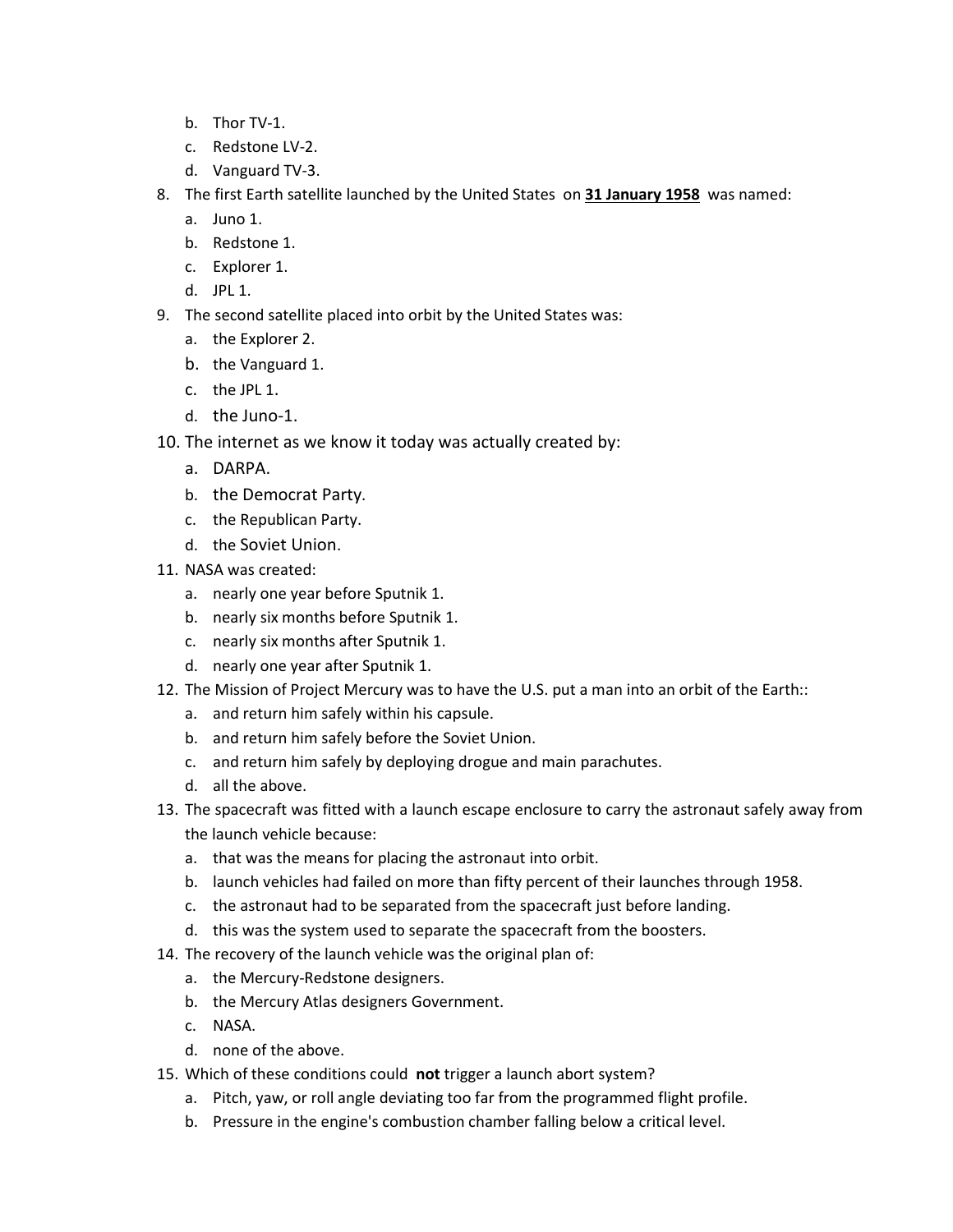- c. Computer failure at one of the Tracking Stations. c. Computer failure at one of the Tracking Stations.<br>d. Loss of electrical power for the flight control system.
	-
- C. Computer failure at one of the Tracking Stations.<br>
d. Loss of electrical power for the flight control system.<br>
One major disadvantage of the Mercury-Redstone design was that the aft section was r failure at one of t<br>ectrical power for<br>disadvantage of <sup>+</sup><br>attached to: c. Computer failure at one of the Track<br>d. Loss of electrical power for the flight<br>One major disadvantage of the Mer<br>permanently attached to:<br>a. the lower portion of the rocket. c. Computer failure at one of<br>d. Loss of electrical power for<br>One major disadvantage of<br>permanently attached to:<br>a. the lower portion of the ro<br>b. the posigrade rockets. d. Loss of electrical po<br>One major disadvanta<br>permanently attached t<br>a. the lower portion o<br>b. the posigrade rocke<br>c. the spacecraft. 16. One major disadvantage<br>permanently attached to:<br>a. the lower portion of t<br>b. the posigrade rockets<br>c. the spacecraft.<br>d. the retrorockets. Mercury-Redstone launched how many unmanned flights before the first Vostok flight?<br>Mercury-Redstone launched how many unmanned flights before the first Vostok flight? permanently attached to:
	- a. the lower portion of the rocket.<br>
	b. the posigrade rockets,<br>
	c. the spacecraft.<br>
	d. the retrorockets.
	-
	-
	- b. the posig<br>c. the space<br>d. the retrol<br>Mercury-Red.<br>a. thirty-five<br>b. eight.<br>c. four.
- b. the posigrade rockets,<br>c. the spacecraft.<br>d. the retrorockets.<br>Mercury-Redstone launche<br>a. thirty-five.<br>b. eight. d. the retro<br>17. Mercury-Red<br>a. thirty-five<br>b. eight.<br>c. four.<br>d. one. a. The recrosexeds.<br>
Mercury-Redstone launched how many unmanned<br>
a. thirty-five.<br>
b. eight.<br>
c. four.<br>
d. one.<br>
Both the cosmonaut and Vostok 1 & 2 landed: a.
	- a. thirty-five.
	-
	-
	-
- cary neasione laanened now many<br>thirty-five.<br>eight.<br>four.<br>one.<br>i the Mediterranean Sea in the Ukraine.<br>
in the Ukraine.<br>
Both the Cosmonaut an<br>
a. in the Mediterrane.<br>
b. in the Ukraine. s. c. four.<br>d. one.<br>Both the cosmonau<br>a. in the Mediterra<br>b. in the Ukraine.<br>c. separately. d. one.<br>18. Both the cosmona<br>a. in the Mediter<br>b. in the Ukraine<br>c. separately.<br>d. in Siberia. 18. Both the cosmonaut and Vostok 1 & 2 landed:<br>a. in the Mediterranean Sea
	-
	-
	-
	-
- 9. Soth the cosmonaut and Vostok 1 & 2 landed:<br>
a. in the Mediterranean Sea<br>
b. in the Ukraine.<br>
c. separately.<br>
d. in Siberia<u>.</u><br>
Which qualification did President Eisenhower Insist all space flight candidates have? Sout the cosmonaat and vostok 1 & 2 landed.<br>
a. in the Mediterranean Sea<br>
b. in the Ukraine.<br>
c. separately.<br>
d. in Siberia<u>.</u><br>
Which qualification did President Eisenhower Insist all space flight<br>
a. They should all be un a. In the Mediterranean sea<br>
b. in the Ukraine.<br>
c. separately.<br>
d. in Siberia<u>.</u><br>
Which qualification did President Eise<br>
a. They should all be under five feet<br>
b. They should all be test pilots. E. In the SMallie.<br>
S. In the SMallie.<br>
d. In Siberia<u>.</u><br>
Which qualification did President Eisenhower Insist all space fli<br>
a. They should all be under five feet eleven inches in height.<br>
b. They should all be test pilots d. in Siberia<u>.</u><br>19. Which qualification did President Eisenhower In<br>a. They should all be under five feet eleven inc<br>b. They should all be test pilots.<br>c. They should all have at least 1500 hours in journal. Which qualification did President Eisenhower Insist all space flight candidates have?<br>
a. They should all be under five feet eleven inches in height.<br>
b. They should all be test pilots.<br>
c. They should all have at least 15
	- a. They should all be under f<br>b. They should all be test pilot.<br>C. They should all have at lead.<br>d. They should all be U.S. Air<br>Which two of the original seve<br>a. Carpenter and Glenn.
	- d. They should all be test p<br>c. They should all have at<br>d. They should all have at<br>d. They should all be U.S.<br>Which two of the original se<br>a. Carpenter and Glenn.<br>b. Glenn and Slavton.
	- Srivery should all have at least<br>c. They should all have at least<br>d. They should all be U.S. Air F<br>Which two of the original seven<br>a. Carpenter and Glenn.<br>b. Glenn and Slayton.<br>c. Grissom and Carpenter.
	-
- d. They should all be U. S. Air 1<br>20. Which two of the original seven<br>a. Carpenter and Glenn.<br>b. Glenn and Slayton.<br>c. Grissom and Carpenter.<br>d. Carpenter and Cooper. They should all be 0. 5.7 MH Torce phots.<br>
Which two of the original seven astronauts did not techn<br>
a. Carpenter and Glenn.<br>
b. Glenn and Slayton.<br>
c. Grissom and Carpenter.<br>
d. Carpenter and Cooper.<br>
The third Mercury Re a.
	-
	-
	- a. Carpenter and Glenn.<br>
	b. Glenn and Slayton.<br>
	c. Grissom and Carpente<br>
	d. Carpenter and Cooper<br>
	The third Mercury Redston<br>
	a. a HAM operator.
	-
- d. Carpenter and Slayton.<br>
c. Grissom and Carpenter.<br>
d. Carpenter and Cooper.<br>
The third Mercury Redstone land.<br>
a. a HAM operator.<br>
b. HAM the chimpanzee. b. Christian and Carpenter.<br>
d. Carpenter and Cooper.<br>
The third Mercury Redstone launch (MR-2) carrie<br>
a. a HAM operator.<br>
b. HAM the chimpanzee.<br>
c. a HAM sandwich for the HAM operator. d. Carpenter and Cooper.<br>21. The third Mercury Redstone<br>a. a HAM operator.<br>b. HAM the chimpanzee.<br>c. a HAM sandwich for the<br>d. none of the above. The third Mercury Redstone launch (MR-2) carried:<br>
a. a HAM operator.<br>
b. HAM the chimpanzee.<br>
c. a HAM sandwich for the HAM operator.<br>
d. none of the above.<br>
The first human manned spaceflight by an American was by :
	- a. a HAM operator<br>b. HAM the chimpa<br>c. a HAM sandwich<br>d. none of the abov<br>The first human mar<br>a. John Glenn.
	- decay the chimpanze<br>b. HAM the chimpanze<br>c. a HAM sandwich for<br>d. none of the above.<br>The first human manned<br>a. John Glenn.<br>b. Gordon Cooper.
	- Example Emmpering<br>
	C. a HAM sandwich for<br>
	d. none of the above<br>
	The first human manno<br>
	a. John Glenn.<br>
	b. Gordon Cooper.<br>
	c. Alan Shepard.
	-
- d. none of the above.<br>22. The first human manne<br>a. John Glenn.<br>b. Gordon Cooper.<br>c. Alan Shepard.<br>d. Virgil Grissom.
	- a. John Glenn.
	-
	-
	-
- 1. The first human manned spaceflight by an American was by :<br>
a. John Glenn.<br>
b. Gordon Cooper.<br>
c. Alan Shepard.<br>
d. Virgil Grissom.<br>
How many manned American spaceflights had occurred by the time of Vostok 2? The institution manned spacelingit by an American<br>
a. John Glenn.<br>
b. Gordon Cooper.<br>
c. Alan Shepard.<br>
d. Virgil Grissom.<br>
How many manned American spaceflights had occu<br>
a. One suborbital flight and one orbital flight. a. Sommotem.<br>
b. Gordon Cooper.<br>
c. Alan Shepard.<br>
d. Virgil Grissom.<br>
How many manned American spaceflights had occurr<br>
a. One suborbital flight and one orbital flight.<br>
b. One suborbital flight and two orbital flights.. E. Gordon Cooper.<br>
C. Alan Shepard.<br>
d. Virgil Grissom.<br>
How many manned American spaceflights had occur<br>
a. One suborbital flight and one orbital flights..<br>
b. One suborbital flight and two orbital flights..<br>
c. Two subor Virgil Grissom.<br>
v many manned American spaceflights had cone suborbital flight and one orbital flight.<br>
One suborbital flight and two orbital flights.<br>
Two suborbital flights and one orbital flight.<br>
Two suborbital flight
	-
	-
	-
	-